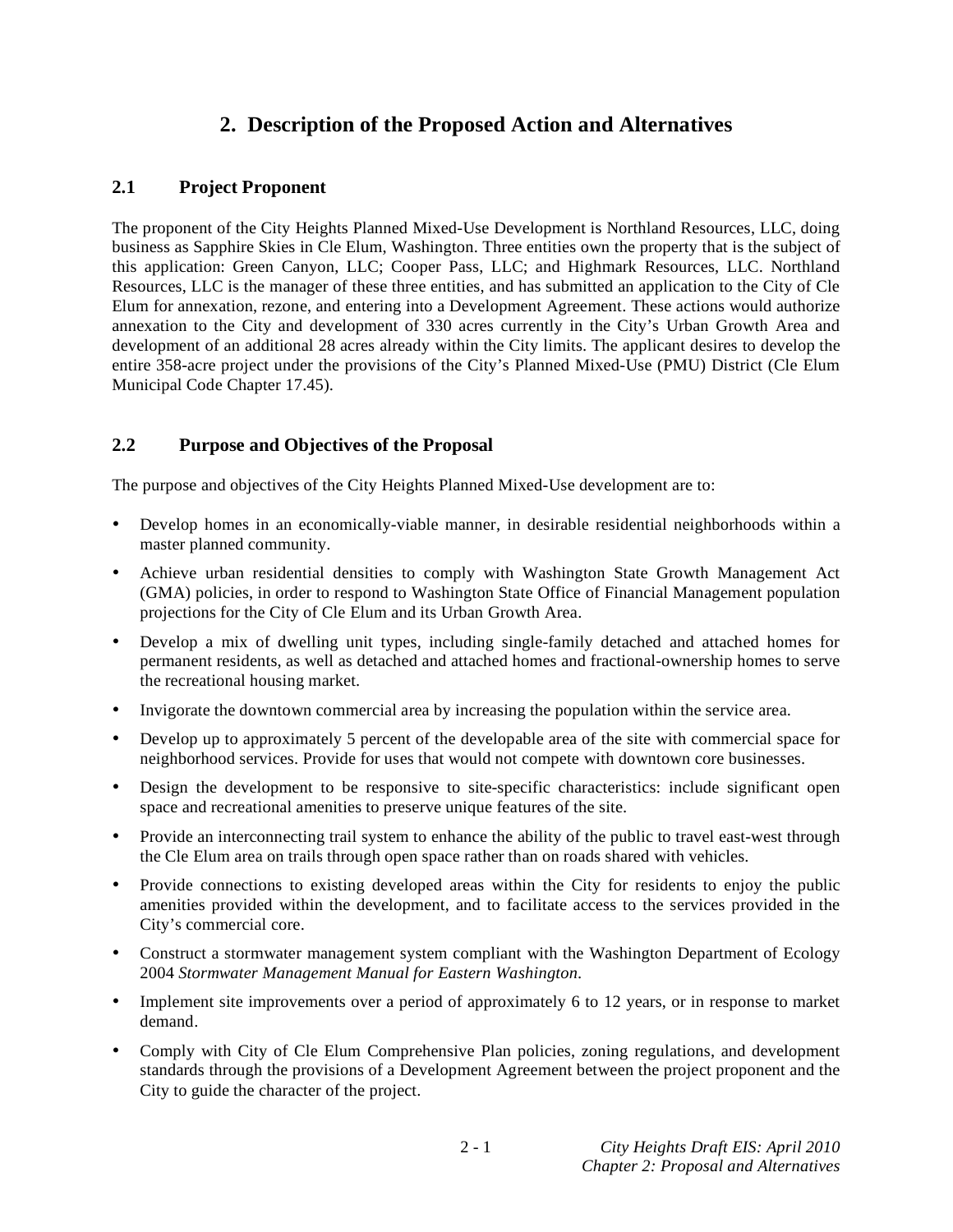# **2.3 Location**

The City Heights property is situated north of and adjacent to the City of Cle Elum within the southwest one-quarter of Section 25, northwest one-quarter of Section 25, north one-half of Section 26, and north one-half of Section 27, all within Township 20 North, Range 15 East, Willamette Meridian, Kittitas County, Washington (see Figure 2.3-1). A portion of two of the parcels (Tax Parcel 493935 and Tax Parcel 19165, approximately 28 acres total) are already within the City limits. Other parcels within the proposed development area are identified in Table 2.3-1 below. Parcels currently outside the City limits are within the City of Cle Elum Urban Growth Area (UGA).

| <b>Tax Parcel Numbers</b>         | <b>Map Numbers</b> | <b>Approximate Acreage</b> |
|-----------------------------------|--------------------|----------------------------|
| 952904                            | 20-15-25064-0001   | 20.66                      |
| 952905                            | 20-15-25064-0002   | 16.76                      |
| 952906                            | 20-15-25064-0003   | 21.45                      |
| 952903                            | 20-15-25064-0004   | 3.24                       |
| 12528 that portion of Columbia St | 20-15-25032-0002   | 0.25                       |
| 19165                             | 20-15-26057-0003   | 89.26                      |
| 952818                            | 20-15-26061-0001   | 20.00                      |
| 952819                            | 20-15-26061-0002   | 20.00                      |
| 952820                            | 20-15-26061-0003   | 20.00                      |
| 952183                            | 20-15-26060-0001   | 12.04                      |
| 952184                            | 20-15-26060-0002   | 12.00                      |
| 493935 (Reeds Addition)           | 20-15-27051-0701   | 5.15                       |
| 083835                            | 20-15-27010-0001   | 70.18                      |
| 593835                            | 20-15-27020-0001   | 25.73                      |
| 943835                            | 20-15-27020-0007   | 21.52                      |
| <b>Total:</b>                     |                    | 358.24 acres               |

Table 2.3-1. Land parcels that comprise the City Heights proposed development area.

The property is approximately 2.4 miles long by about 0.2 to 0.5 mile wide, on the south face of Cle Elum Ridge. It spans nearly the entire length of the existing City limits. The property is accessed by several roads, including Stafford Street/Summit View Road, Montgomery Avenue/Deer Creek Road, and Columbia Avenue/Creekside Road. Bonneville Power Administration (BPA) and Puget Sound Energy (PSE) electrical transmission line easements pass through the entire east-west length of the property.

# **2.4 History and Background**

Historically, the project site area was used for coal mining. It is underlain in most places by underground coal mine workings 0 to 700 feet below ground surface. Mining began in the early 1890s and continued for approximately 60 years. During this period, at least three coal mines operated on portions of the project site, and approximately 19 million tons of coal was mined from a single coal seam approximately 4 to 6 feet thick.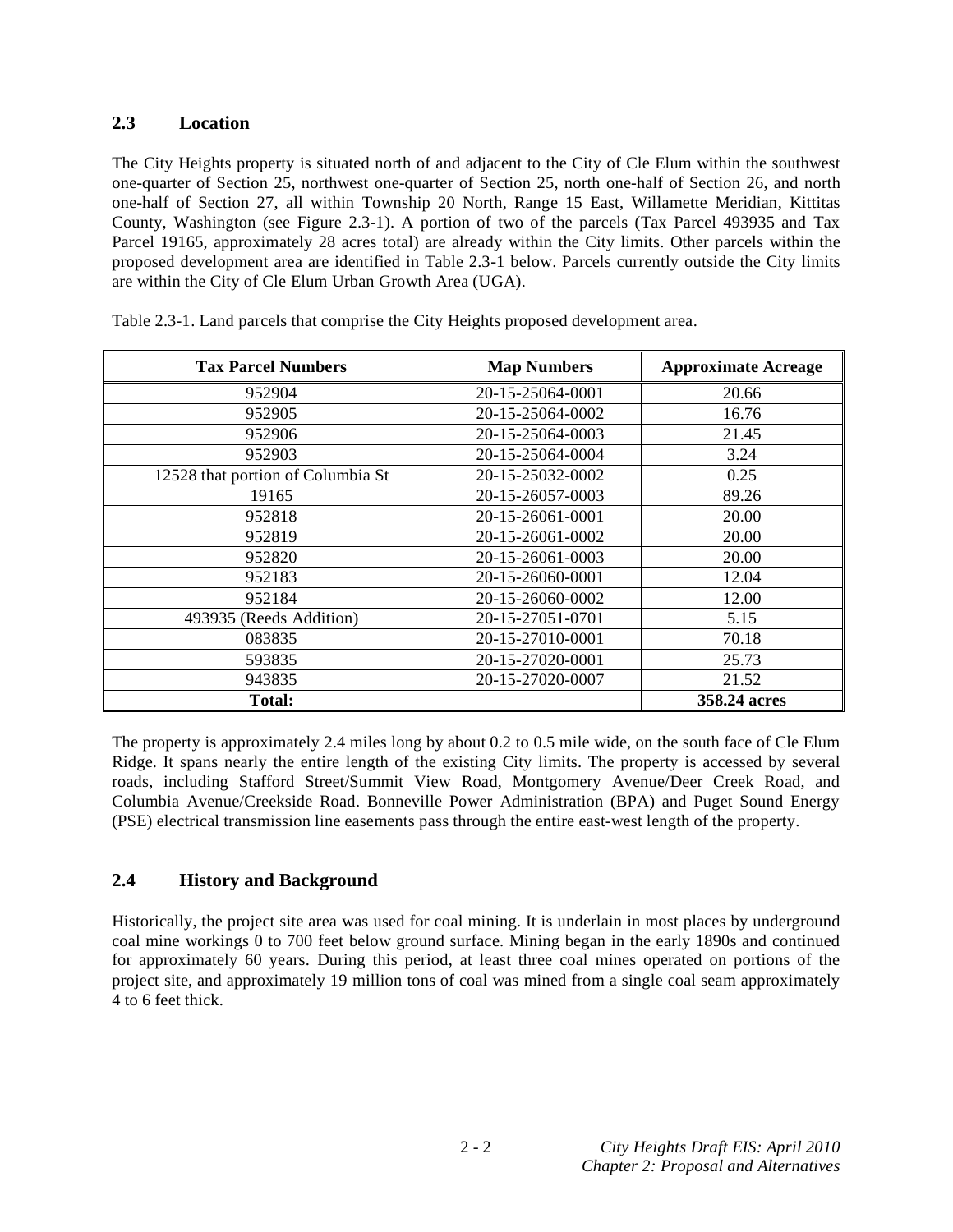**Insert Figure 2.3-1. Location Map** (11 x 17-inch color)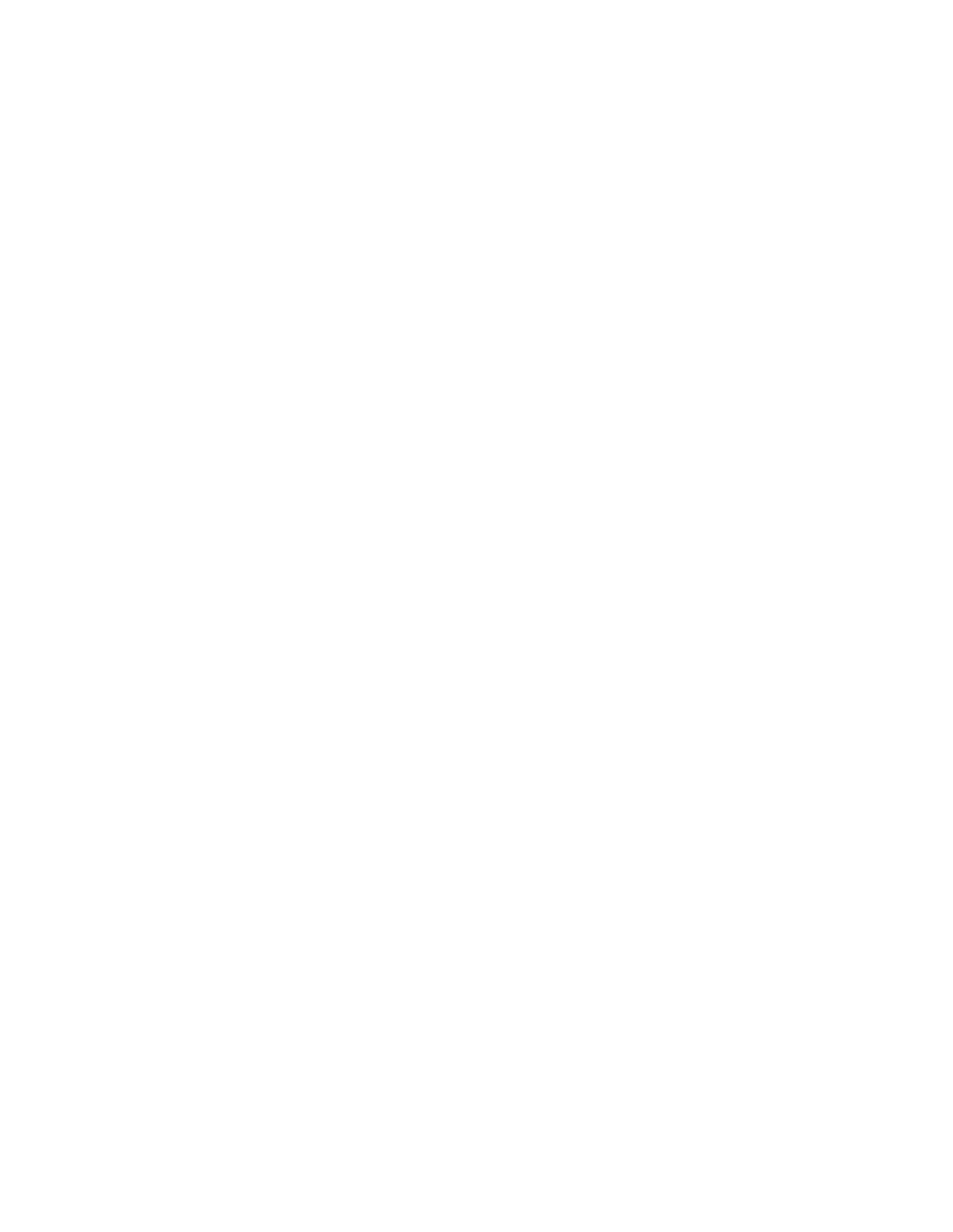In recent times, the project site has been idle, with periodic commercial timber harvest activities. A *Coal Mine Hazards Risk Assessment* was prepared for the site (SubTerra, Inc., October 2009). This technical report describes potential risks associated with abandoned mine features in each proposed Development Area of the site, and provides recommendations to guide proposed development.

# **2.5 Planned Mixed-Use Development Review and Approval Process**

The Preferred Alternative (City Heights Alternative 1) is to annex to Cle Elum 330 acres of the property not currently within the City limits, and to rezone and develop the site under a Development Agreement with the City in accordance with the provisions of the City's Planned Mixed-Use (PMU) District (Cle Elum Municipal Code [CEMC], Chapter 17.45). Alternative 2 could also achieve this objective, though at a lower residential density and therefore with fewer amenities (see Section 2.6 below). The Mixed-Use Approval required under CEMC 17.45.020 is subject to a final plan approved by the City pursuant to the process established in the PMU Code. It is the intention of the PMU Code to encourage development proposals not constrained by fixed development standards, and toward that end, deviation from development standards may be authorized by the City Council when the Council finds, with the advice of the Planning Commission, that such deviation would advance the achievement of the stated purposes and objectives of the PMU District. Customized development standards can be specified in the Development Agreement to be negotiated between the City and the applicant. The relationship of the proposal to the purpose and objectives of the PMU District is described in Draft EIS Section 3.7.2.

The Development Agreement application will be processed as a City of Cle Elum Type IV review and decision procedure, described in CEMC 17.100.100 and 17.140. Following completion of the EIS process, the City planner will prepare and issue a staff report describing the project, its consistency with City standards, and a recommendation to approve, approve with conditions, or deny the application. The staff report will be sent to the applicant and City Planning Commission, and made available for public review. The Planning Commission will consider the application, and will prepare a recommendation to the City Council. A Planning Commission public hearing will be held during the formulation of their recommendation during which public comments will be received. The Council will have the final decision-making authority. The Council may adopt the Planning Commission recommendation, modify the recommendation, or remand the project application for reconsideration of a specific aspect. The public hearing during the City Council's decision will be a "closed record" hearing during which no additional information from the applicant and no additional public comment will be received.

If Alternative 3A or 3B is selected for implementation, the development approval process would be subject to Kittitas County land use policies, regulations, and development standards – likely under the County's Planned Unit Development (PUD) or Performance-Based Cluster Platting codes. The relationship of the proposal to the Kittitas County Comprehensive Plan and Zoning Code is described in Draft EIS Section 3.7.4.

## **2.6 Description of the Proposed Action and Alternatives**

Five conceptual land use alternatives are evaluated in this Environmental Impact Statement (EIS): four build alternatives and No Action. There are two development scenarios within the City of Cle Elum that would be consistent with the request for annexation, rezone, and urban development within the City's Urban Growth Area. If for any reason the annexation action does not occur, the EIS also evaluates two development scenarios within unincorporated Kittitas County. Although each of the four development alternatives has a somewhat different allocation of uses, the most likely to be implemented (Alternatives 1, 2, or 3A) would include: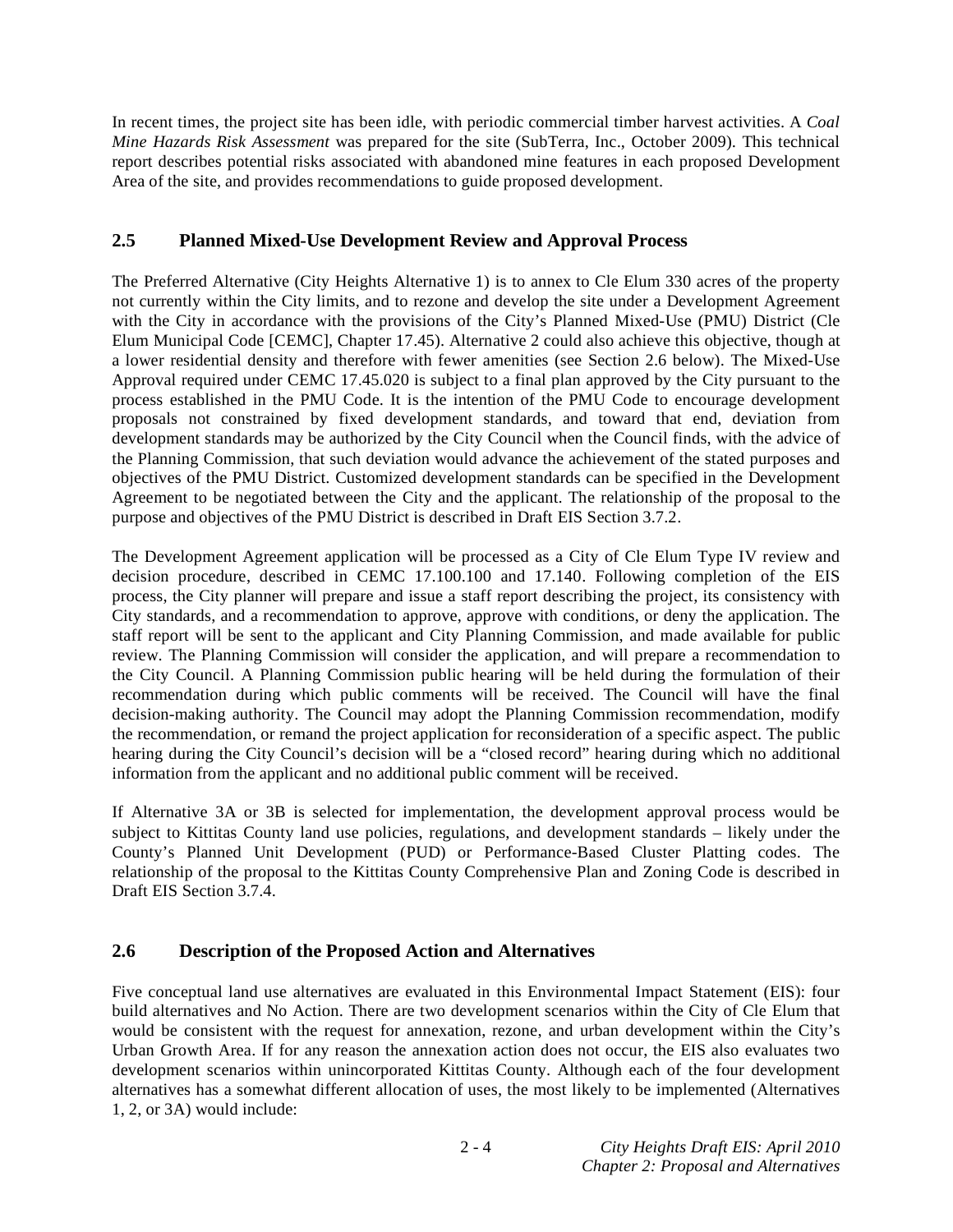- Residential neighborhoods with a mix of single-family detached homes, single-family attached dwelling units, and multi-family dwelling units. Structures would comply with the three story (or 35 feet, whichever is lower) maximum building height provision of the PMU District.
- Neighborhood commercial areas.
- Parks and/or open space.
- Trails.
- Wetland areas and riparian corridors to be preserved.
- Roads and other possible public service sites.
- A developed stormwater management system.
- Utility infrastructure, including water, sewer, and franchise utilities.

Alternative 3B is envisioned to include all single-family detached homes; no commercial development; no improved parks, trails or open space; and rural utilities.

A more detailed description of each alternative is provided in the subsections below. Conceptual illustrations of the proposed development are provided in Draft EIS Section 3.13: Aesthetics.

## **2.6.1 Alternative 1: The Preferred Alternative**

The Alternative 1 conceptual land use plan is the applicant's Preferred Alternative for development of the City Heights project. Key features of this alternative include:

- Approximately 985 dwelling units of which approximately 70 percent would be single-family detached homes and 30 percent would be single-family attached units.
- Approximately 20,000 square feet (sf) of neighborhood commercial development in two 10,000 sf locations on the site. For the purpose of the *Fiscal Analysis*, it was assumed that approximately 10,000 sf of neighborhood commercial use would be convenience retail, and approximately 10,000 sf would be professional office use.
- Approximately 155 acres of parks, open space, and public amenities, walking paths, hiking trails, and multi-use path/bike access.
- On-site provisions for public utilities, including water supply, wastewater collection, stormwater management facilities, electrical power, natural gas and communications.

The total estimated population of at full build-out of Alternative 1 would be approximately 2,207 persons if all units were permanently occupied. The project proponent estimates that 65 percent (approximately 640 d.u.) would be permanently occupied and 35 percent would be considered seasonal or second homes, with peak occupancy anticipated during summer (Memorial Day through Labor Day) and during winter breaks (for any alternative). However, for the purpose of environmental review and impact analysis, it is assumed that 90 percent of all dwelling units in any conceptual land use alternative would be permanently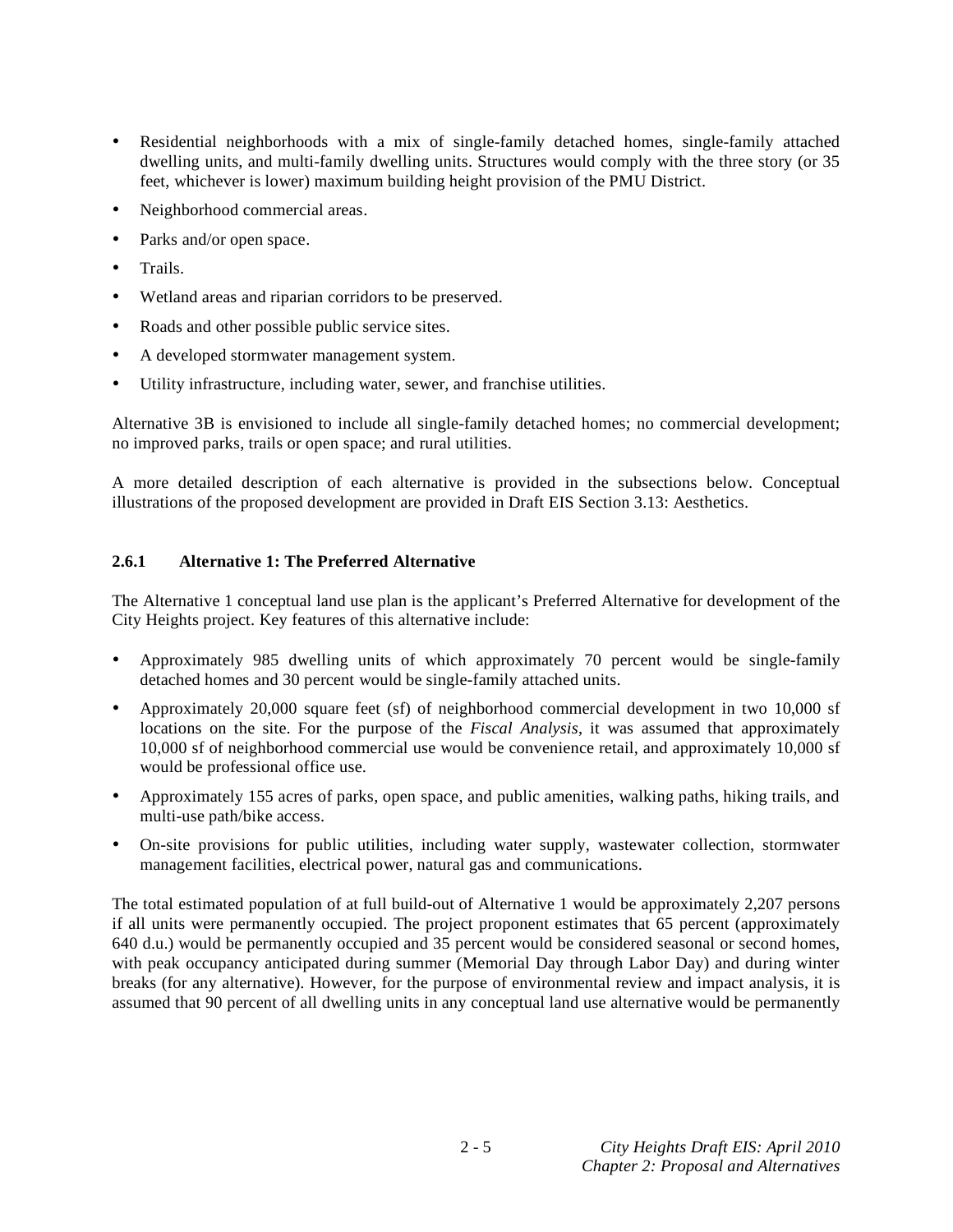occupied, and 10 percent would be seasonal or second homes.<sup>1</sup> At 90 percent occupancy, the Alternative 1 resident population would be approximately 1,987 persons, and the student population would be approximately 228 (see Draft EIS Section 3.17.5 for additional information regarding student population projections by grade level).

Four points of primary access are proposed to serve Alternative 1. The west access from SR 903 is proposed across property owned by Cle Elum Pines West, LLC and Teanaway Ridge, LLC, referred to in the EIS as the "Deneen property." Existing streets and roads that would serve the site include Stafford Avenue/Summit View Road, Montgomery Avenue, and Columbia Avenue (see Figure 2.6-1 and additional information in Draft EIS Section 2.9.4 regarding the Transportation System proposal). The Deneen property access route would involve an elevated bridge crossing of Crystal Creek and the Coal Mines Trail (see Figure 2.9-1).

Development standards and mitigation requirements would be specified in a Development Agreement to be negotiated with the City. There would be one consistent set of Covenants, Conditions and Restrictions (CC&Rs) to be enforced by a Homeowner's Association.

## **2.6.2 Alternative 2: Reduced Residential Density**

The conceptual land use plan for the Reduced Residential Density Alternative includes the following principal features:

- Approximately 875 dwelling units of which approximately 60 percent would be single-family detached and 40 percent would be single–family attached units.
- Approximately 40,000 square feet (sf) of neighborhood commercial development in two 20,000 sf locations on the site. For the purpose of the *Fiscal Analysis*, it was assumed that approximately 10,000 sf of convenience retail uses would be provided, and approximately 30,000 sf of professional office use.
- Approximately 161 acres of open space to be preserved.
- One multi-use path.
- On-site provisions public utilities: City water supply and wastewater collection, stormwater management facilities, electrical power and communications.

There would be limited or no public amenities in the Alternative 2 development concept due to reduced resources compared to Alternative 1. The total estimated population at full build-out if all units were permanently occupied would be approximately 1,943 persons. The project proponent estimates that approximately 50 percent of homes in this alternative (approximately 440 d.u.) would be permanently occupied, and 50 percent would be considered second homes (though for the purpose of impact analysis, it is assumed that the development would be 90 percent occupied by permanent residents and 10 percent occupied by seasonal residents). At 90 percent occupancy, the Alternative 2 resident population would be approximately 1,749 persons, and the student population would be approximately 199.

<sup>1</sup> 1 For the purpose of environmental review and impact analysis, the percentage of primary homes is higher (90 percent) than the project proponent's estimate described for each alternative in this section, due to the City's preference to anticipate the development of permanent-resident neighborhoods within City Heights.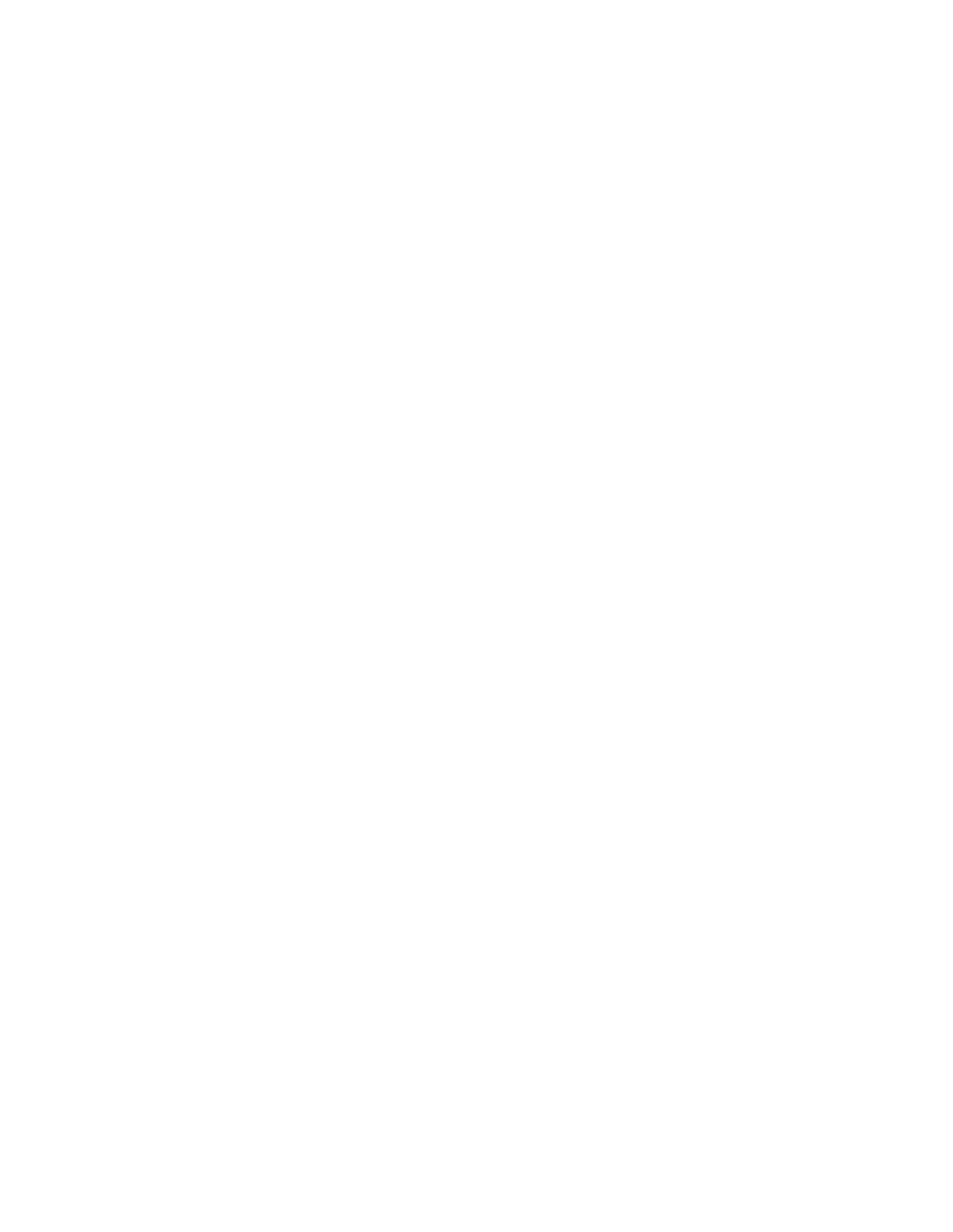**Insert Figure 2.6-1. Alternative 1 Conceptual Land Use Plan** (11 x 17-inch color)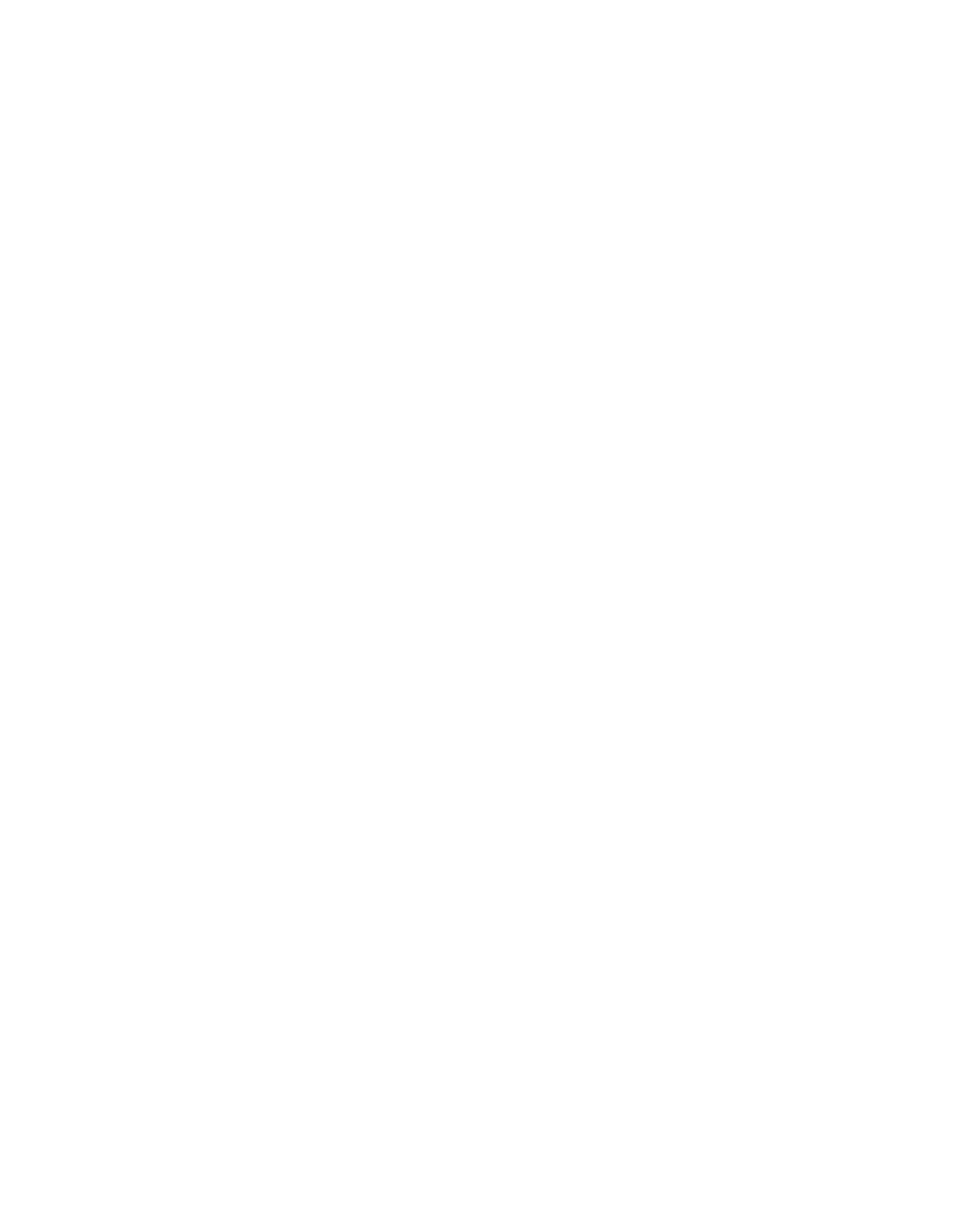Primary access to serve Alternative 2 would be provided from Alliance Road (to the west end of the development from SR 903), Stafford Avenue/Summit View Road, Sixth Street, and Columbia Avenue (see Figure 2.6-2 and additional information in Draft EIS Section 2.9.4.1). Alliance Road would be constructed to the standards of a Collector Road (described in Draft EIS Section 2.9.4.3), and would require widening and improving an existing at-grade crossing of the Coal Mines Trail and an overcrossing of Crystal Creek. Montgomery Avenue (east end) would be used for emergency vehicle access only under Alternative 2, with entrances at or near the power line easements. Development standards and mitigation requirements would be specified in a Development Agreement to be negotiated with the City. Similar to Alternative 1, there would be one consistent set of Covenants, Conditions and Restrictions (CC&Rs) to be enforced by a Homeowner's Association.

## **2.6.3 Alternative 3A: No Annexation, Development within the County under Single Ownership**

The conceptual land use plan for Alternative 3A would be essentially the same as Alternative 2, with approximately 875 dwelling units (d.u.) based on the 4 to 5 dwelling units per acre criteria in the Kittitas County Planned Unit Development (PUD) provisions (see Figure 2.6-3). As with Alternative 2, Alternative 3A assumes approximately 60 percent single-family detached and 40 percent single–family attached units, and approximately 40,000 square feet (sf) of neighborhood commercial development in two 20,000 sf locations on the site. All open space (approximately 161 acres) would be unimproved in Alternative 3A, with no public amenities. There would be on-site provisions for public utilities (e.g., water supply, wastewater collection, stormwater management facilities, electrical power and communications); however, the City may or may not choose to provide City water and sewer service outside the City limits to serve the project under this alternative. Therefore, some on-site utilities may be privately-owned and operated within this alternative. See additional information regarding water and sewer service options in Draft EIS Sections 2.9.2 and 2.9.3, below.

The total estimated population of the full build-out condition of Alternative 3A would be approximately 1,943 if all units were fully occupied. At 90 percent occupancy, the resident population would be approximately 1,749 persons, and the student population would be approximately 199. The project proponent's estimate of permanent and seasonal occupancy with Alternative 3A is 50 / 50, although for the purpose of the impact analysis, it is assumed that 90 percent of the dwelling units would be permanently occupied and 10 percent would be seasonal or second homes.

As with Alternative 2, primary access to Alternative 3A would be provided from Alliance Road (to the west end of the development from SR 903), Stafford Avenue/Summit View Road, Sixth Street, and Columbia Avenue. The Alliance Road route would be constructed to the standards of a Collector Road, and would require widening and improvements to the existing at-grade crossing of the Coal Mines Trail and the overcrossing of Crystal Creek. Montgomery Avenue (east end) would be used for emergency vehicle access only with Alternative 3A, with entrances at or near the power line easements. Development would be regulated by Kittitas County land use policies and development regulations. Conditions of approval and mitigation requirements would be specified through the County's PUD (or similar) procedures. Given that Alternative 3A would also be developed under single ownership (like Alternative 1 or Alternative 2), there would be one consistent set of Covenants, Conditions and Restrictions (CC&Rs) to be enforced by a Homeowner's Association.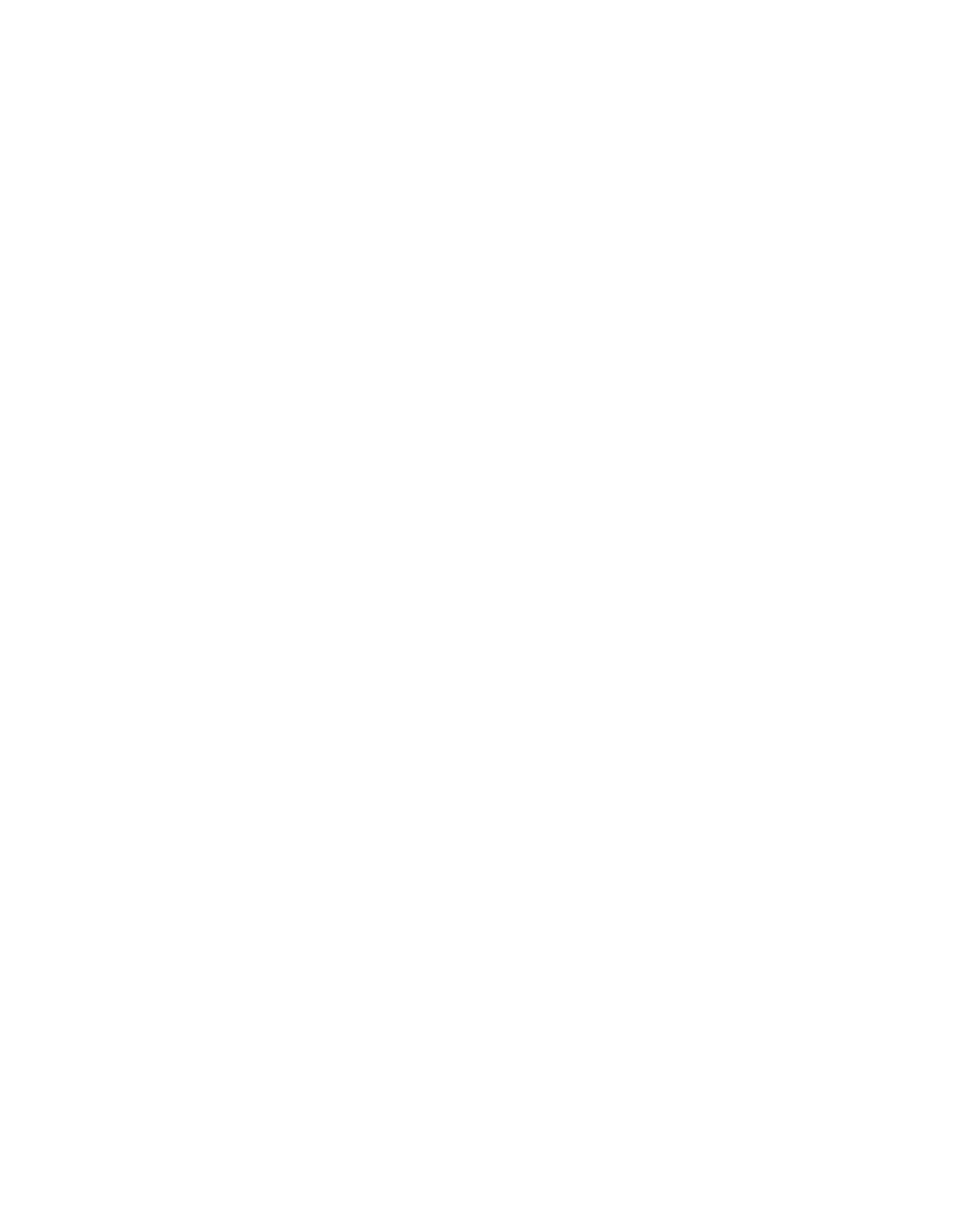**Insert Figure 2.6-2. Alternative 2 Conceptual Land Use Plan** (11 x 17-inch color)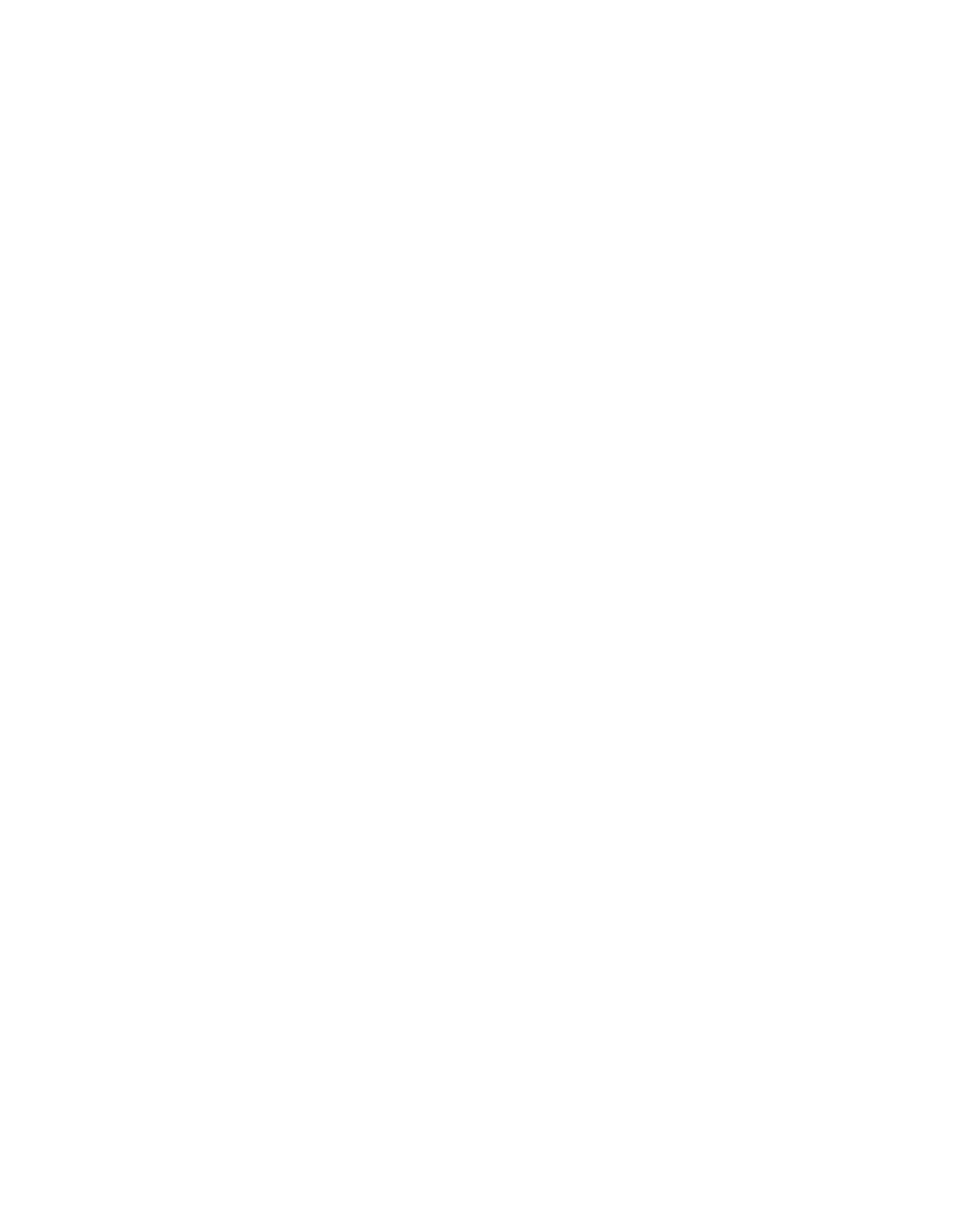**Insert Figure 2.6-3. Alternative 3A Conceptual Land Use Plan** (11 x 17-inch color)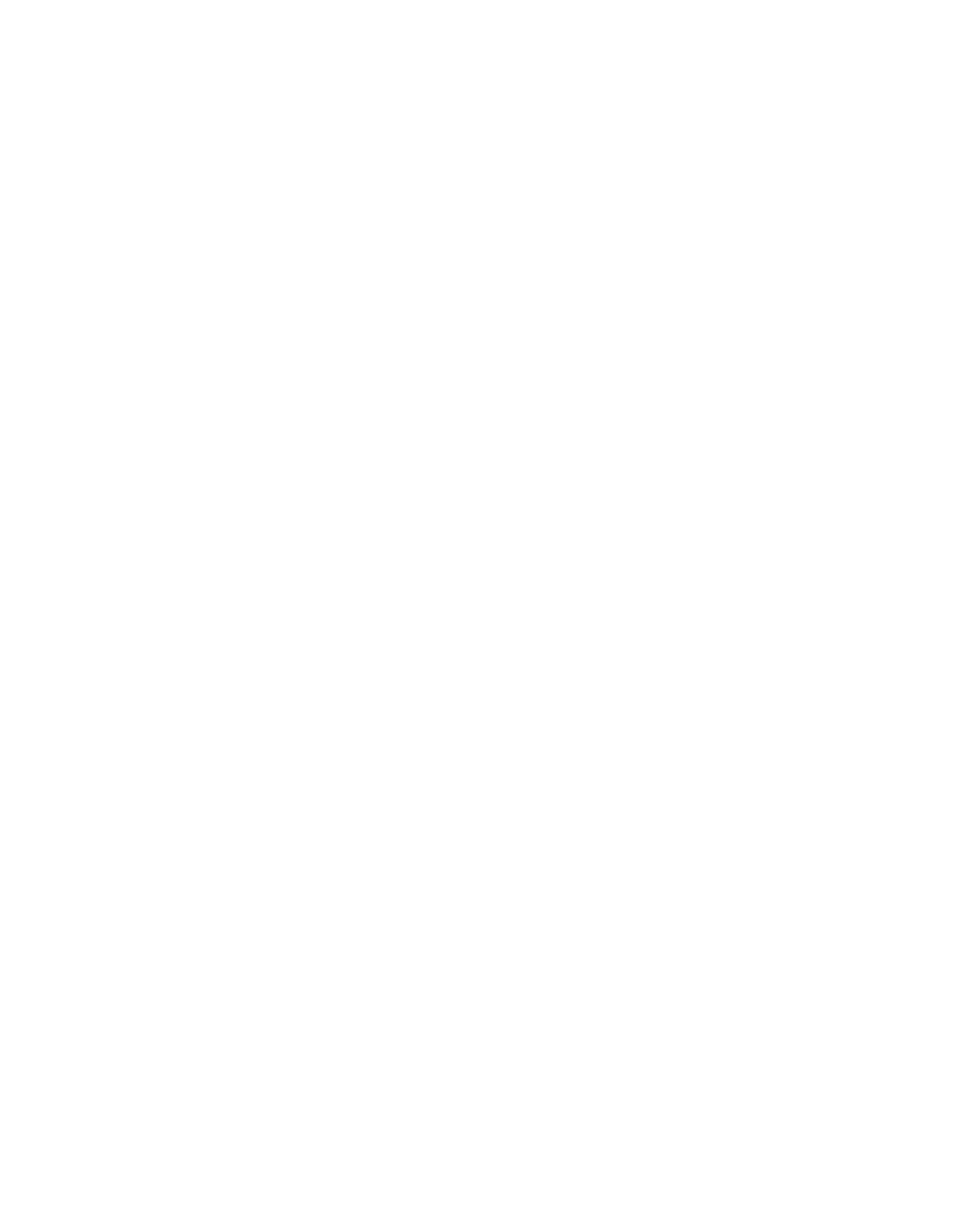## **2.6.4 Alternative 3B: No Annexation, Development within the County under Multiple Ownerships**

Under Alternative 3B, the property would be sold and developed in up to 17 individual parcels (see Figure 2.6-4). For the acreage located within the UGA, there would be a possible rezone prior to sale to facilitate higher residential density than under existing County zoning. Alternatively, some or most parcels within the UGA would likely be developed under Kittitas County Planned Unit Development (PUD) regulations or Performance-Based Cluster Plat criteria. Acreage already within the Cle Elum City limits would be developed in accordance with City zoning and development standards. It is estimated that the residential density under Alternative 3B would be approximately 500 lots, and that all homes to be constructed on the site would be single-family detached. This alternative would not meet the objectives of the proposal or the urban residential density standards of the Washington State Growth Management Act.

Development would likely occur in a discontinuous pattern over a longer period of time if Alternative 3B were selected for implementation (although there is no time-certain for phased implementation of any of the conceptual land use alternatives). Separate Covenants, Conditions and Restrictions (CC&Rs) might be developed for each parcel or group of parcels; however, it is possible that there would be no CC&Rs for some or any of parcels. The rezone of Tax Parcels 19165 or 493935 proposed under Alternative 1 or Alternative 2 would not be anticipated with Alternative 3B.

Little or no open space would be provided with development of multiple parcels under multiple ownerships. There would be no trail system or public amenities, and no commercial development.

The total estimated population with Alternative 3B would be approximately 1,150 at full build-out if all units were permanently occupied. The project proponent's estimate of permanent and seasonal occupancy with Alternative 3B is 50/50, although for the purpose of the impact analysis, it is assumed that 90 percent of the dwelling units would be permanently occupied, and 10 percent would be second homes. At 90 percent occupancy, the total estimated resident population would be approximately 1,035 persons, and the total student population would be approximately 121.

There would be no assurance that a coordinated road system would be built to serve the site under Alternative 3B. Road access or easements would be required to serve each parcel. Utilities would likely consist of on-site wells and on-site sewage disposal systems. Water would be provided through independent Group A community water systems with a new water right, or by individual water right permit-exempt wells (subject to compliance with Ecology's emergency rule, Chapter 173-539A WAC). There would be no coordinated stormwater management system with Alternative 3B.

#### **2.6.5 Alternative 4: No Action**

If the City Heights Planned Mixed-Use Development did not proceed, there would be no alteration to the site at this time. Northland Resources, L.L.C. would have the discretion to decide whether to maintain ownership of the property, pursue some other use, or delay and reapply for development at some future time. The property could be sold to others for development. Based on the fact that the site is within a designated Urban Growth Area, it is presumed that it would undergo urban development sometime within the current City/County 20-year planning period (2005–2025). However, for the purpose of this analysis, it is assumed that under Alternative 4, there would be no change to the existing conditions of the property (see Figure 2.6-5).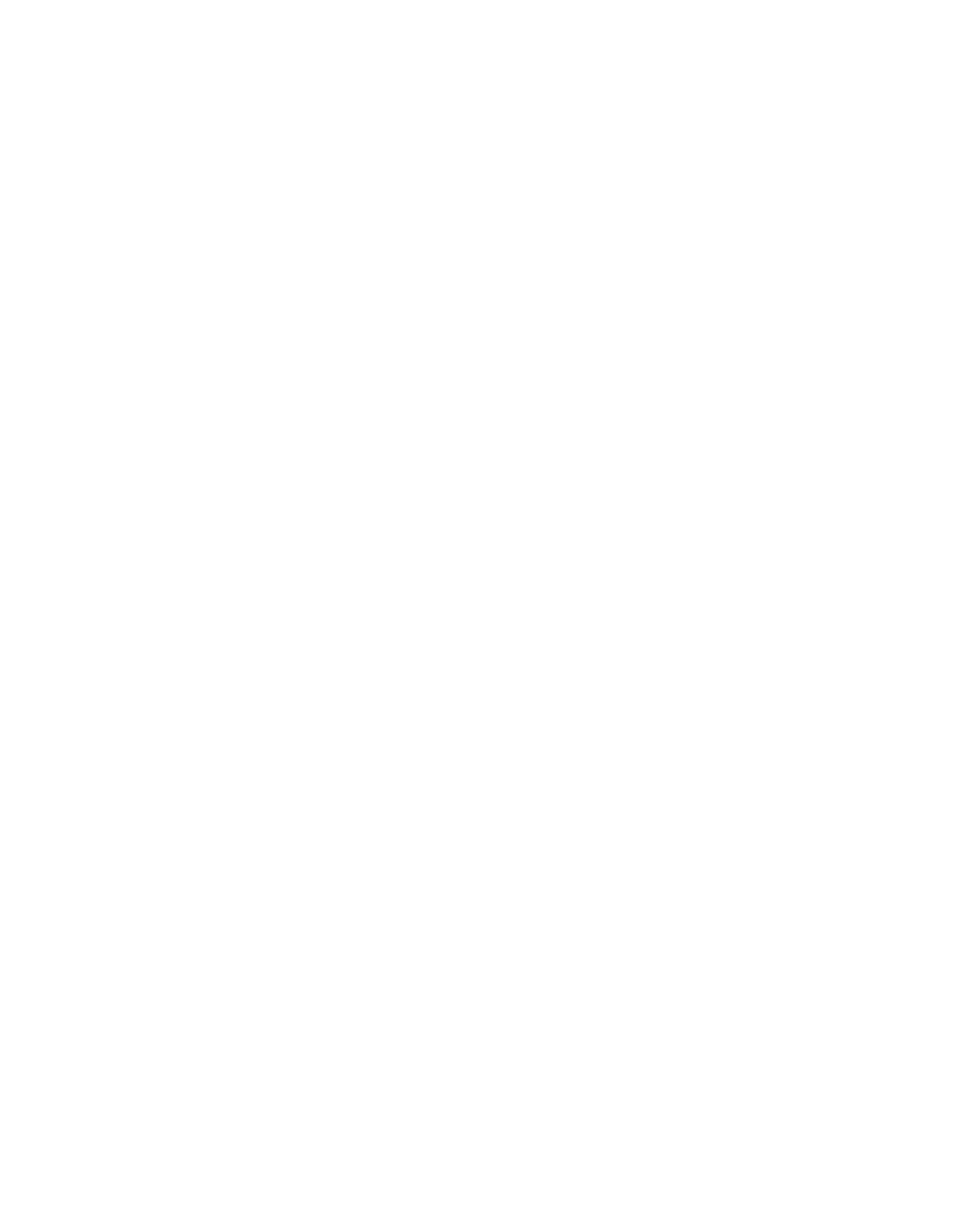**Insert Figure 2.6-4. Alternative 3B Conceptual Land Use Plan** (11 x 17-inch color)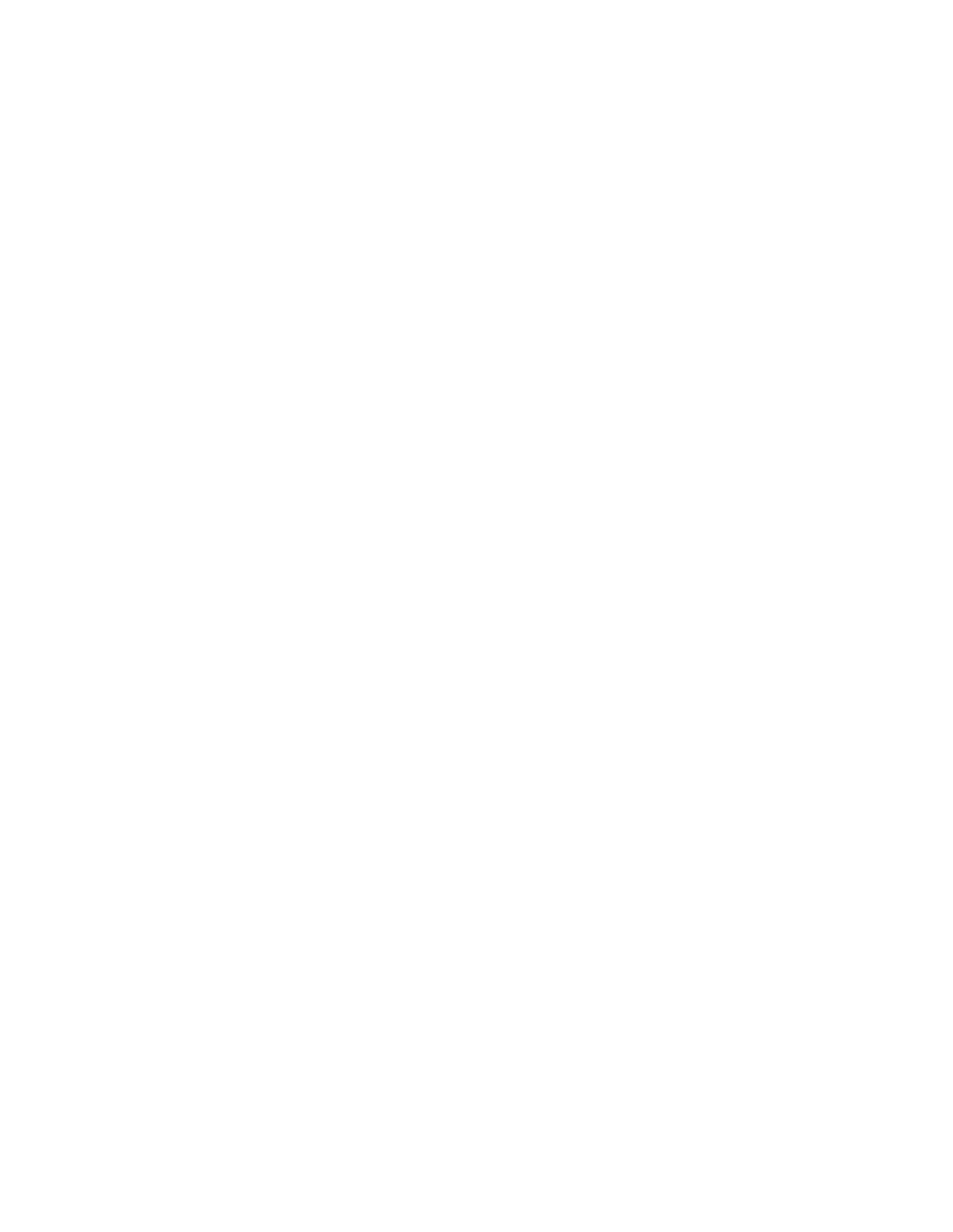**Insert Figure 2.6-5. Alternative 4: No Action Alternative** (11 x 17-inch black-and-white)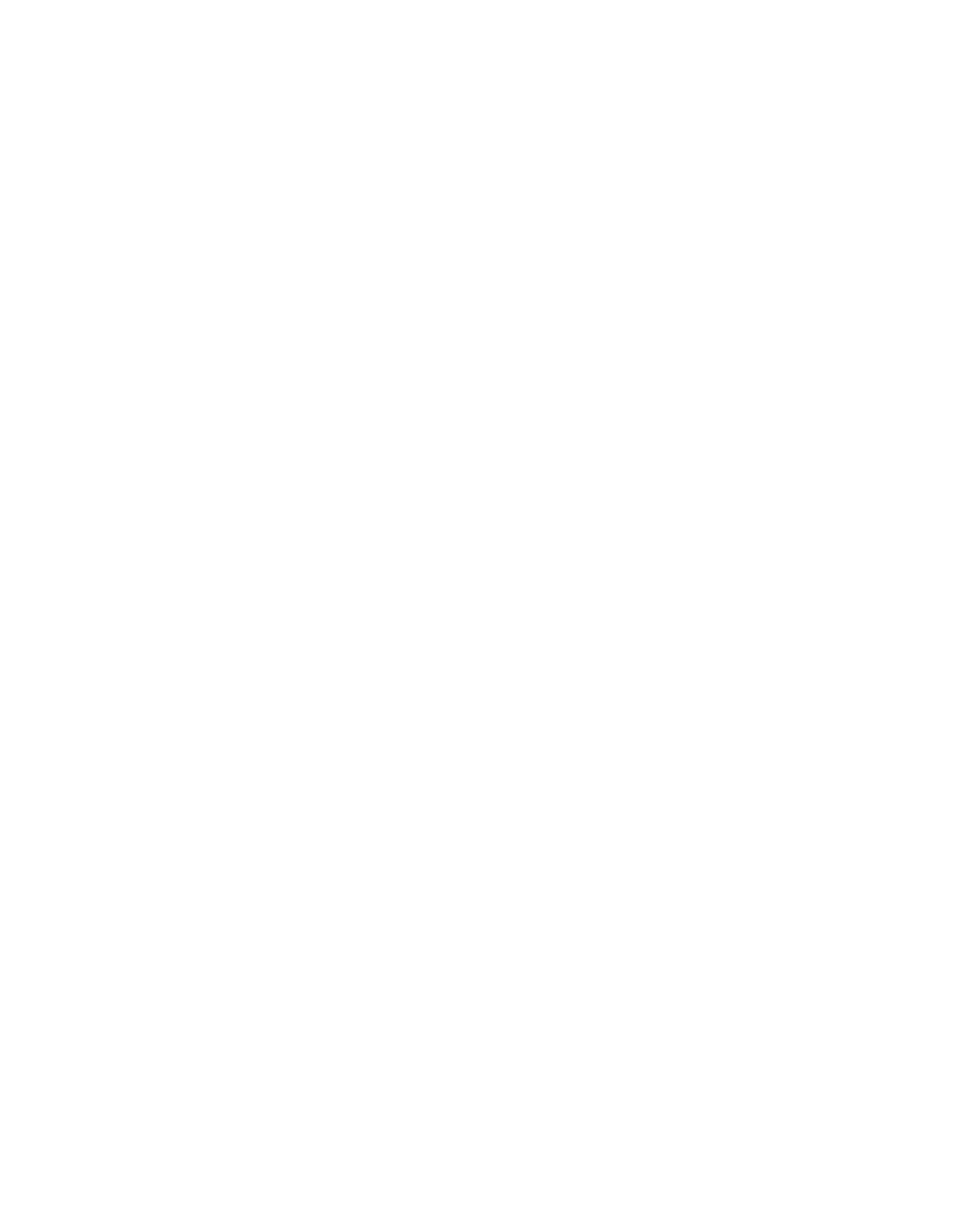# **2.7 Phased Development**

Northland Resources, LLC proposes to build-out the City Heights Planned Mixed-Use Development over a period of 6 to 12 years, or in response to market demand, and in response to the availability of public services and infrastructure required to accommodate this growth in the community. It is estimated that construction of the first phase could commence in 2011 with the first occupancy likely in 2012. At this rate, approximately 70 to 165 residential units per year would be built and made available for occupancy depending on the development alternative selected for implementation. The final determination of the phasing layout had not been conceptualized at the time of this writing. Full build-out is expected to be complete in the timeframe between 2018 and 2024.

Phases will be defined in the Development Agreement to be prepared between the project proponent and the City for the purpose of correlating mitigation requirements to each phase of construction and occupancy of the project. These conditions would be transferrable to the purchasers of large tracts.

# **2.8 Clearing, Grading and Construction Proposal**

In order to complete development of the City Heights Planned Mixed-Use Development, significant clearing of vegetation and grading would be required in all areas not designated as critical areas, sensitive areas, protected habitat, or permanent open space. It can be expected that approximately 25 to 125 acres of land will be cleared and graded at any given time for development purposes. As each of these areas is stabilized with either permanent or temporary methods, another 25 to 125 acres would be cleared, up to the total estimated in Table 2.8-1.

| <b>Conceptual Land Use</b><br><b>Alternative</b> | <b>Estimated Clearing</b><br>(in acres) | Percentage of the Site to be<br><b>Cleared</b> |
|--------------------------------------------------|-----------------------------------------|------------------------------------------------|
| Alternative 1                                    | 204.3                                   | 57%                                            |
| Alternative 2                                    | 171.9                                   | 48%                                            |
| Alternative 3A                                   | 171.9                                   | 48%                                            |
| Alternative 3B                                   | 107.4                                   | 30%                                            |

Table 2.8-1. Clearing estimates for the City Heights conceptual land use alternatives.

Buffers would be established for protected areas (wetlands, streams, steep slopes), and guidelines would be created for work that could occur in buffers at road and utility crossings, for example  $-$  subject to restoration and/or enhancement requirements.

Large volumes of earthwork are anticipated due to large areas where clearing and grading will be required. Table 2.8-2 shows approximate earthwork volumes for each conceptual land use alternative, and percentages of export and import that would be anticipated. It is expected that most of the excavated onsite soils could be utilized for engineered fill. Based on the *Preliminary Geology and Geotechnical Evaluation* prepared for the project (Aspect Consulting, October 2009), some of the materials found onsite may not be usable as structural fill due to their predominantly fine-grained and organic composition. Other materials may be acceptable as structural fill under favorable weather conditions and assuming appropriate workmanship is utilized by the contractor. More detailed geotechnical recommendations with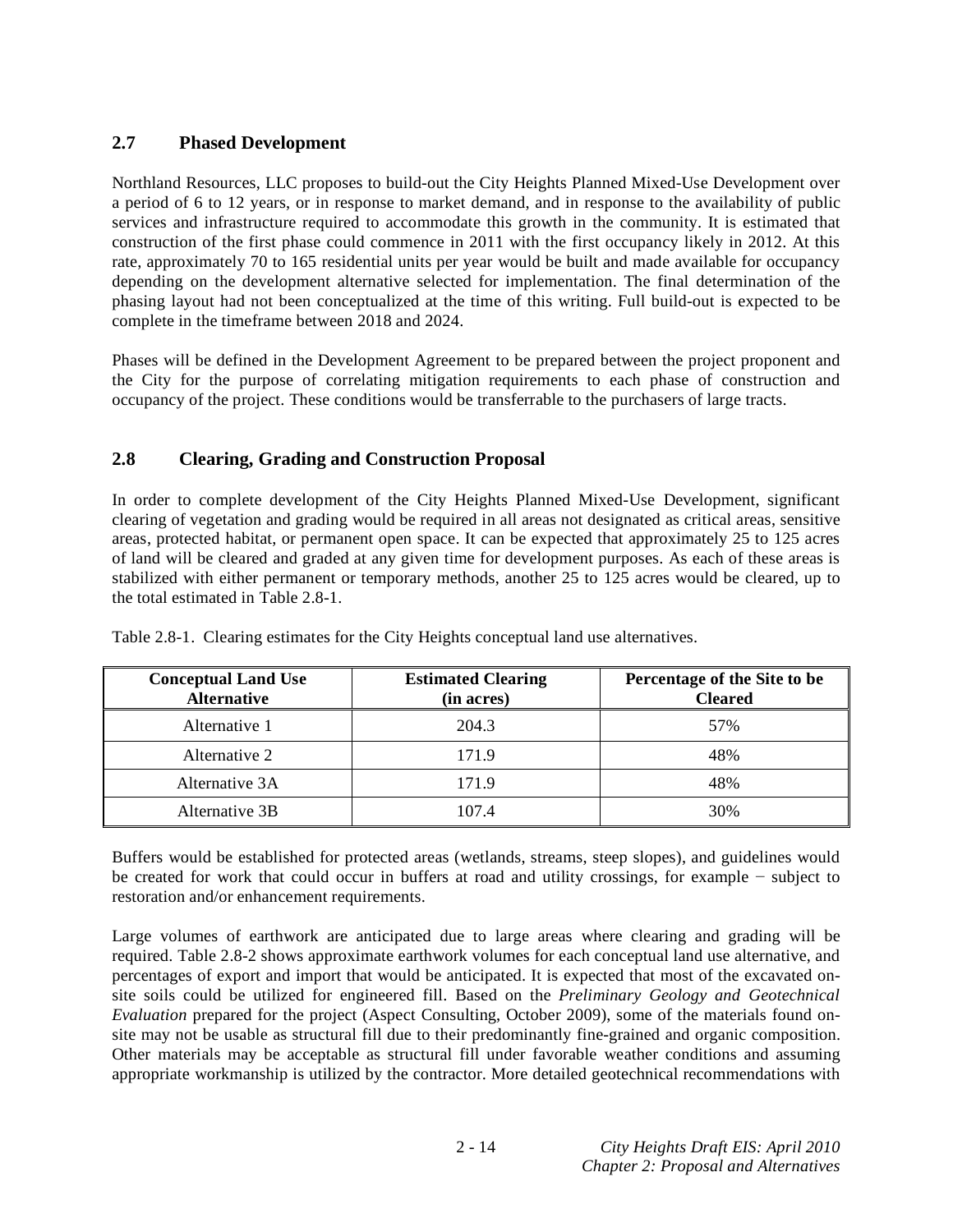regard to structural fill and utilization of on-site excavated soils will be provided during the design phase of the project.

| Conceptual                            | <b>Estimated Earthwork Quantities</b> |                     |                      |                        |                       |
|---------------------------------------|---------------------------------------|---------------------|----------------------|------------------------|-----------------------|
| <b>Land Use</b><br><b>Alternative</b> | Total Earthwork<br>(in cubic yards)   | Cut<br>(% of Total) | Fill<br>(% of Total) | Import<br>$%$ of Fill) | Export<br>$%$ of Cut) |
| <b>Alternative 1</b>                  | 2,106,800 cy                          | 90%                 | 10%                  | 25%                    | 12%                   |
| <b>Alternative 2</b>                  | 1,917,200 cy                          | 91%                 | 9%                   | 20%                    | 11%                   |
| <b>Alternative 3A</b>                 | 1,917,200 cy                          | 91%                 | 9%                   | 20%                    | 11%                   |
| <b>Alternative 3B</b>                 | 1,538,000 cy                          | 75%                 | 25%                  | 10%                    | 7%                    |

Table 2.8-2. Estimated earthwork quantities for the City Heights conceptual land use alternatives.

The clearing and grading activities would essentially be the same for site development of conceptual land use Alternatives 1, 2 or 3A. The clearing and grading activities for Alternative 3B would most likely be an uncoordinated effort.

Stumps, branches and other vegetative materials will be stockpiled for possible wood chipping, saved for use in landscaping, or disposed off-site. Excavators, stump pullers, bulldozers and off-road trucks are the types of machinery needed for this activity. Although it is difficult to assess with any certainty the approximate quantities of material given the varying conditions and number of trees throughout the property, it is likely that multiple stockpiles of wood debris approximately 30 feet high and 100 feet in diameter will be temporarily created in each area cleared. Once each phase of the development site is completely cleared, the material will be chipped or hauled away. The franchise solid waste collection contractor for the area (Waste Management of Ellensburg) could provide containers upon request for landclearing debris to be transported to the company's processing facility in Woodinville, Washington (personal communication with J.R. Lesure, District Manager, October 22, 2009).

Topsoil will also be stockpiled during clearing and grading activities. Once clearing and vegetation removal has occurred, it can be assumed that roughly 6- to 12- inches of topsoil material may be scraped off the surface for future use. For each 1 acre area cleared, approximately 800 to 1,600 cubic yards of topsoil could be scraped from the site. This material can be reused in areas to be landscaped, moved to open space, or sold for off-site use by others. Temporary topsoil stockpiles could be as large as 30 feet high and 60 feet in diameter. Land scrapers, bulldozers and off-road trucks are the types of equipment typically used for this activity.

It will likely be necessary during earthwork activities on the site to import select fill material for the construction of roads and utilities. Bulldozers, other earth-moving equipment and off-road trucks are the types of equipment that may be used on-site for this activity.

Dust and noise will be generated during clearing and grading activities. Runoff from areas under construction will be controlled through a temporary stormwater management system, as described below in Section 2.9.1.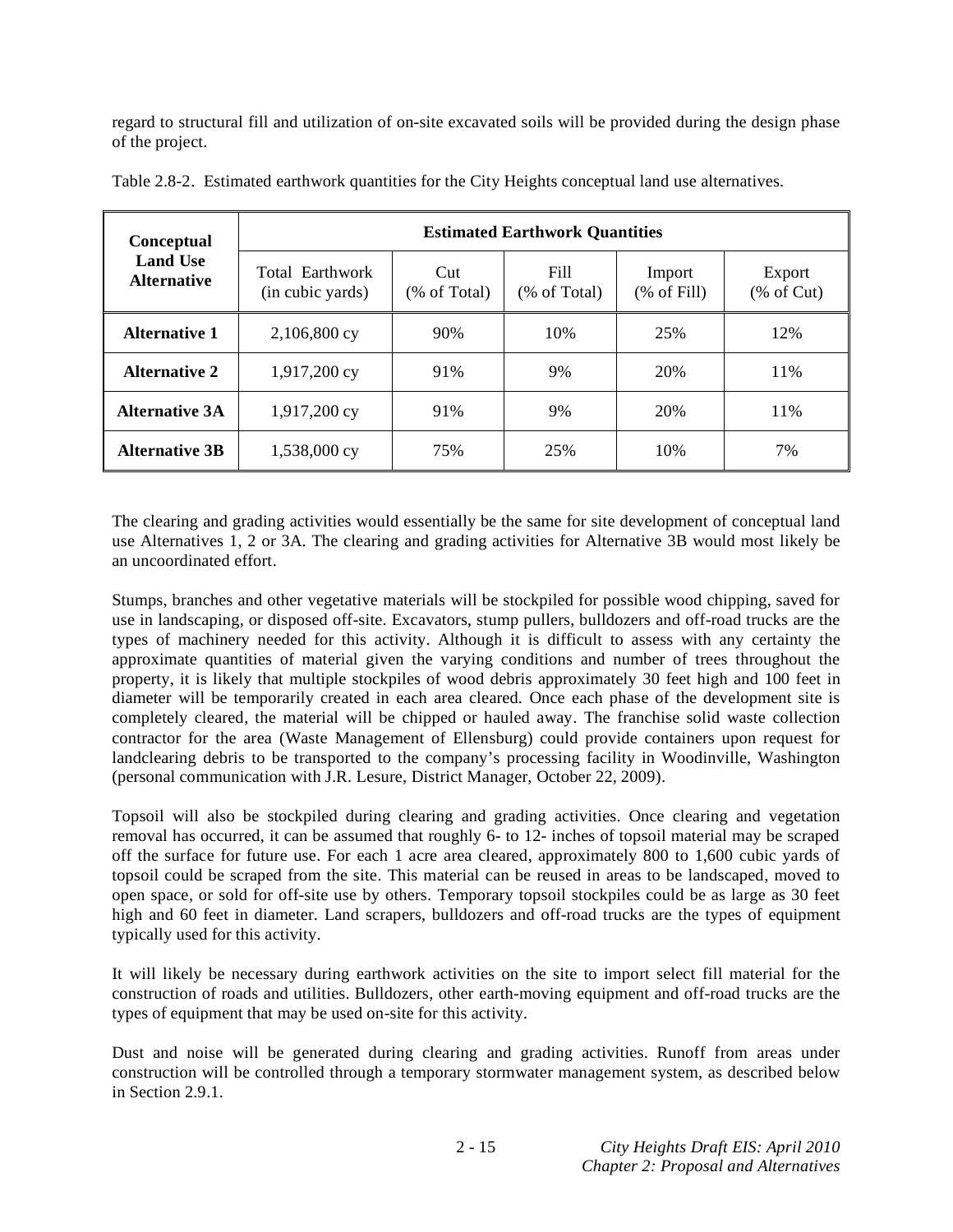All clearing and grading activities, including stockpiling, would be conducted in compliance with applicable State and local regulations, including but not necessarily limited to the Washington Department of Natural Resources (Forest Practices permit), City of Cle Elum or Kittitas County regulations (depending on the alternative selected for implementation). Best Management Practices (BMPs) for erosion/sedimentation control and construction stormwater management would be implemented consistent with the Department of Ecology 2004 *Stormwater Manual for Eastern Washington* (SWMEW), or more current regulations adopted by the local jurisdiction at the time of each phased development application. Prior to any construction activity on the project site, a National Pollutant Discharge Elimination System (NPDES) Construction Stormwater Permit will be obtained and a Stormwater Pollution Prevention Plan (SWPPP) will be prepared.

The applicant estimates that there may be between 25 and 100 single-family detached homes under construction at any one time, and possibly 25 to 50 attached units also simultaneously being built. Commercial development would likely be constructed in increments of 10,000 sf to 20,000 sf (personal communication with Dave Blanchard, President, Northland Resources, LLC, September 24, 2009).

# **2.9 Infrastructure**

Infrastructure planning requires projecting the needs of the City Heights Planned Mixed-Use Development over the 6- to 12-year development timeframe. The infrastructure needs of phased development within the project must be compared to City of Cle Elum comprehensive Water, Sewer, and Transportation Plan models if Alternative 1 or 2 is selected for implementation to coordinate capital improvements in each system, and to determine the development's proportionate-share responsibility for system improvements.

## **2.9.1 Stormwater Management Proposal**

Based on analysis of an aerial topographic map of the site, Encompass Engineering  $\&$  Surveying delineated five site-specific drainage basins.<sup>2</sup> Preliminary runoff modeling for the proposed City Heights Planned Mixed-Use Development was done using the King County Hydrograph Program (Santa Barbara Hydrograph method) version 4.21B accepted by the Washington Department of Ecology (Ecology). As required by Ecology's 2004 *Stormwater Management Manual for Eastern Washington* (SWMMEW), the run-off analysis was performed for the 2-year and 25-year events. Due to existing flooding issues downstream of the project site, the 100-year storm event was also analyzed. The drainage analysis classifies the site soil conditions by Hydrologic Soil Group as "C" – Moderately High Runoff Potential, and "D" – High Runoff Potential. Infiltration capabilities of the project site soils will be more specifically characterized prior to the design phase, to confirm the most suitable locations and pond size requirements for temporary and permanent infiltration facilities.

*Construction Stormwater Management*. Temporary erosion/sedimentation control (ESC) facilities will be installed on the City Heights site during construction. ESC measures will minimize soil erosion once the natural vegetative cover has been removed, and will minimize the occurrence of sediment from those same areas migrating into water bodies (streams and wetlands). Construction Best Management Practices (BMPs) will be implemented to convey, collect, treat and release construction stormwater

<sup>&</sup>lt;sup>2</sup> The level of detail utilized for delineation of the site-specific drainage basins is appropriate for the preliminary storm drainage calculation and analysis for the project site. A more detailed analysis will be performed prior to design and construction.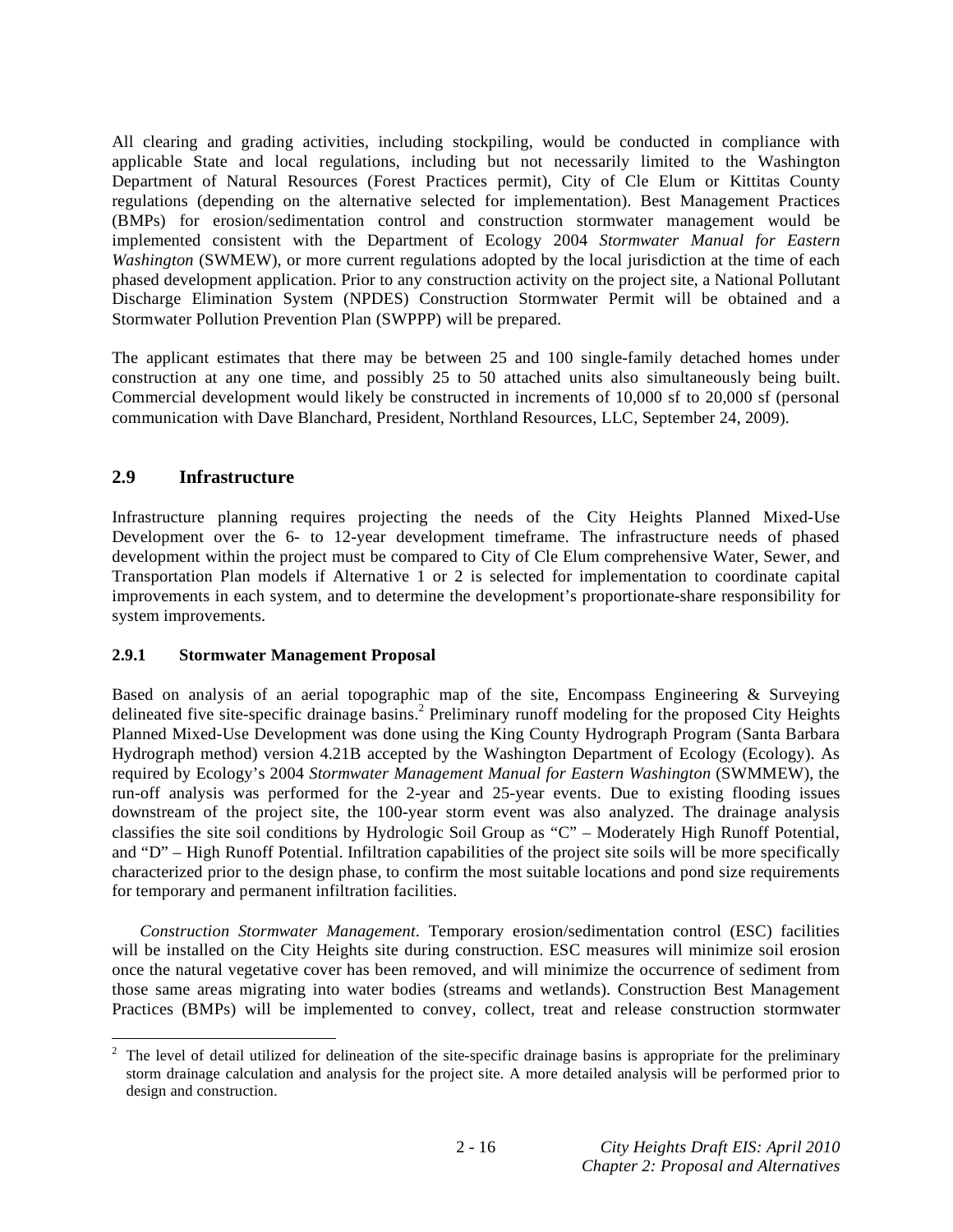runoff. These include, but are not limited to: installing fencing to delineate the limits of work/construction, utilizing vegetated or rip-rapped roadside ditches and check dams for conveyance, creating sedimentation ponds and or sediment traps for collection and treatment of stormwater runoff prior to release from the site, installing silt fences or straw wattles for treatment, and installing proper piping and outfall protection inside the limit of work areas for release of construction stormwater runoff.

 Prior to any construction activity on-site, a National Pollutant Discharge Elimination System (NPDES) Construction Stormwater Permit will be obtained from Ecology. This permit will notify the appropriate regulatory agencies of construction activities that have the potential to discharge sedimentladen water to waters of the State, so representatives of these agencies can observe such activities to make sure no such discharge occurs, and work with the contractor to implement effective in-place ESC measures.

 Also before construction is permitted, a Stormwater Pollution Prevention Plan (SWPPP) will be prepared that provides guidance to the contractor on how to deal with varying degrees and types of runoff problems to prevent sediment-laden water and wind-blown particles from leaving the target area, as well as how to manage spills and accidents in the event that a spill were to occur. The target area would be the specific area under construction at any given time; therefore, multiple SWPPPs will be prepared over time as the site is developed. The SWPPPs will also address protection of abutting properties (developed sites, wetlands, steep slopes, drainage systems, etc.) from areas undergoing development, or areas being used to support construction, including but not limited to vehicle staging areas and stockpile areas.

*Developed-Condition Stormwater Quantity Control*. The developed-condition stormwater management system would include properly designed and constructed drainage conveyance systems (storm drainage pipes, catch basins and manholes, sediment filters, vegetative and/or rip-rapped swales and check dams), detention/retention facilities, control structures with oil-water separators, infiltration facilities, properly designed culverts at stream crossings, and proper pipe outfall/runoff discharge protection and energy dissipation. To protect stream morphology, detention facilities are proposed throughout the project site, based on separate basin areas, to detain the post-development runoff associated with proposed site improvements. Table 2.9-1 shows the approximate post-development impervious areas of the four conceptual land use alternatives. Note that for the purpose of analysis, the property was divided into five existing basins where stormwater naturally flows or accumulates (Basins A through E in the table below). Final site design will identify smaller sub-basins, including off-site areas. For the purpose of estimating impacts, these calculations are based on approximate typical land cover as determined by the project proponent, the *Geotechnical Evaluation* prepared for the project (Aspect Consulting, October 2009), and State and local standards.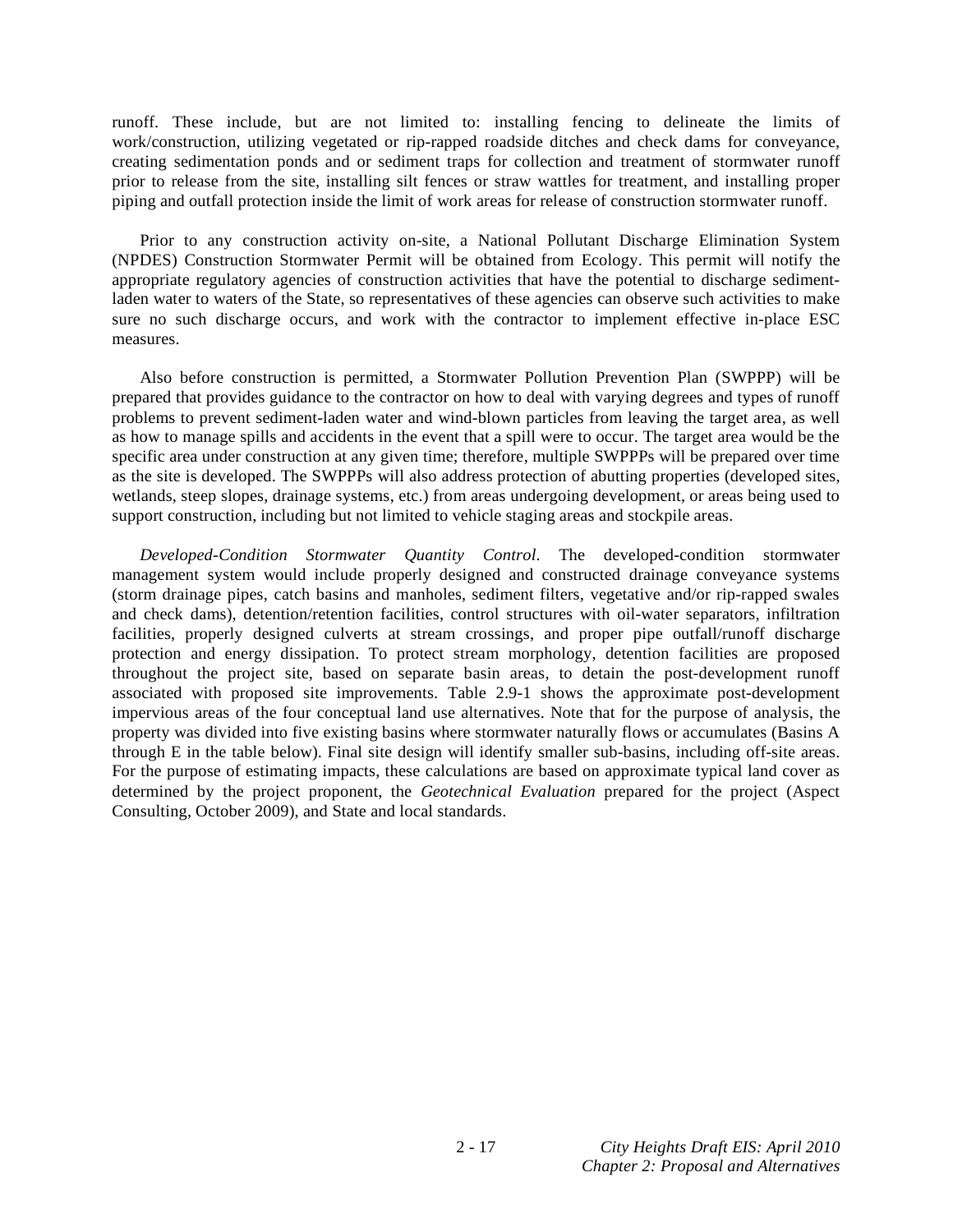|              |                           | <b>Projected Impervious Cover (in acres)</b> |                     |                       |  |
|--------------|---------------------------|----------------------------------------------|---------------------|-----------------------|--|
| <b>Basin</b> | <b>Total Area (acres)</b> | <b>Alternative 1</b><br>(Preferred)          | Alternative 2 or 3A | <b>Alternative 3B</b> |  |
| A            | 84.64                     | 33.28                                        | 30.41               |                       |  |
| B            | 57.53                     | 17.11                                        | 15.77               |                       |  |
| $\mathbf C$  | 179.76                    | 55.61                                        | 50.84               | 71.60                 |  |
| D            | 29.78                     | 10.67                                        | 9.95                |                       |  |
| E            | 6.29                      | 2.80                                         | 2.5                 |                       |  |
| <b>Total</b> | 358.00                    | 119.47                                       | 109.47              | 71.60                 |  |

Table 2.9-1. Projected impervious cover with the City Heights conceptual land use alternatives (Encompass Engineering & Surveying 2010).

 Where development patterns and topography allow small, localized drainage facilities would be provided rather than fewer large facilities with large conveyance networks. This "low impact development" approach to stormwater management will be utilized in order to more closely mimic the pre-development hydrology of the site. Techniques that retain natural land cover, minimize impervious surfaces, and maximize infiltration of stormwater will be used to the extent practicable.

 Drainage calculations were performed for each basin to determine both the total stormwater runoff for the pre-development and the post-development condition, and the required stormwater facility detention volume. Infiltration analysis will be performed in the design phase of the project. However, it was confirmed that adequate stormwater management improvements can be located on the project site (Encompass Engineering & Surveying 2010). This analysis assumes no infiltration for a conservative approach. The results of these calculations are shown below in Tables 2.9-2 and 2.9-3. While large detention facilities will most likely not be used as the primary means of stormwater management within the development, the analysis of the area required for these types of facilities is easier to quantify and gives a general analysis of stormwater detention requirements for a specific basin. During detailed design, sub-basins within these larger basins will dictate the number and actual size of stormwater quantity control facilities required.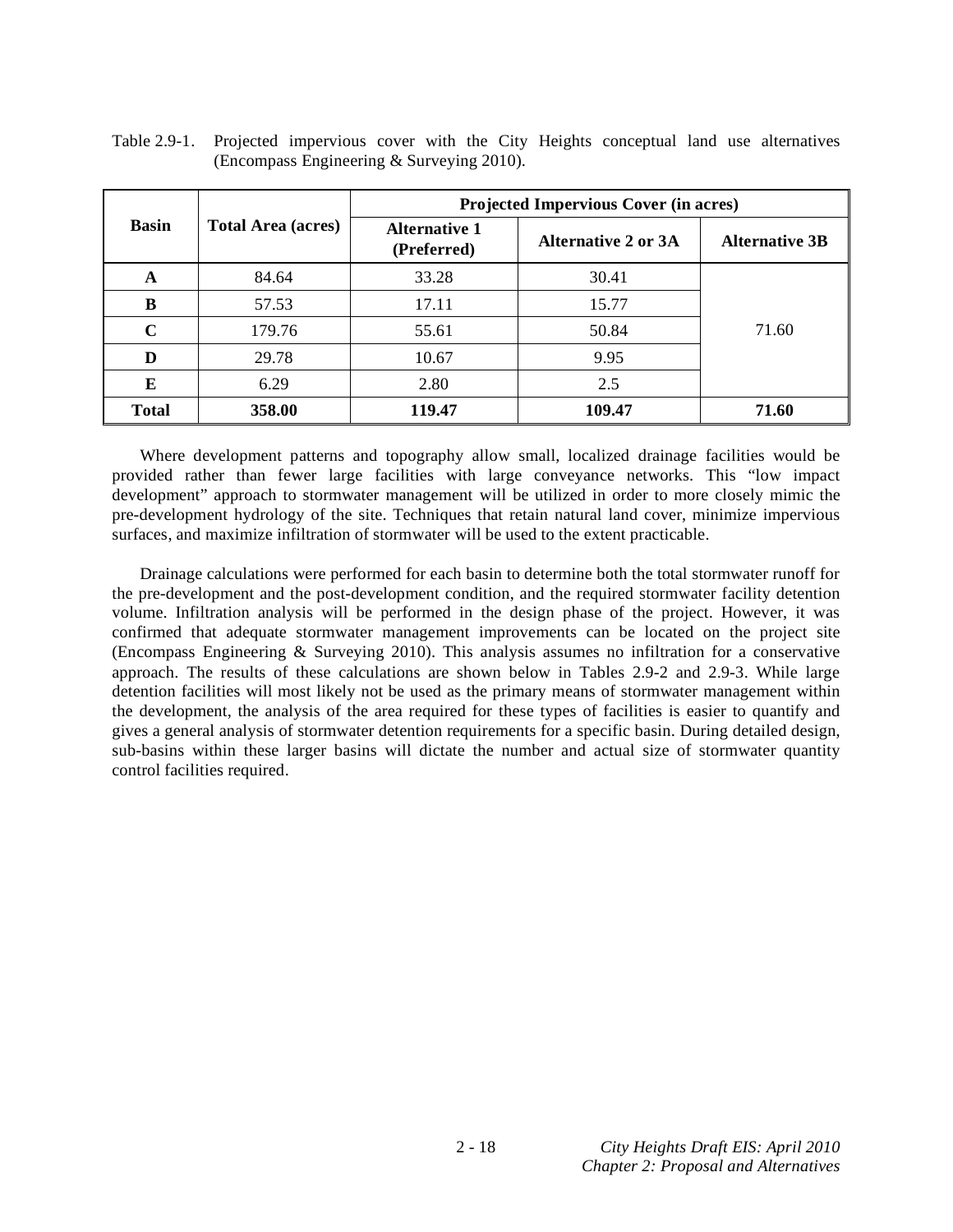| <b>Basin</b> | <b>Estimated Unmitigated Stormwater Runoff</b><br>100-Year Event (in cubic feet per second) <sup>a</sup> |                         |                             |                          |                        |
|--------------|----------------------------------------------------------------------------------------------------------|-------------------------|-----------------------------|--------------------------|------------------------|
|              | <b>Alternative 1</b><br>$(Perferred)^a$                                                                  | Alternative 2 or $3A^b$ | Alternative 3B <sup>b</sup> |                          | No Action <sup>c</sup> |
| A            | 94.77 cfs                                                                                                | 93.26 cfs               | <b>Proposed</b>             | <b>Existing</b>          | 71.81 cfs              |
| B            | $61.51 \text{ cfs}$                                                                                      | $60.80 \text{ cfs}$     | 373.55<br><sub>cfs</sub>    | 289.38<br><sub>cfs</sub> | 52.49 cfs              |
| $\mathbf C$  | 197.31 cfs                                                                                               | 194.94 cfs              |                             |                          | 150.58 cfs             |
| D            | 34.02 cfs                                                                                                | 33.69 cfs               |                             |                          | 29.08 cfs              |
| E            | $7.33 \text{ cfs}$                                                                                       | $7.18 \text{ cfs}$      |                             |                          | $6.14 \text{ cfs}$     |
| <b>Total</b> | 394.94 cfs                                                                                               | 389.87 cfs              | 373.55 cfs                  | 289.38 cfs               | 310.10 cfs             |

Table 2.9-2. Estimated unmitigated stormwater runoff from each City Heights conceptual land use alternative (Encompass Engineering and Surveying 2010).

a Refer to Appendix D of the *Grading, Drainage and Utilities Technical Engineering Report* (Encompass Engineering & Surveying, November 2009) for detailed calculations for this and other storm events. b

 Post-Development Runoff for shown storm event. The developed condition within each basin is not known so a total figure is provided instead of by basin.

Pre-Development Runoff ("existing conditions") for shown storm event.

Table 2.9-3. Estimated required detention volume by City Heights conceptual land use alternative (Encompass Engineering and Surveying 2010).

| <b>Basin</b> | <b>Total Area</b> | <b>Estimated Required Detention Volume (in cubic feet)</b> <sup>a,b</sup> |                            |                       |  |
|--------------|-------------------|---------------------------------------------------------------------------|----------------------------|-----------------------|--|
|              | (in acres)        | <b>Alternative 1</b>                                                      | <b>Alternative 2 or 3A</b> | <b>Alternative 3B</b> |  |
| A            | 84.64             | 246,901 cf                                                                | 222,531 cf                 |                       |  |
| B            | 57.53             | 114,550 cf                                                                | 102,654 cf                 |                       |  |
| $\mathbf C$  | 179.76            | 321,144 cf                                                                | 314,573 cf                 | 756,831 cf            |  |
| D            | 29.78             | 66,742 cf                                                                 | 66,643 cf                  |                       |  |
| E            | 6.29              | 14,525 cf                                                                 | 14,314 cf                  |                       |  |
| <b>Total</b> | 358.00            | 763,862 cf                                                                | 720,715 cf                 | 756,831 cf            |  |

a Refer to Appendix D of the *Grading, Drainage and Utilities Technical Engineering Report* (Encompass Engineering & Surveying 2010) for detailed calculations for this and other storm events.

Volumes shown are for the 100-year storm event.

*Developed-Condition Stormwater Quality Control*. Ecology's 2004 *Stormwater Management Manual for Eastern Washington (SWMMEW)* requires stormwater quality treatment measures to reduce pollutant loads and concentrations in stormwater runoff using physical, biological, and chemical removal mechanisms for the protection of water quality and beneficial uses of receiving waters. The most effective basic treatment Best Management Practices (BMPs) remove about 80 percent of total suspended solids from treated runoff, and a much smaller percentage of dissolved pollutants. It may be necessary to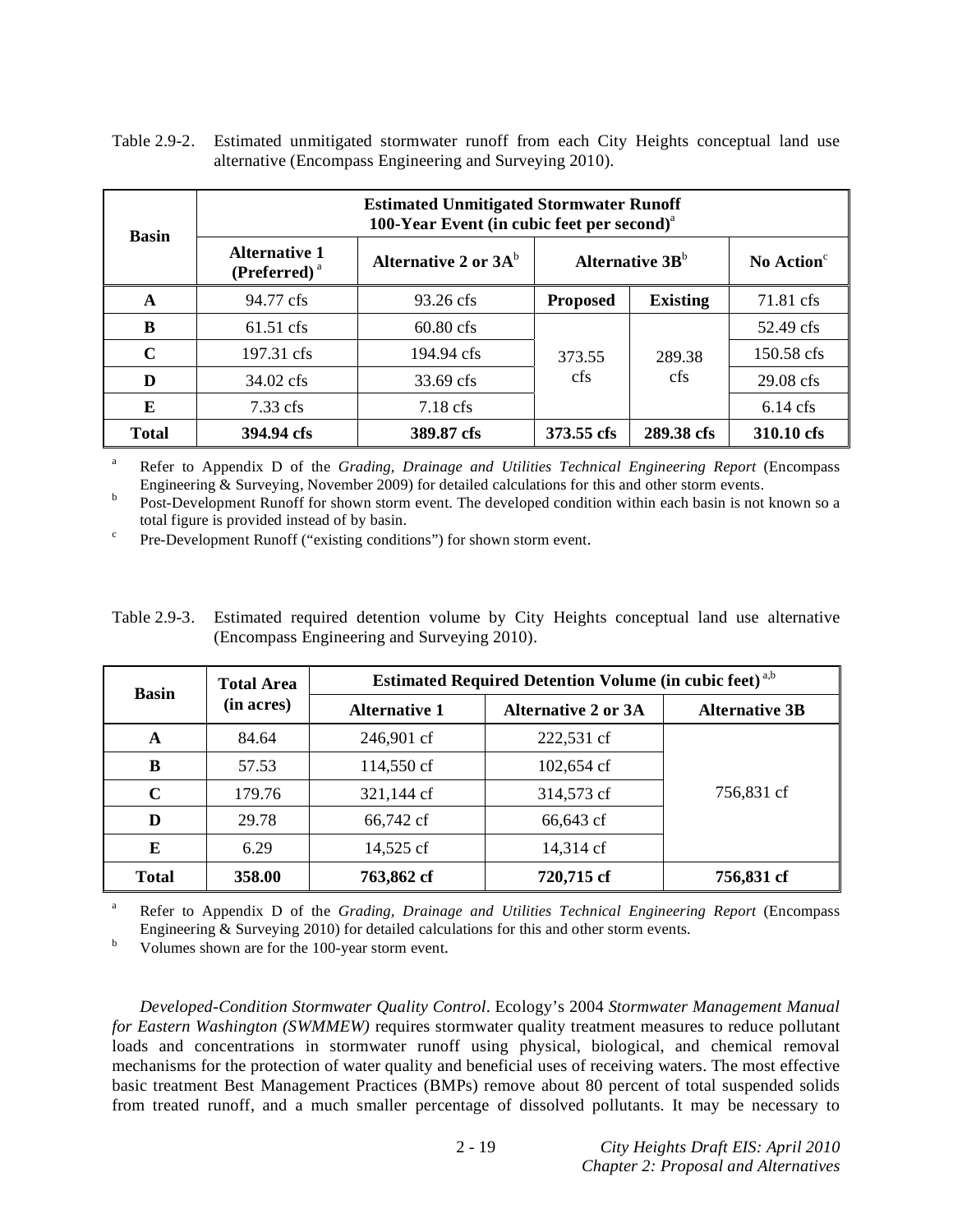provide additional treatment to remove oil, metals, and/or phosphorus from stormwater runoff from "pollutant-generating" surfaces (i.e., roads and parking areas) in the completed condition of the project.

 Water quality treatment facilities are selected based on the types of treatment required, terrain configuration, and site layout. Based on these characteristics of the City Heights Planned Mixed-Use Development, Biofiltration Treatment Facilities are the primary means selected for stormwater quality treatment.

 The preliminary engineering analysis indicates that the entire basin area runoff would require treatment measures in the developed condition of the site for any conceptual land use alternative selected for implementation. Single facility sizes for water quality treatment offer a convenient method for comparing differences between the alternatives in Table 2.9-4 below; however in practice, multiple smaller facilities would be implemented across the on-site drainage basins. Pre-treatment facilities sizing will also be determined in the design phase of the project based on the water quality design flow rate.

Table 2.9-4. Estimated required runoff volume for water quality treatment by City Heights conceptual land use alternative (Encompass Engineering and Surveying 2010).

| <b>Basin</b> | <b>Total Area</b> |               | <b>Estimated Required Volume for water quality treatment</b><br>(in cubic feet) <sup>a</sup> |                |
|--------------|-------------------|---------------|----------------------------------------------------------------------------------------------|----------------|
|              | (acres)           | Alternative 1 | Alternative 2 or 3A                                                                          | Alternative 3B |
| A            | 84.64             | 131,248 cf    | 119,797 cf                                                                                   |                |
| B            | 57.53             | 74,172 cf     | 74,172 cf                                                                                    |                |
| $\mathbf C$  | 179.76            | 254,427 cf    | 254,427 cf                                                                                   | 419,479 cf     |
| D            | 29.78             | 46,179 cf     | 46,179 cf                                                                                    |                |
| E            | 6.29              | $10,667$ cf   | $10,667$ cf                                                                                  |                |
| <b>Total</b> | 358.00            | 516,693 cf    | 505,242 cf                                                                                   | 419,479 cf     |

<sup>a</sup> Volume for water quality treatment based on 0.5 inches of runoff over the impervious surface approach.

The impact analysis of the stormwater management proposal during construction and in the developed condition of the conceptual land use alternatives is presented in Draft EIS Section 3.18.3.

#### **2.9.2 Water Supply Proposal**

The City of Cle Elum and the Town of South Cle Elum have an integrated water system. Cle Elum, and therefore this system, also provides water to the Suncadia Master Planned Resort (MPR) that lies outside the City boundaries. There are several agreements between Cle Elum, South Cle Elum, and/or Trendwest (Suncadia) that affect management of the water system and the allocation of water and costs. Among the agreements are the Water Supply System Project Development Agreement, the Agreement Relating to Water Delivery to Mountainstar Resort (now Suncadia Resort), and the Agreement relating to Water Supply for Bullfrog Flats Urban Growth Area (UGA)  $-$  all dated June 19, 2001 (the "Water Agreements").

Under City Heights Alternative 1 or 2, water supply for the proposed development would be provided through the City of Cle Elum water system and as discussed below, significantly all of the water rights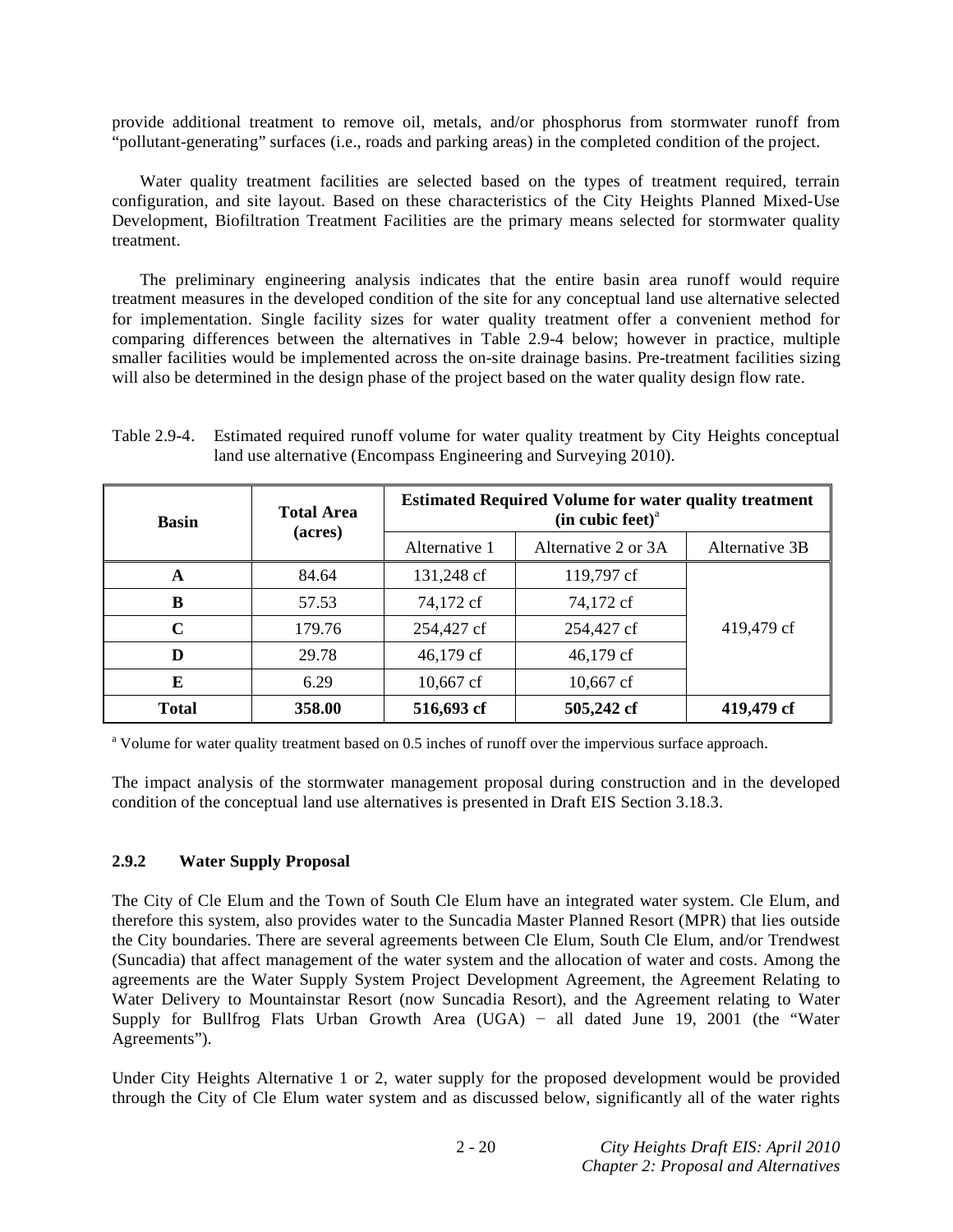needed to supply water would be transferred to the City in accordance with its current water policy. Since some of the City Heights property (approximately 28 acres) is already within the City limits, the City is required to provide water for the number of equivalent residential units (ERUs) that could be developed in that area. The number of ERUs allowable within this area (based on the minimum residential density allowed within the City limits of 4 dwelling units per acre) is 112. This number of ERUs is just an estimate; the actual number of ERUs for this area will be determined at a later time. Under any of the conceptual land use alternatives, any areas of the City Heights project within the City limits (approximately 28 acres) would be provided water by the City from its existing water system and supply.

The City Heights project under Alternative 1 or 2 would connect into and utilize water distribution system infrastructure owned by the City of Cle Elum. Water could be provided from the existing City of Cle Elum sources, or from new groundwater wells on or near the City Heights site. If Alternative 3A or 3B is selected for implementation, the City of Cle Elum would provide water for that portion of the City Heights project already within the City limits (28 acres), but would not provide water service to the portion of the City Heights project that would remain in unincorporated Kittitas County (330 acres). For these alternatives, water would be supplied through an independent Group A water system(s).

Based on current water usage and projected water usage for the City Heights project, the City's existing water treatment facility could be capable of serving the water needs of the City Heights project through development of the first 300 to 400 ERUs. In the event that a treatment capacity trigger point is reached prior to that, it is the responsibility of the City of Cle Elum to construct an expansion to the water treatment plant.

Northland Resources has applied to the City of Cle Elum to annex the remaining approximately 330 acres of the City Heights site into the City. To address the increased demand on the City's water supply system from that portion of the project being annexed, the City's water policy allows for two options. The developer has the right to either contribute water to the City in sufficient quantity to serve the ERUs in the annexed area, or to purchase water from the City's excess supply at the rate of \$3,500 per ERU. Northland Resources could procure and transfer new water rights to the City sufficient to meet the expected annual demand for up to 875 Equivalent Residential Units (ERUs) within the development, and is in the process of seeking approvals from the Washington Department of Ecology (Ecology) for such a transfer (as described below). Water required to service up to 110 additional ERUs under Alternative 1 (for a total of 985) would be provided from the City's existing water rights related to the property already within the City limits. Any shortfall in the amount of water rights that Northland Resources can transfer would need to be purchased by Northland from the City. Northland Resources anticipates that it may need to purchase water from the City to serve up to 250 ERUs. Final amounts, to be determined after negotiations conclude with Ecology, will be included in the terms of a Development Agreement to be negotiated with the City.

Northland Resources is in the process of securing a new water right to serve the City Heights project and has filed the necessary applications with Ecology. In order to accomplish this, Northland Resources proposes to place pre-1905 adjudicated irrigation water rights into a Trust Water Rights Program (in association with Washington Rivers Conservancy), and form a water bank with those water rights in accordance with Chapter 90.42 of the Revised Code of Washington (RCW). Once these rights are placed in the water bank, the bank will possess an approved quantity of consumptive acre-feet of water per year. This amount of water will be utilized to provide mitigation for a new water right application (as provided for under Chapters 90.03, 90.44 or 90.54 RCW) to serve the City Heights project. If required by Ecology, a specified quantity of water will be stored in summer months and would be released during the nonirrigation season to mitigate for the change in the time of use to winter months. Therefore, based on the mitigation supplied, the new water right is "water budget neutral"; that is, it will result in no net increase in the amount of water used, and no net loss of water in the basin.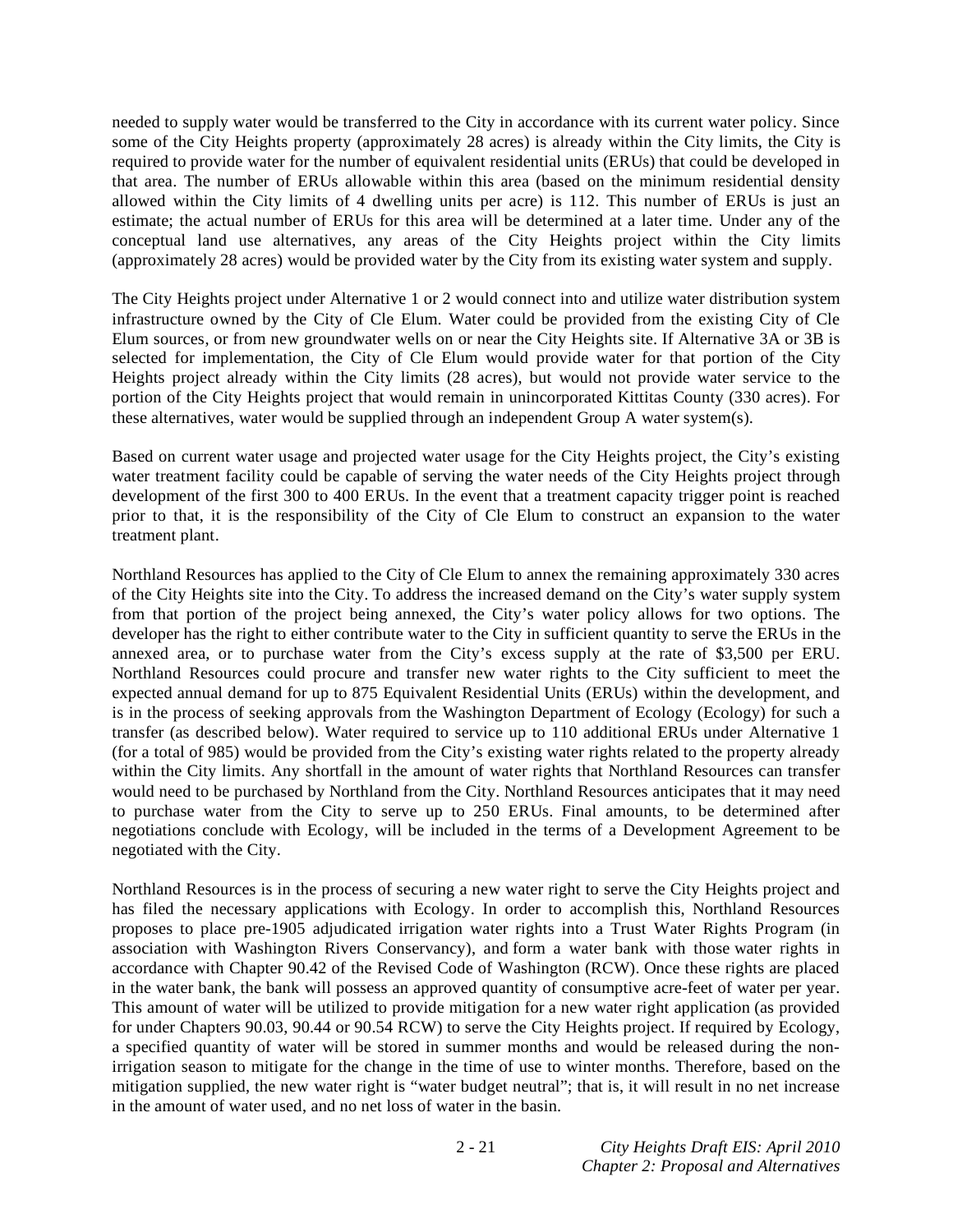To best integrate into the existing City of Cle Elum/Town of South Cle Elum water system, the new water right will likely specify the City's existing surface water intake on the Yakima River or the groundwater rights along the Cle Elum River as the points of diversion, although use of multiple new groundwater supply wells to be developed on-site or nearby by the developer and to be operated by the City, may also be considered.

Once approved by Ecology, the new right brought by Northland Resources will for Alternatives 1 or 2 be transferred to the City of Cle Elum, and will serve as the transfer of water rights required by the City's Water Policy or, for Alternatives 3A or 3B, would be utilized to supply one or more new Group A water systems to serve the project. Additional detail regarding water service options and the impacts of constructing and operating a water system to serve the conceptual land use alternatives in the context of Alternative 1 or 2 being annexed to the City, or Alternative 3A or 3B remaining within unincorporated Kittitas County, are described in the *Grading, Drainage and Utilities Technical Engineering Report* (Encompass Engineering & Surveying 2010), and summarized in Draft EIS Section 3.18.1.

Encompass Engineering & Surveying used an average daily demand (ADD) of 254 gallons per day per residential connection to estimate the water supply requirements of the City Heights Planned Mixed-Use Development. This average daily demand is based upon actual usage within the City of Cle Elum between 2001 and 2005 as shown in the 2006 *Water Plan*. In addition, this average daily demand was used to forecast future demand and available equivalent residential units (ERUs) for the water system to the year 2026. Commercial water usage was calculated in the 2006 *Water Plan* based on an ERU value of 6.2 for restaurants and 1.2 ERUs for general commercial.<sup>3</sup> Based on these factors, the water supply average daily demand to serve the City Heights project would range from 0.28 million gallons per day (mgd) with Alternative 1, to 0.175 mgd with Alternative 3B.

Fire flow demands will be based upon the required flow to a building in gallons per minute and duration in hours for commercial buildings. The maximum fire flow requirement in the City of Cle Elum is 480,000 gallons for a demand of 4,000 gallons per minute for a 2-hour duration. Residential fire flow requirements are 120,000 gallons for a demand of 1,000 gallons per minute for a 2-hour duration. Depending upon how development is phased and connected into the existing system, the City Heights Planned Mixed-Use Development may utilize the City's existing water storage facilities to meet fire flow requirements. Fire flow storage would be provided at the start of vertical construction of any residential or commercial structure, under any conceptual land use alternative. Additional facilities for fire flow may be required.

The 2006 *Water Plan* uses a factor of 20 gallons per ERU to project operational storage requirements. Based on this factor, the operational storage requirements of the conceptual land use alternatives would range from 20,500 gallons with Alternative 1, to 19,080 gallons with Alternative 2 or 3A. Under Alternative 3B (and 3A if not served by the City water system), the fire flow demands and operational storage requirements of Group A water systems would be calculated on a project-by-project basis. Depending on the requirements of the County, fire flow may not be required to serve Alternative 3A or 3B. If it is required, additional storage requirements would depend on the capacity of the source(s) for the individual systems. If a source were developed to meet the peak hour demand for each individual system,

<sup>3</sup> The *Cle Elum City Heights Fiscal Analysis* (Property Counselors, November 2009) assumes convenience retail and professional office uses in the Neighborhood Commercial centers within the development. Restaurants and general commercial uses were used to calculate a conservatively high estimate the water supply requirements, as these uses would exert a higher demand for water than convenience retail and professional office tenants.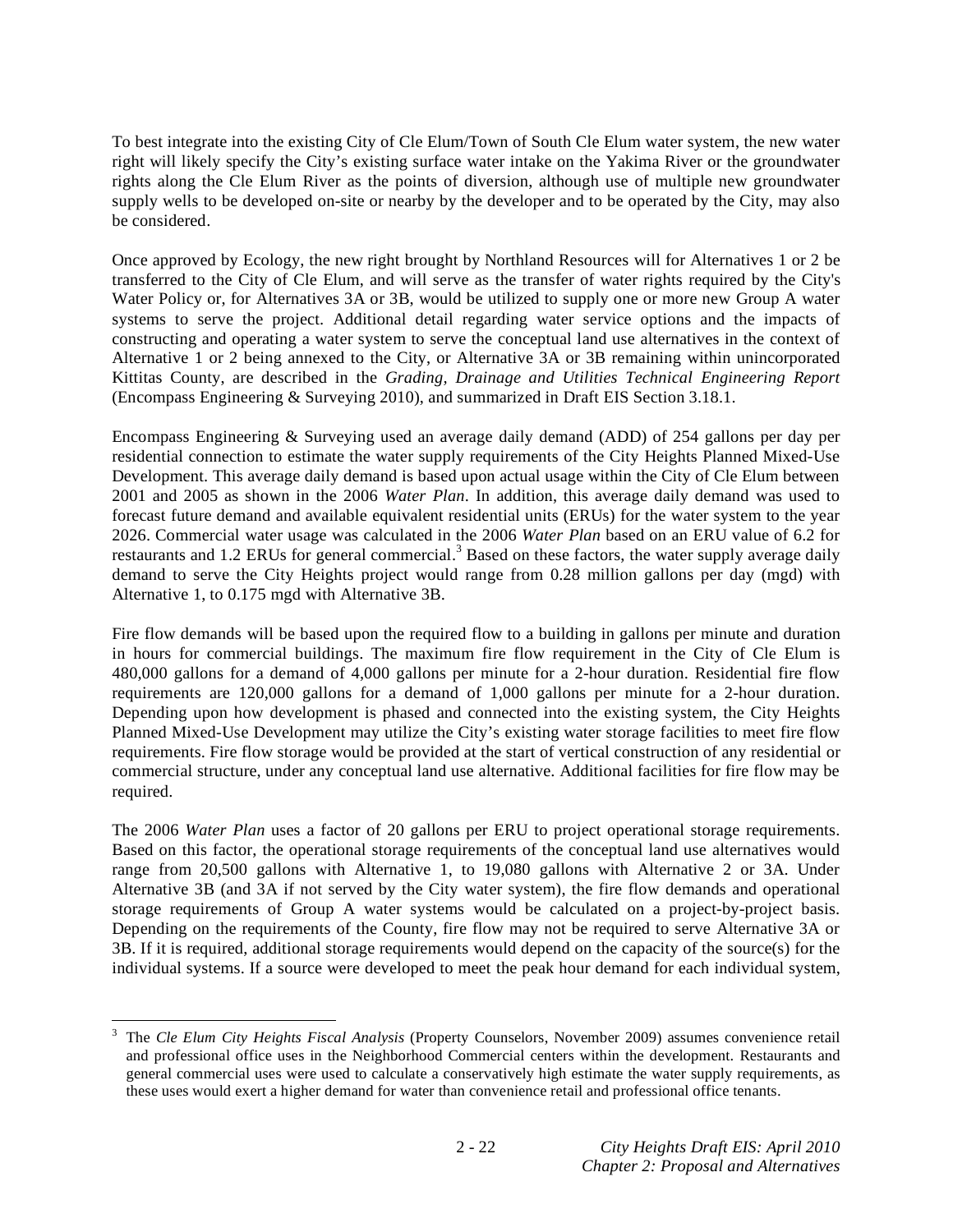additional storage would not be required in accordance with Department of Health requirements (Encompass Engineering & Surveying 2010).

It is typical that as developments occur within local communities, developers are responsible for the initial capital investment costs of infrastructure improvements to mitigate their impacts as part of project approval conditions. It is anticipated that an agreement will be created between the City of Cle Elum and the applicant for the City Heights Planned Mixed-Use development to provide that the costs of improvements required within the City of Cle Elum water system to serve City Heights and all on-site improvements required to supply water to City Heights will be paid by the project proponent and not directly by the City of Cle Elum. Payment could take the form of direct payment by the project proponent, through some form of City-sponsored financing such as a Local Improvement District sponsored by Cle Elum (completely paid for by the project proponent, not with City funds), or through grant money secured by the City of Cle Elum (with the costs of application and procurement funded by the project proponent and not the City).

## **2.9.3 Sewage Collection, Treatment, and Discharge Proposal**

The *Grading, Drainage and Utilities Technical Engineering Report* (Encompass Engineering & Surveying 2010) describes an off-site wastewater collection and treatment system analysis, and an on-site analysis of the needs of the City Heights development for sewage disposal and treatment. The off-site analysis performed by ESM Consulting Engineers (ESM) reviews the City's existing sewage collection, treatment and discharge system as identified in the *City of Cle Elum Regional Sewerage Facilities Plan*  (EarthTech, September 2002). The off-site analysis calculates the existing system use data, estimates the proposed wastewater collection and treatment requirements based on the City Heights conceptual land use alternatives, and describes impacts and mitigation measures for the potential effects of the City Heights development on the off-site wastewater collection and treatment system. An on-site sanitary sewer analysis was prepared by Encompass Engineering  $\&$  Surveying (EES) to calculate estimated sewage flows for each of the City Heights conceptual land use alternatives, and to describe sewer system requirements to connect to the City of Cle Elum system. The on-site analysis also describes sewage treatment options: possible construction of a Membrane Bioreactor Plant on the City Heights site, and possible use of on-site sewage disposal systems (OSDS) to serve Alternative 3A and 3B which would be developed in unincorporated Kittitas County.

The 2002 *Facilities Plan* was based on project-specific growth projections at the time that Plan was prepared. It allocated capacity to the City of Cle Elum (which includes the Bullfrog Urban Growth Area [UGA] properties), the Town of South Cle Elum, the City of Roslyln, and the Suncadia Resort (the "Sewer Parties"). It referenced future population growth and projected wastewater flows within a Regional Service Area that did not include the north Urban Growth Area in which the City Heights site is located (since this area had not yet been designated UGA at that time), but did include the portions of the site lying within the City limits (approximately 28 acres). Within those allocations, the *Facilities Plan*  identified, along with existing customers in Cle Elum, approximately 215 residential units for unspecified future growth within the City of Cle Elum: however, the number of connections allocated to each of the four Sewer Parties have been verified and it now appears that Cle Elum has fully-committed its wastewater treatment plant capacity.

The existing sewage collection and treatment capacity situation is complicated by the allocation of capacity to anticipated development within the Bullfrog Urban Growth Area and the Suncadia Resort that has not occurred in the timeframe anticipated, and by capacity allocated to the Sewer Parties to handle significant infiltration/inflow during winter months. On January 6, 2010, the City authorized a study of infiltration/inflow in the existing sewage collection system. It is anticipated that this study will be completed by late April or early May 2010. A detailed description of the current situation is provided in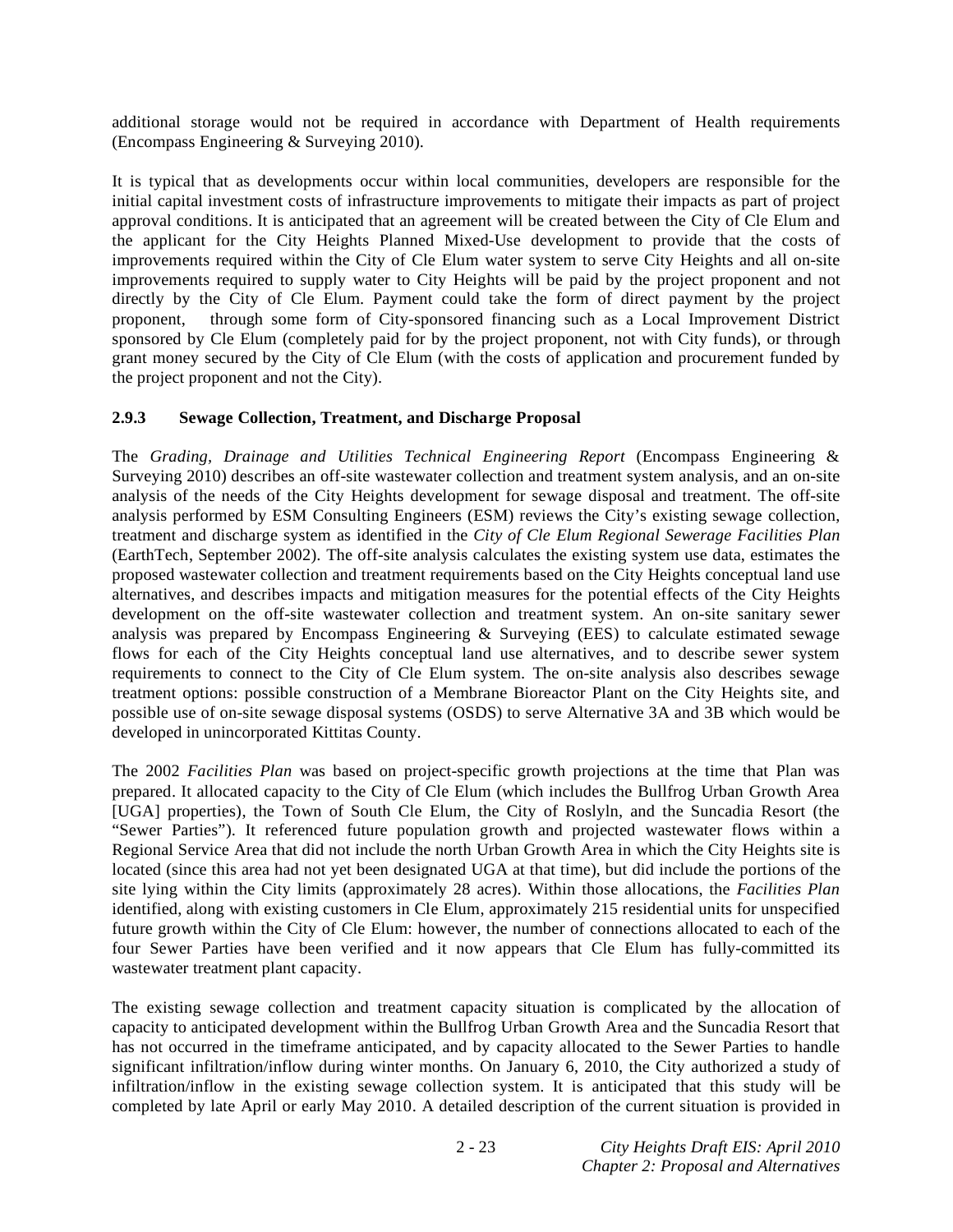the *Grading, Drainage and Utilities Technical Engineering Report* (Encompass Engineering & Surveying 2010), and summarized in Draft EIS Section 3.18.2. The text below describes the sewer service options being considered to serve City Heights. Selection of the option to be implemented will occur during Development Agreement negotiations between the City of Cle Elum and the City Heights applicant. The impact analysis of the sewer options and of the conceptual land use alternatives is presented in Draft EIS Section 3.18.2.

There are three potential methods of physically handling wastewater from the City Heights project. With any of the build alternatives, wastewater from City Heights could be incorporated into the existing Cle Elum wastewater collection and treatment system (the "Public System" option described below); however, for Alternatives 3A or 3B, the City would need to agree to provide sewer service to a project in the UGA but outside the City limits (except for the 28 acres of the City Heights property already within the City limits).<sup>4</sup> For Alternatives 1, 2 or 3A, wastewater could be treated with an on-site Membrane Bioreactor (MBR) plant, with the treated effluent potentially utilized for seasonal on-site irrigation, and the remainder discharged to the Yakima River (the "MBR System" option described below). For Alternatives 3A or 3B, an additional option could be to treat wastewater in on-site sewage disposal systems constructed on the site (the "On-Site Sewage Disposal Systems" option discussed below).

*Public System.* There are six possibilities for delivering project wastewater to the Cle Elum wastewater treatment plant and treating the wastewater generated by the project. The first three options rely on utilization of the existing Cle Elum sewer trunk line in Second Street, while the others discuss alternative sewer trunk line locations. The most efficient points of connection and means of serving the City Heights project from the existing Cle Elum wastewater collection and treatment system would be determined during final site design.

- *The Borrow Option.* The City Heights project could be allowed to utilize the excess capacity in the sewer trunk line along Second Street and in the existing wastewater treatment facility during the early stages of development, after which one of the other options listed below would be implemented.
- *The Purchase Option.* Capacity within the existing collection system and wastewater treatment facility could be purchased from a party to the Sewer Agreement that would allow the existing trunk line along Second Street to be utilized.
- *The Infiltration/Inflow Option.* Capacity within the existing collection system and wastewater treatment facility could be secured from a party to the Sewer Agreement by reducing the amount of actual infiltration/inflow attributed to that party, thereby reducing flows that would create capacity to transport wastewater from the City Heights project within the Second Street trunk line.
- *The On-Site Option.* A sewer trunk line could be constructed on the City Heights site that would collect wastewater, exit the site from the east end (in or near Columbia Avenue), and independently tie into the existing wastewater treatment plant. This trunk line would require design, construction, and authorization to extend to the wastewater trunk line beneath SR 970 (a WSDOT right-of-way), the BNSF railroad line, Younger Ditch, and the City of Cle Elum Second Street storm drainage ditch. This option would also require making improvements to the treatment plant to increase capacity.

-

<sup>4</sup> Until such time as the City adopts a capital facilities element of its Comprehensive Plan, a Capital Improvements Plan, and/or phasing policies that specify when and where urban services (such as water and sewer) will be available within the UGA, it cannot be assumed that the City could or would provide urban services to the 330 acres of City Heights as long as this area remains outside the City limits. For this reason, the EIS assumes that Alternative 3A or 3B would be served by septic systems and wells.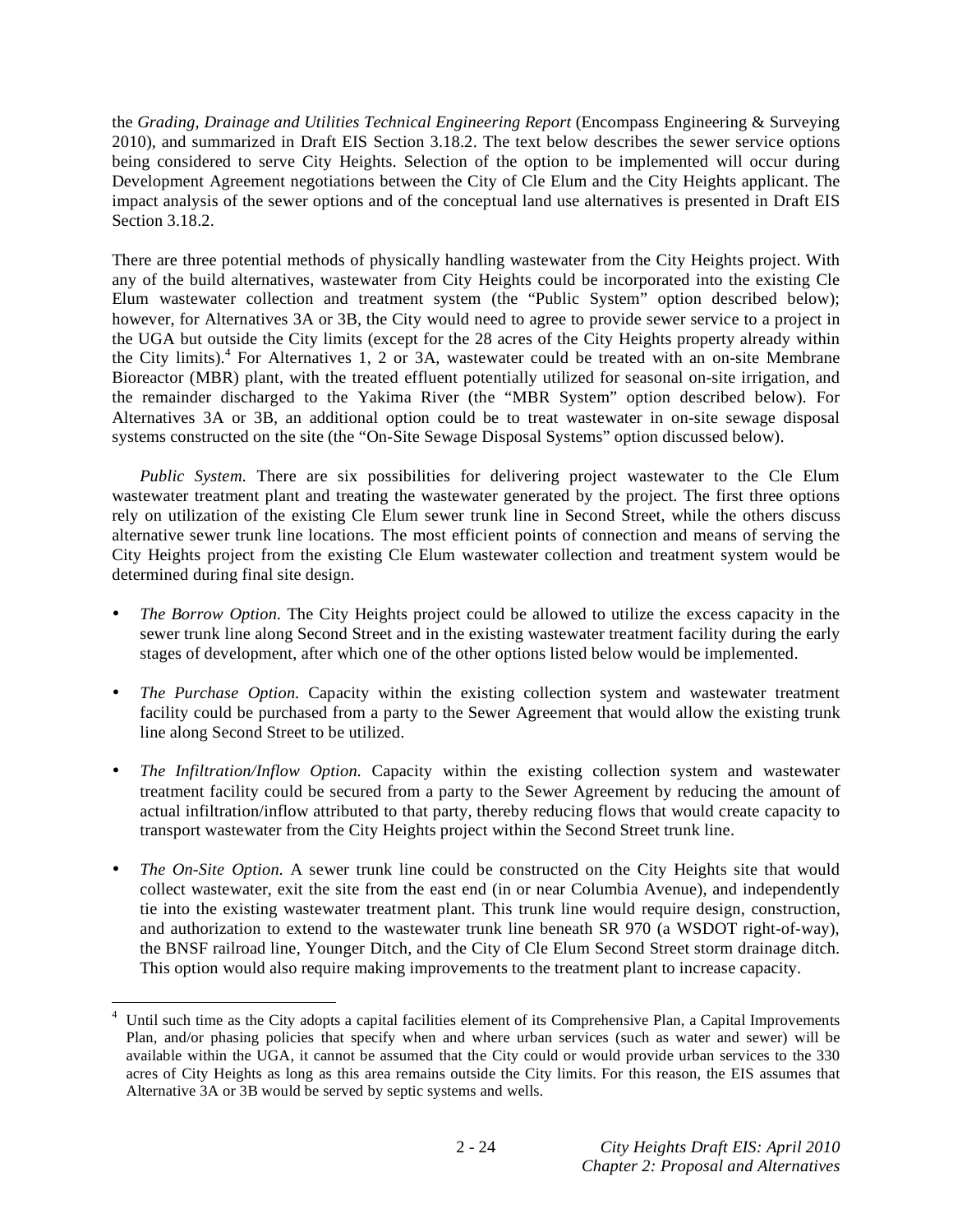- *The Third Street Option.* A sewer trunk line could be constructed within the Third Street right-of-way to create additional collection capacity. This sewer trunk line would also extend to the existing treatment plant beneath SR 970 (a WSDOT right-of-way), the BNSF railroad line, Younger Ditch, and the City of Cle Elum Second Street storm drainage ditch. This option would also require making improvements to increase the treatment plant capacity.
- Some combination of the above options could be selected.

*MBR System.* In the case of a MBR System to serve Alternatives 1, 2 or 3A, one or more MBR facilities would be constructed on the City Heights site. A collection system would transport the sewage from individual homes to a central processing plant on-site where the sewage would be filtered and treated. Effluent from that plant would then be transported either to on-site landscape irrigation uses or off-site to a point of discharge into the Yakima River (subject to obtaining all required permits and approvals for a new outfall to the river). When used to treat domestic wastewater, the MBR process produces effluent that meets Class A water quality standards, suitable for reuse in irrigation or other applications, or for discharge into waterways. Basically, sewage is transported to a bioreactor where bacteria remove much of the toxic elements and then the liquid is passed through a membrane. The resulting effluent is then suitable for various reuse applications, or suitable for discharge as with any other treatment facility. MBR effluent discharge would be at least seasonally necessary during winter months when landscape irrigation is not possible.

*On-Site Sewage Disposal Systems.* In the case of on-site sewage disposal systems (OSDS) to serve Alternative 3A or 3B, either individual (3B only) or community OSDS would be constructed. These systems are self-contained and would not require any off-site improvements. They are regulated by theWashington Department of Health and the Washington Department of Ecology. Sewage would be transported to a filtering tank (or other means of filtering such as a sand pit) where the sewage would be treated. The effluent would then be transported to a drainfield, in which it would be discharged into the ground. In community systems, a collection system of pipes would carry the effluent to a large drainfield, either via gravity or through a series of lift stations. The drainfield would consist of several distribution pipes, and would include a reserve field. Community on-site sewage disposal systems to serve Alternative 3A would require perpetual maintenance and management under the responsibility of a management system approved by Kittitas County.

 Table 2.9-5 shows the developed-condition sanitary sewer peak flows of the four City Heights conceptual land use alternatives. The entire City Heights site is segregated into seven on-site sanitary sewer basins that may be combined by the use of on-site lift stations. Water demands in Table 2.9-5 are consistent with the water demands of the project calculated in Section 2.9.2 (above), and are used as a basis for calculating sewer demand.

Table 2.9-5. Estimated City Heights project peak hour sewage flows by conceptual land use alternative.

|                                    | <b>Estimated Peak Hour Flows (in gallons per day)</b>                                          |             |             |             |  |
|------------------------------------|------------------------------------------------------------------------------------------------|-------------|-------------|-------------|--|
|                                    | <b>Alternative 2</b><br><b>Alternative 3B</b><br><b>Alternative 1</b><br><b>Alternative 3A</b> |             |             |             |  |
| <b>Winter Peak</b><br><b>Flows</b> | 931,148 gpd                                                                                    | 843,649 gpd | 843,649 gpd | 453,942 gpd |  |
| <b>Summer Peak</b><br><b>Flows</b> | 856,656 gpd                                                                                    | 776,157 gpd | 776,157 gpd | 417,627 gpd |  |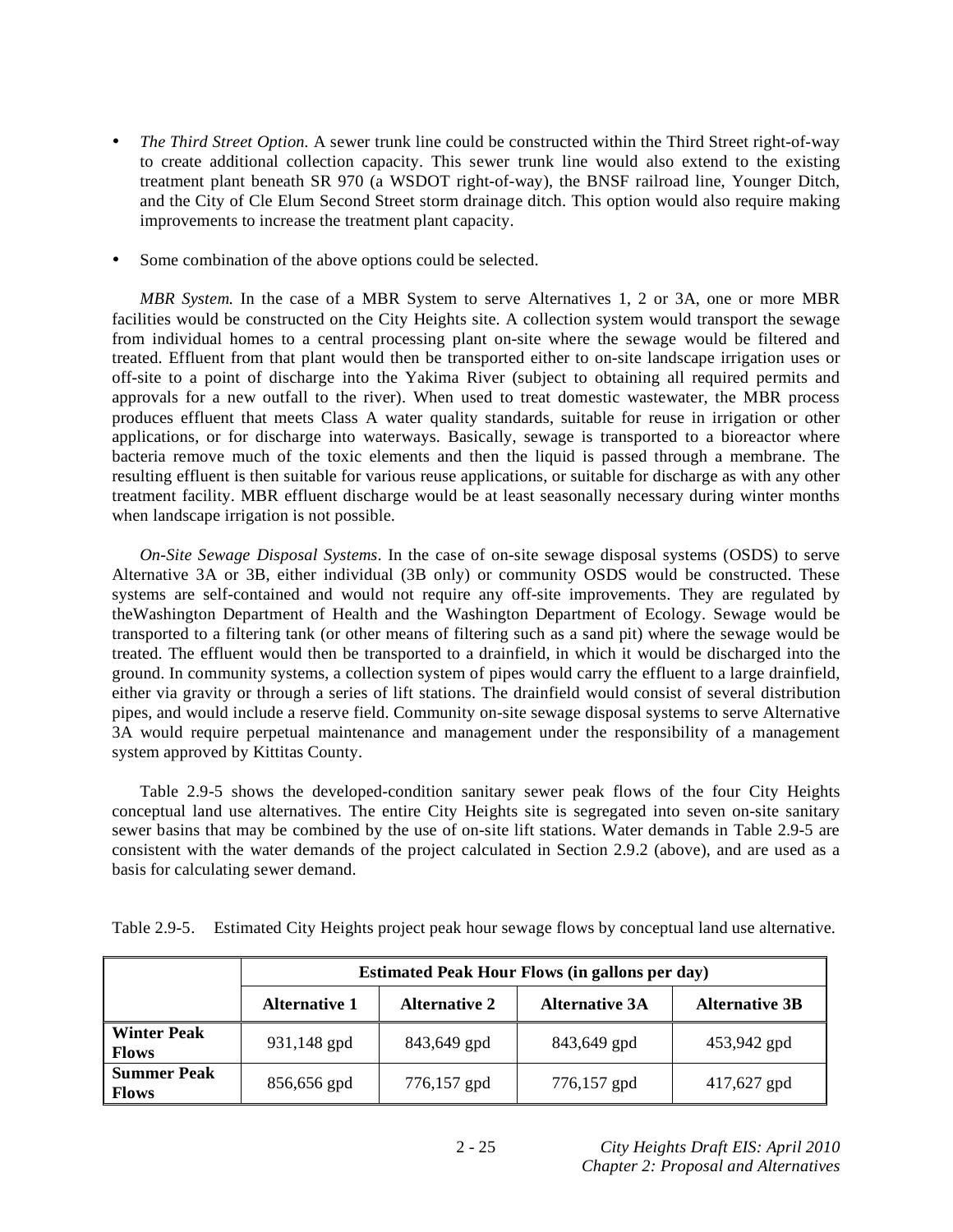The Upper Kittitas County Regional Wastewater Treatment Facilities Project Agreement, Development Agreement and Service Agreement, as amended (the Service Agreement), guides the construction, use and operation of the Cle Elum wastewater collection and treatment system. In accordance with the Service Agreement, a Capital Recovery Charge is currently charged by the City of Cle Elum to all new ERUs utilizing the existing system. These funds are remitted to Suncadia. As noted above, the City of Cle Elum does not have any existing wastewater system capacity to allocate to the needs of the City Heights project; therefore, it is presently unclear how the project could be served by the City's wastewater collection system. Any costs associated with allocating existing capacity in the wastewater collection and treatment system to the City Heights project would be imposed through the Development Agreement requiring the City Heights project to reimburse costs as lots were developed and "hooked up" to the City's infrastructure.

 If the *Borrow*, *Purchase*, or *Infiltration/Inflow* collection system option were selected, existing capacity would be rented or purchased and the compensation would be negotiated between the parties.

 In the event that collection and treatment system capacity could not be secured on a permanent basis under the *Purchase* or *Infiltration/Inflow Options*, the developer would be responsible for the initial capital investment costs of infrastructure improvements to mitigate City Heights impacts as part of project approval conditions. It is anticipated that an agreement will be created between the City of Cle Elum and the applicant providing that the cost of improvements required within the City's sewer system to serve the City Heights project and all on-site improvements required to supply service to City Heights will be paid for by the project proponent and not directly by the City of Cle Elum. Payment could take the form of direct payment by the project proponent, through some form of City-sponsored financing such as a Local Improvement District (completely paid for by the project proponent, not with City funds), or through grant money secured by the City of Cle Elum (with the costs of application and procurement funded by the project proponent, not the City). Under no circumstance would costs to provide sewer and water service to the project be borne directly by the City of Cle Elum or its citizens. If Alternative 3A or 3B is selected for implementation, and if on-site sewage disposal systems are constructed on the site, all costs associated with design, construction, and maintenance of these systems would be borne by the developer.

#### **2.9.4 Transportation System Proposal**

Draft EIS Section 3.16 provides a detailed description and analysis of the existing transportation system within the study area, future traffic volumes anticipated with and without the City Heights project, and transportation system improvements needed to serve both background growth in the community and traffic that would be generated by this project.

Trip generation estimates were prepared for each of the conceptual land use alternatives based on the Institute of Transportation Engineers (ITE) *Trip Generation* manual (ITE, 8th Edition, 2008). These are summarized in Table 2.9-6, below.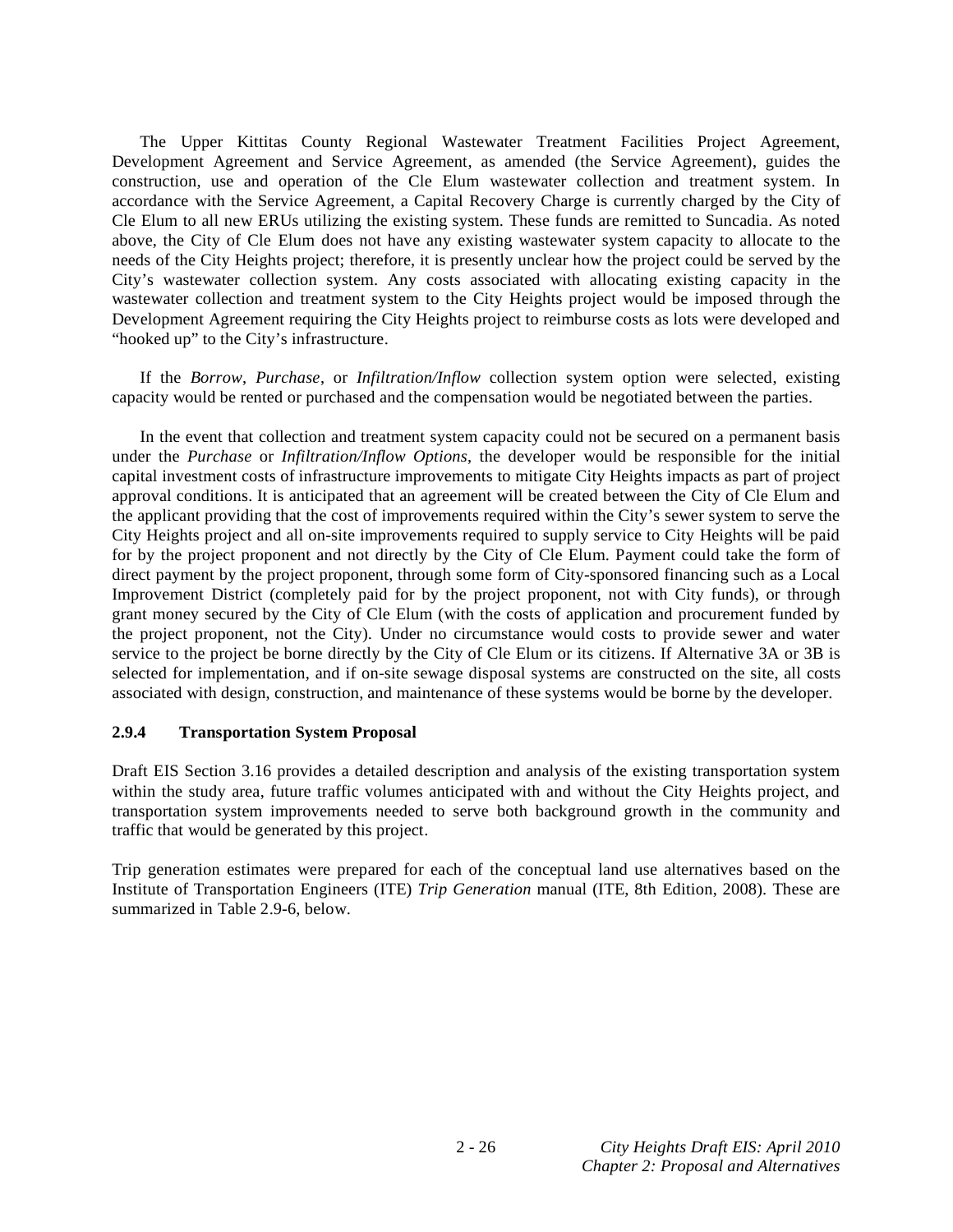Table 2.9-6. Trip generation estimates for the City Heights conceptual land use alternatives, based on 90 percent permanent occupancy.<sup>5</sup>

| <b>Conceptual Land Use</b><br><b>Alternative</b> | <b>Vehicle Trips per Day</b> | <b>AM Peak Hour Trips<sup>a</sup></b> | <b>PM Peak Hour Trips</b> <sup>b</sup> |
|--------------------------------------------------|------------------------------|---------------------------------------|----------------------------------------|
| Alternative 1                                    | 8,650                        | 607                                   | 839                                    |
| Alternative 2                                    | 8,520                        | 547                                   | 783                                    |
| Alternative 3A                                   | 8,520                        | 547                                   | 783                                    |
| Alternative 3B                                   | 4,470                        | 346                                   |                                        |

<sup>a</sup> AM peak hour trips are defined as the highest volumes during a one-hour period between 7:00 AM and 9:00 AM on weekdays.

<sup>b</sup> PM peak hour trips are defined as the highest volumes during a one-hour period between 4:00 PM and 6:00 PM on weekdays.

New internal roadways and intersections at access points to serve Alternative 1 or 2 would be constructed to City of Cle Elum standards, or standards negotiated as part of the Development Agreement with the City (see Section 2.9.4.3 below). Internal roadways would be designed to meet Fire Marshal requirements, emergency access requirements, access for school buses, and snow storage. Proportionateshare mitigation for project impacts to the transportation system would be negotiated as an element of the Development Agreement between the developer and the City. New internal roadways and intersections at access points to serve Alternative 3A or 3B would be constructed to Kittitas County standards. Proportionate-share mitigation for project impacts to the transportation system would be negotiated between the Alternative 3A developer and the County. With Alternative 3B, there would be no coordinated internal road system plan, and it is unlikely that a coordinated approach to transportation system mitigation could be achieved.

#### **2.9.4.1 Points of Connection to Existing Roadway Network**

The internal roadway system of the City Heights development under any conceptual land use alternative would connect the site to existing City of Cle Elum streets, as well as to the regional roadway network (SR 903, I-90, SR 970). Haul routes for construction traffic will be addressed with the Public Works Director prior to the initiation of any construction activity. Access points to serve each conceptual land use alternative are described below.

*Alternative 1: Preferred*. Most proposed Development Areas within Alternative 1 would be connected to at least one other development area of the site through an internal roadway network (see Figure 2.6-1). Although the City's *Draft Transportation Plan* discussed a future North Hills connector road to provide additional east-west general capacity, the volumes of the Preferred Alternative and the potential diverted volumes from other City streets would not be sufficient to require this route through the City Heights development.

 Some of the proposed access points would provide regional connections that do not require circulation through the downtown core of Cle Elum; others would provide direct connection into the established areas of the City, providing circulation between the project site and commercial, recreational and civic activities within the City. Pedestrian connections between existing Cle Elum streets and the project site would provide clear visual connections and direct community access to and through the site.

<sup>&</sup>lt;sup>5</sup> For the purpose of environmental review and impact analysis, the City requested that it be assumed 90 percent of homes to be constructed under any alternative would be permanently occupied (as opposed to the applicant's projection that more than 10 percent may be seasonal or second homes).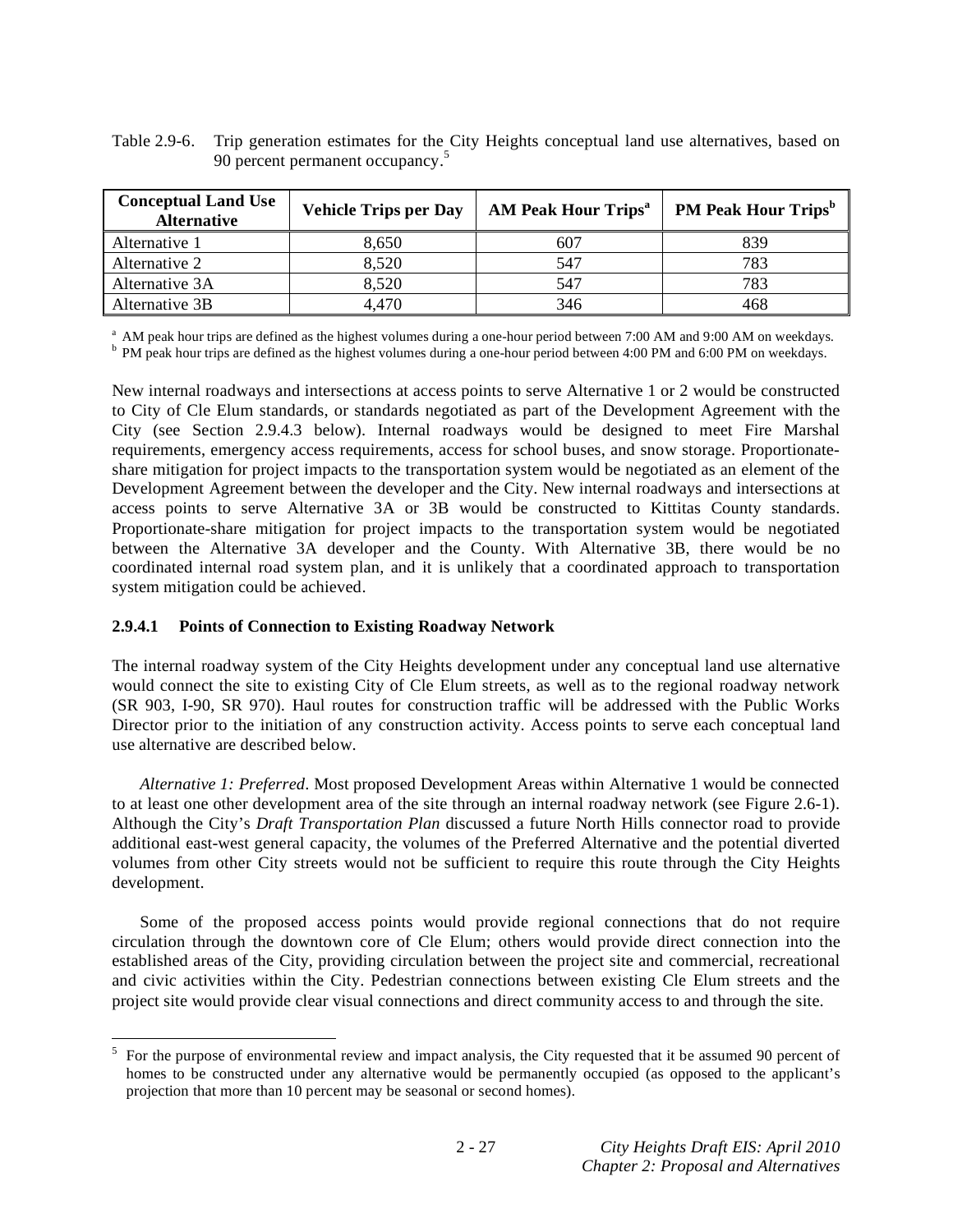Alternative 1 has four proposed access points. One would be a new intersection leg; the other three would make use of existing roadways, with some improvements. Proposed Alternative 1 access points are described below, from west to east.

West Access to SR 903 through Deneen Property. This access point would require constructing the north leg of the intersection to create a four-legged intersection with the future Bullfrog Commercial UGA access proposed on SR 903 (east of Alliance Road). The rights to utilize this access route are currently under negotiation with the existing landowner. City Heights drivers destined for or arriving from I-90 or other areas to the north and west would likely use SR 903 west to Bullfrog Road to access I-90. Traffic volumes would not warrant a signal at this location until development occurs in the Bullfrog commercial area (see analysis in Draft EIS Section 3.16). This west access would require an elevated bridge crossing of the Coal Mines Trail and Crystal Creek (see Figure 2.9-1).

 Stafford Avenue/Summit View Access. This west-central access point would make use of the existing section of Summit View Road north of W 6th Street. At W 6th Street, Summit View traffic is controlled by a stop sign. From this intersection, drivers would continue to the south and east along any of the existing roadways (primarily Stafford Street, but also via W 5th Street, W 6th Street, Billings Avenue or Oakes Avenue). The proposal includes reconstructing the substandard curve east of the Summit View/W 6th Street intersection to improve sight distance and roadway width.

 Montgomery Avenue Access. This access would use Montgomery Avenue north from E 1st Street, E 2nd Street, or E 3rd Street. The existing road is paved, although there are sections that would require widening or other improvements for two-way travel. Montgomery Avenue traffic is controlled by stop signs at its existing intersections with 1st, 2nd and 3rd Streets E.

 Columbia Avenue Access. The east sector of the City Heights site would connect to the City street system via Columbia Avenue. North of E 4th Street, Columbia Avenue is unpaved. Columbia Avenue would need to be paved and improved to provide access to any of the proposed future developments that would use this road for access, including City Heights. Due to steep slopes, the Alternative 1 lots that would be served by Columbia Avenue would not connect internally to the remainder of the development to the west. Emergency vehicle access would be provided from Montgomery Avenue.

*Alternative 2 Reduced Residential Density.* Alternative 2 would also have four access points. The western site access would connect to existing Alliance Road that intersects SR 903 across from the Cle Elum-Roslyn School Complex driveway. The north leg of this intersection has one southbound left/through lane, and one right-turn lane.

 The west-central access to the City Heights site via Stafford Avenue/Summit View would be the same as in Alternative 1. Access to the central part of the Alternative 2 conceptual land use plan would be constructed along the general alignment of W 6th Street, beginning at about Oakes Avenue or Pennsylvania Avenue (see Figure 2.6-2). This road would be constructed to City of Cle Elum standards.

 Montgomery Avenue would remain in its current alignment under Alternative 2, but would not be improved beyond its existing condition. It would be utilized for emergency vehicle access only. The Columbia Avenue access would be the same in Alternative 2 as that described above with Alternative 1.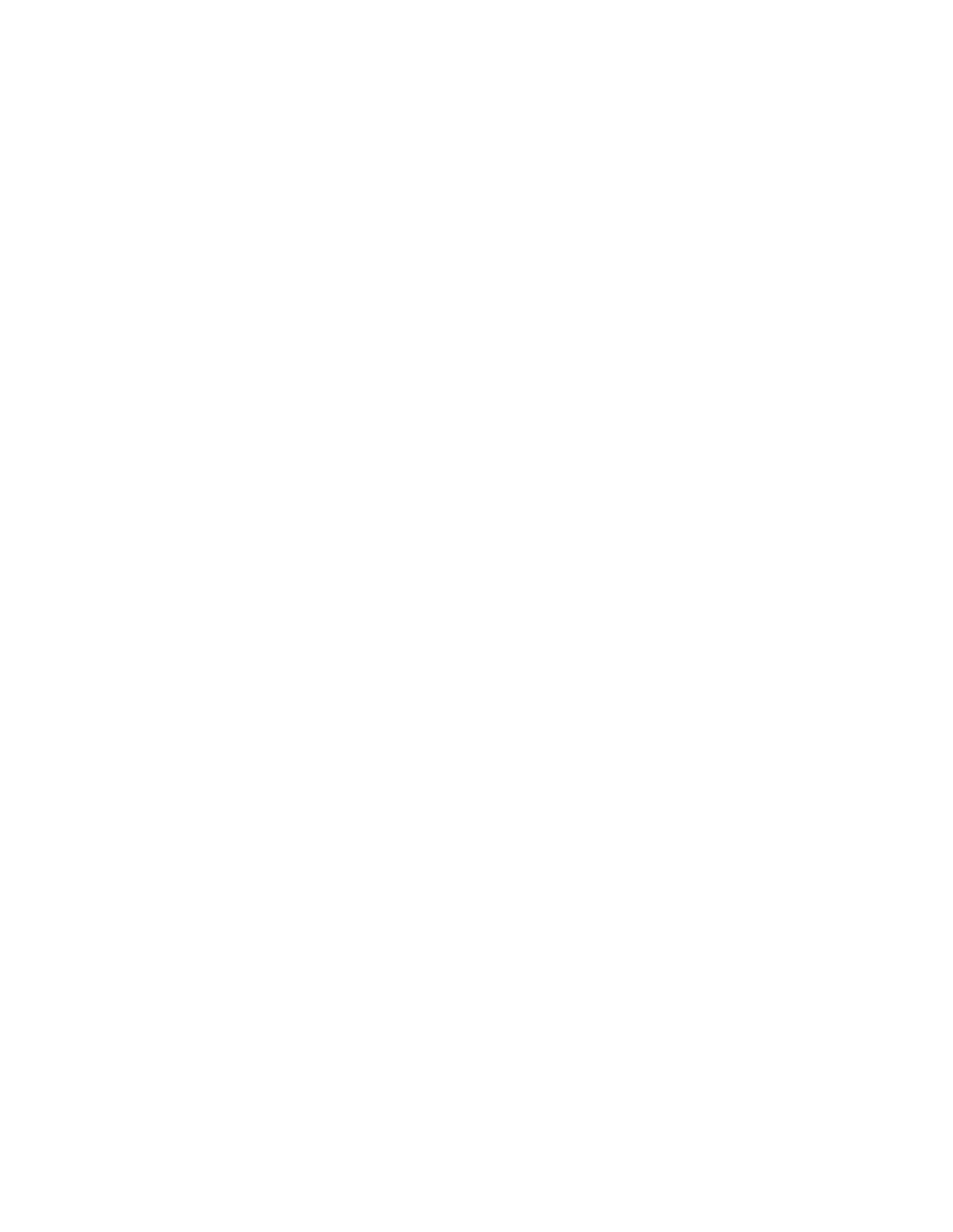**Insert Figure 2.9-1. Elevated Bridge Concept for Possible Crossing of the Coal Mines Trail and Crystal Creek** (11 x 17-inch color)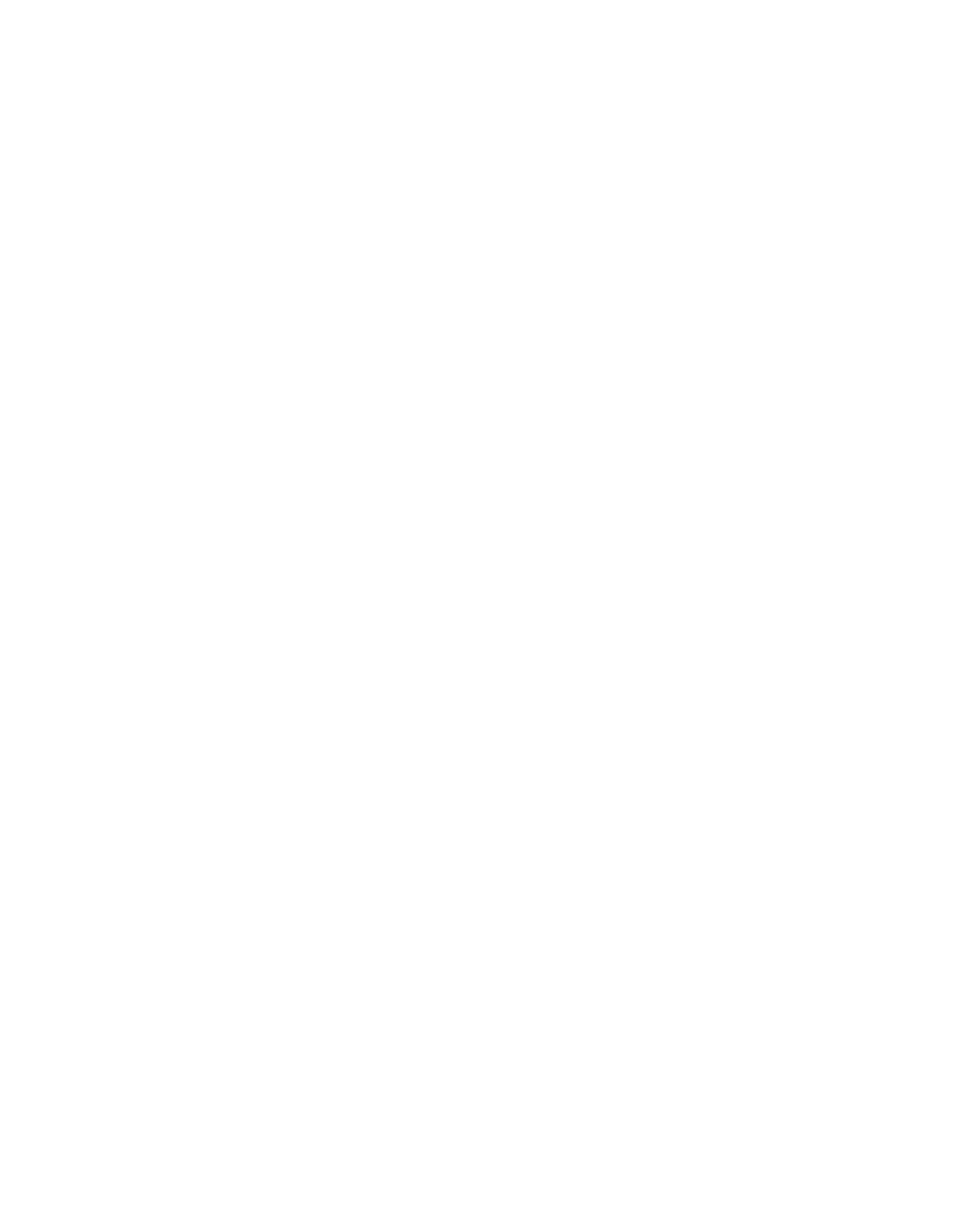*Alternative 3A – No Annexation, Development within the County under Single Ownership*. Under Alternative 3A, the City Heights site would not be annexed to the City of Cle Elum, and would remain under the jurisdiction of Kittitas County. Therefore, major project roadways would be built to Kittitas County standards, rather than to City standards. The roadway access network would otherwise be the same as described above for Alternative 2.

*Alternative 3B – No Annexation, Development within the County under Multiple Ownerships.* Under Alternative 3B, lots would be sold in 17 parcels, and development by individual entities would likely occur in an uncoordinated manner. There would be no coordinated internal roadway system in the City Heights area, although roads between parcels would likely be constructed. While some of the same main access routes would be utilized, individual development owners would construct site-specific access points. This could result in the need for road maintenance agreements between developments, and crossaccess agreements. The City Heights site would not be annexed to the City of Cle Elum, and would remain under the jurisdiction of Kittitas County. Therefore, project roadways would be built to Kittitas County standards.

# **2.9.4.2 Public Service and Emergency Vehicle Access**

Internal roadways, particularly the Main Access Roads described below in Section 2.9.4.3, would be designed to accommodate Cle Elum School District buses with student bus stops at appropriate locations. Because of low forecast traffic volumes on internal roadways, bus pullouts would not be needed since it is safer to have the buses stop in-lane and hold all approaching or following traffic while students embark or disembark the bus. Cul-de-sac turn-arounds designed for fire equipment would also accommodate the turn-around needs of school buses. Accommodations for school bus access would be the same with any action alternative, since the Cle Elum-Roslyn School District would serve the City Heights site regardless of the City or County jurisdiction in which the site is developed.

Emergency vehicle access during construction and in the as-built condition would be provided along the Main Access Roads to each proposed Development Area, and would be enhanced by the connectivity provided by project roads to be improved within the power line easement.

Within the power line easement, roads would be designed to comply with City of Cle Elum (or Kittitas County standards, depending on the alternative selected for implementation) and Fire Marshal requirements.

Snow removal would be the responsibility of the entity that owns the roads (i.e., private, City or County). Snow removal on private roads within the development would be performed by the City Heights Homeowner's Association; snow removal on public roads would be the responsibility of the City or County (depending on the alternative selected for implementation). Roads and building setbacks will be designed to provide sufficient snow storage areas so that snow piles would not block intersection sight lines. Snow plowing policies would be defined in the Development Agreement and enforced to provide for emergency vehicle access in winter months.

During construction, fire hydrants and provisions for emergency vehicle access would be provided as required by the City Fire Department and/or County Fire Marshal (depending on the alternative selected), including maintenance of clear roadways to support the weight of heavy fire apparatus and tenders. In addition, signage would be installed to indicate routes to various locations within the project, and up-todate maps would be provided to emergency service providers.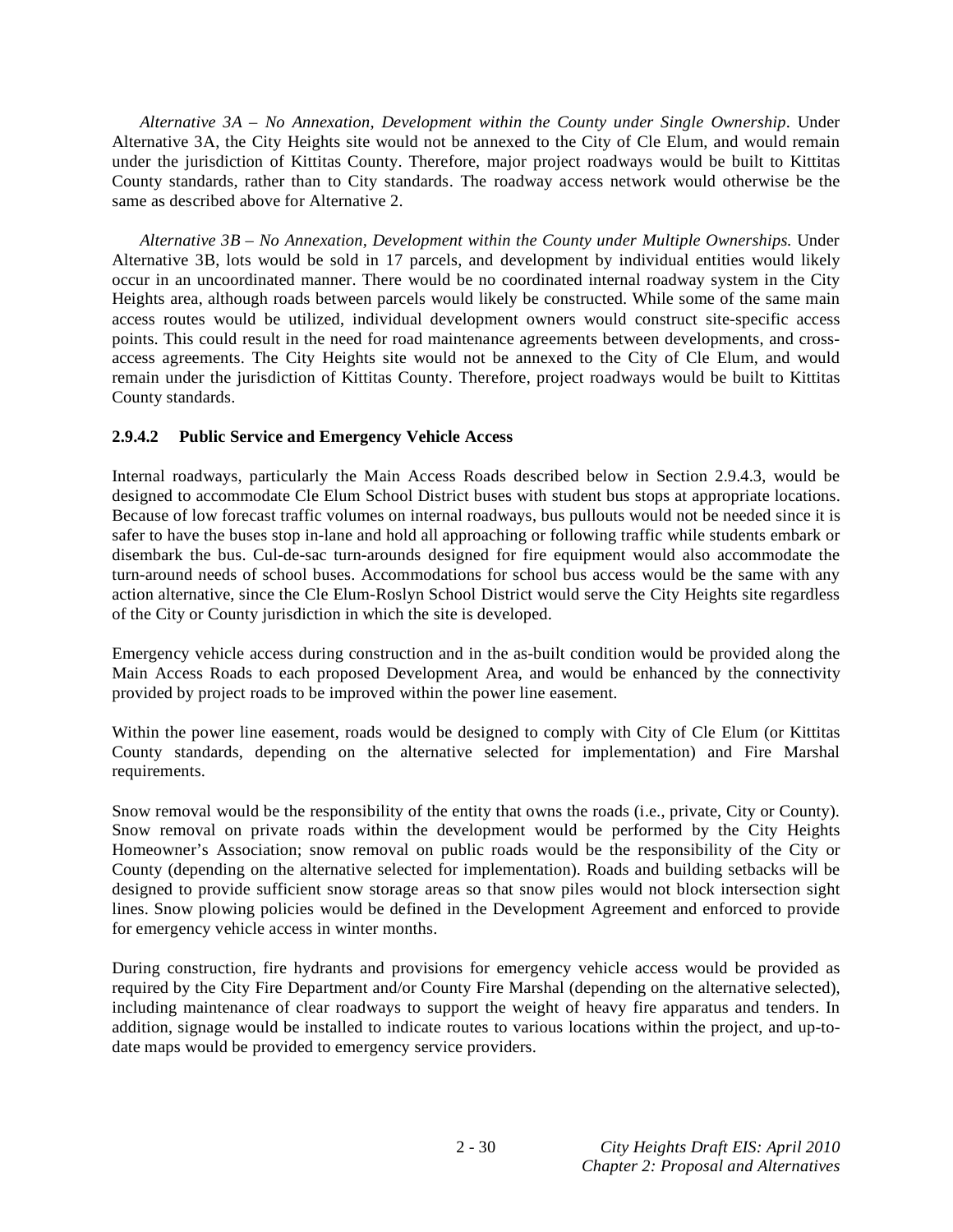*Alternative*  $1 - Preferred$ *.* Internal roadways would be designed to meet the emergency access requirements of the City, local fire districts and Medic One, including standards for roadway width, maximum grade, and turn-arounds at dead-end streets.

*Alternative 2 – Reduced Residential Density.* Although Alternative 2 would have fewer dwelling units and fewer project trips compared to Alternative 1, provisions for public service access would be made in a similar manner as those described above with Alternative 1. In Alternative 2, however, Montgomery Avenue would be used for emergency access only. The east/west Collector Road across the site (described below in Section 2.9.4.3) would be gated at Montgomery Avenue with a keyed access for emergency vehicles only. Other properties that use Montgomery Avenue/Deer Creek Road for access to the north would not be affected by the gate.

*Alternative 3A – No Annexation, Development within the County under Single Ownership.*  Alternative 3A would be developed in accordance with Kittitas County standards, rather than City of Cle Elum. Where fire or emergency vehicle access requirements differ for Kittitas County compared to the City, the public service access design within the City Heights development may differ as well. As with Alternative 2, Montgomery Avenue would serve the City Heights site only for emergency vehicle access. Snow removal on public roads internal to the site would be the responsibility of the County.

*Alternative 3B – No Annexation, Development within the County under Multiple Ownerships.*  Although this alternative would result in fewer residential units than Alternative 1, 2 or 3A, the County would still require designing public service access into overall site development. However, the multiple ownership development plan could result in less efficient provision of public services access.

# **2.9.4.3 Road Standards**

The proposed City Heights project has six potential points of access to and from the surrounding area that would constitute Major Access Roads. These roads would include access through the Cle Elum Pines (Deneen) property, Alliance Road, Summit View Drive, access via W 6th Street, Montgomery Avenue, and Columbia Avenue**.** Each of these roads will connect to either the City of Cle Elum public road system downtown, or to SR 903 at the west end of the City. Some of these roads will continue north through the City Heights site and terminate offsite (e.g., Summit View Drive, Montgomery Avenue and/or Columbia Avenue), and some will terminate within the site (e.g., access through the Deneen property, the Alliance Road extension, and/or access from W 6th Street). Traffic related to the City Heights project will use several potential travel routes within the existing grid system for access to Main Access Roads.

Main Access Roads to serve Alternative 1 or 2 will be designed and constructed in accordance with City of Cle Elum Road Standards and Fire Marshal requirements (60-foot right-of-way with 10-foot wide travel lanes and 8-foot wide parking lanes on each side), with some modifications to be negotiated with the City through the Development Agreement (see Figure 2.9-2). It is anticipated that these modifications might include two travel lanes 11 to 12 feet wide, a 6- to 8-foot wide parking lane on one side, with sidewalks limited to one side or none (see Figure 2.9-2). Surface water runoff from project roads will be designed to drain toward a collection ditch or bio-filtration swale adjacent to the edge of pavement. If Alternative 3A or 3B is selected for implementation, design and construction of roads outside the City limits would comply with Kittitas County standards.

One of the main access roads will be an east/west Collector Road through the site. This will not traverse the entire length of the property due to topographical constraints. It will be designed and constructed in accordance with City of Cle Elum Road Standards and Fire Marshal requirements, with some modifications to be negotiated with the City through the Development Agreement. It is anticipated that the east/west collector will have 11 to 12-ft wide travel lanes, 2- to 4-ft wide shoulders on each side, with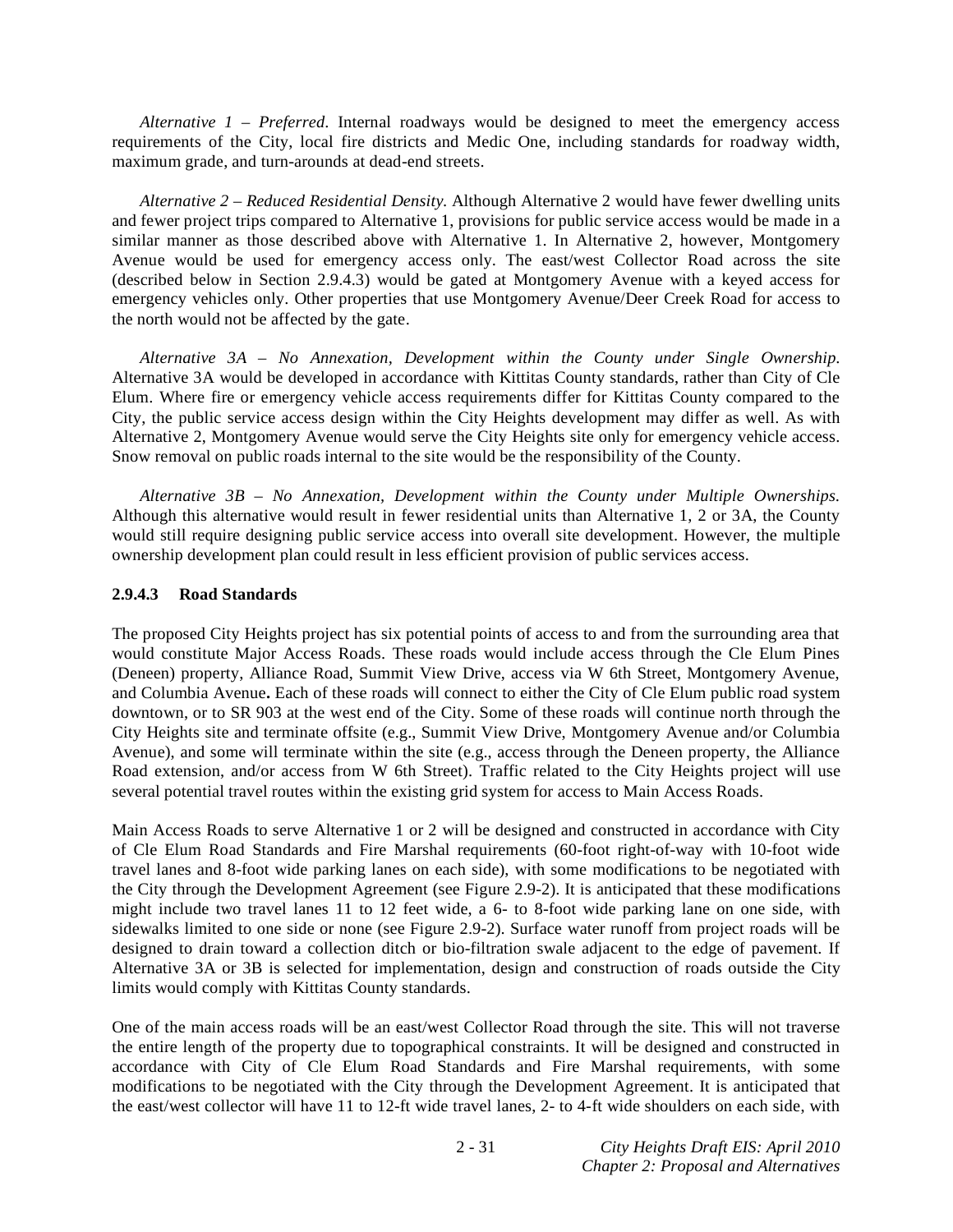surface water runoff directed toward a drainage ditch or bio-filtration swale (see Figure 2.9-3). In some areas near neighborhood commercial development or public spaces, there may be an 8-foot wide parking lane on one side of the street. In these and/or other locations, a 5-foot wide sidewalk may be included on one side of the street. The typical cross-section for the east/west Collector Road is shown on Figure 2.9- 3). If the site is developed under Alternative 3A, standards for design and construction of the east/west Collector Road may differ somewhat. Under Alternative 3B, an east/west Collector Road might not be constructed through the site.

Residential Access Roads will be designed for local access within developed areas of the site. Under Alternative 1 or 2, these roads will comply with City of Cle Elum Road Standards and Fire Marshal requirements (58-foot wide right-of-way with 10-foot wide traffic lanes and a 6-foot wide parking lane on each side), with some modifications to be negotiated with the City through the Development Agreement (see Figure 2.9-3). It is anticipated that these modifications might include a 6- to 8-foot wide parking lane on one side only, and would limit sidewalks to one side or none (see Figure 2.9-4). In addition, an alley design might be utilized (see Figure 2.9-5). Residential Access Roads will be designed to drain toward a collection ditch or bio-filtration swale adjacent to the edge of pavement. Residential Access Roads within neighborhoods could include a cul-de-sac design or have an alley design to access garages behind some homes. Either of these road sections would be likely to include a bio-filtration swale to collect and treat surface water runoff. If the site is developed under Alternative 3A or 3B, Residential Access Roads would be designed and constructed in accordance with Kittitas County standards.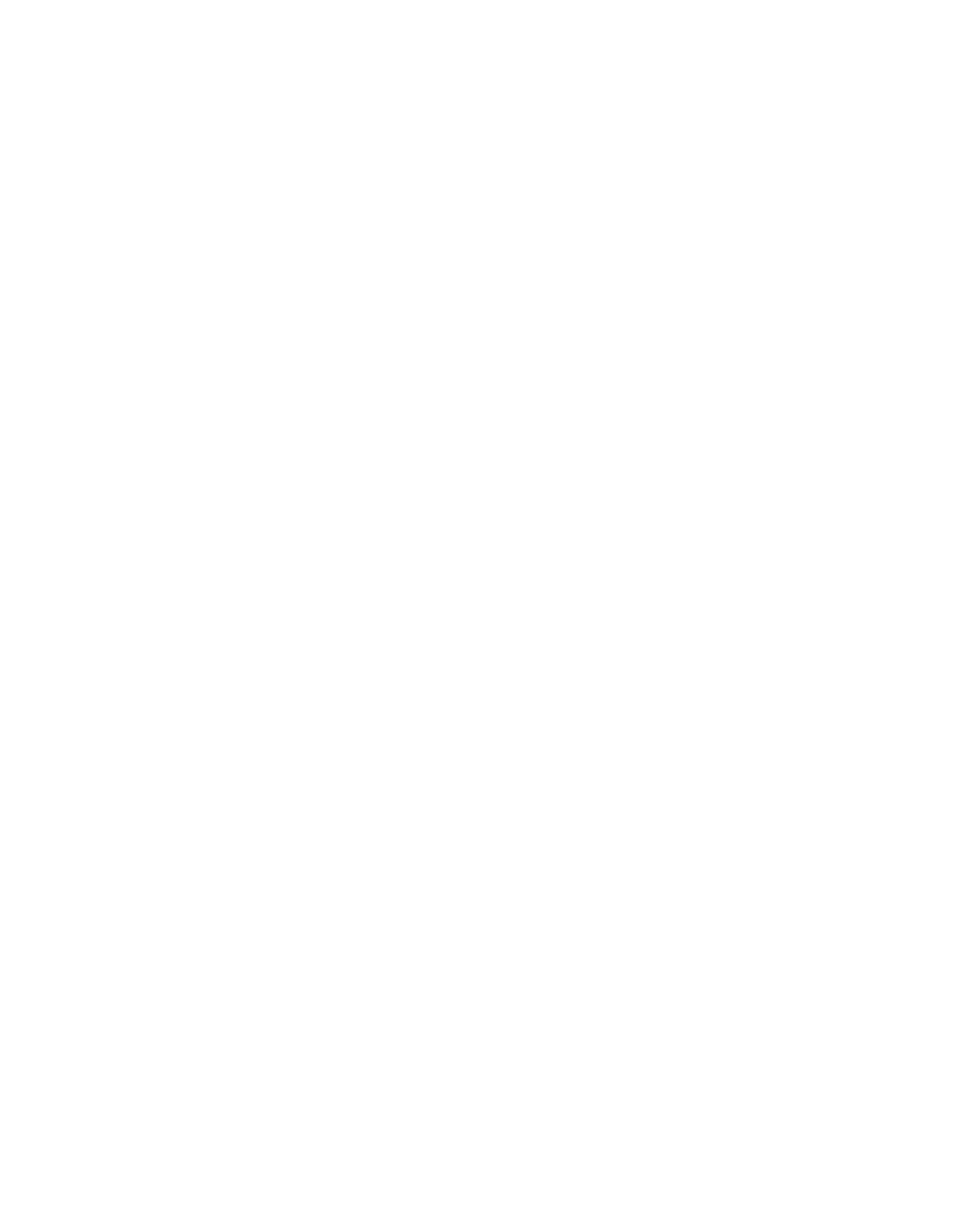**Insert Figure 2.9-2. Possible Road Standards** (8<sup>1</sup>/<sub>2</sub> x 11-inch black-and-white)

**Access Road Typical Section: 60-ft Right-of-Way with On-Street Parking and Sidewalks** 

**Access Road Typical Section: 50-ft Right-of-Way with No On-Street Parking (for areas with no residential or public amenity frontage)**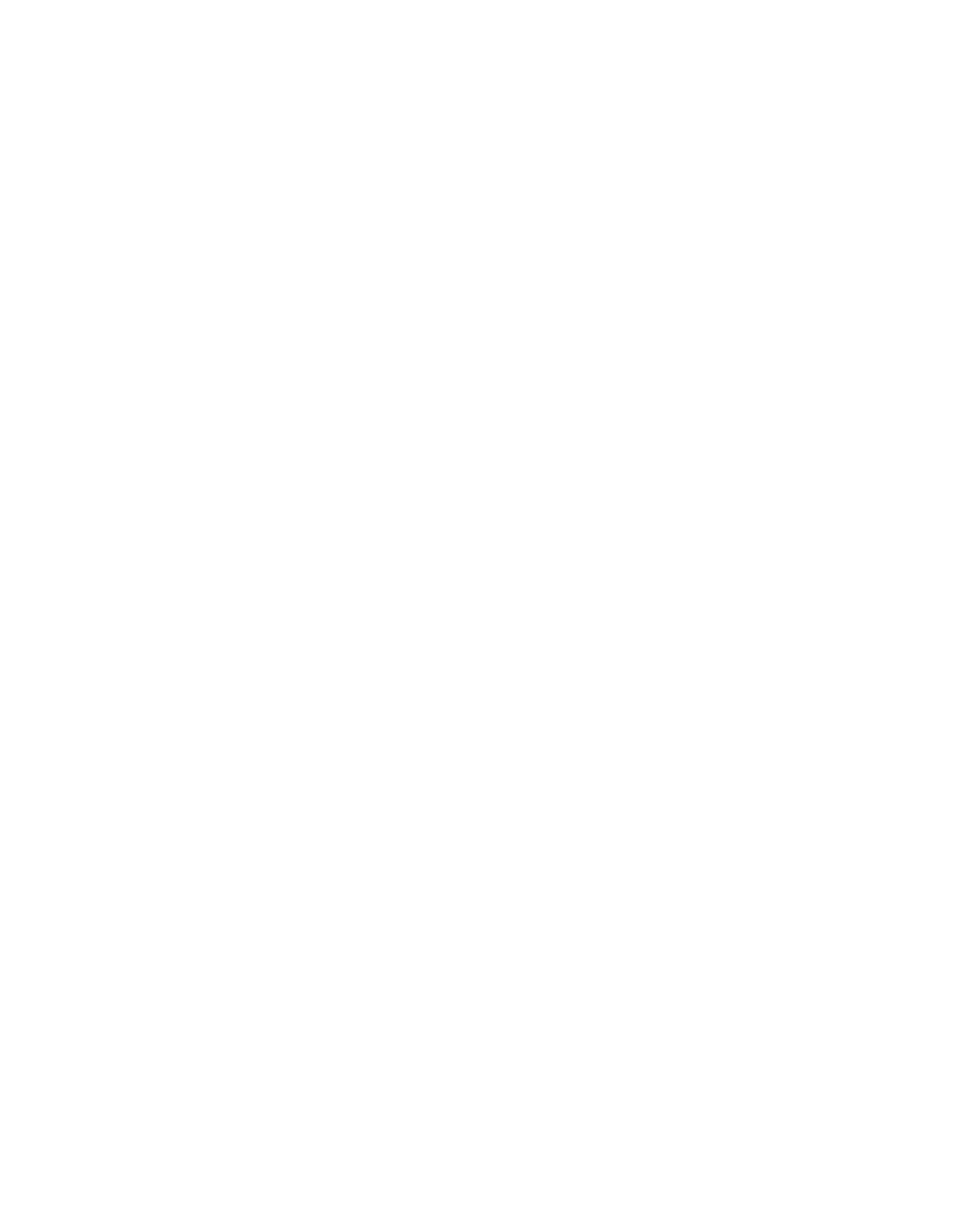**Insert Figure 2.9-3. Possible Road Standards** (8<sup>1</sup>/<sub>2</sub> x 11-inch black-and-white)

**Access Road or Collector Road Typical Section: 50-ft Right-of-Way with Parking on One Side (adjacent to public amenities)** 

**Residential Access Road Typical Section: 58-ft Right-of-Way with On-Street Parking and Sidewalks**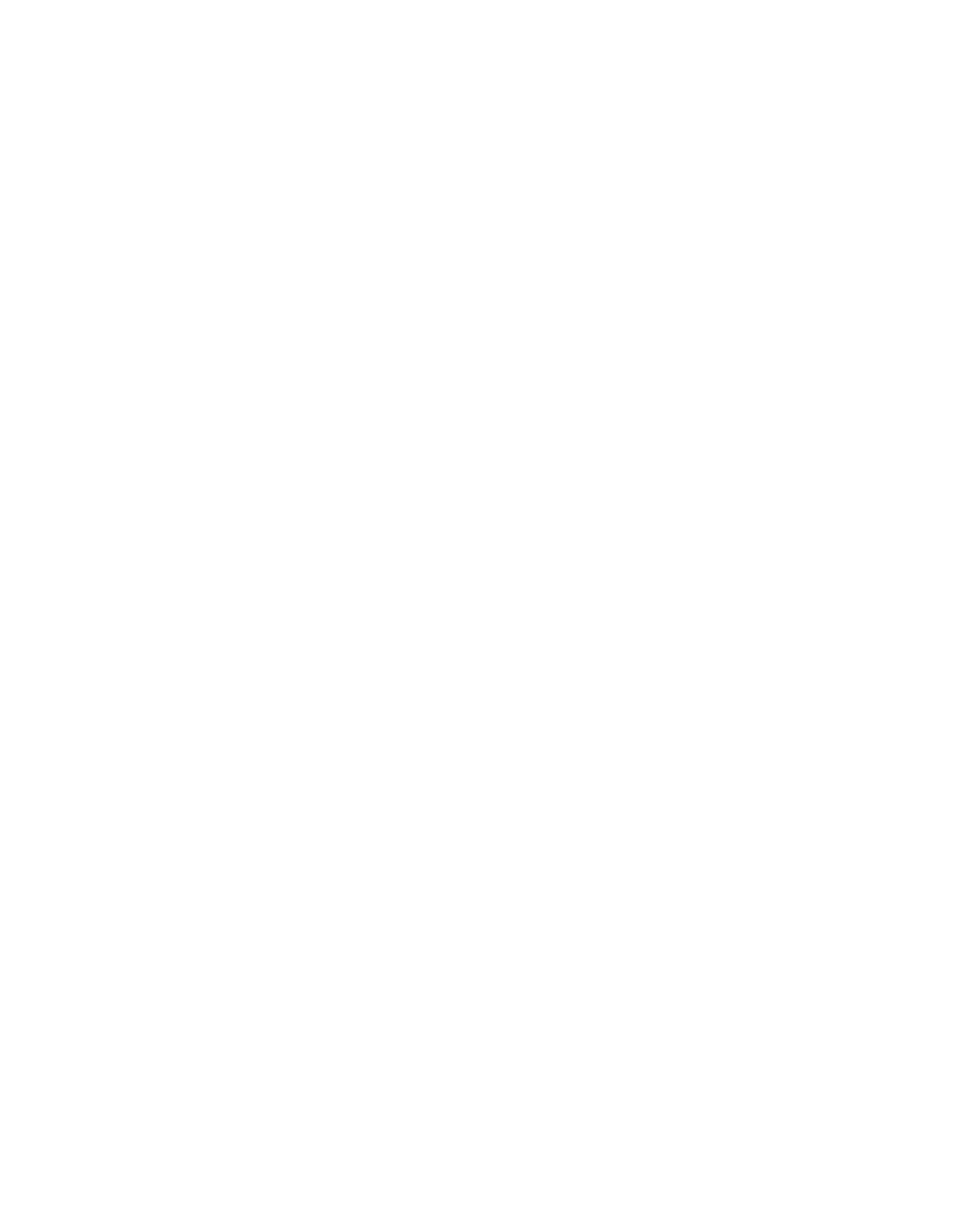**Insert Figure 2.9-4. Possible Road Standards** (8<sup>1</sup>/<sub>2</sub> x 11-inch black-and-white)

**Residential Access Road Typical Section: 40-ft Right-of-Way with On-Street Parking One Side, No Sidewalks** 

**Residential Access Road Typical Section: 48-ft Right-of-Way with On-Street Parking Both Sides, Sidewalk One Side Only**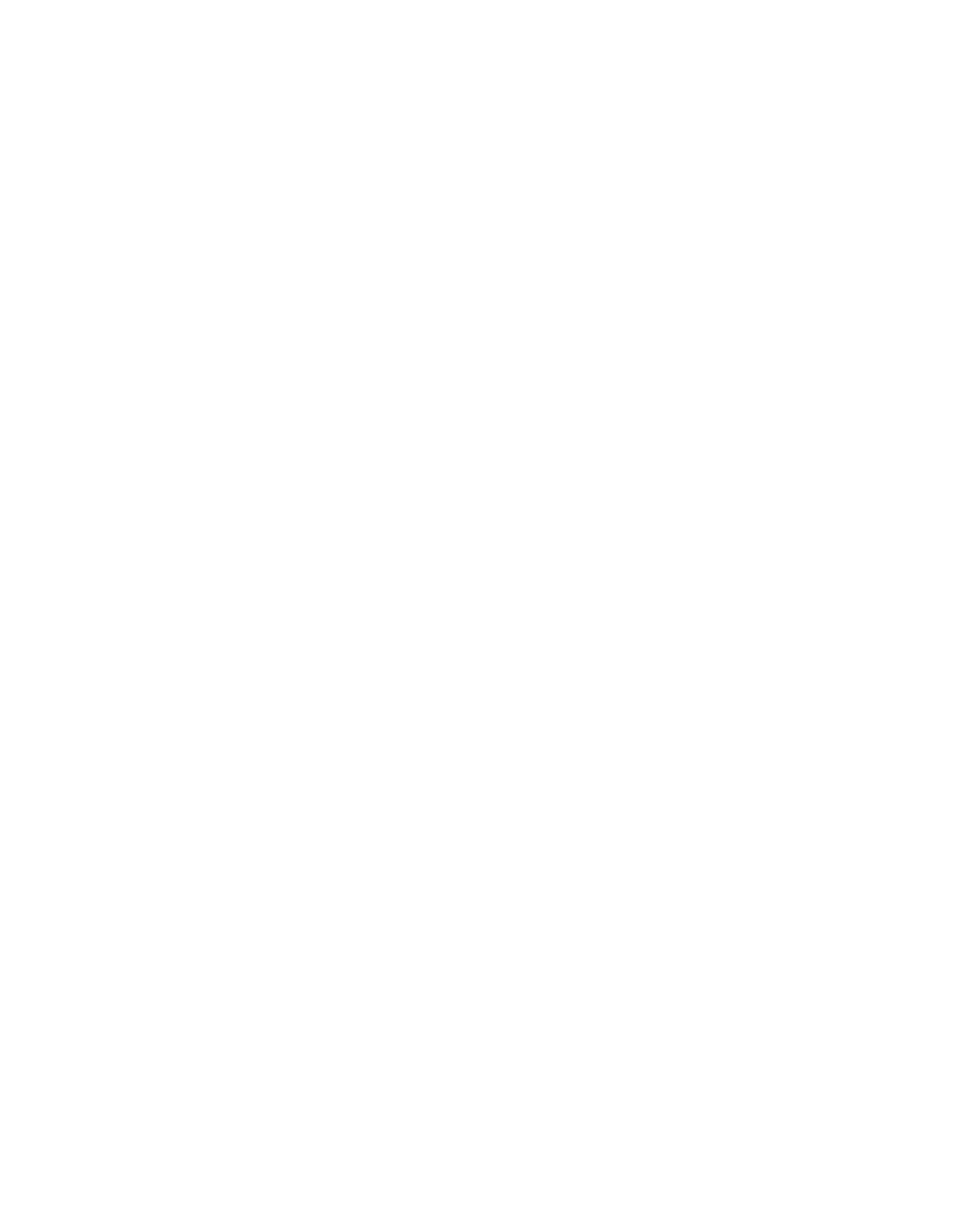**Insert Figure 2.9-5. Possible Road Standards** (8<sup>1</sup>/<sub>2</sub> x 11-inch black-and-white)

**Residential Road with Alley Typical Section: 37-ft Right-of-Way with Parking and Sidewalk One Side Only** 

**Residential Road with Alley Typical Section: 37-ft Right-of-Way with Parking One Side, No Sidewalk**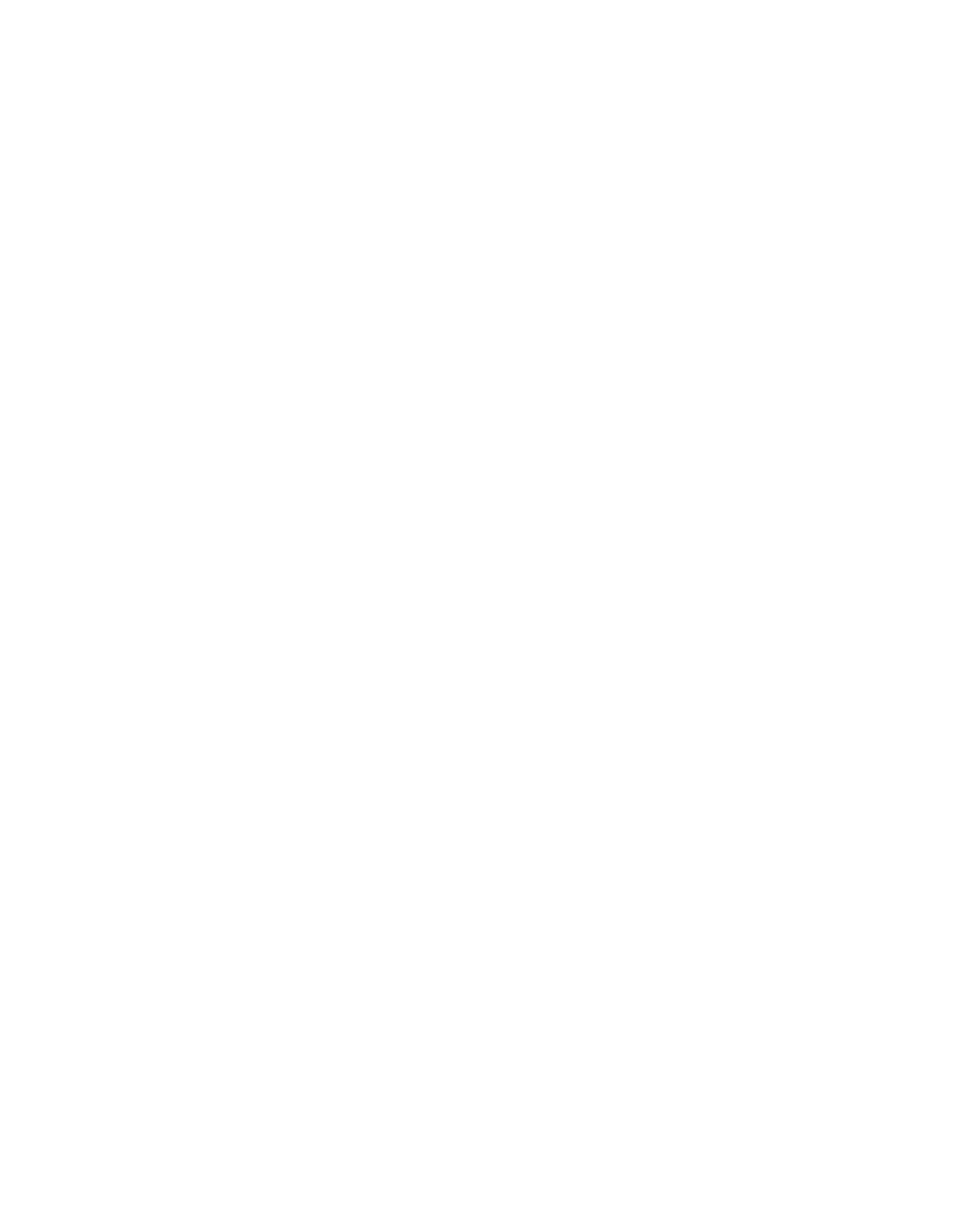# **2.9.4.4 Proportionate-Share Transportation System Improvements**

Proportionate-share roadway, intersection, and traffic signal improvements to be required of the City Heights project, and the relative timing for these improvements, will be negotiated between the City (or County, depending on the alternative selected) and the applicant during the Development Agreement process. The City Heights proportionate share would be calculated by dividing project traffic volumes by the sum of project traffic plus background traffic volumes. Off-site improvements identified by the project traffic consultant to mitigate the PM peak hour trips and level of service impacts of the City Heights project are identified in this section to facilitate those negotiations.

*Alternative 1 – Preferred.* The project proponent should contribute to future roundabouts or traffic signals at four intersections if and when such improvements are warranted (e.g., an intersection must meet minimum volume thresholds before a traffic signal is installed). These intersections would operate at poor levels of service<sup>6</sup> in the future without the City Heights development, and have been identified as needed improvements in the City of Cle Elum *Draft Transportation Plan* (May 2009). These intersections include:

- W Cemetery Road/W 1st Street. Traffic generated by Alternative 1 of the City Heights project would represent about 10 percent of total traffic through this intersection in the year 2022.
- Oakes Avenue/W 2nd Street. Traffic generated by Alternative 1 of the City Heights project would represent about 30 percent of total traffic through this intersection in the year 2022.
- N Stafford Avenue/W 2nd Street (SR 903). Traffic generated by Alternative 1 of the City Heights project would represent about 29 percent of total traffic through this intersection in the year 2022.
- E 1st Street /Columbia Avenue. Traffic generated by Alternative 1 of the City Heights project would represent about 20 percent of total traffic through this intersection in the year 2022.

In addition, the substandard curve east of the Summit View/W 6th Street intersection should be reconstructed to improve sight distance and roadway width.

*Alternative 2 – Reduced Residential Density.* The same off-site improvements as those identified to mitigate the impacts of Alternative 1 would be needed to achieve acceptable levels of service at study area intersections with full build-out and occupancy of Alternative 2. However, the proportionate share of the improvements would be less, except at the intersection of Oakes Avenue/W 2nd Street where the project share could increase up to 50 percent.

*Alternative 3A – No Annexation, Development within the County under Single Ownership.* The same improvements listed for Alternative 2 would be needed if Alternative 3A were selected for implementation.

*Alternative 3B – No Annexation, Development within the County under Multiple Ownerships*. If Alternative 3B were selected, individual developers of the 17 parcels should be required to contribute proportionate-share costs to future signalization at four intersections:

• W Cemetery Road/W 1st Street

 6 "Poor levels of service" in the context indicated above would be below Level of Service (LOS) D, adopted by the City of Cle Elum in January 2010 as the City's acceptable level of service for intersection operations. The concept of level of service is defined in Draft EIS Section 3.16: Transportation, Subsection 3.16.5.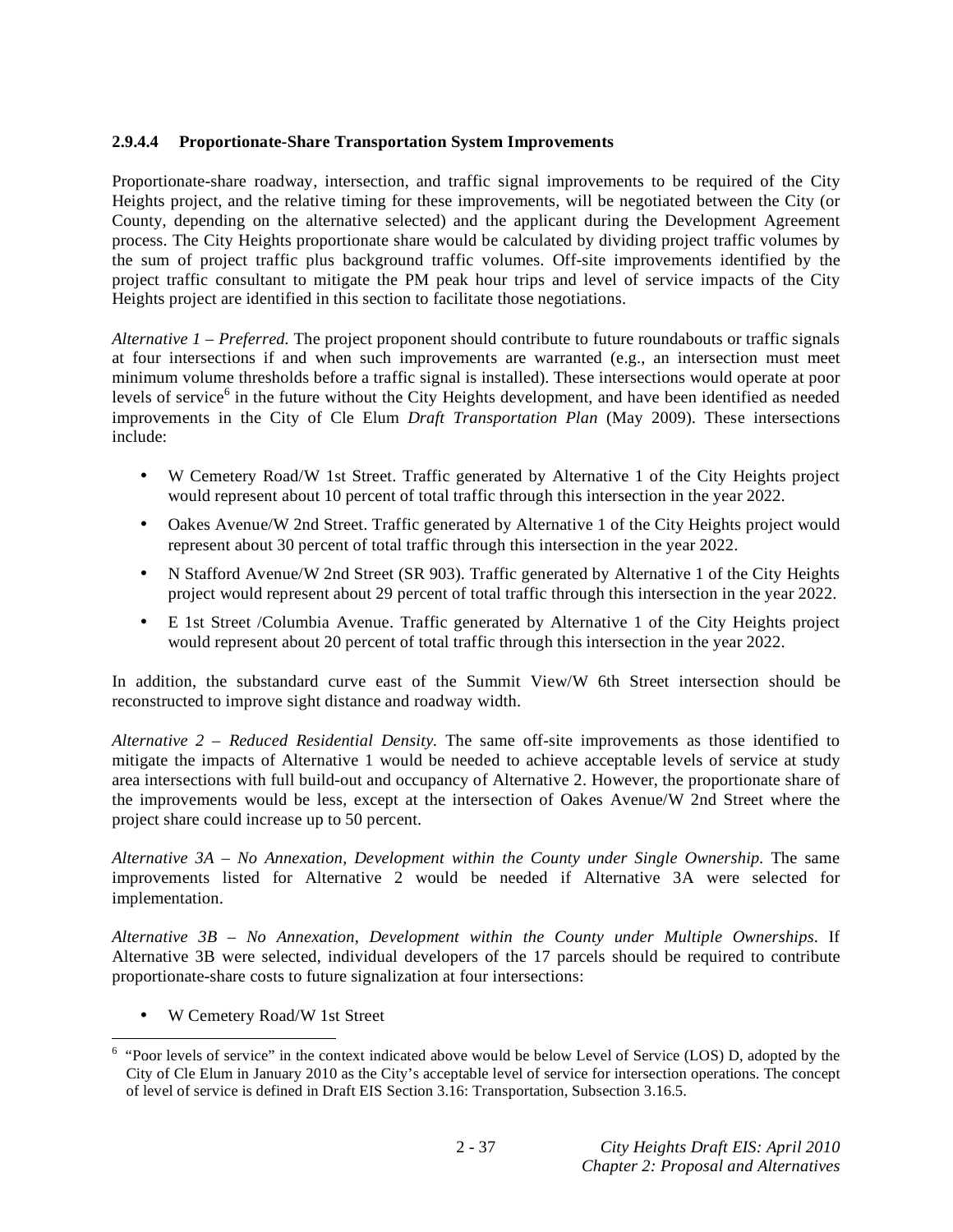- Oakes Avenue/W 2nd Street
- N Stafford Avenue/W 2nd Street (SR 903)
- E 1st Street/Columbia Avenue.

Because the site would be in the County under Alternative 3B, and the intersections would be in the City, the mechanism for requiring proportionate-share would likely be SEPA mitigation.

### **2.9.5 Parks, Recreation and Open Space Proposal**

The objectives of the City Heights proposal include several priorities for retaining significant open space on the site, both to preserve unique features of the property, and to provide recreational opportunities for residents of the project and the community as a whole. Trail corridors to be identified in an early phase of site planning are envisioned to connect parks, open spaces and public amenities both on-site and off-site so that people can flow through the development and have different experiences in different locations. The degree of improvements and amenities in these spaces will be a function of the resources available from the conceptual land use alternative selected for implementation, as described below. Some parks and trails within the development may be dedicated to the City, to be negotiated through the Development Agreement.

*Alternative 1 – Preferred.* The Alternative 1 conceptual land use plan includes the most diversity in parks, open space and trails (see Figure 2.6-1). Approximately 155 acres (43 percent of the site) would be retained in open space in the form of buffer areas surrounding "pods" of development, neighborhood parks, and seven public amenity areas (approximately 0.4 acre each, approximately 2.8 acres total). Neighborhood parks (approximately 1 acre in size) are proposed to serve residents in adjacent pods of development. These would be interconnected by the on-site trail system. The neighborhood parks may be "theme" parks with improvements such as children's play equipment; gathering areas for families and friends; multi-use sports courts or bicycle play areas; large open lawn areas for picnics and family play areas; or areas of trees and undergrowth to explore. The larger park near the neighborhood commercial area may become a neighborhood gathering area with more formal improvements, like a water feature or an amphitheater. This park would meet the City's criteria for a community park.

 Two additional parks are planned around unique features on the site: the "Red Rock" area (approximately 1.5 acres), and the "Slick Rock" area (approximately 0.6 acre). The Red Rock area was created during coal mining activities on the site in the early- to mid-1900s. There is an existing system of trails through mounds of red rock and trees, presently used informally for recreation by persons on mountain bikes and all-terrain vehicles. This area would be preserved in the proposed Red Rock Park in Alternative 1 or 2, though uses of the area would diversify. The proposed Slick Rock park area is a bedrock outcrop along the south boundary of the site, with expansive views across the valley and of the neighborhood below. An access path to the Slick Rock Park is proposed from Pennsylvania Avenue (see Figure 2.6-1). The total land area of parks shown on the Alternative 1 conceptual land use plan is approximately 7.8 acres.

 Three types of paths are shown on the Alternative 1 conceptual land use plan: multi-use path/bike access, walking paths, and hiking trails (see Figure 2.6-1). The multi-use path is envisioned to be the "arterial" of the on-site trail system, extending the full east-west length of the property (approximately 3.2 miles). It would have a paved surface, parallel to the on-site road system in places, and through the power line easement. Trail users with higher levels of physical fitness and an interest in more diverse experiences could leave the multi-use path to use walking paths or hiking trails through wooded open space areas and buffers. The walking paths (approximately 3.4 miles) would be soft-surface trails, wide enough for joint use by bicycles and pedestrians. Hiking trails (approximately 2.5 miles) would be singletrack earthen trails with more topographical variation. Some of these would be designated for bike use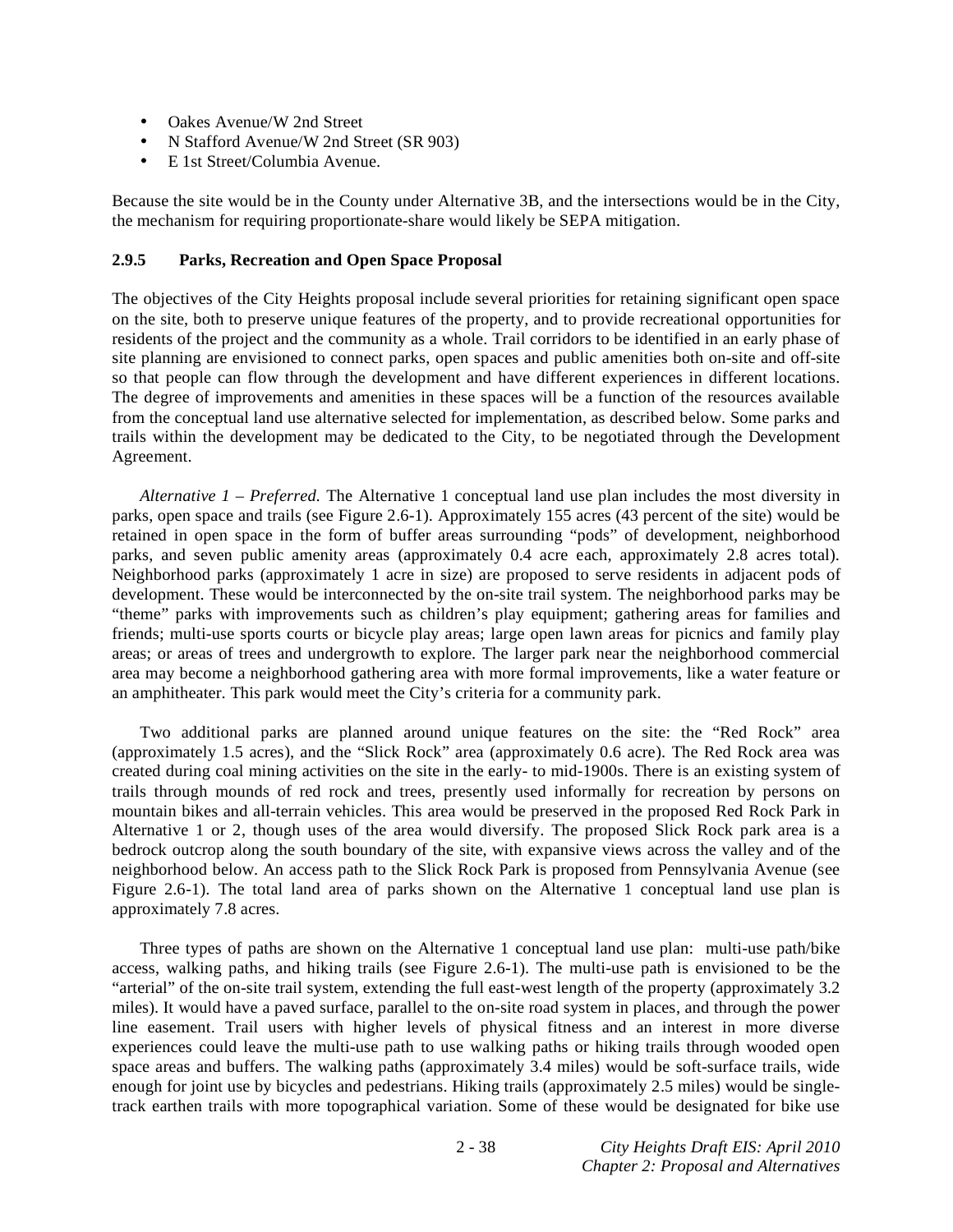only, some for hiking only. The total length of trails shown on the Alternative 1 conceptual land use plan (if fully implemented) would be approximately 9 miles.

*Alternative 2 – Reduced Residential Density.* The Alternative 2 conceptual land use plan includes approximately 161 acres (45 percent of the site) in open space, buffers, areas of recreation, and neighborhood parks (see Figure 2.6-2). As with Alternative 1, the total land area of neighborhood parks would be approximately 7.8 acres. Since less revenue would be generated by the reduced residential density in this alternative, the trail system would include only the 3.2-mile multi-use path and limited or no public amenities.

*Alternative 3A – No Annexation, Development within the County under Single Ownership.*  Alternative 3A would preserve the same amount of open space and buffers on the site as Alternative 2 (approximately 161 acres); however, under this alternative, no improvements to open space to create parks or public amenities are proposed. If a trail system were developed, it would be dependent upon user groups providing the funding for trail improvements. The Alternative 3A concept would have to be evaluated in relation to the open space requirements of the County's Performance-Based Cluster Platting approach (KCC Chapter 16.09) if these development regulations were used. Alternatively, if the Alternative 3A conceptual land use plan were developed under the County's Planned Unit Development provisions (KCC Chapter 17.36), the amount of open space to be retained on the site would likely seem generous given that there is no specific quantitative requirement for open space under the PUD provisions.

*Alternative 3B – No Annexation, Development within the County under Multiple Ownerships.* Under Alternative 3B, no open space, public amenities or trail system is proposed. It would be more difficult for the County to require or obtain a coordinated system on the site through negotiations with the individual property owners of up to 17 parcels. There would, however, be open space requirements under this alternative if the Kittitas County Performance-Based Cluster Platting or Planned Unit Development provisions were utilized by any or all of the individual parcel owners.

### **2.9.6 Maintenance and Operations Proposal**

Maintenance and operations responsibilities for roads, utilities infrastructure, parks and trails within the City Heights development would run with the ownership of these improvements. To the extent that the City or County agrees to accept these improvements as public facilities (depending on the alternative selected), the City or County would be responsible for maintaining and operating them.

Stormwater management facilities within City Heights would be owned and/or maintained either by the City or the Homeowner's Association (HOA) after construction is complete and lots are legally platted. Prior to that time, the property owner/developer would be responsible for maintenance of these facilities. Each stormwater management facility would need to be periodically observed and maintained to ensure design performance. The HOA would need to create a procedure for this observation and maintenance.

Development Agreement negotiations between the City and the applicant regarding Alternative 1 or 2 will determine whether any parks, trails, or roadways will become public facilities to be owned and maintained by the City. If Alternative 3A or 3B is selected for implementation, similar negotiations would occur with Kittitas County.

It is anticipated that the City will supply water from its existing sources to any public space within the City Heights development that it owns or agrees to serve in the future, such as parks, street landscaping, open space and public amenities. Any private parks or amenities to be used only by City Heights residents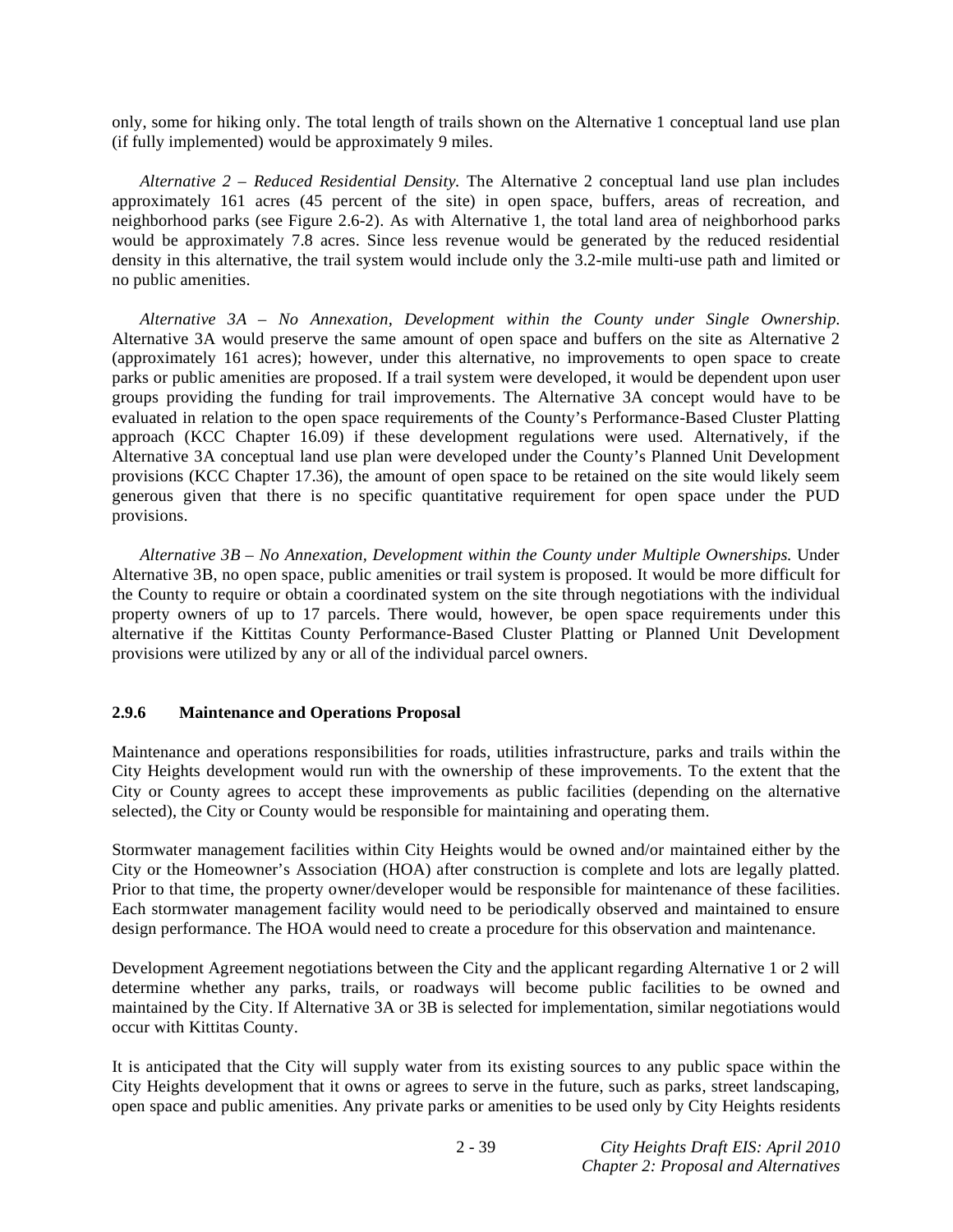would be separately metered and provided with water through the water transferred or purchased by Northland Resources. It is unlikely that Kittitas County has (or will develop) a public water supply in the vicinity of the City Heights site; therefore, it is doubtful that the County would accept facilities in Alternative 3A or 3B that would require irrigation.

The *Cle Elum City Heights Fiscal Analysis* (Property Counselors, November 2009) summarized in Draft EIS Section 3.19 addresses operational costs and revenues. As demonstrated therein, increased operating and maintenance costs accrued by the City related to its water and sewer systems would be recoverable through utility rates paid by the actual users.

# **2.10 Comparison of the Environmental Impacts of the Alternatives**

Table 2.10-1 compares the potential developed-condition impacts of the conceptual land use alternatives. Any of these site plan alternatives would basically implement the principle features of the proposed City Heights Mixed-Use Development. Where it is possible to estimate quantitative differences between the alternatives, to determine which would have greater or lesser impacts, these quantitative comparisons are made in Table 2.10-1.

More descriptive presentations of the potential impacts of proposed development, and mitigation measures to avoid or minimize these impacts, are provided in Table 1.4-1 in Chapter 1 (Summary), and throughout Draft EIS Chapter 3. Readers are referred to those locations in the document for a more comprehensive context regarding the comparative impacts summarized below.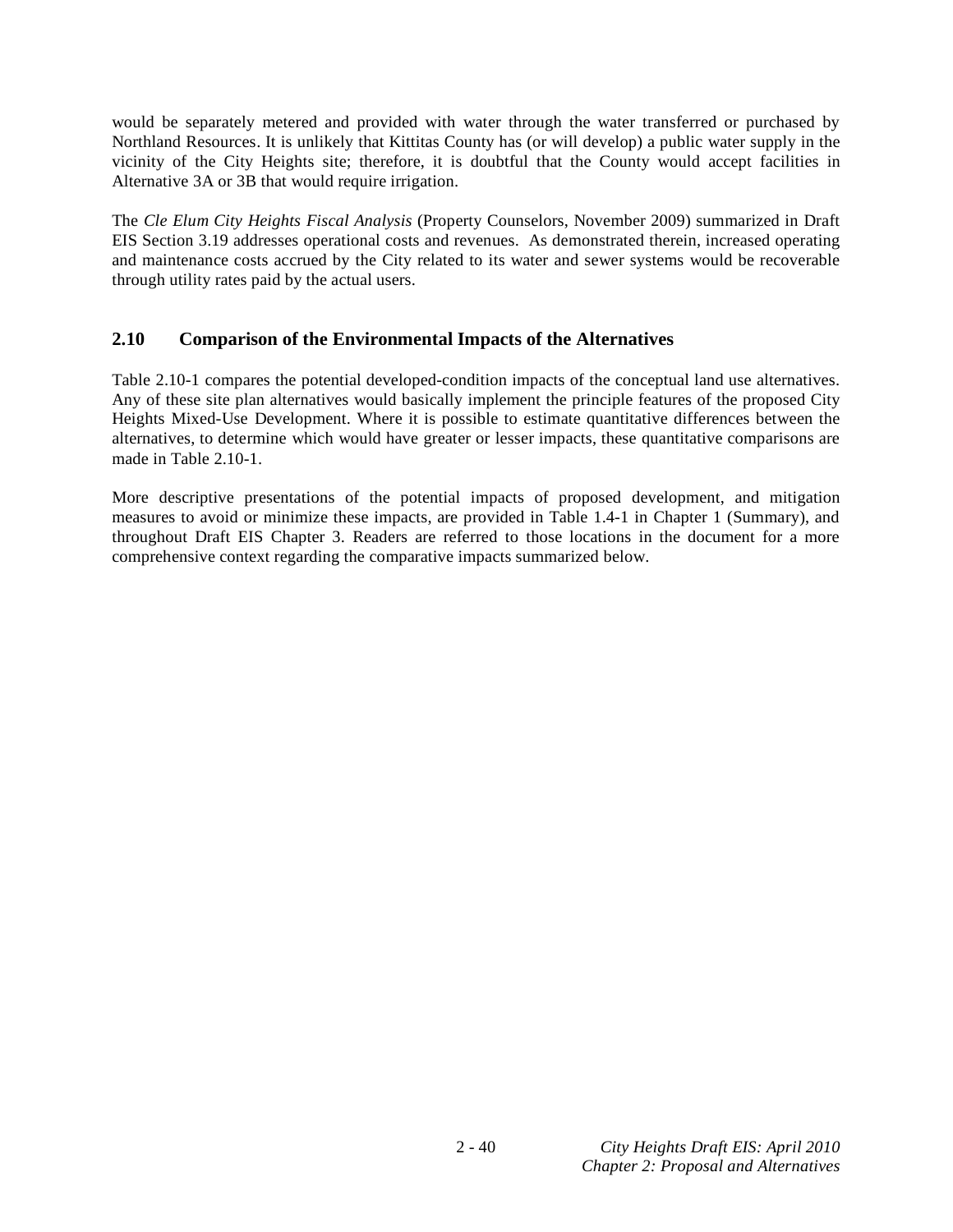| $\frac{1}{2}$<br>$\ddot{\phantom{a}}$<br>i    |
|-----------------------------------------------|
| l<br>l                                        |
|                                               |
| í                                             |
| I<br>Í<br>$\vdots$<br>$\frac{1}{2}$<br>E<br>l |

| Element of the<br>Environment | Alternative 1:<br>Preferred                                                                                                                                                                                                                                                                   | <b>Reduced Residential</b><br>Alternative 2:<br>Density                                                                                                                                                | <b>Single Ownership</b><br>Alternative 3A:<br>No Annexation                      | <b>Multiple Ownerships</b><br>Alternative 3B:<br>No Annexation                                                                                                                                                         | Alternative 4:<br>No Action                                                                                                                                                                                                                     |
|-------------------------------|-----------------------------------------------------------------------------------------------------------------------------------------------------------------------------------------------------------------------------------------------------------------------------------------------|--------------------------------------------------------------------------------------------------------------------------------------------------------------------------------------------------------|----------------------------------------------------------------------------------|------------------------------------------------------------------------------------------------------------------------------------------------------------------------------------------------------------------------|-------------------------------------------------------------------------------------------------------------------------------------------------------------------------------------------------------------------------------------------------|
| Earth                         | development would result in earthwork on<br>the order of 2,106,800 cubic yards (cy). It<br>building sites, and approximately 20,000<br>Grading to construct roads, utilities, 985<br>approximately 90% of this material.<br>sf of neighborhood commercial<br>will be possible to redistribute | pproximately 40,000 sf of<br>eighborhood commercial<br>levelopment would result<br>n earthwork on the order<br>Grading to construct<br>oads, utilities, 875<br>ouilding sites, and<br>of 1,917,200 cy. | equivalent to Alternative 2.<br>Earthwork requirements<br>would be approximately | Grading to construct roads,<br>utilities, and 500 building<br>earthwork on the order of<br>sites would result in<br>1,538,000 су.                                                                                      | however, use of undeveloped<br>modifications to topography.<br>activity on the site under the<br>dirt roads on the property by<br>There would be no grading<br>continue to result in minor<br>off-road vehicles would<br>No Action Alternative; |
|                               | The estimated quantity of material to be<br>exported from the site with Alternative 1<br>would be approximately 252,816 cy.                                                                                                                                                                   | approximately 210,892 cy<br>The estimated quantity of<br>Alternative 2 would be<br>naterial to be exported<br>rom the site with                                                                        | Approximately the same as<br>Alternative 2.                                      | material to be exported from<br>the site with Alternative 3B<br>The estimated quantity of<br>would be approximately<br>10 <u>7,660</u> cy.                                                                             | exported from the site with<br>the No Action Alternative.<br>No soil material would be                                                                                                                                                          |
|                               | The estimated quantity of select fill to be<br>imported to the site with Alternative<br>would be approximately 526,700 cy                                                                                                                                                                     | elect fill to be imported to<br>he site with Alternative 2<br>The estimated quantity of<br>would be approximately<br>83,440 cy.                                                                        | Approximately the same as<br>Alternative 2                                       | the site with Alternative 3B<br>select fill to be imported to<br>The estimated quantity of<br>would be approximately<br>153,800 cy.                                                                                    | No select fill would be<br>imported to the site.                                                                                                                                                                                                |
|                               | If the coal waste pile in Area A is removed<br>local topography would be modified by up<br>to facilitate development in Area A, the<br>to 20 feet in grade in this area.                                                                                                                      | Similar to Alternative 1.                                                                                                                                                                              | Similar to Alternative 1 or 2.                                                   | Alternative 3B would lessen<br>the likelihood that marginal<br>construct a reduced number<br>coal waste piles would be<br>areas with steep slopes or<br>Grading requirements to<br>of dwelling units with<br>disturbed | Environmental processes that<br>washing area (Area A) would<br>in these waste piles under the<br>erosion and minor landslides<br>currently cause instability in<br>likely continue to cause<br>No Action Alternative.<br>the former coal waste  |
|                               | alternative in the lower portion of Balmers<br>No development is proposed under any<br>Canyon where unconsolidated soils<br>resulted in a recent landslide.                                                                                                                                   | Same as Alternative 1.                                                                                                                                                                                 | Same as Alternative 1 or 2.                                                      | Same as Alternative 3A.                                                                                                                                                                                                | continue with the No Action<br>Erosion and gullying of the<br>Alternative, with resulting<br>land surface and potential<br>debris flows would likely<br>topography in drainage<br>minor modifications to<br>courses.                            |

Table 2.10-1. Comparison of the environmental impacts of 2 - 41 *City Heights Draft EIS: April 2010*  the City Heights conceptual land use alternatives, *continued*. *Chapter 2: Proposal and Alternatives*  Table 2.10-1. Comparison of the environmental impacts of<br>the City Heights conceptual land use alternatives, *continued*.

City Heights Draft EIS: April 2010<br>Chapter 2: Proposal and Alternatives

 $2 - 41$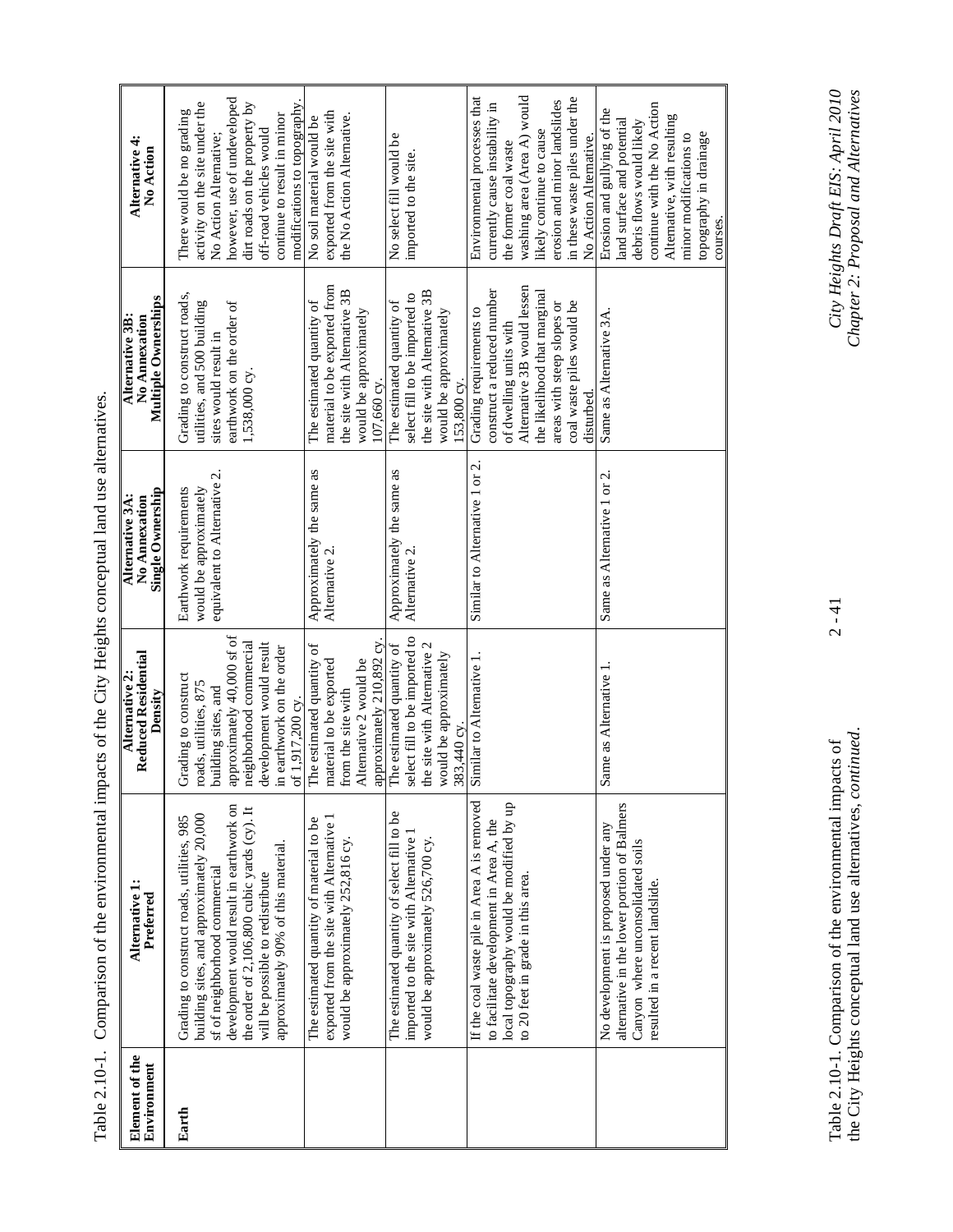| Element of the<br>Environment | Alternative 1:<br>Preferred                                                                                                                                                                                                                                                                                                                                                                                          | Reduced Residential<br>Alternative 2:<br>Density                                                                                    | Single Ownership<br>Alternative 3A:<br>No Annexation                                                          | <b>Multiple Ownerships</b><br>Alternative 3B:<br>No Annexation                                                                                             | Alternative 4:<br>No Action                                                                                                                                                                                                                                                               |
|-------------------------------|----------------------------------------------------------------------------------------------------------------------------------------------------------------------------------------------------------------------------------------------------------------------------------------------------------------------------------------------------------------------------------------------------------------------|-------------------------------------------------------------------------------------------------------------------------------------|---------------------------------------------------------------------------------------------------------------|------------------------------------------------------------------------------------------------------------------------------------------------------------|-------------------------------------------------------------------------------------------------------------------------------------------------------------------------------------------------------------------------------------------------------------------------------------------|
| continued<br>Earth,           | of the site (Slick Rock and Red Rock) in<br>would preserve unique physical features<br>The Alternative 1 open space proposal<br>neighborhood parks.                                                                                                                                                                                                                                                                  | created in neighborhood<br>Similar to Alternative 1,<br>Alternative 2 no public<br>amenities would be<br>except that with<br>parks. | Unique physical features of<br>the site would be preserved<br>in unimproved open space<br>with Alternative 3A | Similar to Alternative 3A.                                                                                                                                 | pile (north of Area D2) would<br>Environmental processes that<br>erosion and minor landslides<br>currently cause instability in<br>the red rock coal waste rock<br>in this material with the No<br>likely continue to cause<br>Action Alternative.                                        |
|                               | surficial ground rupture and liquefaction is<br>Seismic events could impact the structural<br>Alternative 1 land use concept, and could<br>structures, roadways and utilities in the<br>destabilize slopes; however, the risk of<br>recurrence intervals for earthquakes on<br>integrity of residential and commercial<br>considered low due to the distance to<br>known active faults and the long<br>these faults. | Similar to Alternative 1.                                                                                                           | Similar to Alternative 1 or 2.                                                                                | subject to this potential effect.<br>Similar to Alternative 3A,<br>development would be<br>though lower density                                            | a<br>hazard to public safety under<br>event, potentially presenting<br>mining activities on the site)<br>uncontrolled fills on the site<br>(coal waste and waste rock<br>could fail during a seismic<br>the No Action Alternative.<br>deposited during former<br>Steep slopes in existing |
|                               | the site are considered to have moderate to<br>If stripped of vegetation, surface soils on<br>severe erosion hazard under any<br>alternative.                                                                                                                                                                                                                                                                        | Similar to Alternative 1.                                                                                                           | Similar to Alternative 1 or 2.                                                                                | Similar to Alternative 3A,<br>development would likely<br>though lower density<br>require less clearing.                                                   | There would be no clearing or<br>change in existing conditions<br>Alternative, and therefore no<br>grading with the No Action<br>of erosion that occur on the<br>property.                                                                                                                |
|                               | system with Alternative 1 would eliminate<br>Stabilization of site soils and construction<br>of a coordinated stormwater management<br>areas where erosion presently occurs on<br>the property.                                                                                                                                                                                                                      | Similar to Alternative 1.                                                                                                           | Similar to Alternative 1 or 2.                                                                                | from site development under<br>17 separate ownerships with<br>system would likely result<br>stormwater management<br>A less coordinated<br>Alternative 3B. | periods of seasonal runoff and<br>currently being eroded would<br>likely continue to experience<br>No Action Alternative, areas<br>system on the site under the<br>substantial erosion during<br>stormwater management<br>In the absence of a<br>flood events.                            |
|                               | The Alternative 1 proposal to construct a<br>multi-use trail would stabilize soils on<br>power line easements on the property.<br>existing unimproved dirt roads within                                                                                                                                                                                                                                              | Similar to Alternative 1.                                                                                                           | within power line easements<br>No trail improvements<br>are proposed with<br>Alternative 3A.                  | proposed with Alternative 3B.<br>No trail improvements within<br>power line easements are                                                                  | Action Alternative to stabilize<br>use of these areas by off-road<br>occur on the site with the No<br>easements or to discourage<br>No improvements would<br>soils within power line<br>vehicles.                                                                                         |

Table 2.10-1. Comparison of the environmental impacts of 2 - 42 *City Heights Draft EIS: April 2010*  the City Heights conceptual land use alternatives, *continued*. *Chapter 2: Proposal and Alternatives*  Table 2.10-1. Comparison of the environmental impacts of<br>the City Heights conceptual land use alternatives, *continued*.

 $2 - 42$ 

# City Heights Draft EIS: April 2010<br>Chapter 2: Proposal and Alternatives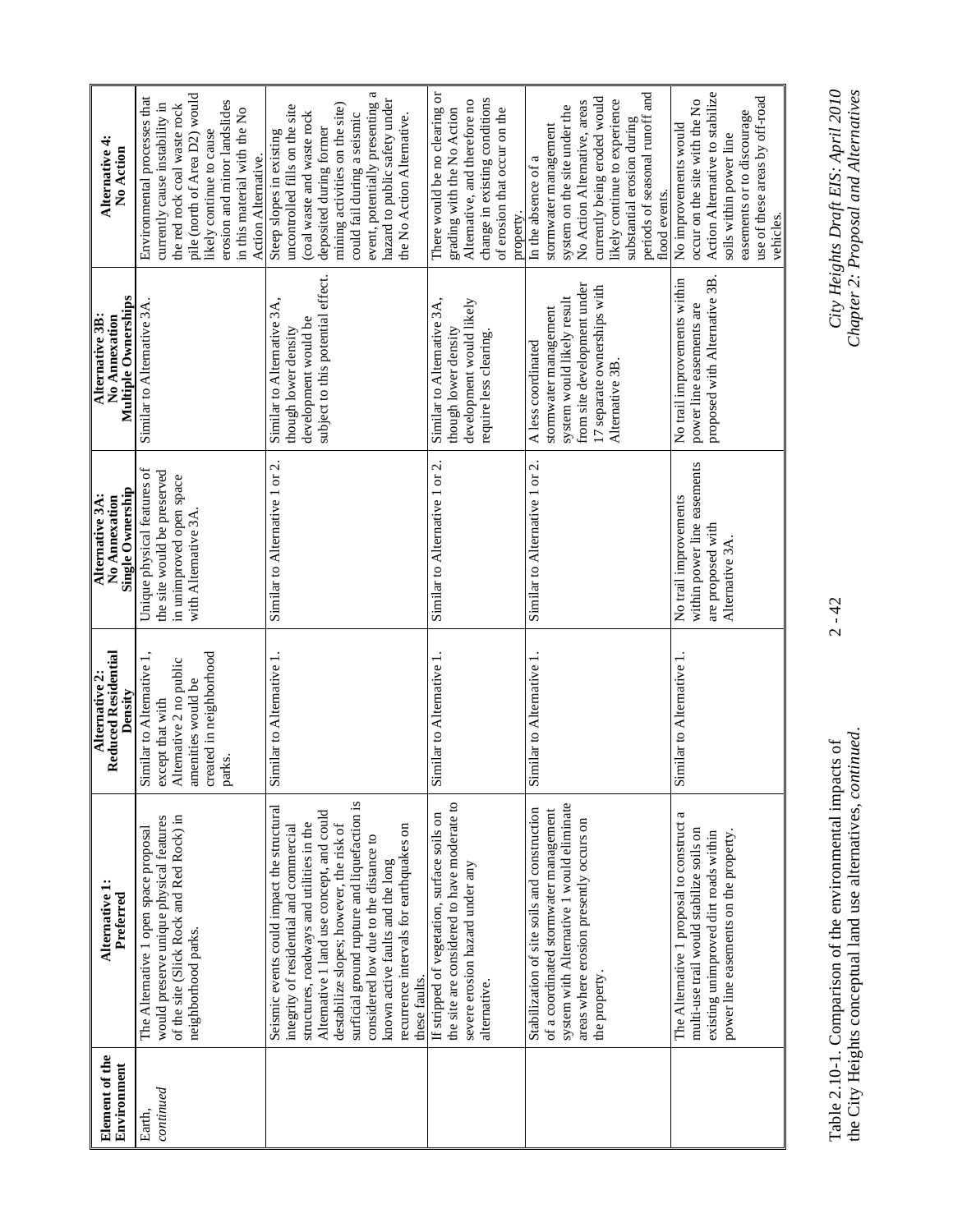| Element of the<br>Environment | Alternative 1:<br>Preferred                                                                                                                                                                                                                                                                                                                                                      | Reduced Residential<br><b>Alternative 2:</b><br>Density                                                                                                                          | Single Ownership<br><b>Alternative 3A:</b><br>No Annexation                   | Multiple Ownerships<br>Alternative 3B:<br>No Annexation                                                                                                                                                                                                                                               | Alternative 4<br>No Action                                                                                                                                                                                                                  |
|-------------------------------|----------------------------------------------------------------------------------------------------------------------------------------------------------------------------------------------------------------------------------------------------------------------------------------------------------------------------------------------------------------------------------|----------------------------------------------------------------------------------------------------------------------------------------------------------------------------------|-------------------------------------------------------------------------------|-------------------------------------------------------------------------------------------------------------------------------------------------------------------------------------------------------------------------------------------------------------------------------------------------------|---------------------------------------------------------------------------------------------------------------------------------------------------------------------------------------------------------------------------------------------|
| continued<br>Earth.           | alternative near abandoned mine openings<br>workings could be impacted by voids.<br>and in the vicinity of shallow mine<br>Construction activities under any                                                                                                                                                                                                                     | Similar to Alternative 1                                                                                                                                                         | Similar to Alternative 1 or 2.                                                | avoid these areas to a greater<br>extent, rather than mitigate<br>development would likely<br>Similar to Alternative 3A<br>though lower density<br>them.                                                                                                                                              | abandoned mine workings on<br>There would be no change to<br>the site with the No Action<br>the existing condition of<br>Alternative.                                                                                                       |
|                               | former coal washing waste rock of Area A<br>Development constraints identified in the<br>may be addressed under Alternative 1 to<br>construction of roads, utilities, and<br>make this area suitable for the<br>structures.                                                                                                                                                      | otentially similar to<br>Alternative 1.                                                                                                                                          | Potentially similar to<br>Alternative 1 or 2.                                 | (cPAHs) would remain in this<br>address constraints in Area A,<br>with the result that coal waste<br>indicating a potential risk for<br>It is unlikely that Alternative<br>direct human contact with<br>carcinogenic polycyclic<br>3B development would<br>aromatic hydrocarbons<br>area of the site. | Similar to Alternative 3B.                                                                                                                                                                                                                  |
| Air Quality                   | due to construction-related sources. There<br>that would exceed an applicable ambient<br>would result in pollutant concentrations<br>(i.e., dust), vehicle emissions and odors<br>Site development under any alternative<br>increases in particulate concentrations<br>is little or no risk that such emissions<br>could result in temporary, localized<br>air quality standard. | Similar to Alternative 1.                                                                                                                                                        | Similar to Alternative 1 or 2.<br>No difference in applicable<br>regulations. | due to a less coordinated site<br>over a longer period of time<br>though potentially of lesser<br>Similar to Alternative 3A,<br>quality effects may occur<br>Construction-related air<br>magnitude due to lower<br>density development.<br>development effort.                                        | quality parameters on the site.<br>change in existing conditions<br>would occur on the site with<br>therefore, there would be no<br>the No Action Alternative;<br>of dust, odors, or other air<br>No construction activities                |
|                               | prohibit residential wood burning in the<br>and/or building permit restrictions will<br>restrictions (CC&Rs), plat restrictions,<br>Proposed covenants, conditions, and<br>developed condition of the project                                                                                                                                                                    | Same as Alternative 1.                                                                                                                                                           | Same as Alternative 1 or 2.                                                   | significant air quality impacts<br>parties would be less likely to<br>Site development by multiple<br>burning, with the result that<br>could occur near clusters of<br>homes using wood heat or<br>prohibit residential wood<br>aesthetic wood burning.                                               | There would be no residential<br>wood burning on the site<br>under the No Action<br>Alternative.                                                                                                                                            |
|                               | would be subject to regulation under State<br>Commercial development that may emit<br>cleaner), or odors (such as a restaurant)<br>pollutants to the air (such as a dry<br>rules and local codes.                                                                                                                                                                                | commercial development<br>Similar to Alternative 1,<br>Alternative 2 (40,000 sf<br>is contemplated under<br>compared to 20,000 sf<br>though twice as much<br>with Alternative 1) | Similar to Alternative 2.                                                     | No commercial development<br>effects would likely be more<br>is proposed with Alternative<br>over a longer period of time.<br>similar to Alternative 4 if<br>coordinated and occurred<br>3B; therefore, air quality<br>development were less                                                          | result that odors generated by<br>continue on the site, with the<br>Existing informal recreation<br>continue to occur. These do<br>all-terrain vehicles may<br>activities would likely<br>not rise to the level of<br>requiring regulation. |
|                               | the City Heights conceptual land use alternatives, continued.<br>Table 2.10-1. Comparison of the environmental impacts of                                                                                                                                                                                                                                                        |                                                                                                                                                                                  | $2 - 43$                                                                      |                                                                                                                                                                                                                                                                                                       | Chapter 2: Proposal and Alternatives<br>City Heights Draft EIS: April 2010                                                                                                                                                                  |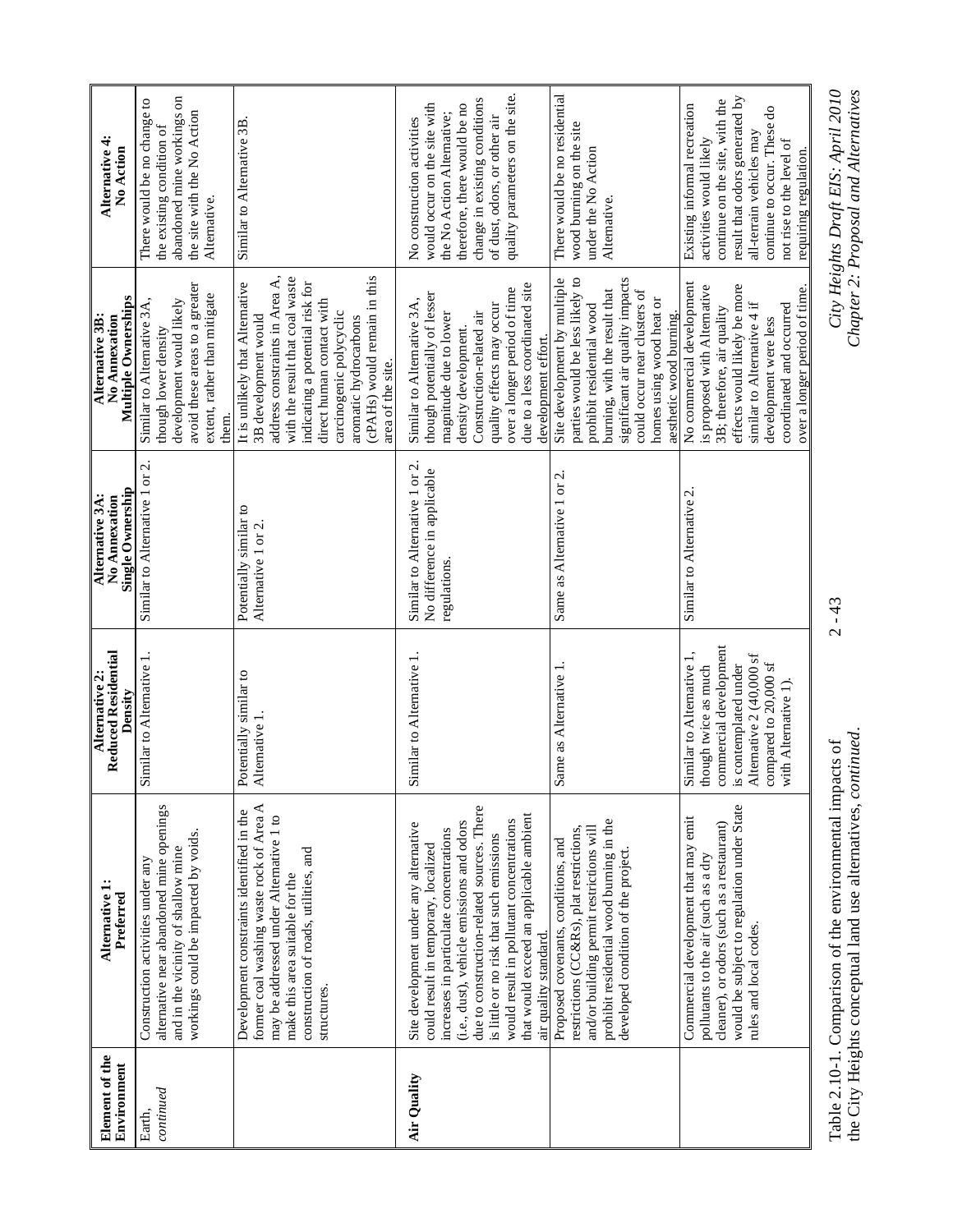| Element of the<br>Environment | Alternative 1:<br>Preferred                                                                                                                                                                                                                                                                                                                                                                                                                                                                                           | <b>Reduced Residential</b><br>Alternative 2:<br>Density                                                                                                                                            | Single Ownership<br>Alternative 3A:<br>No Annexation                                                                                                                                                                                                                                                                                                                  | Multiple Ownerships<br>Alternative 3B:<br>No Annexation                                                                                                                                                                                                                                                                                                                                                            | Alternative 4:<br>No Action                                                                                                                                                                                          |
|-------------------------------|-----------------------------------------------------------------------------------------------------------------------------------------------------------------------------------------------------------------------------------------------------------------------------------------------------------------------------------------------------------------------------------------------------------------------------------------------------------------------------------------------------------------------|----------------------------------------------------------------------------------------------------------------------------------------------------------------------------------------------------|-----------------------------------------------------------------------------------------------------------------------------------------------------------------------------------------------------------------------------------------------------------------------------------------------------------------------------------------------------------------------|--------------------------------------------------------------------------------------------------------------------------------------------------------------------------------------------------------------------------------------------------------------------------------------------------------------------------------------------------------------------------------------------------------------------|----------------------------------------------------------------------------------------------------------------------------------------------------------------------------------------------------------------------|
| Air Quality,<br>continued     | homes and commercial buildings (58 to 80<br>are being compiled for later discussions of<br>equivalent gases (MTCO <sub>2</sub> e). There are, as<br>emissions over the useful life of proposed<br>State that apply to land use projects. Data<br>years) is 1,761,307 metric tons of $CO2$ -<br>this issue at the State government level<br>requirements or targets in Washington<br>Cumulative estimated greenhouse gas<br>yet, no specific emission reduction                                                        | o 80 years) in Alternative<br>commercial buildings (58<br>greenhouse gas emissions<br>2 is 1,574,309 MTCO <sub>2</sub> e.<br>over the useful life of<br>Cumulative estimated<br>proposed homes and | Approximately the same as<br>Alternative 2.                                                                                                                                                                                                                                                                                                                           | detached homes (58 years) in<br>greenhouse gas emissions<br>Alternative 3B is 923,238<br>proposed single-family<br>over the useful life of<br>Cumulative estimated<br>MTCO <sub>2</sub> e.                                                                                                                                                                                                                         | emissions would be generated<br>No additional greenhouse gas<br>on the site under the No<br>Action Alternative.                                                                                                      |
| Resources<br>Water            | construction stormwater, and/or as a result<br>of short-term dewatering during trenching<br>for the installation of utilities. These risks<br>would be addressed under any alternative<br>Groundwater quality could potentially be<br>pollutants from construction equipment,<br>infiltration of potentially contaminated<br>by proposed stormwater management<br>impacted by accidental releases of<br>measures and permit conditions.                                                                               | Similar to Alternative 1.                                                                                                                                                                          | Similar to Alternative 1 or 2.                                                                                                                                                                                                                                                                                                                                        | though potentially to a lesser<br>extent due to lower density<br>Similar to Alternative 3A,<br>development.                                                                                                                                                                                                                                                                                                        | existing conditions on the site<br>There would be no change in<br>groundwater quality over<br>potential impacts to<br>with the No Action<br>Alternative.                                                             |
|                               | within the Cle Elum City limits would be<br>Residential development within the 28<br>acres of the City Heights site presently<br>served by the City's water supply                                                                                                                                                                                                                                                                                                                                                    | Same as Alternative 1                                                                                                                                                                              | Same as Alternative 1 or 2.                                                                                                                                                                                                                                                                                                                                           | Same as Alternative 1 or 2.                                                                                                                                                                                                                                                                                                                                                                                        | the City limits, no City water<br>service would be provided to<br>the 28 acres presently within<br>this portion of the site under<br>development application for<br>the No Action Alternative<br>In the absence of a |
|                               | to the City of Cle Elum senior water rights<br>equivalent residential units (ERUs) within<br>serve any shortfall in the amount of water<br>Northland Resources proposes to transfer<br>in sufficient quantity to serve up to 875<br>the development (subject to Ecology's<br>purchase water from the City's excess<br>policy, Northland Resources may also<br>requirements). Under the City's water<br>supply at a rate of \$3,500 per ERU to<br>"water-budget-neutral" mitigation<br>rights transferable to the City | ikely be purchased from<br>the City's excess supply.<br>hough less water would<br>Similar to Alternative 1,                                                                                        | permits (subject to Ecology's<br>the site would be required to<br>wells completed throughout<br>mitigation requirements). It<br>is anticipated that multiple<br>Water supply would likely<br>community water systems<br>"water-budget-neutral"<br>Resources water right<br>independent Group A<br>serve Alternative 3A.<br>be provided through<br>using the Northland | exempt wells in upper Kittitas<br>County, this alternative would<br>individual water right permit-<br>also require a "water-budget-<br>community water systems or<br>neutral" mitigation proposal<br>moratorium on new permit-<br>provided through Group A<br>(Chapter 173-539A WAC)<br>Ecology's emergency rule<br>Water supply could be<br>acceptable to Ecology<br>imposing a temporary<br>exempt wells. Due to | supply requirements for the<br>There would be no water<br>site under the No Action<br>Alternative.                                                                                                                   |
|                               | Table 2.10-1. Comparison of the environmental impacts of                                                                                                                                                                                                                                                                                                                                                                                                                                                              |                                                                                                                                                                                                    | $2 - 44$                                                                                                                                                                                                                                                                                                                                                              |                                                                                                                                                                                                                                                                                                                                                                                                                    | City Heights Draft EIS: April 2010                                                                                                                                                                                   |

the City Heights conceptual land use alternatives, *continued*. *Chapter 2: Proposal and Alternatives*  A divided to the comparison of the continuum impacts of the City Heights conceptual land use alternatives, *continued*.

Chapter 2: Proposal and Alternatives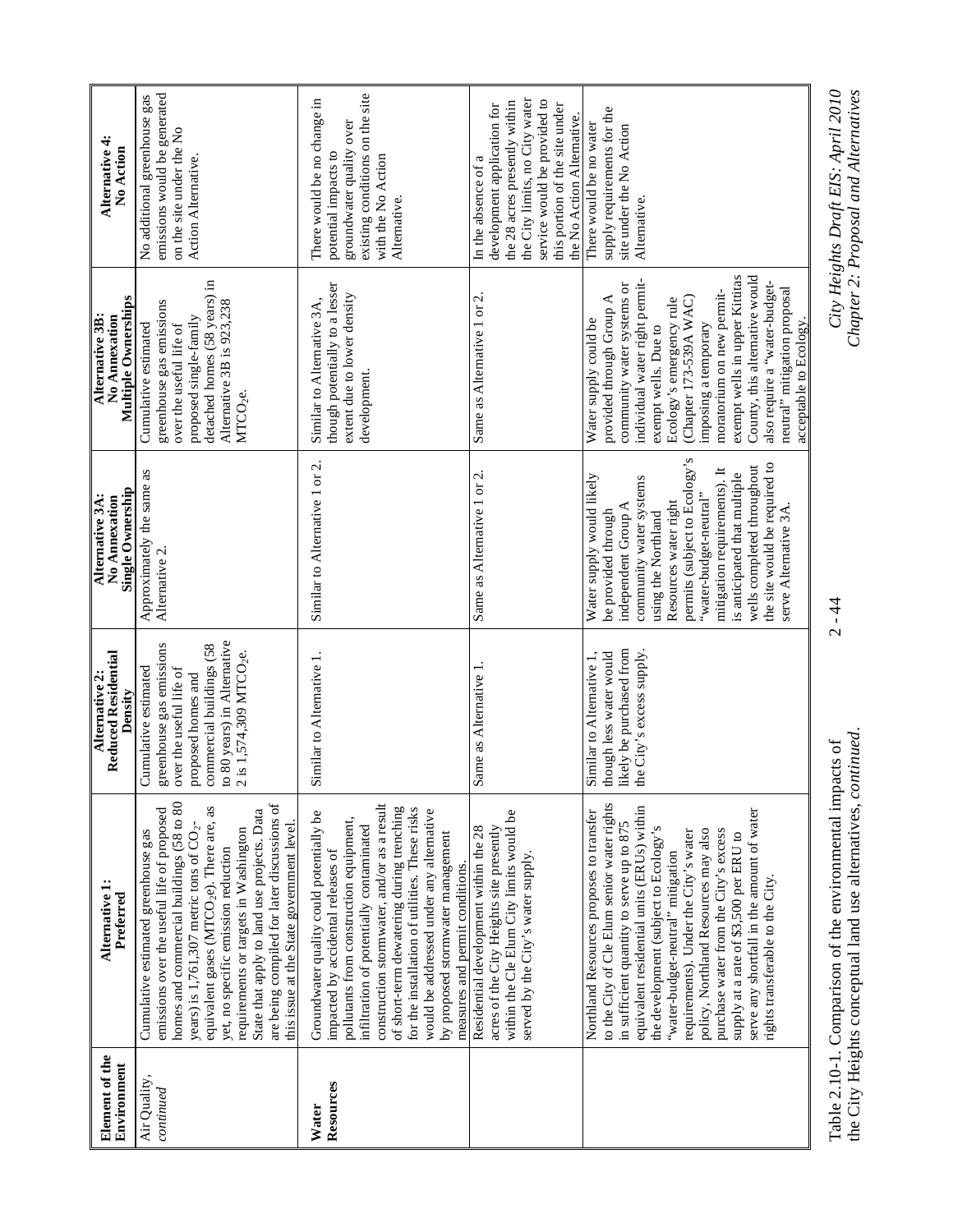| Element of the<br>Environment    | Alternative 1<br>Preferred                                                                                                                                                                                                                                                                                                                                                                                                                                                                                                                                                                          | <b>Reduced Residential</b><br>Alternative 2:<br>Density                                             | Single Ownership<br>Alternative 3A:<br>No Annexation                                                                                                                                                                                                                                                                                                                                                                                                                                                                                                                                                                        | Multiple Ownerships<br>Alternative 3B:<br>No Annexation                                                                                                                                                                                                                                                                                            | Alternative 4:<br>No Action                                                                                                                                                                                                                                                                    |
|----------------------------------|-----------------------------------------------------------------------------------------------------------------------------------------------------------------------------------------------------------------------------------------------------------------------------------------------------------------------------------------------------------------------------------------------------------------------------------------------------------------------------------------------------------------------------------------------------------------------------------------------------|-----------------------------------------------------------------------------------------------------|-----------------------------------------------------------------------------------------------------------------------------------------------------------------------------------------------------------------------------------------------------------------------------------------------------------------------------------------------------------------------------------------------------------------------------------------------------------------------------------------------------------------------------------------------------------------------------------------------------------------------------|----------------------------------------------------------------------------------------------------------------------------------------------------------------------------------------------------------------------------------------------------------------------------------------------------------------------------------------------------|------------------------------------------------------------------------------------------------------------------------------------------------------------------------------------------------------------------------------------------------------------------------------------------------|
| Resources,<br>continued<br>Water | provided, there would be no wastewater<br>Alternative 1 development with the City<br>treatment system. If this service can be<br>Options are being investigated to serve<br>of Cle Elum wastewater collection and<br>disposal effects to groundwater.                                                                                                                                                                                                                                                                                                                                               | Similar to Alternative 1                                                                            | used to serve Alternative 3A.<br>adopted policy re: extending<br>the 330 acres remain outside<br>OSDS under a management<br>the City limits. OSDS could<br>(MBR) plant or community<br>maintained. Kittitas County<br>management of community<br>The City's Comprehensive<br>perpetual maintenance and<br>systems (OSDS) would be<br>utilities within the UGA if<br>have groundwater quantity<br>and quality impacts if not<br>Element currently has no<br>A Membrane Bioreactor<br>on-site sewage disposal<br>system approved by the<br>Plan Capital Facilities<br>properly installed and<br>Code would require<br>County. | if individual systems were not<br>risk of potential groundwater<br>quantity and quality impacts<br>Alternative 3A would likely<br>OSDS, resulting in a higher<br>be served by individual<br>properly installed and<br>maintained over time.                                                                                                        | could reach groundwater as a<br>terrain vehicle use of the site<br>petroleum products from all-<br>may occasionally occur, and<br>wastewater discharge to the<br>ground with the No Action<br>unintentional discharges of<br>result of infiltration.<br>There would be no<br>Altemative. Minor |
|                                  | The introduction of impervious surfaces in<br>quantity. Runoff from pollutant-generating<br>volume of stormwater runoff which, if not<br>119.47 acres) would generate an increased<br>surfaces (used by vehicles) could contain<br>petroleum product residues. The proposal<br>includes complying with Ecology's 2004<br>Eastern Washington (SWMMEW) under<br>any alternative to mitigate water quantity<br>sidewalks and structures (approximately<br>infiltrated, could impact groundwater<br>Stormwater Management Manual for<br>the form of roads, parking areas,<br>and water quality effects. | Similar to Alternative 1,<br>(approximately 109.47<br>impervious cover<br>hough with less<br>acres) | Same as Alternative 2.                                                                                                                                                                                                                                                                                                                                                                                                                                                                                                                                                                                                      | receive less maintenance and<br>though with less impervious<br>potential adverse impacts to<br>several uncoordinated rural<br>cover (approximately 71.6<br>Similar to Alternative 3A,<br>acres). Implementation of<br>under this alternative may<br>utility systems on the site<br>ground water quality over<br>therefore could result in<br>time. | introduced on the site with<br>the No Action Alternative,<br>and therefore no change in<br>the quantity or quality of<br>There would be no new<br>stormwater infiltration.<br>impervious surfaces                                                                                              |

Table 2.10-1. Comparison of the environmental impacts of 2 - 45 *City Heights Draft EIS: April 2010*  the City Heights conceptual land use alternatives, *continued*. *Chapter 2: Proposal and Alternatives*  Table 2.10-1. Comparison of the environmental impacts of<br>the City Heights conceptual land use alternatives, *continued*.

 $2 - 45$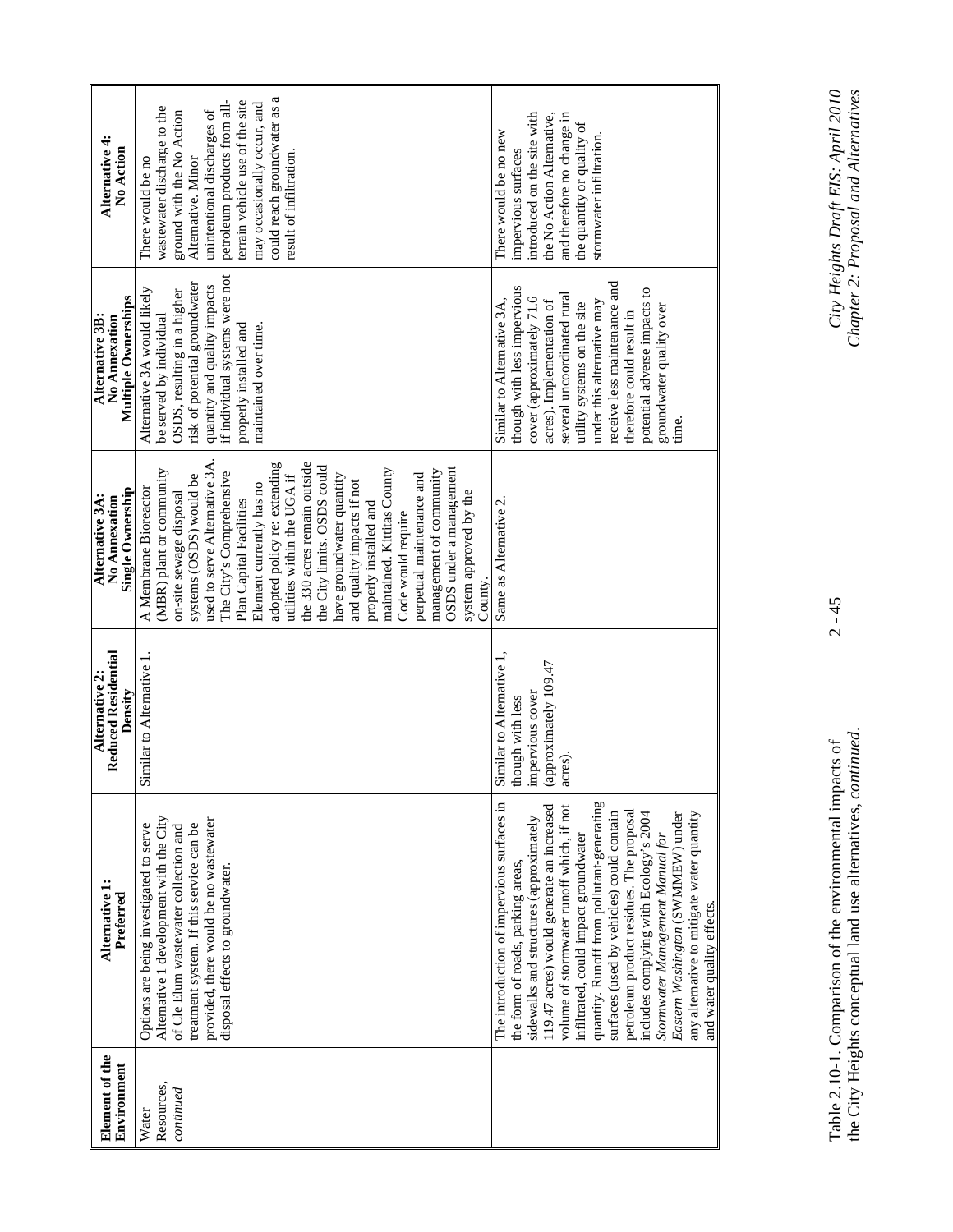| Element of the<br>Environment | Alternative 1:<br>Preferred                                                                                                                                                                                                                                                                                                                                                                                                                                                                                                                                    | <b>Reduced Residential</b><br>Alternative 2:<br>Density | Single Ownership<br>Alternative 3A:<br>No Annexation | Multiple Ownerships<br>Alternative 3B:<br>No Annexation                                                                                                                                                                                                                                                                                               | Alternative 4:<br>No Action                                                                                                                                                                                                                                                                                                      |
|-------------------------------|----------------------------------------------------------------------------------------------------------------------------------------------------------------------------------------------------------------------------------------------------------------------------------------------------------------------------------------------------------------------------------------------------------------------------------------------------------------------------------------------------------------------------------------------------------------|---------------------------------------------------------|------------------------------------------------------|-------------------------------------------------------------------------------------------------------------------------------------------------------------------------------------------------------------------------------------------------------------------------------------------------------------------------------------------------------|----------------------------------------------------------------------------------------------------------------------------------------------------------------------------------------------------------------------------------------------------------------------------------------------------------------------------------|
| Wetlands and<br>Streams       | Potential construction impacts to wetlands<br>sediment deposition in wetlands. Clearing<br>changes in the hydroperiod or hydrologic<br>implemented to avoid adverse impacts to<br>wetlands in accordance with applicable<br>under any alternative could include the<br>Management Practices (BMPs) will be<br>regime of wetlands. Construction Best<br>in and around wetlands could result in<br>operation of machinery in and around<br>wetlands, compaction of soils within<br>local, State and Federal regulations.<br>wetlands, and/or erosion of soil and | Similar to Alternative 1.                               | Similar to Alternative 1 or 2.                       | though with site development<br>occurring under 17 separate<br>likely be a less coordinated<br>approach to implementing<br>Similar to Alternative 3A,<br>ownerships, there would<br>construction BMPs.                                                                                                                                                | risk of intrusion, compaction,<br>on the site, and therefore no<br>no construction disturbance<br>Alternative, there would be<br>or change in sediment<br>discharge to wetlands<br>compared to existing<br>With the No Action<br>conditions.                                                                                     |
|                               | of wetland fill may occur if road crossings<br>A total of approximately 2,000 to 6,000 sf<br>crossings in a manner that will minimize<br>the need for wetland fill, and complying<br>Alternative 1 conceptual land use plan.<br>The proposal includes locating road<br>are constructed as shown on the<br>with compensatory mitigation<br>requirements.                                                                                                                                                                                                        | Similar to Alternative 1.                               | Similar to Alternative 1 or 2.                       | therefore, Alternative 3B may<br>proposed would be subject to<br>serve site development under<br>wetland fill than Alternative<br>1, 2, or 3A. Any wetland fill<br>construction would occur to<br>It is less certain where road<br>applicable regulations and<br>mitigation requirements.<br>or may not result in less<br>17 separate ownerships;     | Action Alternative, although<br>sedimentation in wetlands<br>does occur under existing<br>No wetland fill would be<br>anticipated with the No<br>some conditions of<br>conditions.                                                                                                                                               |
|                               | There would be a potential for increased<br>Alternative 1, which could diminish the<br>developed condition of the site under<br>human intrusion into wetlands in the<br>wildlife habitat values of wetlands.                                                                                                                                                                                                                                                                                                                                                   | Similar to Alternative 1.                               | Similar to Alternative 1 or 2.                       | informal outdoor recreation in<br>on the other hand, in the more<br>unimproved open space (that<br>population on the site under<br>may include wetlands) may<br>the number of persons who<br>would intrude on wetlands;<br>Alternative 3B may reduce<br>development scenario,<br>rural character of this<br>The smaller resident<br>be more prevalent | vehicle riding and "mudding"<br>Therefore, the occurrence of<br>from existing conditions. At<br>population on the site under<br>wetlands would not change<br>There would be no resident<br>the No Action Alternative.<br>the present time, off-road<br>was observed to occur in<br>Wetlands B, C, and E.<br>human intrusion into |

 $2 - 46$ 

Table 2.10-1. Comparison of the environmental impacts of 2 - 46 *City Heights Draft EIS: April 2010*  the City Heights conceptual land use alternatives, *continued*. *Chapter 2: Proposal and Alternatives*  Table 2.10-1. Comparison of the environmental impacts of<br>the City Heights conceptual land use alternatives, *continued*.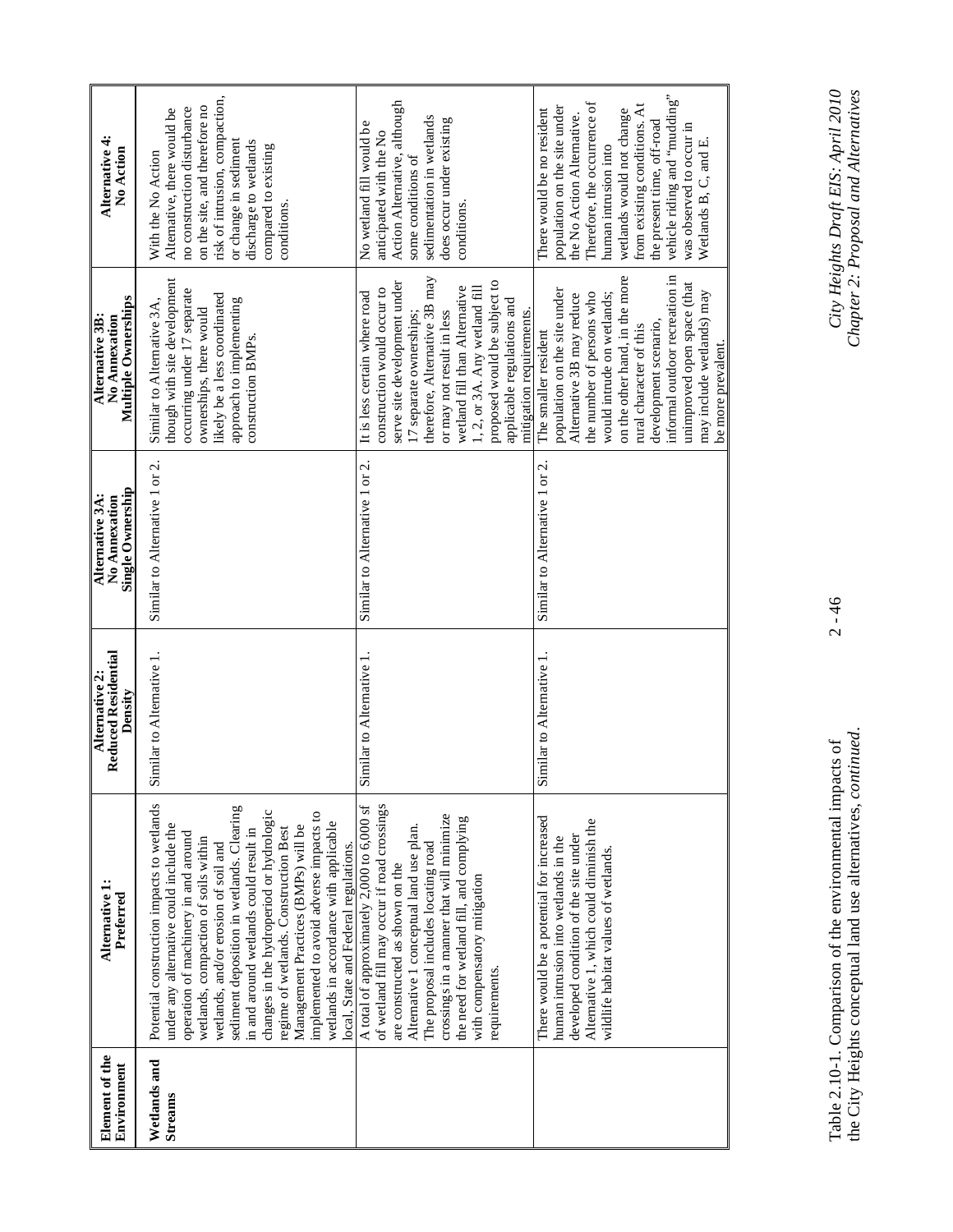| Alternative 4:<br>No Action                                    | on-site wetlands under the No<br>There would be no change in<br>potential nutrient inputs to<br>Action Alternative.                                                                                                                                                                                                                                                                                                                | sediment transport in streams<br>on the site, and therefore no<br>no construction disturbance<br>Alternative, there would be<br>stream channel intrusion or<br>change in conditions of<br>compared to existing<br>With the No Action<br>conditions.                                                                                                                                                                                                                                                    | streams with the No Action<br>modified road crossings of<br>There would be no new or<br>Alternative.                                                                                                                                                                                                                               |
|----------------------------------------------------------------|------------------------------------------------------------------------------------------------------------------------------------------------------------------------------------------------------------------------------------------------------------------------------------------------------------------------------------------------------------------------------------------------------------------------------------|--------------------------------------------------------------------------------------------------------------------------------------------------------------------------------------------------------------------------------------------------------------------------------------------------------------------------------------------------------------------------------------------------------------------------------------------------------------------------------------------------------|------------------------------------------------------------------------------------------------------------------------------------------------------------------------------------------------------------------------------------------------------------------------------------------------------------------------------------|
| <b>Multiple Ownerships</b><br>Alternative 3B:<br>No Annexation | with no formal management.<br>likely be individual systems<br>Similar to Alternative 3A,<br>except that OSDS would                                                                                                                                                                                                                                                                                                                 | though with site development<br>occurring under 17 separate<br>likely be a less coordinated<br>approach to implementing<br>Similar to Alternative 3A,<br>ownerships, there would<br>construction BMPs.                                                                                                                                                                                                                                                                                                 | potentially have the most<br>coordinated road system,<br>impact to streams due to<br>potentially resulting in a<br>larger number of stream<br>significant construction<br>development of a less<br>Alternative 3B could<br>crossings.                                                                                              |
| Single Ownership<br>Alternative 3A:<br>No Annexation           | used to serve Alternative 3A,<br>Kittitas County Code would<br>OSDS under a management<br>over time, it is possible that<br>management of community<br>result of migration through<br>wetlands could occur as a<br>and if these systems were<br>poorly maintained or fail<br>If community OSDS are<br>system approved by the<br>soils and groundwater.<br>nutrient discharges to<br>require perpetual<br>maintenance and<br>County | Similar to Alternative 1 or 2.                                                                                                                                                                                                                                                                                                                                                                                                                                                                         | Similar to Alternative 1 or 2.                                                                                                                                                                                                                                                                                                     |
| <b>Reduced Residential</b><br>Alternative 2:<br>Density        | Same as Alternative                                                                                                                                                                                                                                                                                                                                                                                                                | Similar to Alternative 1.                                                                                                                                                                                                                                                                                                                                                                                                                                                                              | Similar to Alternative 1.                                                                                                                                                                                                                                                                                                          |
| Alternative 1:<br>Preferred                                    | City's wastewater collection and treatment<br>would be expected with connection to the<br>No potential nutrient input to wetlands<br>system to serve Alternative 1<br>development.                                                                                                                                                                                                                                                 | Practices (BMPs) will be implemented to<br>Potential construction impacts to streams<br>and stream bed materials, erosion of soil<br>stream channels, disturbance of gravels<br>stream. Construction Best Management<br>accordance with applicable local, State<br>under any alternative could include the<br>operation of machinery in and around<br>and sediment transport, or accidental<br>discharge of machinery fluids into a<br>avoid adverse impacts to streams in<br>and Federal regulations. | with all applicable local, State and Federal<br>Department of Fish & Wildlife Hydraulic<br>Proposed road crossings identified on the<br>and D. The proposal includes complying<br>temporary impacts to Streams A, B, C,<br>Alternative 1 site plan would result in<br>regulations, including Washington<br>Project Approval (HPA). |
| Element of the<br>Environment                                  | Wetlands and<br>continued<br>Streams,                                                                                                                                                                                                                                                                                                                                                                                              |                                                                                                                                                                                                                                                                                                                                                                                                                                                                                                        |                                                                                                                                                                                                                                                                                                                                    |

 $2 - 47$ 

Table 2.10-1. Comparison of the environmental impacts of 2 - 47 *City Heights Draft EIS: April 2010*  the City Heights conceptual land use alternatives, *continued*. *Chapter 2: Proposal and Alternatives*  Table 2.10-1. Comparison of the environmental impacts of<br>the City Heights conceptual land use alternatives, *continued*.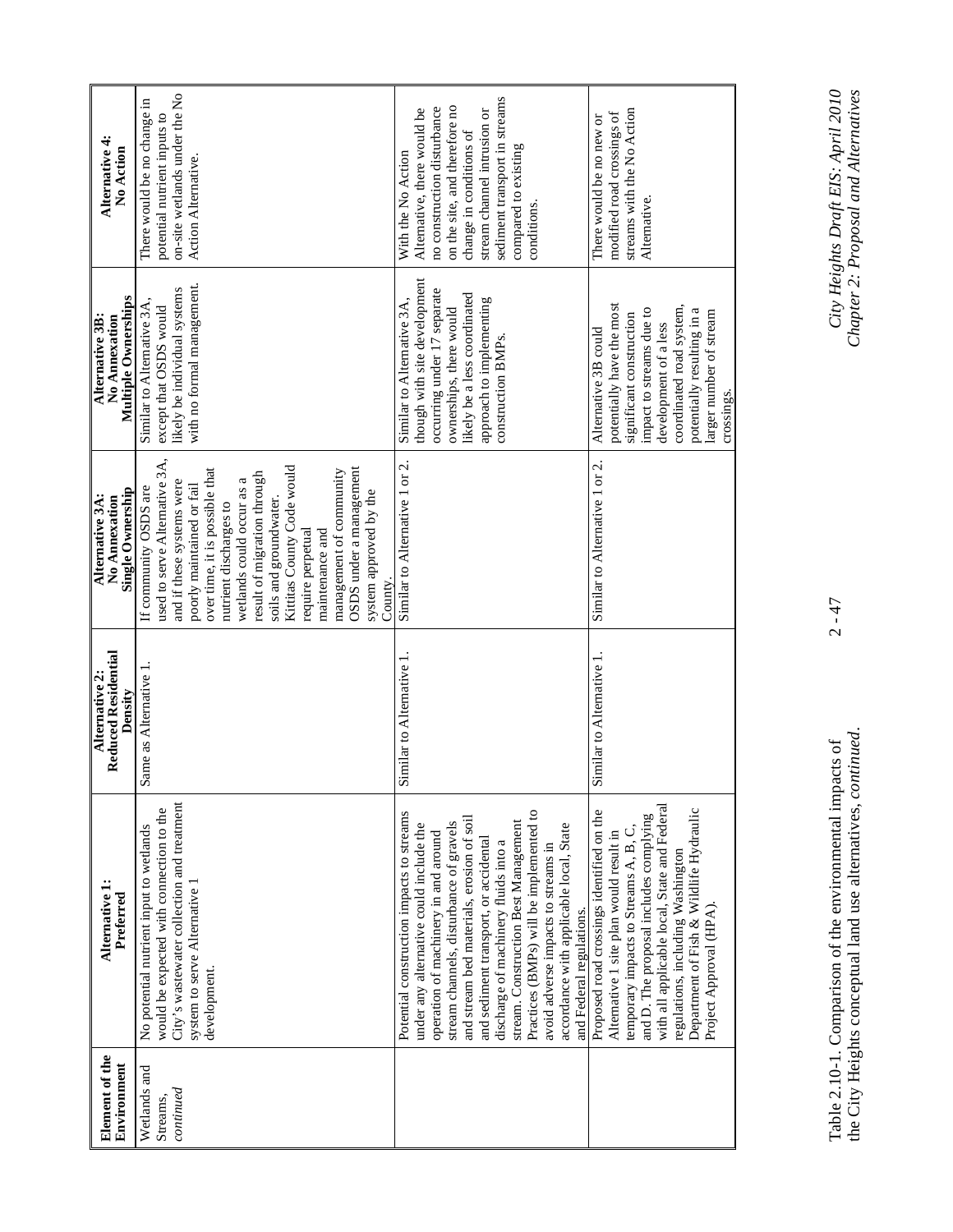| with the No Action<br>Action Alternative.<br>therefore, existing<br>site.<br>time with Alternative 3B, and<br>homes on 17 separate parcels<br>land use plan); therefore, this<br>Alternative 3B is uncertain at<br>the time of this writing (none<br>mitigate stormwater quantity<br>though with development of<br>would be cleared at any one<br>is shown on the conceptual<br>period of time, to construct<br>alternative may or may not<br>Crystal Creek compared to<br>Similar to Alternative 3A,<br>other conceptual land use<br>17 separate parcels, there<br>and quality discharges to<br>potentially over a longer<br>SR 903 (if any) to serve<br>coordinated approach to<br>It is likely that less area<br>implementing BMPs to<br>have similar effects on<br>would likely be a less<br>on the property.<br>alternatives.<br>streams.<br>Similar to Alternative 1 or 2.<br>Same as Alternative 1 or 2.<br>be required at this location<br>crossing of Crystal Creek.<br>applicable State and local<br>Road widening that may<br>Similar to Alternative 1.<br>existing Alliance Road<br>would comply with all<br>Same as Alternative 1.<br>regulations and permit<br>2 would utilize the<br>conditions.<br>Federally-listed Threatened or Endangered<br>the permit conditions of WDFW HPA and<br>would result in transitional loss of habitat<br>alternative could increase the quantity of<br>affect stream water quality. The proposal<br>approximately 25 to 125 acres of the site<br>includes implementing BMPs to comply<br>water quantity and water quality effects.<br>Bridge construction would comply with<br>construct an elevated bridge crossing to<br>surfaces introduced on the site with any<br>for development at any one time, which<br>with Ecology's SWMMEW to mitigate<br>projected development period. The site<br>The Alternative 1 construction phasing<br>proposal includes clearing and grading<br>importance as defined in the Cle Elum<br>SR 903 is constructed through the Cle<br>water conveyed by streams, and could<br>Species as defined by the Washington<br>Alternative 1 site plan, there could be<br>Elum Pines property as shown on the<br>stream buffer and shading impacts to<br>Municipal Code, Priority Habitats or<br>Crystal Creek due to the proposal to<br>Stormwater runoff from impervious<br>avoid direct impacts to the channel.<br>from the site over the 6- to 12-year<br>Department of Fish & Wildlife, or<br>does not contain habitats of local<br>others, as applicable.<br>Wildlife and<br>continued<br>Habitats<br>Streams, | Element of the<br>Environment | Alternative 1:<br>Preferred                | <b>Reduced Residential</b><br>Alternative 2:<br>Density | Single Ownership<br>Alternative 3A:<br>No Annexation | Multiple Ownerships<br>Alternative 3B:<br>No Annexation | Alternative 4<br>No Action                                                                                                                             |
|---------------------------------------------------------------------------------------------------------------------------------------------------------------------------------------------------------------------------------------------------------------------------------------------------------------------------------------------------------------------------------------------------------------------------------------------------------------------------------------------------------------------------------------------------------------------------------------------------------------------------------------------------------------------------------------------------------------------------------------------------------------------------------------------------------------------------------------------------------------------------------------------------------------------------------------------------------------------------------------------------------------------------------------------------------------------------------------------------------------------------------------------------------------------------------------------------------------------------------------------------------------------------------------------------------------------------------------------------------------------------------------------------------------------------------------------------------------------------------------------------------------------------------------------------------------------------------------------------------------------------------------------------------------------------------------------------------------------------------------------------------------------------------------------------------------------------------------------------------------------------------------------------------------------------------------------------------------------------------------------------------------------------------------------------------------------------------------------------------------------------------------------------------------------------------------------------------------------------------------------------------------------------------------------------------------------------------------------------------------------------------------------------------------------------------------------------------------------------------------------------------------------------------------------------------------------------------------------|-------------------------------|--------------------------------------------|---------------------------------------------------------|------------------------------------------------------|---------------------------------------------------------|--------------------------------------------------------------------------------------------------------------------------------------------------------|
|                                                                                                                                                                                                                                                                                                                                                                                                                                                                                                                                                                                                                                                                                                                                                                                                                                                                                                                                                                                                                                                                                                                                                                                                                                                                                                                                                                                                                                                                                                                                                                                                                                                                                                                                                                                                                                                                                                                                                                                                                                                                                                                                                                                                                                                                                                                                                                                                                                                                                                                                                                                             | Wetlands and                  | If access from the west end of the site to | West access to Alternative                              | Same as Alternative 2                                | A west access connection to                             | crossings of Crystal Creek<br>would occur with the No<br>No alteration to existing                                                                     |
|                                                                                                                                                                                                                                                                                                                                                                                                                                                                                                                                                                                                                                                                                                                                                                                                                                                                                                                                                                                                                                                                                                                                                                                                                                                                                                                                                                                                                                                                                                                                                                                                                                                                                                                                                                                                                                                                                                                                                                                                                                                                                                                                                                                                                                                                                                                                                                                                                                                                                                                                                                                             |                               |                                            |                                                         |                                                      |                                                         | Alternative in the quantity or<br>streams that pass through the<br>runoff conveyed by seasonal<br>There would be no change<br>quality of surface water |
|                                                                                                                                                                                                                                                                                                                                                                                                                                                                                                                                                                                                                                                                                                                                                                                                                                                                                                                                                                                                                                                                                                                                                                                                                                                                                                                                                                                                                                                                                                                                                                                                                                                                                                                                                                                                                                                                                                                                                                                                                                                                                                                                                                                                                                                                                                                                                                                                                                                                                                                                                                                             |                               | Species or critical habitat.               |                                                         |                                                      |                                                         | Alternative, the site would<br>not be cleared at this time;<br>characteristics of wildlife<br>habitat would remain.<br>Under the No Action             |

 $2 - 48$ 

Table 2.10-1. Comparison of the environmental impacts of 2 - 48 *City Heights Draft EIS: April 2010*  the City Heights conceptual land use alternatives, *continued*. *Chapter 2: Proposal and Alternatives*  Table 2.10-1. Comparison of the environmental impacts of<br>the City Heights conceptual land use alternatives, *continued*.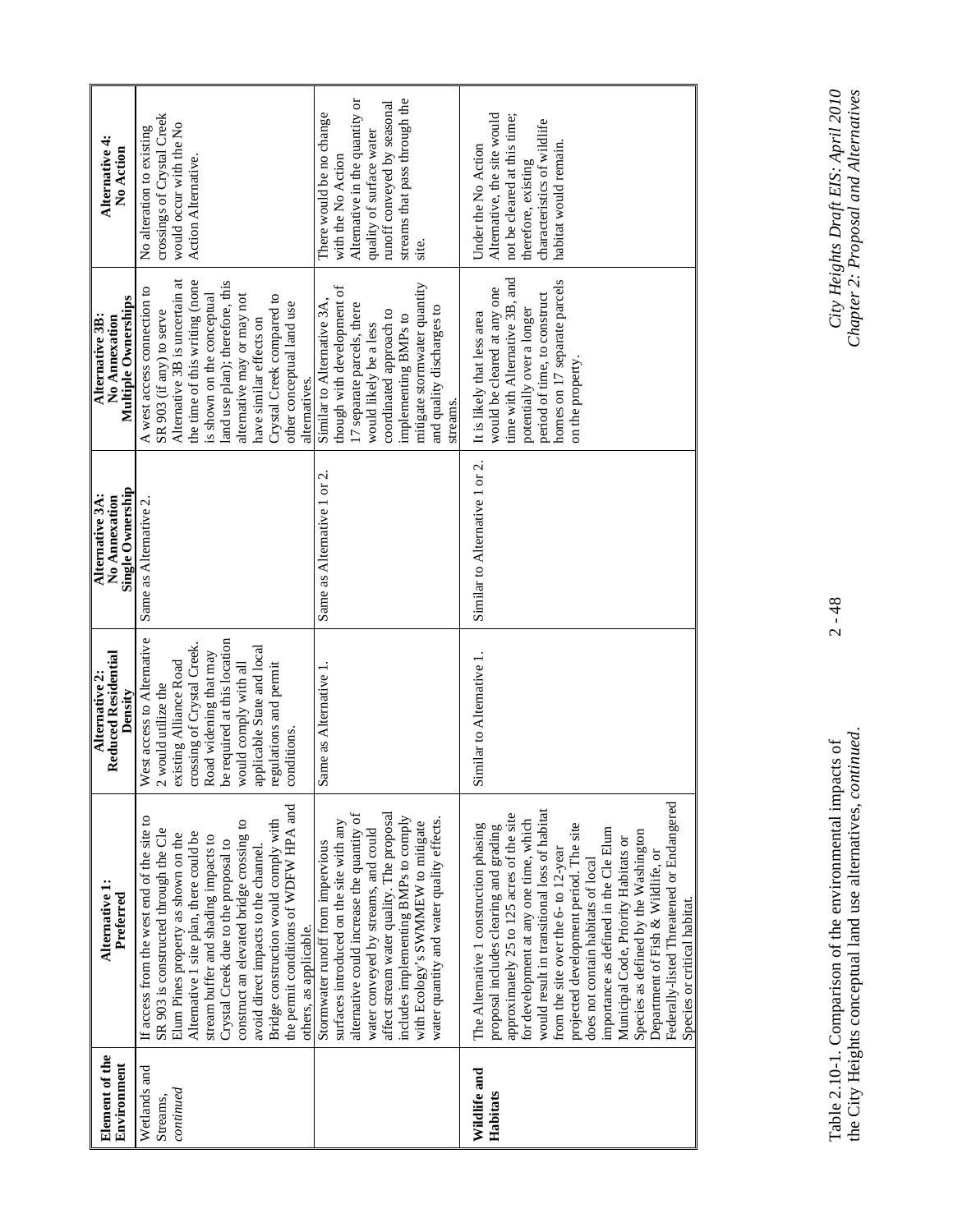| Element of the<br>Environment            | Alternative 1:<br>Preferred                                                                                                                                                                                                                                                                                                                                                                                                                                                                                                   | <b>Reduced Residential</b><br>Alternative 2:<br>Density                                                                                                                                                          | Single Ownership<br>Alternative 3A:<br>No Annexation                                                                                                                                                                                                       | Multiple Ownerships<br>Alternative 3B:<br>No Annexation                                                                                                                                                                                                                                                                                                                                                       | Alternative 4:<br>No Action                                                                                                                                                                                                       |
|------------------------------------------|-------------------------------------------------------------------------------------------------------------------------------------------------------------------------------------------------------------------------------------------------------------------------------------------------------------------------------------------------------------------------------------------------------------------------------------------------------------------------------------------------------------------------------|------------------------------------------------------------------------------------------------------------------------------------------------------------------------------------------------------------------|------------------------------------------------------------------------------------------------------------------------------------------------------------------------------------------------------------------------------------------------------------|---------------------------------------------------------------------------------------------------------------------------------------------------------------------------------------------------------------------------------------------------------------------------------------------------------------------------------------------------------------------------------------------------------------|-----------------------------------------------------------------------------------------------------------------------------------------------------------------------------------------------------------------------------------|
| Wildlife and<br>continued<br>Habitats,   | retaining riparian corridors associated with<br>would likely perish. The proposal includes<br>A total of approximately 205 acres (57%)<br>Alternative 1. Vegetation removal would<br>habitat to the north (subject to available<br>of the site would be cleared to develop<br>displacing these species into adjacent<br>carrying capacity). Some individuals<br>preserve highly-valued habitat areas.<br>sources for wildlife species, thereby<br>eliminate forage, browse, and cover<br>seasonal streams through the site to | 195 acres (48%) of the site<br>habitat to those described<br>A total of approximately<br>with similar effects on<br>develop Alternative 2,<br>wildlife and wildlife<br>would be cleared to<br>for Alternative 1. | Approximately the same as<br>Alternative 2.                                                                                                                                                                                                                | corridors would be retained in<br>Alternative 3B. This estimate<br>acres (30%) of the site would<br>A total of approximately 108<br>less coordinated approach to<br>condition under Alternative<br>development of 17 separate<br>parcels. It is uncertain (but<br>could be higher due to the<br>an undisturbed or restored<br>less likely) that riparian<br>be cleared to develop<br>site planning and<br>3B. | characteristics of wildlife use<br>Alternative, the site would<br>not be cleared at this time;<br>of the site would continue.<br>Under the No Action<br>therefore, existing                                                       |
|                                          | the project would habituate to a persistent,<br>abundant species. Common species likely<br>to move into the completed condition of<br>particularly for less common and/or less<br>significant deterrent to wildlife use,<br>population on the site would be a<br>non-threatening human presence.<br>Introduction of a resident human                                                                                                                                                                                          | Similar to Alternative 1.                                                                                                                                                                                        | Similar to Alternative 1 or 2.                                                                                                                                                                                                                             | species would habituate to the<br>alternatives, it is possible that<br>developed condition of the<br>Similar to Alternative 3A,<br>population approximately<br>site under Alternative 3B.<br>some additional wildlife<br>although with a resident<br>40% less than the other                                                                                                                                  | site, which presently occur as<br>Alternative, there would be<br>wildlife disturbance on the<br>no change in conditions of<br>property on a daily basis.<br>recreational use of the<br>With the No Action<br>a result of informal |
|                                          | encounters could be potentially dangerous<br>It is likely that human-animal encounters<br>would increase with the introduction of<br>with large mammals (like elk and bear)<br>and predatory species (like cougar and<br>residential development into areas<br>presently used by wildlife. These<br>bobcat).                                                                                                                                                                                                                  | Similar to Alternative 1.                                                                                                                                                                                        | Similar to Alternative 1 or 2.                                                                                                                                                                                                                             | alternatives, it is possible that<br>Similar to Alternative 3A.<br>population approximately<br>development could occur<br>although with a resident<br>40% less than the other<br>even more frequently.<br>the intrusion of large<br>mammals into the                                                                                                                                                          | Alternative in the occurrence<br>of human-animal encounters<br>that presently occur on the<br>There would be no change<br>with the No Action<br>site.                                                                             |
| Relationship<br>to Plans and<br>Policies | The 330 acres of the City Heights property<br>would be annexed to Cle Elum with a land<br>property has been within the City's UGA<br>presently outside the City limits, within<br>use and zoning designation of Planned<br>the City's Urban Growth Area (UGA),<br>Mixed-Use (PMU) development. This<br>since 2004                                                                                                                                                                                                             | Same as Alternative 1.                                                                                                                                                                                           | with Alternative 3B. The site<br>Annexation would not occur<br>within the City's designated<br>development would occur<br>under the Kittitas County<br>Urban Growth Area. Site<br>Comprehensive Plan and<br>may or may not remain<br>land use regulations. | Similar to Alternative 3A.                                                                                                                                                                                                                                                                                                                                                                                    | Annexation would not occur<br>Alternative. The site may or<br>may not remain within the<br>City's designated Urban<br>with the No Action<br>Growth Area.                                                                          |
| $\frac{1}{2}$                            | Table 2.10-1. Comparison of the environmental impacts of<br>į                                                                                                                                                                                                                                                                                                                                                                                                                                                                 |                                                                                                                                                                                                                  | $2 - 49$                                                                                                                                                                                                                                                   | Ğ                                                                                                                                                                                                                                                                                                                                                                                                             | City Heights Draft EIS: April 2010                                                                                                                                                                                                |

Chapter 2: Proposal and Alternatives

the City Heights conceptual land use alternatives, *continued*. *Chapter 2: Proposal and Alternatives*  the City Heights conceptual land use alternatives, continued.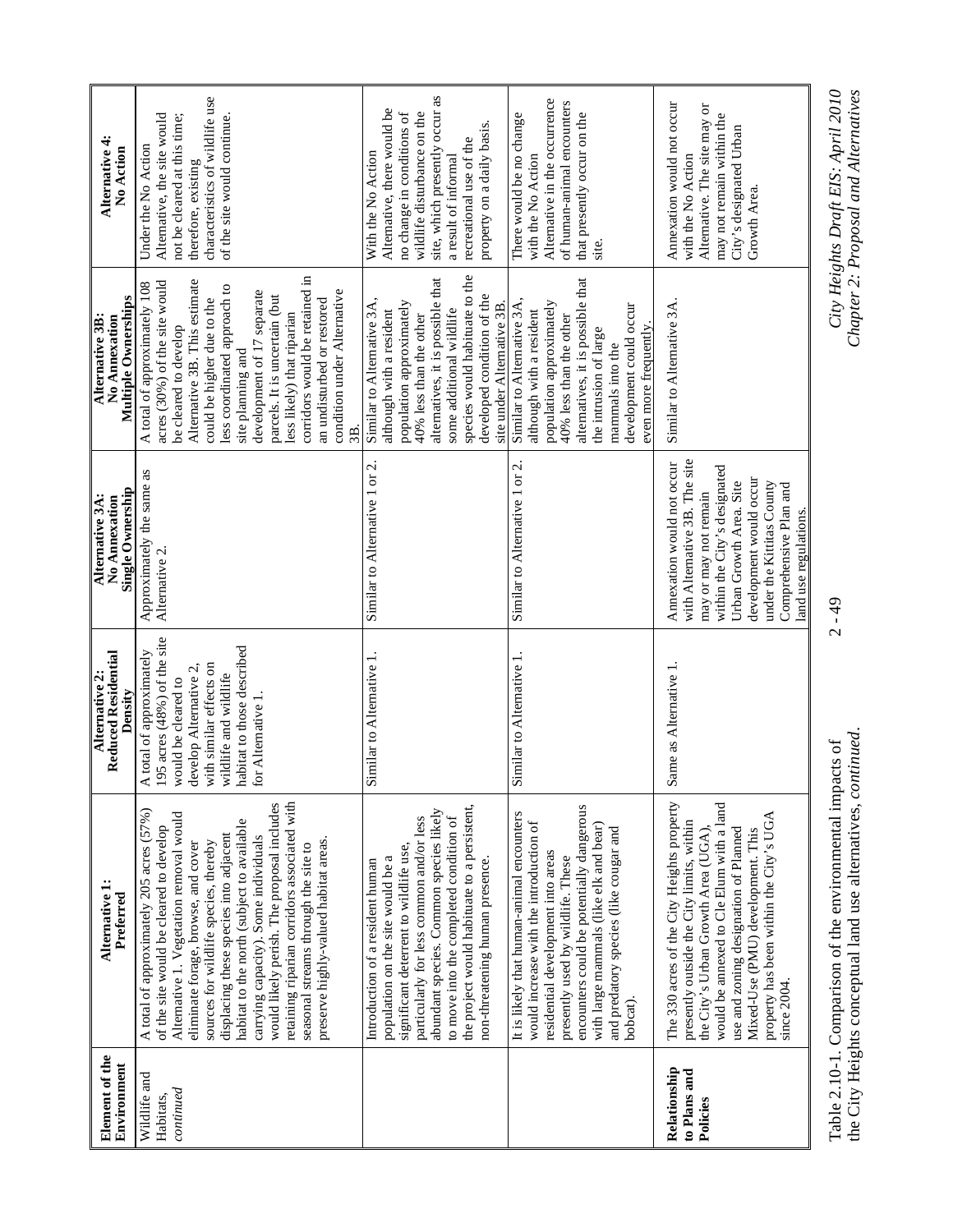| Element of the<br>Environment                          | Alternative 1:<br>Preferred                                                                                                                                                                                                                                                                                                                                                                                                                                                                                                                                 | Reduced Residential<br>Alternative 2:<br>Density                                                                                                                    | <b>Single Ownership</b><br>Alternative 3A:<br>No Annexation                                                                                                                                                                                                                                                                                                                                                                                                                                                                               | Multiple Ownerships<br>No Annexation<br>Alternative 3B.                                                                                                                                                                                                                                                                                                                                                                                                                                                                                                                                        | Alternative 4:<br>No Action                                                                                                                                                                                                                                                                                                                                                                                                                      |
|--------------------------------------------------------|-------------------------------------------------------------------------------------------------------------------------------------------------------------------------------------------------------------------------------------------------------------------------------------------------------------------------------------------------------------------------------------------------------------------------------------------------------------------------------------------------------------------------------------------------------------|---------------------------------------------------------------------------------------------------------------------------------------------------------------------|-------------------------------------------------------------------------------------------------------------------------------------------------------------------------------------------------------------------------------------------------------------------------------------------------------------------------------------------------------------------------------------------------------------------------------------------------------------------------------------------------------------------------------------------|------------------------------------------------------------------------------------------------------------------------------------------------------------------------------------------------------------------------------------------------------------------------------------------------------------------------------------------------------------------------------------------------------------------------------------------------------------------------------------------------------------------------------------------------------------------------------------------------|--------------------------------------------------------------------------------------------------------------------------------------------------------------------------------------------------------------------------------------------------------------------------------------------------------------------------------------------------------------------------------------------------------------------------------------------------|
| Relationship to<br>continued<br>Plans and<br>Policies, | urban governmental services, consistent<br>Site development would occur at urban<br>densities (5 to 9 dwelling units per net<br>Management Act (GMA) policies for<br>du/acre), and would be provided with<br>acre, with an overall average of 5.8<br>with Washington State Growth<br>UGAs.                                                                                                                                                                                                                                                                  | ower development density<br>4 to 9 dwelling units per<br>hough with a somewhat<br>net acre, with an overall<br>average of 5.2 du/acre).<br>Similar to Alternative 1 | acre within designated Urban<br>minimum density of 4 du/net<br>9 dwelling units per net acre,<br>similar to Alternative 2 (4 to<br>County Code would provide<br>residential density would be<br>5.2 dwelling units per acre).<br>Kittitas County Code (KCC<br>Based Cluster Platting code<br>Growth Areas. The Kittitas<br>development were to occur<br>Development (PUD) zone.<br>with an overall average of<br>under the Performance-<br>17.11.050) specifies a<br>for urban densities if<br>or in a Planned Unit<br>The Alternative 3A | single-family detached homes<br>the site for a somewhat higher<br>site to this lower development<br>owner could choose to rezone<br>likely irreversibly commit the<br>density, inconsistent with the<br>prior to the sale of 17 parcels<br>owners. Development of 500<br>for development by multiple<br>Alternative 3B development<br>under Alternative 3B would<br>that allow 3- to 20-acre lots:<br>suburban residential density<br>County zoning designations<br>intent of GMA policies for<br>could occur under existing<br>Range. Alternatively, the<br>R-3, R-5, and Forest and<br>UGAs. | north UGA would not be used<br>for 2025, likely requiring that<br>to meet the City's population<br>development for some future<br>and housing needs projected<br>horizon of City Heights, the<br>other areas be designated to<br>time. If develop-ment were<br>The No Action Alternative<br>growth projections for the<br>beyond the 6- to 12-year<br>accommodate the future<br>postponed significantly<br>would reserve site<br>City and County |
|                                                        | architectural design and building materials<br>provide on-site employment opportunities;<br>In compliance with the PMU land use and<br>core businesses; and preserve a substantial<br>incorporate a variety of street standards;<br>that would not compete with downtown<br>pedestrian-oriented neighborhoods; use<br>provide neighborhood commercial uses<br>harmonious with the rural, small town<br>development would create attractive<br>percentage of open space on the site.<br>zoning designation, Alternative 1<br>mountain character of Cle Elum; | Similar to Alternative 1.                                                                                                                                           | County Sheriff's Department<br>sewage disposal systems and<br>services may include on-site<br>services, and the City would<br>over development standards<br>The site would continue to<br>community water systems.<br>Under Alternative 3A, the<br>site would receive no City<br>have little or no influence<br>be served by the Kittitas<br>and Kittitas County Fire<br>Protection District #7.<br>for the project. <sup>7</sup> Rural<br>independent Group A                                                                            | Under Alternative 3B, the site<br>for the project. Rural services<br>Alternative 3B, and therefore<br>described for Alternative 3A.<br>services, and the City would<br>over development standards<br>opportunities created on the<br>neighborhood commercial<br>have little or no influence<br>would be similar to those<br>would receive no City<br>no direct employment<br>development under<br>There would be no<br>$\sin$ e.                                                                                                                                                               | $\sigma$<br>property would continue to be<br>development standards would<br>utilities would be extended to<br>No structures would be built<br>demand, due to the absence<br>would be created by the No<br>or through the site, and the<br>employment opportunities<br>development or a resident<br>County services with low<br>Action Alternative. No<br>served by rural Kittitas<br>on the site for which<br>be needed, and no<br>population.   |

 $2 - 50$ 

<sup>7</sup> There is no interlocal agreement at the time of this writing between the City of Cle Elum and Kititas County with respect to coordinating standards for development, providing infrastructure, or other issues within the Ci 7 There is no interlocal agreement at the time of this writing between the City of Cle Elum and Kittitas County with respect to coordinating standards for development, providing infrastructure, or other issues within the City's UGA, for an area within the County not annexed to the City.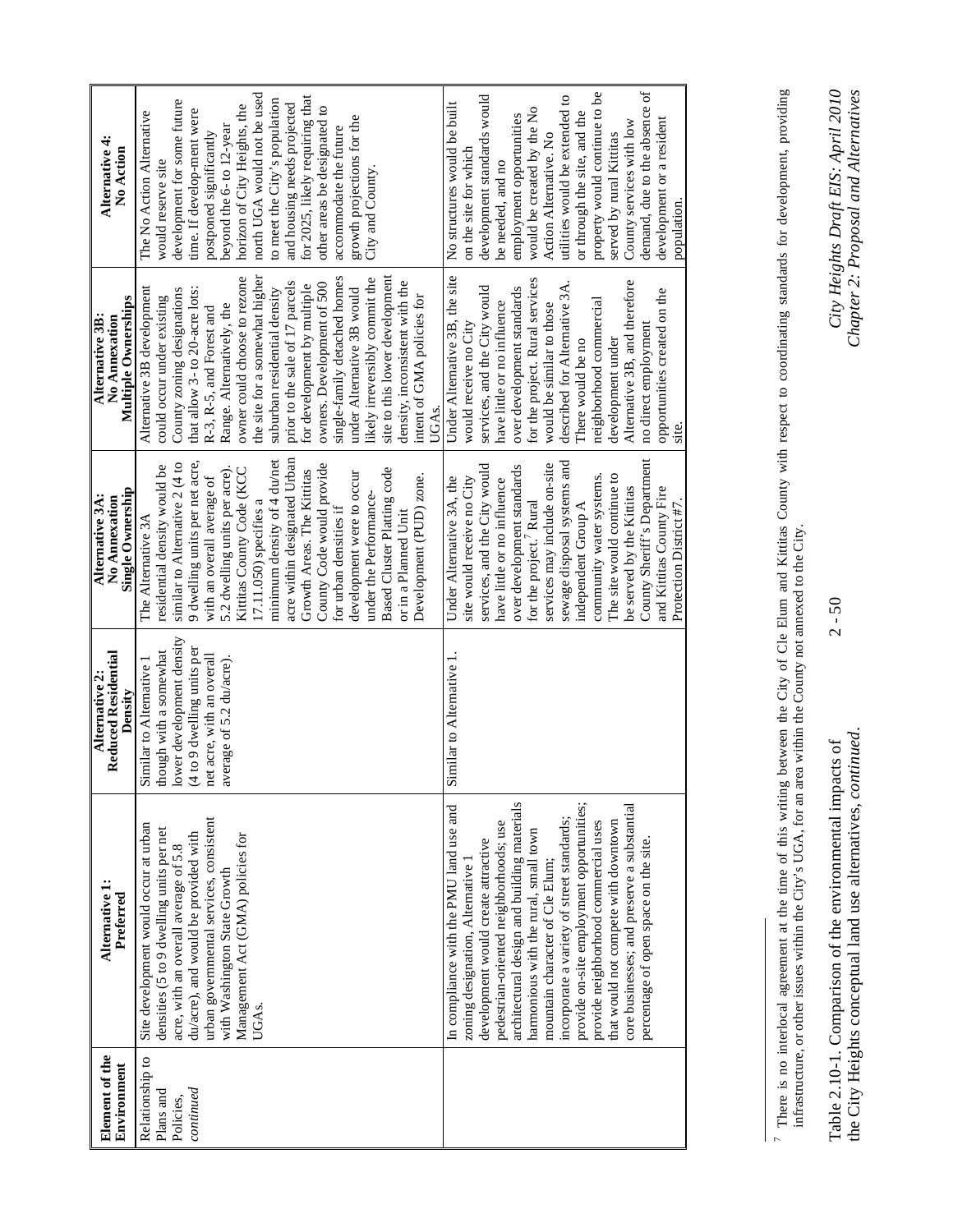| Element of the<br>Environment | Alternative 1:<br>Preferred                                                                                                                                                                                                                                                                                                                                       | <b>Reduced Residential</b><br>Alternative 2:<br>Density                                                                                                                                                                                                                                                                                                                                                                                                                                                 | Single Ownership<br>Alternative 3A:<br>No Annexation                                                                                                                            | Multiple Ownerships<br>Alternative 3B:<br>No Annexation                                                                                                                                                                                                                                                                                                                                                                                                                                 | Alternative 4:<br>No Action                                                                                                                                          |
|-------------------------------|-------------------------------------------------------------------------------------------------------------------------------------------------------------------------------------------------------------------------------------------------------------------------------------------------------------------------------------------------------------------|---------------------------------------------------------------------------------------------------------------------------------------------------------------------------------------------------------------------------------------------------------------------------------------------------------------------------------------------------------------------------------------------------------------------------------------------------------------------------------------------------------|---------------------------------------------------------------------------------------------------------------------------------------------------------------------------------|-----------------------------------------------------------------------------------------------------------------------------------------------------------------------------------------------------------------------------------------------------------------------------------------------------------------------------------------------------------------------------------------------------------------------------------------------------------------------------------------|----------------------------------------------------------------------------------------------------------------------------------------------------------------------|
| <b>Land Use</b>               | Alternative 1: approximately 985 dwelling<br>development would occur on the site with<br>commercial uses. Higher density housing<br>would be grouped around neighborhood<br>units (5 to 9 du/net acre) and 20,000<br>Mixed residential and commercial<br>square feet (sf) of neighborhood<br>commercial centers.                                                  | residential and commercial<br>neighborhood commercial<br>development would occur:<br>would be developed along<br>du/net acre). In contrast, a<br>875 dwelling units (4 to 9<br>development, though at a<br>approximately 40,000 sf.<br>Alternative 2 would also<br>family detached homes<br>density: approximately<br>established residential<br>Lower density single-<br>the south edge of the<br>property adjacent to<br>reduced residential<br>larger amount of<br>introduce mixed<br>neighborhoods. | occur within the County with<br>little or no City control over<br>though development would<br>development standards or<br>mitigation requirements.<br>Similar to Alternative 2, | 3B (approximately 500 single<br>The lowest residential density<br>ownership of 17 parcels to be<br>would occur with Alternative<br>no neighborhood commercial<br>developed within the County<br>family detached homes) and<br>and little or no City input to<br>development standards and<br>established neighborhoods,<br>opportunity for buffering<br>mitigation requirements.<br>would likely result in no<br>cohesive neighborhood<br>development. Multiple<br>character, the least | Alternative, the site would be<br>left in its present condition.<br>Under the No Action                                                                              |
|                               | development further north in proximity to<br>Alternative 1 development would change<br>the character of the City of Cle Elum by<br>center north of the existing, established<br>rural lands that border the incorporated<br>creating an additional large population<br>community and extending urban<br>area.                                                     | Similar to Alternative 1.                                                                                                                                                                                                                                                                                                                                                                                                                                                                               | Similar to Alternative 1 or 2.                                                                                                                                                  | character of development on<br>though at a lower residential<br>Similar to Alternative 3A,<br>continuity in the overall<br>density and with less<br>the site.                                                                                                                                                                                                                                                                                                                           | There would be no change in<br>Alternative were selected for<br>community if the No Action<br>the character of the existing<br>the site.                             |
| Noise                         | residential/commercial development of the<br>characteristic of residential neighborhoods<br>site would result in no notable sources of<br>would include vehicles traveling on local<br>recreational equipment, children at play,<br>noise on the property. Types of noise<br>streets, yard maintenance equipment,<br>Alternative 1 mixed-use<br>and other voices. | reduced overall residential<br>Similar to Alternative 1<br>though at a somewhat<br>density.                                                                                                                                                                                                                                                                                                                                                                                                             | Similar to Alternative 2.                                                                                                                                                       | in the developed condition of<br>developed trail system, and a<br>The lower residential density<br>somewhat lower noise levels<br>less coordinated road system<br>unimproved open space, no<br>the property than the more<br>would likely result in<br>urban development<br>of Alternative 3B<br>alternatives.                                                                                                                                                                          | times, this includes relatively<br>There would be no change in<br>the types of noise presently<br>generated on the site. At<br>noisy use by all-terrain<br>vehicles. |

Table 2.10-1. Comparison of the environmental impacts of 2 - 51 *City Heights Draft EIS: April 2010*  the City Heights conceptual land use alternatives, *continued*. *Chapter 2: Proposal and Alternatives*  Table 2.10-1. Comparison of the environmental impacts of<br>the City Heights conceptual land use alternatives, *continued*.

 $2 - 51$ 

City Heights Draft EIS: April 2010<br>Chapter 2: Proposal and Alternatives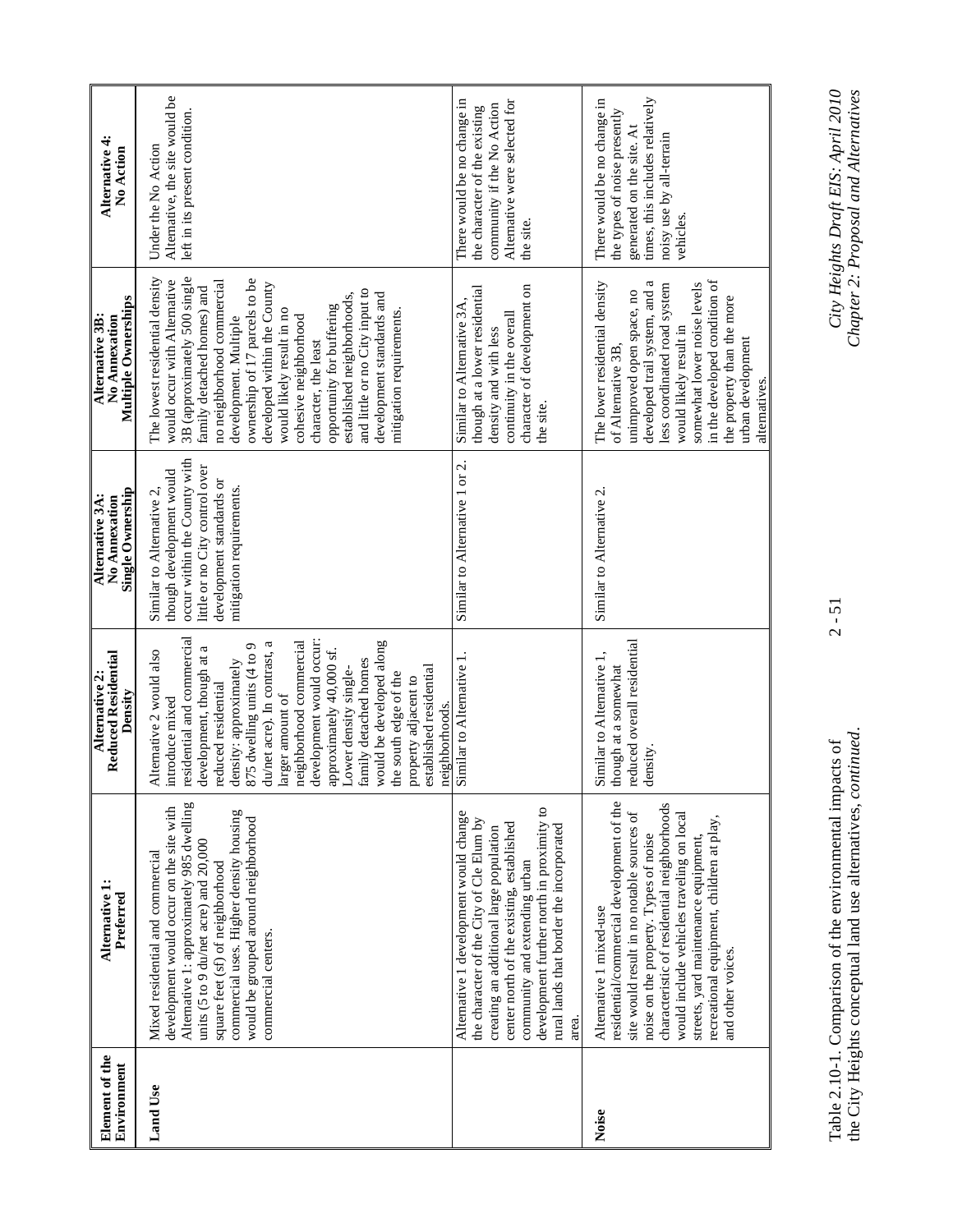| Element of the<br>Environment | Alternative 1:<br>Preferred                                                                                                                                                                                                                                                                                                                                                                                                  | <b>Reduced Residential</b><br>Alternative 2:<br>Density                                                                                                                                                                                                                            | <u>Single Ownership</u><br>Alternative 3A:<br>No Annexation                                                                                                                                                                                                                                      | <b>Multiple Ownerships</b><br>Alternative 3B:<br>No Annexation                                                                                                                                                                                                                | Alternative 4:<br>No Action                                                                                                                                                                                                                                                                                               |
|-------------------------------|------------------------------------------------------------------------------------------------------------------------------------------------------------------------------------------------------------------------------------------------------------------------------------------------------------------------------------------------------------------------------------------------------------------------------|------------------------------------------------------------------------------------------------------------------------------------------------------------------------------------------------------------------------------------------------------------------------------------|--------------------------------------------------------------------------------------------------------------------------------------------------------------------------------------------------------------------------------------------------------------------------------------------------|-------------------------------------------------------------------------------------------------------------------------------------------------------------------------------------------------------------------------------------------------------------------------------|---------------------------------------------------------------------------------------------------------------------------------------------------------------------------------------------------------------------------------------------------------------------------------------------------------------------------|
| Population                    | The projected resident population of 1,987<br>Elum during the current 20-year planning<br>population growth within the City of Cle<br>persons (at full build-out, assuming 90%<br>permanent occupancy) would constitute<br>approximately 24% of total projected<br>period (2005-2025).                                                                                                                                       | during the current 20-year<br>assuming 90% permanent<br>persons (at full build-out,<br>population growth within<br>constitute approximately<br>The projected resident<br>21% of total projected<br>he City of Cle Elum<br>population of 1,749<br>prow (kompany<br>planning period. | projected population growth<br>population of 1,749 persons<br>90% permanent occupancy)<br>approximately 12% of total<br>(at full build-out, assuming<br>during the current 20-year<br>within Kittitas County<br>The projected resident<br>would constitute<br>planning period<br>$(2005 - 2025)$ | within Kittitas County during<br>the current 20-year planning<br>projected population growth<br>population of 1,035 persons<br>90% permanent occupancy)<br>(at full build-out, assuming<br>approximately 7% of total<br>The projected resident<br>would constitute<br>period. | Alternative, no resident<br>introduced on the site.<br>Under the No Action<br>population would be                                                                                                                                                                                                                         |
| Housing                       | The 985 dwelling units in the Alternative<br>housing units needed within the City of<br>concept would constitute 28% of the<br>Cle Elum during the current 20-year<br>total projected number of additional<br>planning period (2005-2025)                                                                                                                                                                                    | of additional housing units<br>he total projected number<br>The 875 dwelling units in<br>needed within the City of<br>he Alternative 2 concept<br>would constitute 25% of<br>current 20-year planning<br>Cle Elum during the<br>period.                                            | The 875 dwelling units in the<br>the total projected number of<br>would constitute 13.5% of<br>County during the current<br>20-year planning period.<br>additional housing units<br>Alternative 3A concept<br>needed within Kittitas                                                             | needed within Kittitas County<br>Alternative 3B concept would<br>constitute 7.7% of the total<br>during the current 20-year<br>additional housing units<br>detached homes in the<br>The 500 single-family<br>projected number of<br>planning period.                          | Alternative, no housing units<br>would be provided on the<br>City Heights property<br>With the No Action                                                                                                                                                                                                                  |
| Light and<br>Glare            | traveling on roads within the development,<br>Potential sources of glare at certain times<br>increased on the site associated with new<br>areas, street lights, the lights of vehicles<br>Sources of lighting will be significantly<br>sidewalks and in public amenity areas.<br>and pedestrian-oriented lighting along<br>residences, neighborhood commercial<br>of the day may include windows and<br>vehicle windshields. | Similar to Alternative 1,<br>somewhat less light and<br>glare due to the reduced<br>hough with potentially<br>residential density with<br>Alternative 2                                                                                                                            | Similar to Alternative 2.                                                                                                                                                                                                                                                                        | approximately 50% less than<br>approximately 40% less than<br>commercial development, or<br>Alternative 3B would result<br>in somewhat less intensive<br>lighting on the site due to<br>Alternative 1 and no<br>Alternative 2 or 3A<br>residential density                    | transmission line maintenance<br>recreation, and from electrical<br>lights and potential reflection<br>from all-terrain vehicles that<br>introduced on the site with<br>the No Action Alternative.<br>Existing sources include<br>sources of light or glare<br>There would be no new<br>use the property for<br>vehicles. |

Table 2.10-1. Comparison of the environmental impacts of 2 - 52 *City Heights Draft EIS: April 2010*  the City Heights conceptual land use alternatives, *continued*. *Chapter 2: Proposal and Alternatives*  Table 2.10-1. Comparison of the environmental impacts of<br>the City Heights conceptual land use alternatives, *continued*.

 $2 - 52$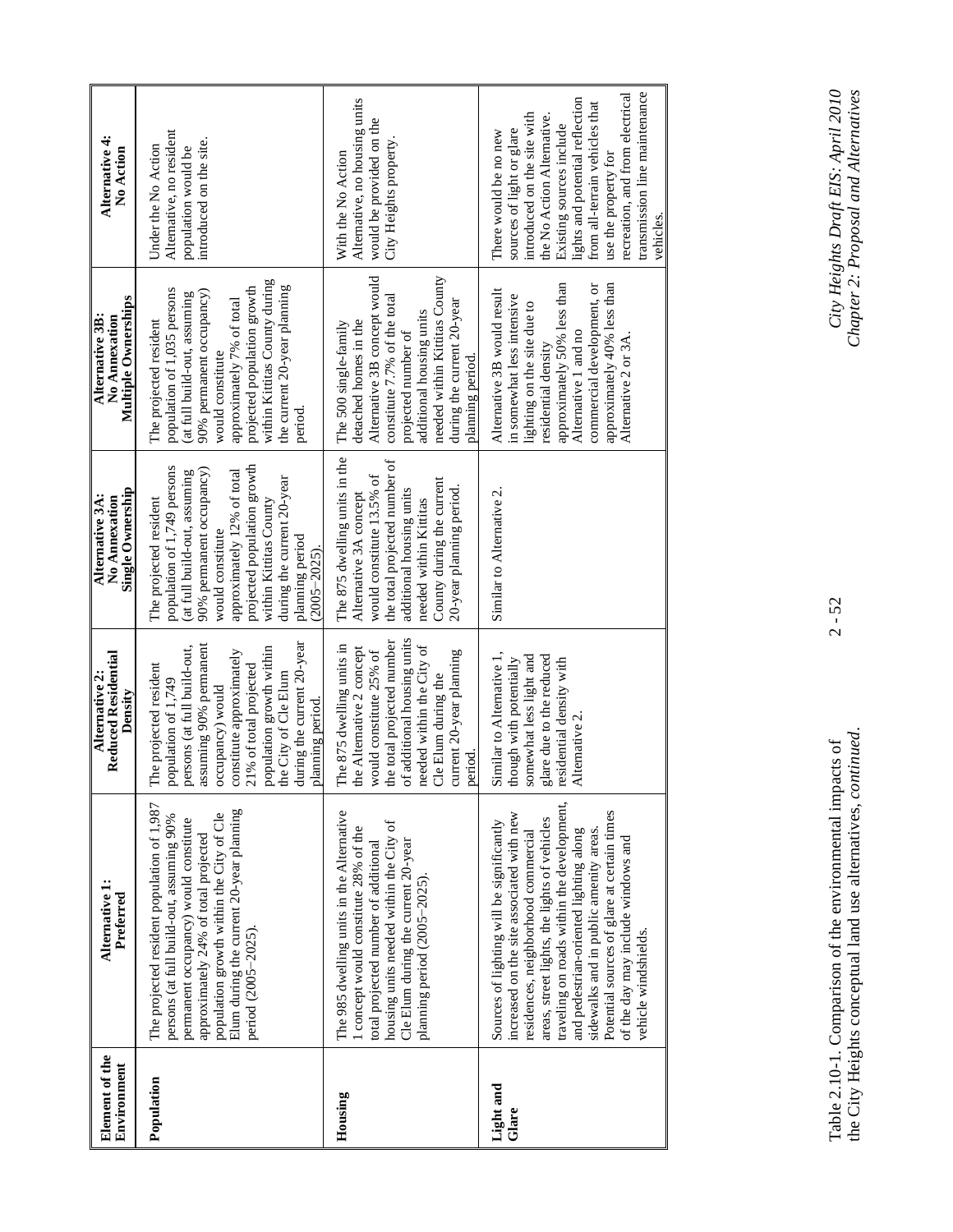| Element of the<br>Environment             | Alternative 1:<br>Preferred                                                                                                                                                                                                                                                                                                                                                                                                                                                                                                                                                                                                                                         | <b>Reduced Residential</b><br>Alternative 2:<br>Density                                                                                                                                                                    | Single Ownership<br>Alternative 3A:<br>No Annexation                                                                                                                                                                            | Multiple Ownerships<br>Alternative 3B:<br>No Annexation                                                                                                                                                                                                                                                                                                   | Alternative 4:<br>No Action                                                                                                                                                                                                                                                                                                                                                  |
|-------------------------------------------|---------------------------------------------------------------------------------------------------------------------------------------------------------------------------------------------------------------------------------------------------------------------------------------------------------------------------------------------------------------------------------------------------------------------------------------------------------------------------------------------------------------------------------------------------------------------------------------------------------------------------------------------------------------------|----------------------------------------------------------------------------------------------------------------------------------------------------------------------------------------------------------------------------|---------------------------------------------------------------------------------------------------------------------------------------------------------------------------------------------------------------------------------|-----------------------------------------------------------------------------------------------------------------------------------------------------------------------------------------------------------------------------------------------------------------------------------------------------------------------------------------------------------|------------------------------------------------------------------------------------------------------------------------------------------------------------------------------------------------------------------------------------------------------------------------------------------------------------------------------------------------------------------------------|
| Aesthetics                                | Alternative 1 development would alter the<br>character of the site as a result of clearing,<br>highest density development on the upper<br>plateau least visible to the existing town,<br>desirable community character would be<br>Development Agreement to assure that a<br>includes land use planning to locate the<br>residential neighborhood. The proposal<br>adjacent to established neighborhoods.<br>density single-family detached homes<br>along the southern edge of the project<br>and to retain buffers and locate lower<br>The City would impose development<br>standards through the PMU zone and<br>grading, and the construction of a<br>achieved | overall residential density,<br>development adjacent to<br>Similar to Alternative 1,<br>and lower single-family<br>home density along the<br>though with reduced<br>south edge of the<br>neighborhoods.<br>established     | a<br>development standards for<br>except that the City would<br>have little or no input to<br>Similar to Alternative 2,<br>implemented under the<br>County's jurisdiction.<br>project proposed and                              | though with a higher potential<br>implementation by separate<br>development over a longer<br>Similar to Alternative $3A$ ,<br>consistent development<br>period of time, and no<br>owners of 17 parcels.<br>for discontinuous<br>standards due to                                                                                                          | dumping on the property were<br>the project proponent in July<br>unauthorized dumping could<br>The existing character of the<br>development activity on the<br>cleaned up and removed by<br>site would not be altered by<br>the No Action Alternative.<br>period of time, events of<br>property for an extended<br>2009. If there were no<br>Areas of unauthorized<br>recur. |
| Recreation<br>and Open<br>Parks,<br>Space | in parks, open space, and trails. About 155<br>acres (43%) of the site would be retained<br>Alternative 1 includes the most diversity<br>in open space: buffers, neighborhood<br>parks, public amenities and trails.                                                                                                                                                                                                                                                                                                                                                                                                                                                | 161 acres $(45%$ of the site)<br>in open space, including<br>preserve approximately<br>neighborhood parks.<br>Alternative 2 would<br>buffers, areas for<br>recreation, and                                                 | preserve approximately 161<br>open space; however, little<br>Alternative 3A would also<br>or no budget is anticipated<br>for improvements in these<br>acres (45% of the site) in<br>areas.                                      | developed by multiple owners<br>but no coordinated system of<br>requirements for each parcel,<br>There is no specific proposal<br>which 17 parcels would be<br>Alternative 3B concept in<br>amenities or trails for the<br>regulations. There would<br>recreational amenities.<br>for open space, public<br>under Kittitas County<br>likely be open space | undeveloped. There would be<br>private property, not publicly<br>frequently used for informal<br>recreation at this time, it is<br>Alternative, the site would<br>preserved on the property<br>no permanent open space<br>While the vacant site is<br>available for this use.<br>Under the No Action<br>remain vacant and                                                    |
|                                           | share of the City's objective for additional<br>parks to serve the forecasted total resident<br>which exceeds the project's proportionate<br>population of the City by the year 2025.<br>Approximately 7.8 acres of active-use<br>parks are proposed with Alternative                                                                                                                                                                                                                                                                                                                                                                                               | provide approximately 7.8<br>acres of active-use parks,<br>fewer improvements due<br>though potentially with<br>Similar to Alternative 1<br>Alternative 2 would<br>to reduced revenue<br>generated by this<br>alternative. | Kittitas County requirements<br>regulations or Planned Unit<br>proposal under Alternative<br>The parks and open space<br>3A would be subject to<br>under the Performance-<br><b>Based Cluster Platting</b><br>Development zone. | No active use parks would be<br>anticipated with Alternative<br>3B                                                                                                                                                                                                                                                                                        | property under the No Action<br>There would be no active use<br>parks provided on the<br>Alternative.                                                                                                                                                                                                                                                                        |

Table 2.10-1. Comparison of the environmental impacts of 2 - 53 *City Heights Draft EIS: April 2010*  the City Heights conceptual land use alternatives, *continued*. *Chapter 2: Proposal and Alternatives*  Table 2.10-1. Comparison of the environmental impacts of<br>the City Heights conceptual land use alternatives, *continued*.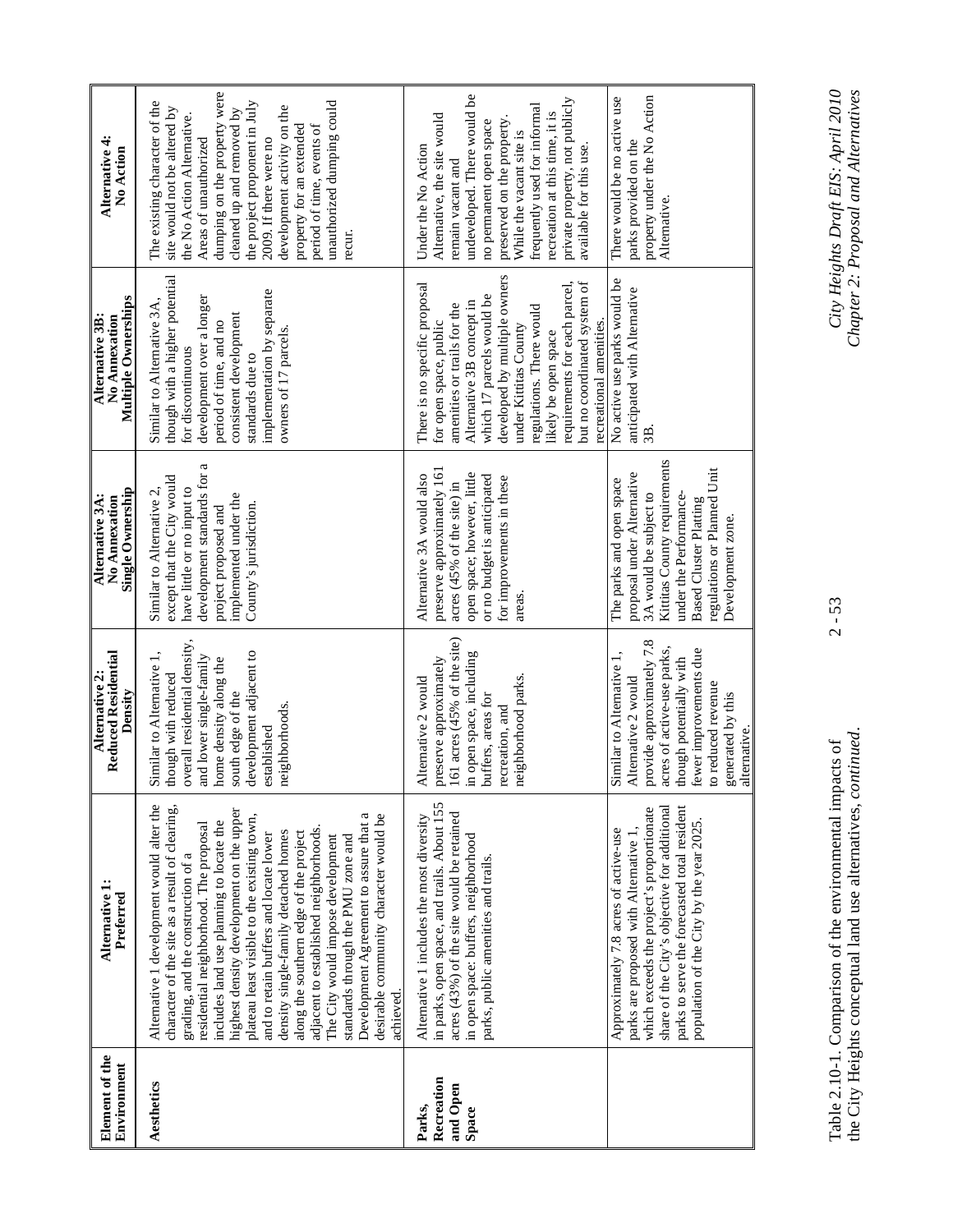| Element of the<br>Environment                        | Alternative 1:<br>Preferred                                                                                                                                                                                                                                                                                                                                                                                                                                                                                                                | <b>Reduced Residential</b><br>Alternative 2:<br>Density                                                                                                                                                                                                                                                                                                                              | Single Ownership<br>Alternative 3A:<br>No Annexation                                                                                                                                                                                      | Multiple Ownerships<br>Alternative 3B:<br>No Annexation                                                                                                                                                                                                                                                                                                                                                                      | Alternative 4:<br><b>No Action</b>                                                                                                                                                                                                                                                                  |
|------------------------------------------------------|--------------------------------------------------------------------------------------------------------------------------------------------------------------------------------------------------------------------------------------------------------------------------------------------------------------------------------------------------------------------------------------------------------------------------------------------------------------------------------------------------------------------------------------------|--------------------------------------------------------------------------------------------------------------------------------------------------------------------------------------------------------------------------------------------------------------------------------------------------------------------------------------------------------------------------------------|-------------------------------------------------------------------------------------------------------------------------------------------------------------------------------------------------------------------------------------------|------------------------------------------------------------------------------------------------------------------------------------------------------------------------------------------------------------------------------------------------------------------------------------------------------------------------------------------------------------------------------------------------------------------------------|-----------------------------------------------------------------------------------------------------------------------------------------------------------------------------------------------------------------------------------------------------------------------------------------------------|
| Recreation and<br>Open Space,<br>continued<br>Parks, | exceed the project's proportionate share of<br>proposed with Alternative 1, which would<br>forecasted total resident population of the<br>the City's objective for additional tracks,<br>Approximately 9 miles of trails are<br>trails and connections to serve the<br>City by the year 2025.                                                                                                                                                                                                                                              | additional tracks, trails and<br>proportionate share of the<br>resident population of the<br>Alternative 2. This would<br>use trail is proposed with<br>constitute approximately<br>Only the 3.2-mile multi-<br>one-half of the project's<br>connections to serve the<br>forecasted 2025 total<br>City-wide goal for<br>City.                                                        | system were developed, it<br>would be dependent upon<br>user groups providing the<br>improvements within the<br>conceptual land use plan<br>development. If a trail<br>does not include trail<br>The Alternative 3A<br>labor and funding. | system would be anticipated<br>No interconnected trail<br>with Alternative 3B                                                                                                                                                                                                                                                                                                                                                | snow mobiles in winter would<br>vehicles, mountain bikes, and<br>of the property by two-wheel<br>likely continue under the No<br>Informal (unauthorized) use<br>and four-wheel all-terrain<br>Action Alternative.                                                                                   |
| Historic and<br>Resources<br>Cultural                | cultural features to be encountered during<br>consultant. While no evidence of features<br>limited shovel test-probe investigation of<br>of significance was found, the potential<br>A thorough visual reconnaissance and<br>archaeological and cultural resources<br>exists for buried or otherwise hidden<br>the course of construction under any<br>the site was conducted by an<br>alternative.                                                                                                                                        | Similar to Alternative 1.                                                                                                                                                                                                                                                                                                                                                            | Similar to Alternative 1 or 2.                                                                                                                                                                                                            | Similar to Alternative 1, 2, or<br>3A.                                                                                                                                                                                                                                                                                                                                                                                       | would be expected that could<br>cultural resources on the site.<br>encounter possible unknown<br>continue to occur as a result<br>of ATV use of the property,<br>Alternative, shallow ground<br>disturbance would likely<br>but no deep excavations<br>Under the No Action<br>have the potential to |
|                                                      | The Alternative 1 conceptual land use plan<br>shows main access road construction and<br>contains coal waste piles from historical<br>important information could be derived<br>Development Area A. While this area<br>residential development at 7 dwelling<br>from the slag; therefore, construction<br>considered by the archaeological and<br>mining activities, it is unlikely that<br>cultural resources consultant to be<br>effects on the mining debris is not<br>units per acre through proposed<br>detrimental to this resource. | development at 4 dwelling<br>surface disturbance would<br>comparable to Alternative<br>east-west collector road in<br>units per acre. While this<br>would be a less intensive<br>development concept for<br>shows termination of the<br>conceptual land use plan<br>proposed Development<br>Area A and residential<br>Area A, the degree of<br>The Alternative 2<br>be approximately | Similar to Alternative 2.                                                                                                                                                                                                                 | specific development concept<br>shows the east-west collector<br>has the potential to have less<br>access to this parcel but not<br>through it. This alternative<br>Development Area A, for<br>impact on the coal waste<br>conceptual land use plan<br>piles, though there is no<br>terminating at the east<br>boundary of proposed<br>to evaluate under this<br>road through the site<br>The Alternative 3B<br>alternative. | informal use of these areas by<br>on the coal slag piles in Area<br>no change to current effects<br>Alternative, there would be<br>A, which presently include<br>all-terrain vehicles (ATVs)<br>Under the No Action                                                                                 |

 $2 - 54$ 

Table 2.10-1. Comparison of the environmental impacts of 2 - 54 *City Heights Draft EIS: April 2010*  the City Heights conceptual land use alternatives, *continued*. *Chapter 2: Proposal and Alternatives*  Table 2.10-1. Comparison of the environmental impacts of<br>the City Heights conceptual land use alternatives, *continued*.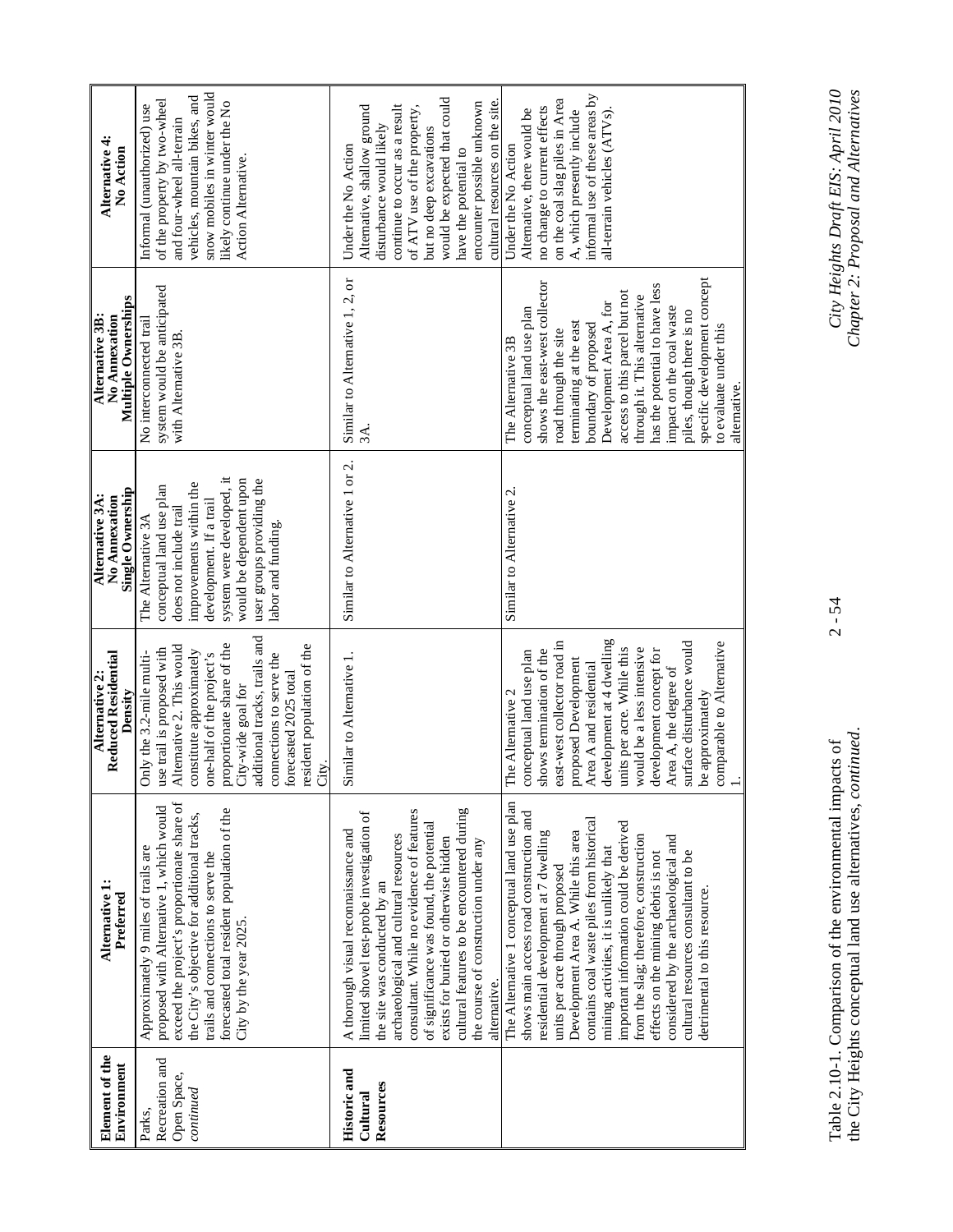| Element of the<br>Environment | Alternative 1:<br>Preferred                                                                                                                                                                                                                                                                                                                                                                                                                     | Reduced Residential<br>Alternative 2:<br>Density                                                                                                                                                                                                                                                              | Single Ownership<br>Alternative 3A:<br>No Annexation                                                           | Multiple Ownerships<br>Alternative 3B:<br>No Annexation                                                                                                                                                                                                                                                                                                                  | Alternative 4:<br>No Action                                                                                |
|-------------------------------|-------------------------------------------------------------------------------------------------------------------------------------------------------------------------------------------------------------------------------------------------------------------------------------------------------------------------------------------------------------------------------------------------------------------------------------------------|---------------------------------------------------------------------------------------------------------------------------------------------------------------------------------------------------------------------------------------------------------------------------------------------------------------|----------------------------------------------------------------------------------------------------------------|--------------------------------------------------------------------------------------------------------------------------------------------------------------------------------------------------------------------------------------------------------------------------------------------------------------------------------------------------------------------------|------------------------------------------------------------------------------------------------------------|
| System                        | Transportation   Approximately 18 to 36 truck trips per day<br>on the location of disposal sites for excess<br>months per year. Haul routes will depend<br>season for earthwork is estimated to be 6<br>are projected to occur with Alternative 1<br>construction period. The construction<br>material, and the location of quarry<br>for the export and import of select<br>material over the 6- to 12-year<br>sources of fill to be imported. | from 16 to 32 trips per day<br>the course of 6 to 12 years.<br>construction periods over<br>implement Alternative 2,<br>earthwork is estimated to<br>with the result that truck<br>import of select material<br>Approximately 9% less<br>trips for the export and<br>are estimated to range<br>during 6-month | Similar to Alternative 2.                                                                                      | The amount and continuity of<br>number of earth-moving truck<br>trips in a given year would be<br>no more than half the number<br>projected for Alternative 1, 2,<br>however, it is likely that the<br>Alternative 3B is unknown:<br>approximately 8 to 18 trips<br>of 3A; i.e., in the range of<br>per day during 6-month<br>construction periods.<br>development under | Alternative, no construction<br>generated to/from the site.<br>Under the No Action<br>truck trips would be |
|                               | the Alternative 1 conceptual land use plan:<br>Four points of connection to the existing<br>roadway network are proposed to serve<br>west access to SR 903 through the Cle<br>Avenue/Summit View; Montgomery<br>Avenue; and Columbia Avenue.<br>Elum Pines property; Stafford                                                                                                                                                                   | network are also proposed<br>conceptual land use plan:<br>Stafford Avenue/Summit<br>View; W 6th Street, and<br>Four points of access to<br>west access to SR 903<br>with the Alternative 2<br>using Alliance Road;<br>the existing roadway<br>Columbia Avenue.                                                | serve Alternative 3B would<br>described for Alternative 2.<br>Four points of access to<br>be the same as those | coordinated internal roadway<br>system with development of<br>17 separate parcels by<br>There would be no<br>multiple owners.                                                                                                                                                                                                                                            | No roadway or intersection<br>constructed under the No<br>improvements would be<br>Action Alternative.     |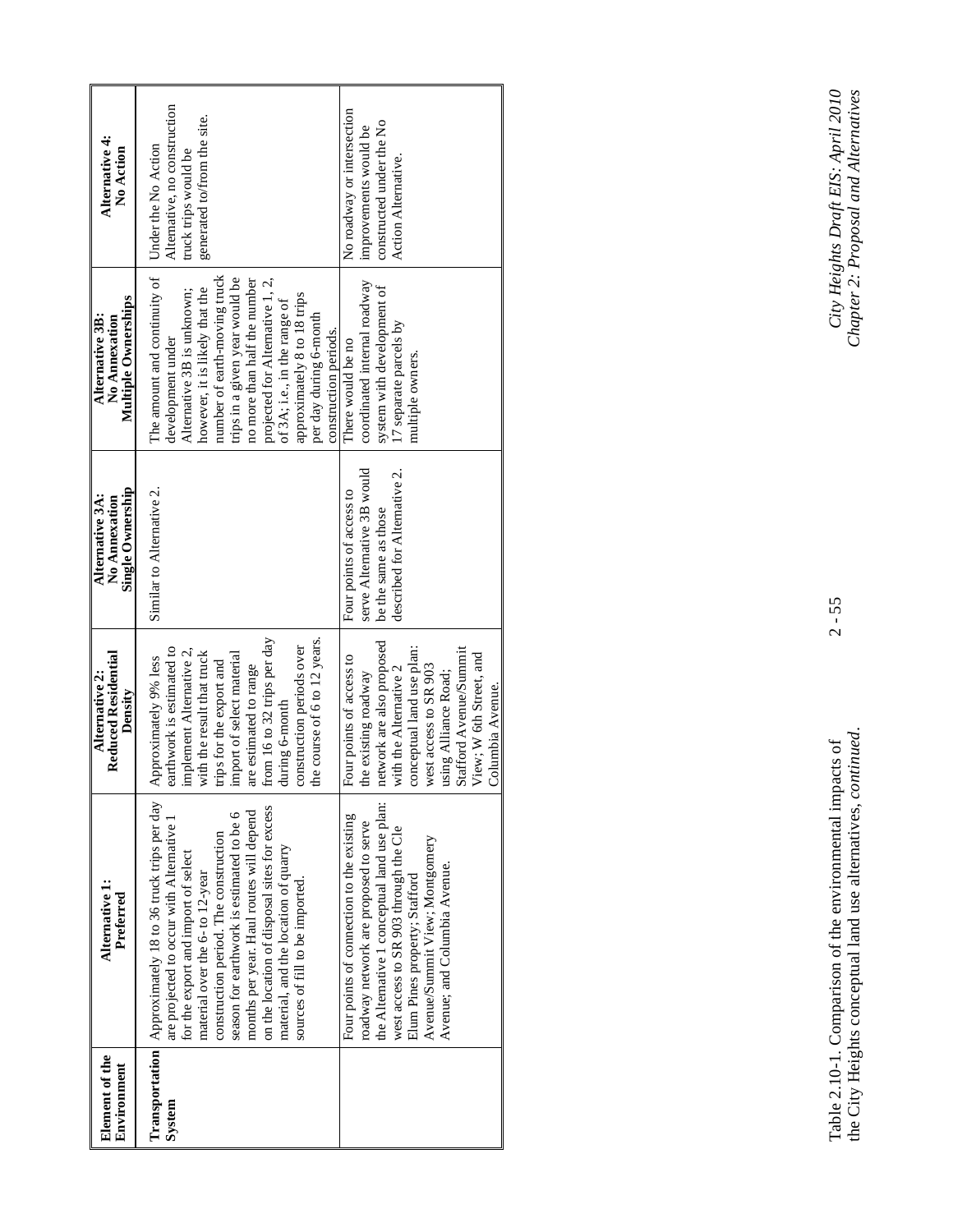| Element of the<br>Environment          | Alternative 1:<br>Preferred                                                                                                                                                                                                                                                                                                                                                                                                                                                      | <b>Reduced Residential</b><br>Alternative 2:<br>Density                                                                                                                                                                                                                                                                                                                                                                                                                                                                                                                                                                                                                       | <b>Single Ownership</b><br>Alternative 3A:<br>No Annexation                                                                                                                                                                                                                                                                         | Multiple Ownerships<br>Alternative 3B:<br>No Annexation                                                                                                                        | Alternative 4:<br>No Action                                                                   |
|----------------------------------------|----------------------------------------------------------------------------------------------------------------------------------------------------------------------------------------------------------------------------------------------------------------------------------------------------------------------------------------------------------------------------------------------------------------------------------------------------------------------------------|-------------------------------------------------------------------------------------------------------------------------------------------------------------------------------------------------------------------------------------------------------------------------------------------------------------------------------------------------------------------------------------------------------------------------------------------------------------------------------------------------------------------------------------------------------------------------------------------------------------------------------------------------------------------------------|-------------------------------------------------------------------------------------------------------------------------------------------------------------------------------------------------------------------------------------------------------------------------------------------------------------------------------------|--------------------------------------------------------------------------------------------------------------------------------------------------------------------------------|-----------------------------------------------------------------------------------------------|
| Transportation<br>continued<br>System, | reconstructing the substandard curve east<br>Roadway and intersection improvements<br>and constructing the north leg of a four-<br>Crystal Creek and the Coal Mines trail,<br>constructing an elevated bridge across<br>intersection; widening and improving<br>Montgomery Avenue; improving and<br>proposed with Alternative 1 include:<br>Bullfrog Commercial UGA access;<br>legged intersection with the future<br>of the Summit View/W 6th Street<br>paving Columbia Avenue. | Road to the standards of a<br>Collector Road with some<br>existing at-grade crossing<br>Roadway and intersection<br>energency vehicle access<br>ubstandard curve east of<br>beginning at about Oakes<br>mprovements that would<br>dignment of E 6th Street<br>or Pennsylvania Avenue;<br>of Crystal Creek and the<br>he Summit View/W 6th<br>constructing a new City<br>street along the general<br>mproving and paving<br>Alternative 2 include:<br>constructing Alliance<br>Montgomery Avenue<br>mprovements at the<br>Columbia Avenue.<br>street intersection;<br>econstructing the<br>would be used for<br>Coal Mines Trail;<br>be required with<br>widening and<br>only. | the unincorporated area, they<br>County standards rather than<br>described for Alternative 2,<br>Roadway and intersection<br>intersections occur within<br>improvements would be<br>except that where these<br>essentially the same as<br>would be designed and<br>constructed to Kittitas<br>to City standards.<br>roadways and/or | main access routes described<br>owners would construct site-<br>specific access points, some<br>of which would include the<br>Individual development<br>for other alternatives | Same as above.                                                                                |
|                                        | 510 inbound to the site and 329 outbound<br>full build-out and 90% occupancy: about<br>would be generated by Alternative 1 at<br>hour trips (between 4:00 and 6:00 PM)<br>A total of approximately 839 PM peak                                                                                                                                                                                                                                                                   | Alternative 2 at full build-<br>A total of approximately<br>out and 90% occupancy<br>783 PM peak hour trips<br>would be generated by                                                                                                                                                                                                                                                                                                                                                                                                                                                                                                                                          | Same as Alternative 2                                                                                                                                                                                                                                                                                                               | PM peak hour trips would be<br>A total of approximately 468<br>generated by Alternative 3B<br>at full build-out and 90%<br>occupancy.                                          | by the City Heights site under<br>No traffic would be generated<br>the No Action Alternative. |

 $2 - 56$ 

Table 2.10-1. Comparison of the environmental impacts of 2 - 56 *City Heights Draft EIS: April 2010*  the City Heights conceptual land use alternatives, *continued*. *Chapter 2: Proposal and Alternatives*  Table 2.10-1. Comparison of the environmental impacts of<br>the City Heights conceptual land use alternatives, *continued*.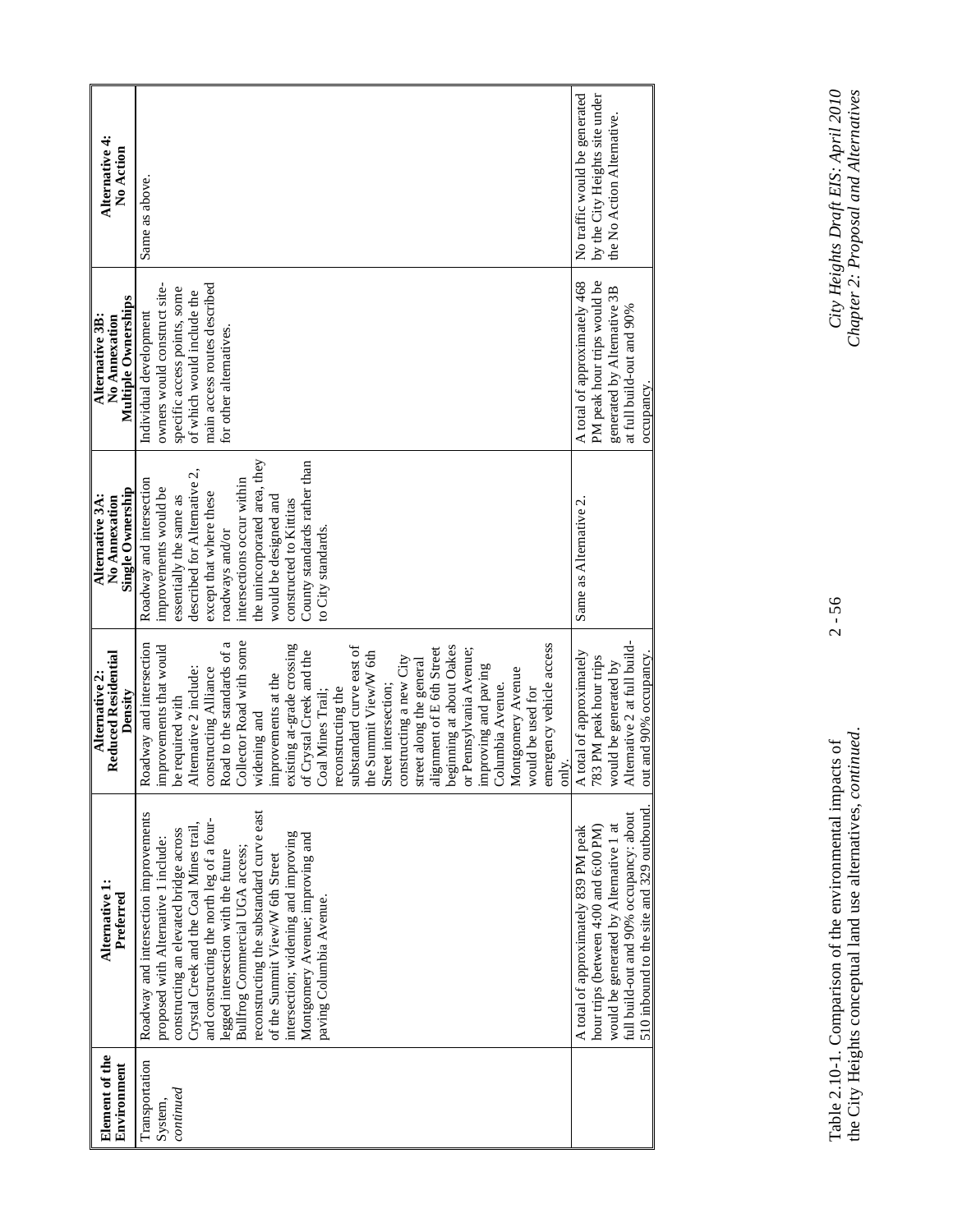| Element of the<br>Environment          | Alternative 1:<br>Preferred                                                                                                                                                                                                                                                                                                                                                                                                                                                        | <b>Reduced Residential</b><br>Alternative 2:<br>Density                                                                                                                                                                                                                                                                                                                 | Single Ownership<br>Alternative 3A:<br>No Annexation | Multiple Ownerships<br>Alternative 3B:<br>No Annexation                                                                                                                                                               | Alternative 4:<br>No Action                                                                                                                                                                                                                                                                                            |
|----------------------------------------|------------------------------------------------------------------------------------------------------------------------------------------------------------------------------------------------------------------------------------------------------------------------------------------------------------------------------------------------------------------------------------------------------------------------------------------------------------------------------------|-------------------------------------------------------------------------------------------------------------------------------------------------------------------------------------------------------------------------------------------------------------------------------------------------------------------------------------------------------------------------|------------------------------------------------------|-----------------------------------------------------------------------------------------------------------------------------------------------------------------------------------------------------------------------|------------------------------------------------------------------------------------------------------------------------------------------------------------------------------------------------------------------------------------------------------------------------------------------------------------------------|
| Transportation<br>continued<br>System, | The traffic operations analysis determined<br>would operate at LOS B or better with full<br>in the City's Draft Transportation Plan).<br>without-project improvements identified<br>Heights Alternative 1 (assuming future<br>build-out and 90% occupancy of City<br>that all of the signalized intersections<br>within the Transportation study area                                                                                                                              | Overall trip generation for<br>: therefore, all study area<br>would operate at the same<br>less than with Alternative<br>of better levels of service<br>signalized intersections<br>than with Alternative 1.<br>Alternative 2 would be                                                                                                                                  | Same as Alternative 2                                | described for Alternative 2 or<br>units proposed in Alternative<br>would be approximately the<br>service with Alternative 3B<br>3A due to fewer residential<br>Traffic operation levels of<br>same or less than those | intersections would operate at<br>improvements to the roadway<br>system and traffic control as<br>described in the City of Cle<br>Elum Draft Transportation<br>Alternative, all study area<br>without the City Heights<br>LOS D or better in 2022<br>project, assuming some<br>Under the No Action<br>Plan (May 2009). |
|                                        | SR 903, and therefore would not warrant a<br>Pines, and the southbound approach to SR<br>these locations would not delay traffic on<br>better in 2022 with Alternative 1 traffic,<br>would continue to operate at LOS D or<br>903 at Alliance Road. Project traffic at<br>Heights west access through Cle Elum<br>Most of the unsignalized intersections<br>with the exception of the southbound<br>signal at either of these intersections.<br>approach to SR 903 at the new City | As with Alternative 1, this<br>the southbound movement<br>Alternative 2 traffic in the<br>As with Alternative 1, the<br>would not delay traffic on<br>intersection would cause<br>to operate below LOS D.<br>volume of City Heights<br>recommended for this<br>SR 903; therefore, no<br>north leg of the SR<br>903/Alliance Road<br>mitigation is<br>location.          | Same as Alternative 2.                               | Same as above.                                                                                                                                                                                                        | Same as above.                                                                                                                                                                                                                                                                                                         |
|                                        | Alternative 1 traffic would also adversely<br>Ist Street/Columbia Avenue intersection,<br>affect the southbound approach of the E<br>causing this movement to degrade from<br>LOS D to LOS F.                                                                                                                                                                                                                                                                                      | continue to operate at LOS<br>A and LOS B at the Oakes<br>Avenue intersections with<br>5th Street/Oakes Avenue,<br>If all of the trips assigned<br>new access to the middle<br>under Alternative 1 were<br>to Montgomery Avenue<br>traffic operations would<br>W 1st Street and W 2nd<br>portion of the site via E<br>to use the Alternative 2<br>Street, respectively. | Same as Alternative 2.                               | Same as above.                                                                                                                                                                                                        | Same as above.                                                                                                                                                                                                                                                                                                         |

Table 2.10-1. Comparison of the environmental impacts of 2 - 57 *City Heights Draft EIS: April 2010*  the City Heights conceptual land use alternatives, *continued*. *Chapter 2: Proposal and Alternatives*  Table 2.10-1. Comparison of the environmental impacts of<br>the City Heights conceptual land use alternatives, *continued*.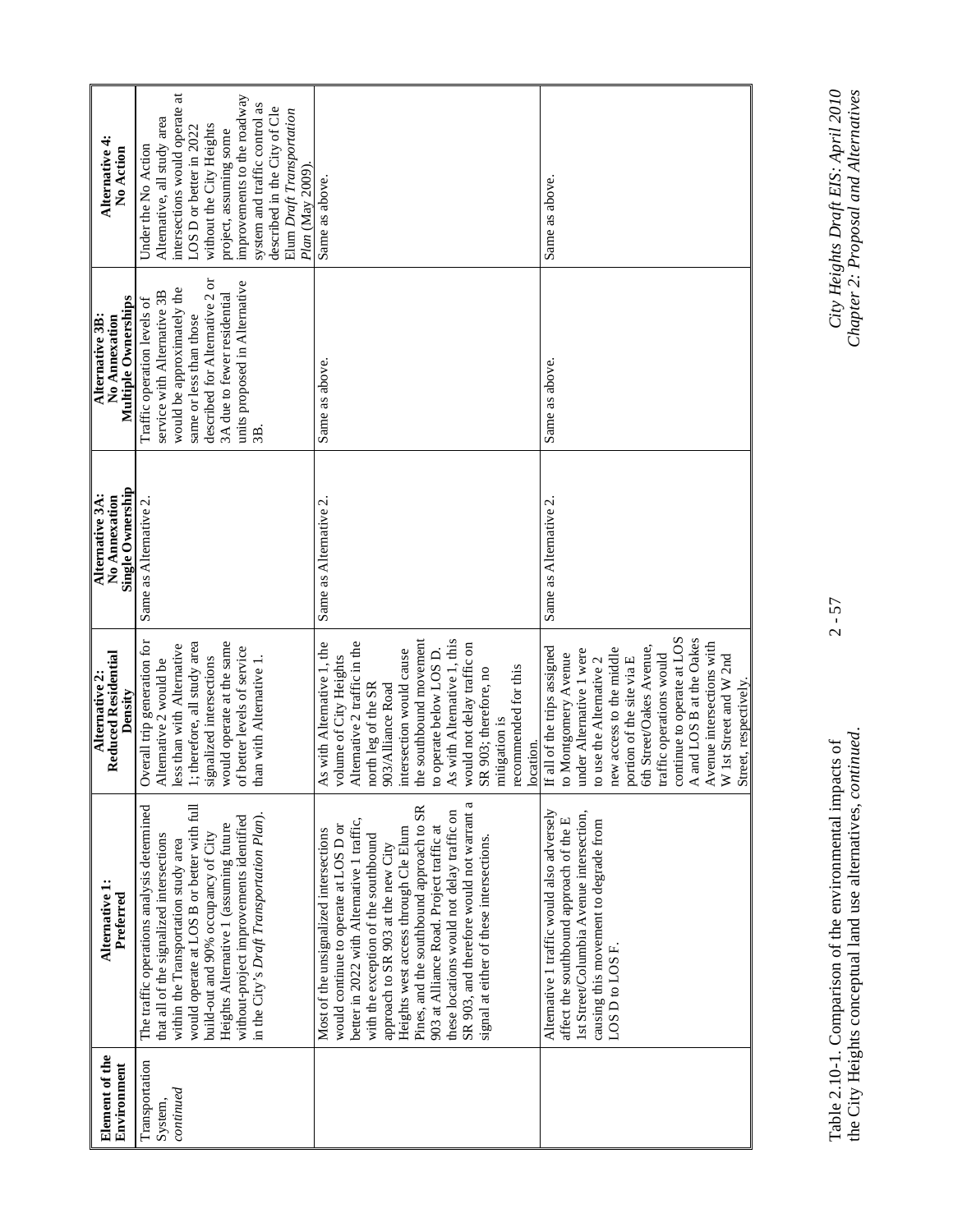| Element of the<br>Environment | Alternative 1:<br>Preferred                   | <b>Reduced Residential</b><br>Alternative 2:<br>Density | Single Ownership<br>Alternative 3A:<br>No Annexation | Multiple Ownerships<br>Alternative 3B:<br>No Annexation | Alternative 4:<br>No Action      |
|-------------------------------|-----------------------------------------------|---------------------------------------------------------|------------------------------------------------------|---------------------------------------------------------|----------------------------------|
| Transportation                | The internal roadway system to be             | Same as Alternative                                     | The internal roadway system                          | Similar to Alternative 3A,                              | Under the No Action              |
| System,                       | constructed within City Heights would be      | except that the east/west                               | to be constructed within the                         | except that site development                            | Alternative, public service      |
| continued                     | designed and built to City of Cle Elum        | collector road across the                               | development under                                    | under multiple ownerships                               | access to the site would not     |
|                               | standards, including standards for            | site would be gated at                                  | Alternative 3A would be                              | could result in less efficient                          | be altered from the present      |
|                               | emergency vehicle access and school bus       | Montgomery Avenue with                                  | designed and built to Kittitas                       | provisions for emergency                                | system of unimproved dirt        |
|                               | requirements.                                 | a keyed access for                                      | County standards, including                          | service access.                                         | trails on the property           |
|                               |                                               | emergency vehicles only.                                | standards for emergency                              |                                                         |                                  |
|                               |                                               |                                                         | vehicle access and school                            |                                                         |                                  |
|                               |                                               |                                                         | bus requirements.                                    |                                                         |                                  |
|                               | Alternative 1 would provide on-site           | Same as Alternative 1.                                  | Alternative 3A would                                 | Similar to Alternative 3A,                              | No on-site parking would be      |
|                               | parking for residential units, neighborhood   |                                                         | provide on-site parking for                          | except that no neighborhood                             | provided with the No Action      |
|                               | commercial uses, and for parks and public     |                                                         | for residential units and                            | commercial development is                               | Alternative.                     |
|                               | amenity areas in accordance with City of      |                                                         | neighborhood commercial                              | contemplated in Alternative                             |                                  |
|                               | Cle Elum requirements.                        |                                                         | areas in accordance with                             | 3B.                                                     |                                  |
|                               |                                               |                                                         | Kittitas County                                      |                                                         |                                  |
|                               |                                               |                                                         | requirements.                                        |                                                         |                                  |
|                               | The Alternative 1 conceptual land use plan    | With Alternative 2, the on-                             | With Alternative 3A, no                              | No paths or trails are                                  | No non-motorized                 |
|                               | includes approximately 9 miles of walking     | site trail proposal includes                            | paths or trails are proposed                         | proposed with Alternative 3B,                           | transportation improvements      |
|                               | paths, hiking trails, and a multi-use path    | only the 3.2-mile multi-                                | Under Kittitas County road                           | and it is likely that no                                | would be made on the site        |
|                               | with bike access. The provision of            | use path with bike access.                              | design standards, the internal                       | sidewalks would be provided.                            | under the No Action              |
|                               | sidewalks in the internal road system         | As with Alternative 1                                   | road system may or may not                           |                                                         | Alternative.                     |
|                               | options ranges from sidewalks on one side     | internal road system                                    | include sidewalks.                                   |                                                         |                                  |
|                               | to no sidewalks (see Figures 2.9-2 through    | options include sidewalks                               |                                                      |                                                         |                                  |
|                               | 2.9-5 in Draft EIS Chapter 2).                | along one side or no                                    |                                                      |                                                         |                                  |
|                               |                                               | sidewalks.                                              |                                                      |                                                         |                                  |
| Public                        | At full build-out and 90% occupancy, the      | Similar to Alternative 1,                               | Similar to Alternative 2,                            | Similar to Alternative 3A.                              | There would be no change in      |
| Services                      | projected resident population of the          | except that the full build-                             | except that the majority of                          | except that the full build-out,                         | the present demand for public    |
|                               | Alternative 1 concept (1,987 persons)         | out, 90% occupancy                                      | the resident population                              | 90% occupancy resident                                  | services to serve the site, the  |
|                               | could approximately double the existing       | resident population of                                  | would be within Kittitas                             | population of Alternative 3B                            | majority of which (330 acres     |
|                               | population of the City of Cle Elum, and       | Alternative 2 is projected                              | County, and the County                               | is projected to be                                      | of 358 acres total) is presently |
|                               | therefore significantly increase the          | to be approximately 1,749                               | would be responsible for                             | approximately 1,035 persons,                            | within Kittitas County           |
|                               | demand for public services ranging from       | persons                                                 | public services.                                     | the majority of which would                             |                                  |
|                               | the provision of utilities and preparation of |                                                         |                                                      | reside within Kittitas County.                          |                                  |
|                               | utility bills, to street maintenance, fire    |                                                         |                                                      |                                                         |                                  |
|                               | protection and emergency medical aid,         |                                                         |                                                      |                                                         |                                  |
|                               | law enforcement, and schools.                 |                                                         |                                                      |                                                         |                                  |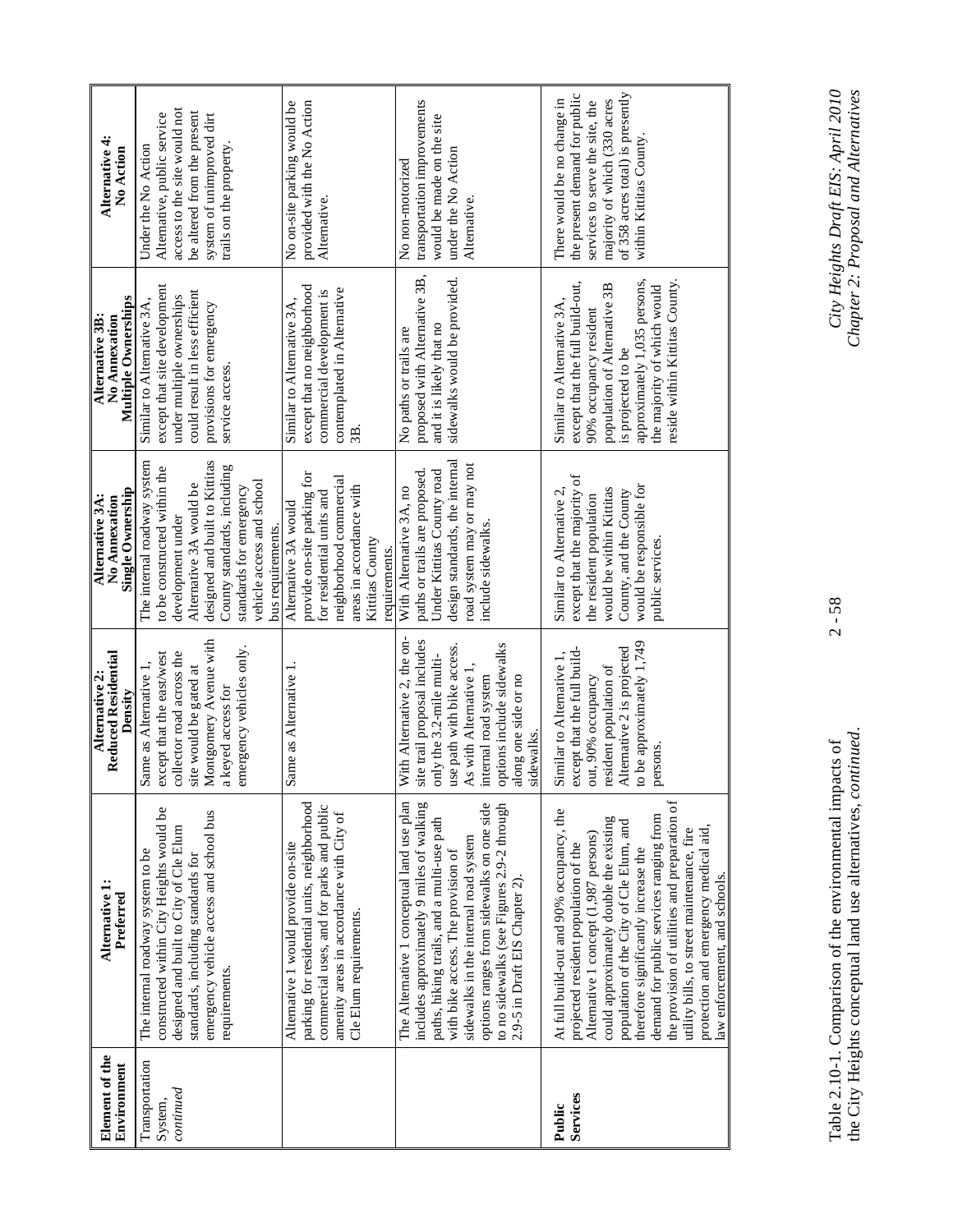| Element of the<br>Environment    | Alternative 1:<br>Preferred                                                                                                                                                                                                                                                                                                                                                                                   | Reduced Residential<br>Alternative 2:<br>Density                                                                                                                                                                                                                                                                                                                          | Single Ownership<br>Alternative 3A:<br>No Annexation                                                                                                                                                                                                                                                                                                                                                                                                                                                                   | <b>Multiple Ownerships</b><br>Alternative 3B:<br>No Annexation                                                                                                                                                                                                                                                                                                                             | Alternative 4:<br>No Action                                                                                                                                                                                                                                                                                                                                                                                                                                                           |
|----------------------------------|---------------------------------------------------------------------------------------------------------------------------------------------------------------------------------------------------------------------------------------------------------------------------------------------------------------------------------------------------------------------------------------------------------------|---------------------------------------------------------------------------------------------------------------------------------------------------------------------------------------------------------------------------------------------------------------------------------------------------------------------------------------------------------------------------|------------------------------------------------------------------------------------------------------------------------------------------------------------------------------------------------------------------------------------------------------------------------------------------------------------------------------------------------------------------------------------------------------------------------------------------------------------------------------------------------------------------------|--------------------------------------------------------------------------------------------------------------------------------------------------------------------------------------------------------------------------------------------------------------------------------------------------------------------------------------------------------------------------------------------|---------------------------------------------------------------------------------------------------------------------------------------------------------------------------------------------------------------------------------------------------------------------------------------------------------------------------------------------------------------------------------------------------------------------------------------------------------------------------------------|
| continued<br>Services,<br>Public | condition of the site under the Alternative<br>#7 and Upper Kittitas County Medic One,<br>would be responsible for first response to<br>During construction and in the developed<br>incidents on the City Heights site. Due to<br>1 concept, the C1e Elum Fire Department<br>County Fire Protection District (KCFPD)<br>these agencies would also respond if<br>mutual aid agreements with Kittitas<br>needed | Same as Alternative 1                                                                                                                                                                                                                                                                                                                                                     | first response to incidents on<br>respond to the site as needed<br>the City Heights site. Due to<br>mutual aid agreements with<br>Department, the City's Fire<br>Kittitas County Medic One<br>During construction and in<br>the developed condition of<br>3A, KCFPD #7 and Upper<br>the site under Alternative<br>would be responsible for<br>under this alternative.<br>Department may also<br>the CleElum Fire                                                                                                       | Same as Alternative 3B                                                                                                                                                                                                                                                                                                                                                                     | continue to be responsible for<br>One would be responsible for<br>first response to the 330 acres<br>Upper Kittitas County Medic<br>generates a low level of calls<br>first response to the 28 acres<br>County. There site presently<br>unincorporated area of the<br>limits, and KCFPD#7 and<br>Alternative, the Cle Elum<br>of the site within the City<br>Fire Department would<br>emergency medical aid.<br>for wildland fires and<br>Under the No Action<br>presently within the |
|                                  | 1 City Heights project at full build-out and<br>90% permanent occupancy could generate<br>1,000 population are used, the Alternative<br>Elum Fire Department service area by the<br>If 2009 ratios for overall call volume per<br>an annual call volume of approximately<br>emergency medical aid within the Cle<br>370 calls for fire protection and<br>year 2022                                            | Alternative 2 City Heights<br>occupancy could generate<br>within the Cle Elum Fire<br>an annual call volume of<br>If 2009 ratios for overall<br>Department service area<br>population are used, the<br>approximately 325 calls<br>project at full build-out<br>emergency medical aid<br>for fire protection and<br>call volume per 1,000<br>and 90% permanent<br>by 2022. | <b>Upper Kittitas County Medic</b><br>District Administrative Chief<br>volume per 1,000 population<br>If 2009 ratios for overall call<br>permanent occupancy could<br>are used, the Alternative 3A<br>171 calls for fire protection<br>and emergency medical aid<br>This is considerably higher<br>City Heights project at full<br>within the KCFPD #7 and<br>One service area by 2022.<br>volume of approximately<br>than the estimate of the<br>generate an annual call<br>build-out and 90%<br>(30 calls per year). | KCFPD #7 and Upper Kittitas<br>build-out and 90% permanent<br>fire protection and emergency<br>volume per 1,000 population<br>occupancy could generate an<br>If 2009 ratios for overall call<br>approximately 101 calls for<br>are used, the Alternative 3B<br>County Medic One service<br>City Heights project at full<br>medical aid within the<br>annual call volume of<br>area by 2022 | Same as above.                                                                                                                                                                                                                                                                                                                                                                                                                                                                        |

 $2 - 59$ 

Table 2.10-1. Comparison of the environmental impacts of 2 - 59 *City Heights Draft EIS: April 2010*  the City Heights conceptual land use alternatives, *continued*. *Chapter 2: Proposal and Alternatives*  Table 2.10-1. Comparison of the environmental impacts of<br>the City Heights conceptual land use alternatives, *continued*.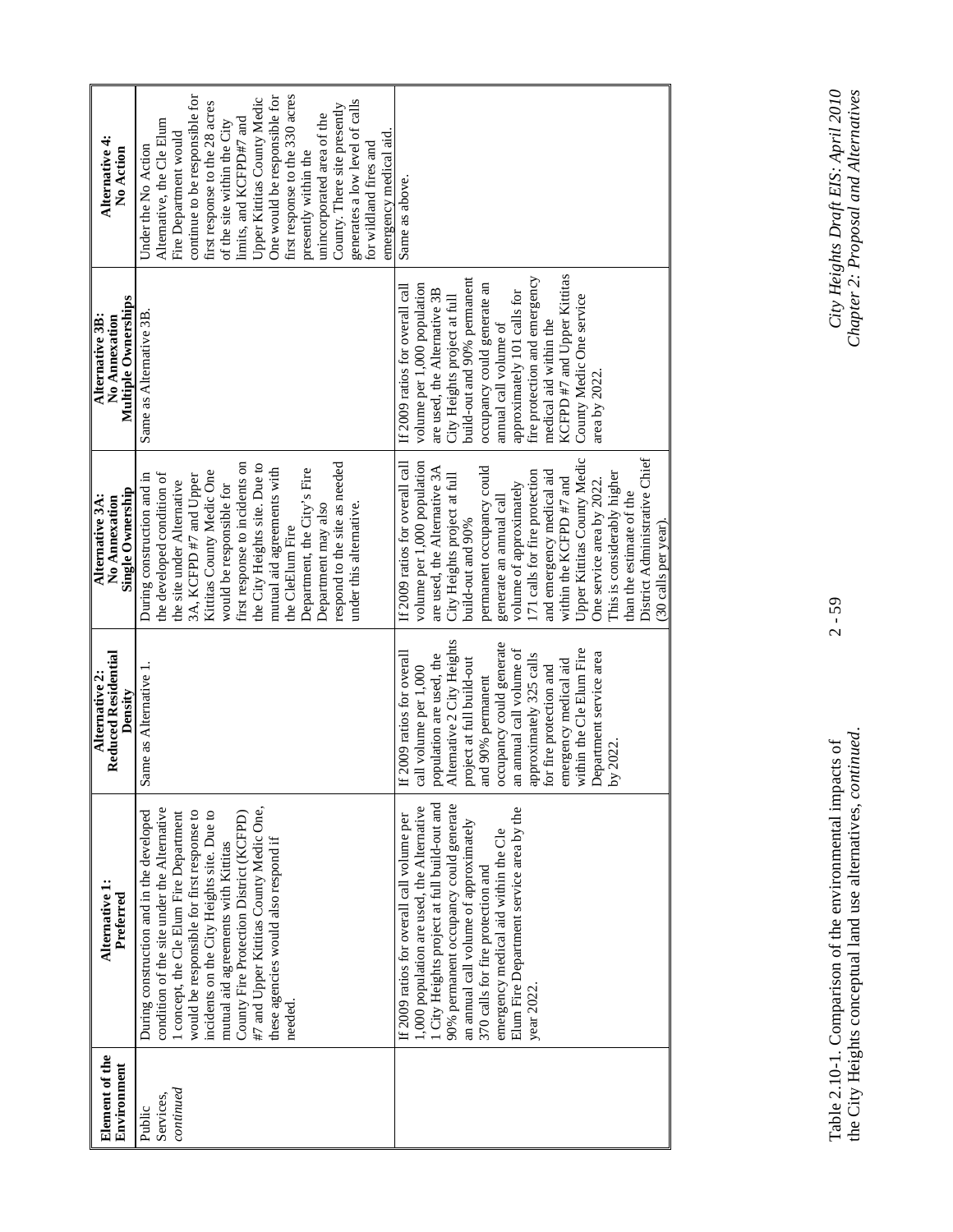| Element of the<br>Environment            | Alternative 1:<br>Preferred                                                                                                                                                                                                                                                                                                                                                                                                                        | Reduced Residential<br>Alternative 2:<br>Density                                                                                                                                                                           | Single Ownership<br>Alternative 3A:<br>No Annexation                                                                                                                                                                                                                                                                                                                                                                                                                     | <b>Multiple Ownerships</b><br>Alternative 3B:<br>No Annexation                                                                                                                                                                                                                                                                                                                                                                                                                           | Alternative 4:<br><b>No Action</b>                                                                                                                                                                                                                                       |
|------------------------------------------|----------------------------------------------------------------------------------------------------------------------------------------------------------------------------------------------------------------------------------------------------------------------------------------------------------------------------------------------------------------------------------------------------------------------------------------------------|----------------------------------------------------------------------------------------------------------------------------------------------------------------------------------------------------------------------------|--------------------------------------------------------------------------------------------------------------------------------------------------------------------------------------------------------------------------------------------------------------------------------------------------------------------------------------------------------------------------------------------------------------------------------------------------------------------------|------------------------------------------------------------------------------------------------------------------------------------------------------------------------------------------------------------------------------------------------------------------------------------------------------------------------------------------------------------------------------------------------------------------------------------------------------------------------------------------|--------------------------------------------------------------------------------------------------------------------------------------------------------------------------------------------------------------------------------------------------------------------------|
| ${\it continued}$<br>Services,<br>Public | generate approximately 140 calls per year.<br>population. At this ratio, the Alternative 1<br>ratio of approximately 70 calls per 1,000<br>developed condition of City Heights at a<br>permanent occupancy in 2022) may<br>resident population (assuming 90%<br>Upper Kittitas County Medic One<br>anticipates an increase in calls for<br>emergency medical aid from the                                                                          | medical aid services on the<br>123 calls by the year 2022,<br>assuming full build-out<br>order of approximately<br>generate an annual call<br>volume for emergency<br>and 90% permanent<br>Alternative 2 may<br>occupancy. | Same as Alternative 2.                                                                                                                                                                                                                                                                                                                                                                                                                                                   | with Alternative 3B would be<br>the west end of the site where<br>vehicle access, particularly to<br>The most significant concern<br>Alternative 3B may generate<br>no through connection to SR<br>assuming full build-out and<br>90% permanent occupancy.<br>approximately 73 calls per<br>an annual call volume for<br>conceptual land use plan.<br>constraints to emergency<br>services on the order of<br>emergency medical aid<br>903 is indicated on the<br>year by the year 2022. | Same as above.                                                                                                                                                                                                                                                           |
|                                          | development scenario may generate up to<br>and in the developed condition of the site.<br>enforcement services during construction<br>At the 2008 ratio of 1,111 calls per 1,000<br>build-out and 90% permanent occupancy<br>an additional 2,205 calls per year at full<br>Police Department would anticipate an<br>The Cle Elum/Roslyn/South Cle Elum<br>ncrease in call volume for law<br>population, <sup>8</sup> the Alternative 1<br>in 2022. | occupancy in 2022 may be<br>up to approximately 1,943<br>call volume attributable to<br>except that the estimated<br>Similar to Alternative 1,<br>the site at full build-out<br>and 90% permanent<br>calls per year.       | The Kittitas County Sheriff's<br>Department would anticipate<br>for law enforcement services<br>site under this alternative. At<br>development may generate<br>developed condition of the<br>calls per 1,000 population,<br>an increase in call volume<br>Alternative 3A and in the<br>the present ratio of 1,240<br>up to an additional 2,169<br>permanent occupancy in<br>during construction of<br>building-out and 90%<br>calls per year at full<br>the City Heights | volume attributable to the site<br>permanent occupancy in 2022<br>except that the estimated call<br>may be up to approximately<br>Similar to Alternative 3A,<br>at full build-out and 90%<br>.,283 calls per year.                                                                                                                                                                                                                                                                       | no change in the demand for<br>Alternative, there would be<br>conditions. At the present<br>law enforcement services<br>time, the site generates<br>related to the property<br>occasional "attractive<br>Under the No Action<br>compared to existing<br>nuisance" calls. |

<sup>&</sup>lt;sup>8</sup> The ratio of law enforcement calls per 1,000 population in the Cle Elum/Roslyn/South Cle Elum service area includes traffic offenses and the affect of recreational visitors and passing motorists on 1-90. The ratio of law enforcement calls per 1,000 population in the Cle Elum/Roslyn/South Cle Elum service area includes traffic offenses and the affect of recreational visitors and passing motorists on I-90.

City Heights Draft EIS: April 2010<br>Chapter 2: Proposal and Alternatives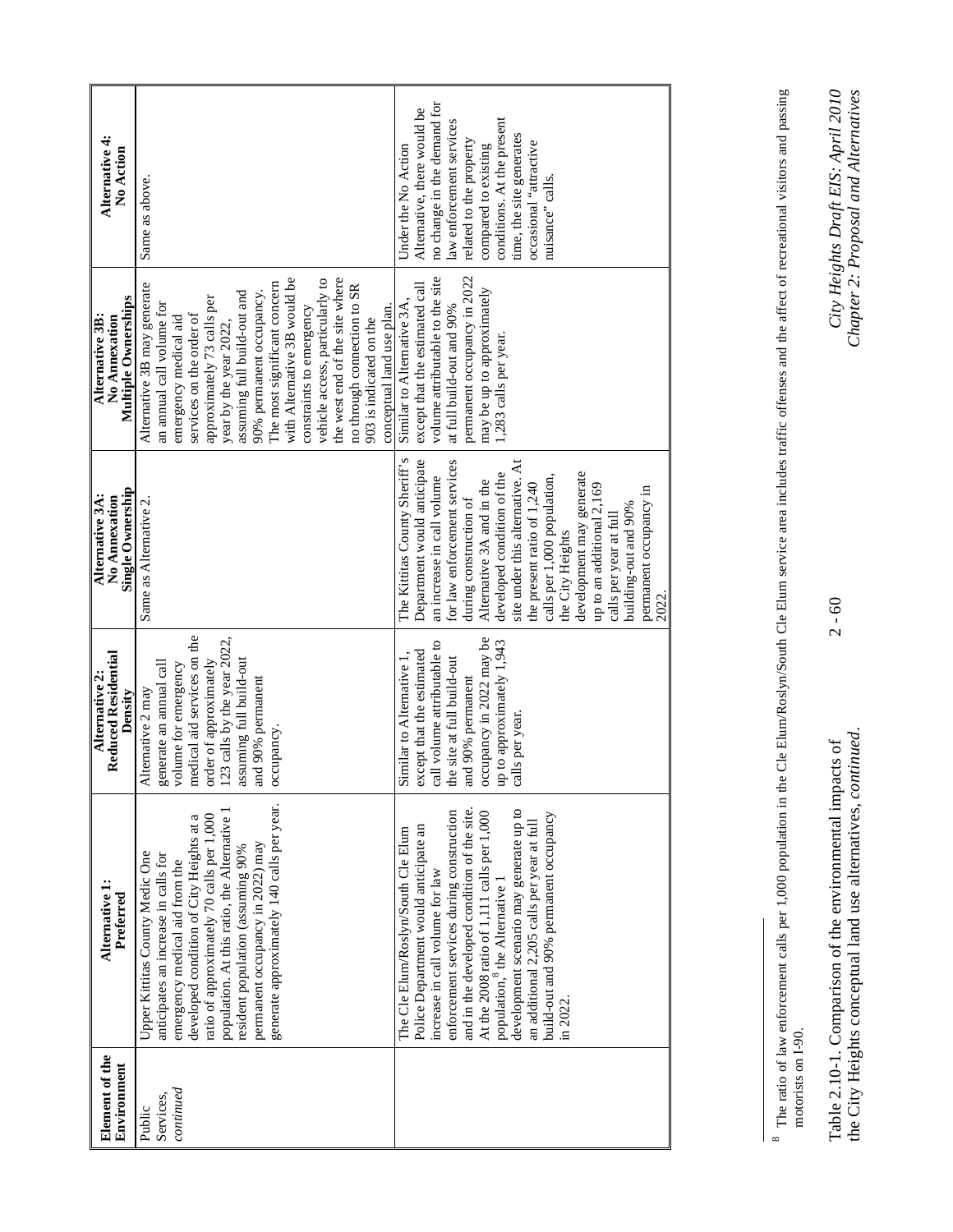| Element of the<br>Environment | Alternative 1:<br>Preferred                                                                                                                                                                                                                                                                                                                                                                                                                        | <b>Reduced Residential</b><br>Alternative 2:<br>Density                                                                                                                                                                                                                                                                                                                                                                                       | Single Ownership<br>Alternative 3A:<br>No Annexation                                                                                                                                                                                                                                                                                                                       | Multiple Ownerships<br>Alternative 3B:<br>No Annexation                                                                                                                                                                                                                                                                                                                                                  | Alternative 4:<br>No Action                                                                             |
|-------------------------------|----------------------------------------------------------------------------------------------------------------------------------------------------------------------------------------------------------------------------------------------------------------------------------------------------------------------------------------------------------------------------------------------------------------------------------------------------|-----------------------------------------------------------------------------------------------------------------------------------------------------------------------------------------------------------------------------------------------------------------------------------------------------------------------------------------------------------------------------------------------------------------------------------------------|----------------------------------------------------------------------------------------------------------------------------------------------------------------------------------------------------------------------------------------------------------------------------------------------------------------------------------------------------------------------------|----------------------------------------------------------------------------------------------------------------------------------------------------------------------------------------------------------------------------------------------------------------------------------------------------------------------------------------------------------------------------------------------------------|---------------------------------------------------------------------------------------------------------|
|                               | students (228 students, total). If permanent<br>occupancy within the development is less<br>than 90%, student population projections<br>90% permanent occupancy at full build-<br>Alternative 1 land use concept based on<br>elementary school students, 55 middle<br>Student population projections for the<br>out in 2022 include approximately 92<br>school students, and 81 high school<br>would likely also be less (for any<br>alternative). | students, 48 middle school<br>nclude approximately 81<br>permanent occupancy at<br>Alternative 2 land use<br>concept based on 90%<br>ull build-out in 2022<br>students, and 70 high<br>school students (199<br>Student population<br>projections for the<br>elmentary school<br>students, total).                                                                                                                                             | Same as Alternative 2                                                                                                                                                                                                                                                                                                                                                      | projections for the Alternative<br>school students (121 students,<br>3B land use concept based on<br>full build-out in 2022 include<br>90% permanent occupancy at<br>approximately 49 elementary<br>school students, and 43 high<br>school students, 29 middle<br>Student population<br>total).                                                                                                          | There would be no student<br>Heights site under the No<br>population on the City<br>Action Alternative. |
|                               | Based on the student population projection<br>capacity of a middle school; and 16.1% of<br>could require up to 20.5% of the capacity<br>of an elementary school; 15.7% of the<br>factors described above, Alternative 1<br>the capacity of a high school                                                                                                                                                                                           | Alternative 2 could require<br>capacity of an elementary<br>school, and 14.1% of the<br>capacity of a high school<br>actors described above,<br>opulation projection<br>Based on the student<br>school, 13.7% of the<br>capacity of a middle<br>up to 17.9% of the                                                                                                                                                                            | Same as Alternative 2.                                                                                                                                                                                                                                                                                                                                                     | 3B could require up to 10.9%<br>population projection factors<br>described above, Alternative<br>elementary school, 8.3% of<br>capacity of a high school.<br>the capacity of a middle<br>school, and 8.6% of the<br>Based on the student<br>of the capacity of an                                                                                                                                        | for school building capacity.<br>would generate no demand<br>The No Action Alternative                  |
|                               | The water supply average daily demand of<br>water purchased from the City at a rate of<br>served by new water rights brought to the<br>City Heights Alternative 1 (including a<br>accordance with City water policy, any<br>approximately 0.28 million gallons per<br>day (mgd). The development would be<br>7.5% contingency) is estimated to be<br>shortfall could be supplemented with<br>City by Northland Resources. In<br>\$3,500 per ERU.   | purchased from the City at<br>Northland Resources. Any<br>The water supply average<br>a rate of \$3,500 per ERU.<br>contingency) is estimated<br>supplemented with water<br>o be approximately 0.26<br>concept would be served<br>Alternative 2 land use<br>prought to the City by<br>Heights Alternative 2<br>laily demand of City<br>by new water rights<br>including a 7.5%<br>shortfall could be<br>Alternative 1, the<br>ngd. Similar to | a<br>Alternative 2 (approximately<br>supply as that calculated for<br>County would be served by<br>the same estimated average<br>Alternative 3A would have<br>Group A community water<br>rather than the City of Cle<br>development within the<br>system (with Northland<br>daily demand for water<br>Resources water rights)<br>0.26 mgd); however,<br>Elum water system. | Development of 17 individual<br>Multiple Group a community<br>parcels under Alternative 3B<br>applicable State and County<br>permit-exempt wells would<br>Northland Resources water<br>serve the project under this<br>would generate an average<br>approximately 0.175 mgd<br>alternative (subject to all<br>rights, and/or water right<br>daily water demand of<br>water systems using<br>regulations) | supply demand generated by<br>the site under the No Action<br>There would be no water<br>Alternative.   |

Table 2.10-1. Comparison of the environmental impacts of 2 - 61 *City Heights Draft EIS: April 2010*  the City Heights conceptual land use alternatives, *continued*. *Chapter 2: Proposal and Alternatives*  Table 2.10-1. Comparison of the environmental impacts of<br>the City Heights conceptual land use alternatives, *continued*.

 $2 - 61$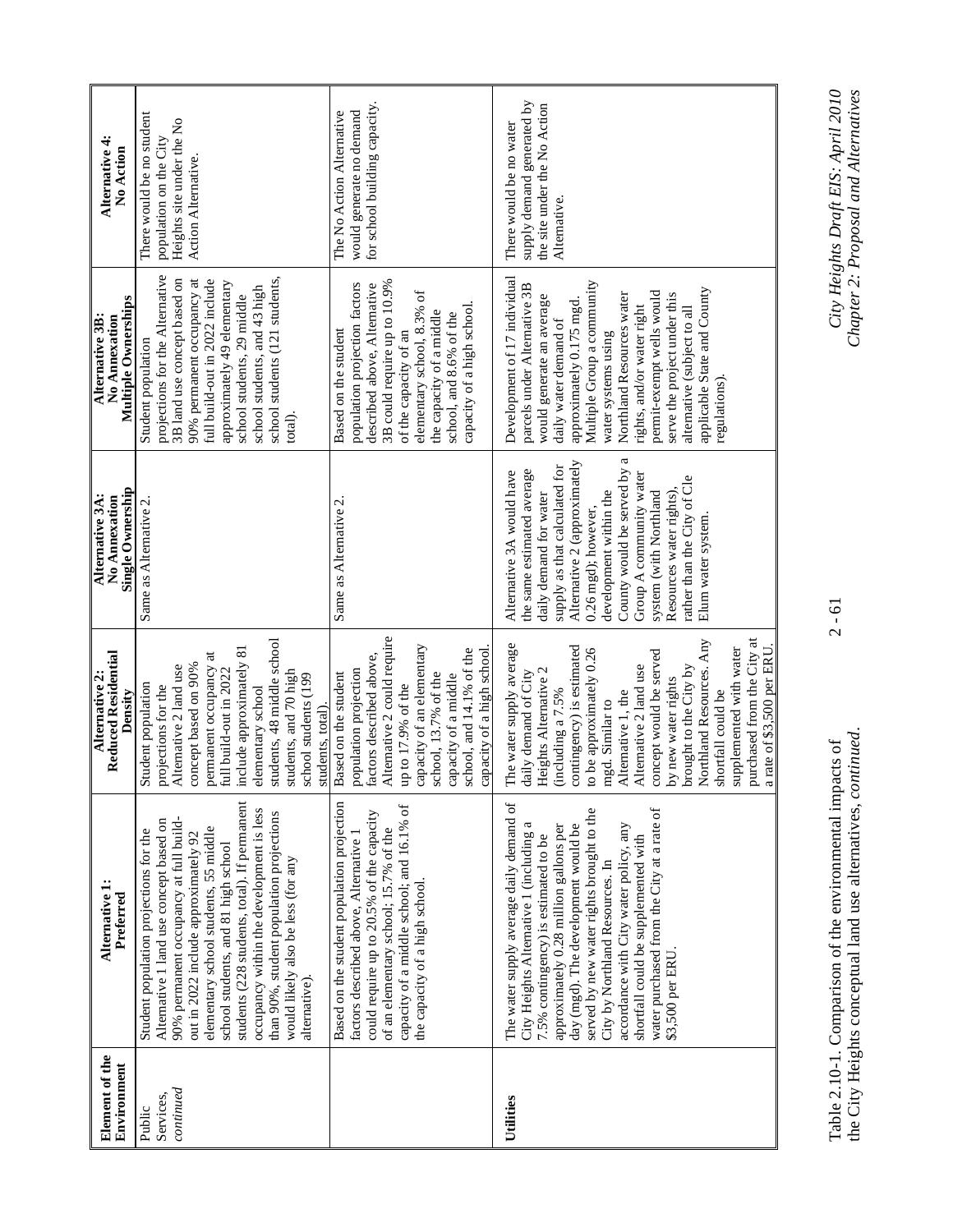| Element of the<br>Environment | Alternative 1:<br>Preferred                                                                                                                                                                                                                                                                                                                                                                                                                            | Reduced Residential<br>Alternative 2:<br>Density                                                                                                                                        | Single Ownership<br>Alternative 3A:<br>No Annexation                                                                                                                                                                                                                                                                       | Multiple Ownerships<br>Alternative 3B:<br>No Annexation                                                                                                                              | Alternative 4:<br>No Action                                                                                                                                                                                                                                                                                                  |
|-------------------------------|--------------------------------------------------------------------------------------------------------------------------------------------------------------------------------------------------------------------------------------------------------------------------------------------------------------------------------------------------------------------------------------------------------------------------------------------------------|-----------------------------------------------------------------------------------------------------------------------------------------------------------------------------------------|----------------------------------------------------------------------------------------------------------------------------------------------------------------------------------------------------------------------------------------------------------------------------------------------------------------------------|--------------------------------------------------------------------------------------------------------------------------------------------------------------------------------------|------------------------------------------------------------------------------------------------------------------------------------------------------------------------------------------------------------------------------------------------------------------------------------------------------------------------------|
| continued<br>Utilities,       | how to serve the project with the City of<br>options are currently being evaluated for<br>The Alternative 1 development concept<br>212,834 gallons per day (gpd). Several<br>Cle Elum wastewater collection and<br>would generate a total average daily<br>wastewater flow of approximately<br>treatment system.                                                                                                                                       | average daily wastewater<br>approximately 192,834<br>flow is estimated to be<br>Similar to Alternative<br>except that the total<br>epd.                                                 | Alternative 3A utilize on-site<br>however, development in the<br>daily wastewater flow is the<br>sewage disposal systems or<br>Bioreactor (MBR) plant for<br>calculation of total average<br>an independent Membrane<br>County would require that<br>wastewater treatment.<br>same as Alternative 2.<br>The Alternative 3A | estimated to be approximately<br>except that the total average<br>Similar to Alternative 3A.<br>daily wastewater flow is<br>103,758 gpd.                                             | Alternative, no wastewater<br>would be generated on the<br>Under the No Action<br>site.                                                                                                                                                                                                                                      |
|                               | with no detention or infiltration) from the<br>conceptual land use plan is 394.94 cubic<br>The calculation of 100-year storm event<br>developed condition of the Alternative 1<br>"unmitigated" stormwater runoff (i.e.,<br>includes managing stormwater runoff<br>Stormwater Management Manual for<br>from the site under any alternative in<br>Eastern Washington (SWMMEW).<br>feet per second (cfs). The proposal<br>compliance with Ecology's 2004 | runoff from the developed<br>"unmitigated" stormwater<br>Alternative 2 conceptual<br>The calculation of 100-<br>land use plan is 389.87<br>year storm event<br>condition of the<br>cfs. | Ecology's 2004 Stormwater<br>Management Manual for<br>Development within the<br>required to comply with<br>Same as Alternative 2.<br>County would also be<br>Eastern Washington.                                                                                                                                           | The calculation of 100-year<br>stormwater runoff from the<br>developed condition of the<br>land use plan is 373.55 cfs.<br>Alternative 3B conceptual<br>storm event<br>"unmitigated" | approximately 310.10 cfs. No<br>stormwater controls would be<br>undeveloped condition of the<br>implemented on the site with<br>site as a result of a 100-year<br>stormwater runoff from the<br>the No Action Alternative<br>Alternative, unmitigated<br>storm event is presently<br>Under the No Action<br>calculated to be |
|                               | stormwater detention volume required for<br>the Alternative 1 conceptual land use plan<br>The calculation of approximate<br>is 763,862 cubic feet (cf)                                                                                                                                                                                                                                                                                                 | conceptual land use plan is<br>detention volume required<br>approximate stormwater<br>for the Alternative 2<br>The calculation of<br>720,715 cf.                                        | Same as Alternative 2.                                                                                                                                                                                                                                                                                                     | detention volume required for<br>the Alternative 3B conceptual<br>land use plan is 756,831 cf.<br>approximate stormwater<br>The calculation of                                       | would be provided on the site<br>No stormwater detention<br>with the No Action<br>Alternative.                                                                                                                                                                                                                               |
|                               | volume of stormwater that would require<br>Alternative 1 development concept is<br>The calculation of the approximate<br>water quality treatment with the<br>516,693 cf.                                                                                                                                                                                                                                                                               | Alternative 2 development<br>approximate volume of<br>stormwater that would<br>The calculation of the<br>concept is 505,242 cf.<br>require water quality<br>reatment with the           | Same as Alternative 2.                                                                                                                                                                                                                                                                                                     | stormwater that would require<br>water quality treatment with<br>development concept is<br>approximate volume of<br>The calculation of the<br>the Alternative 3B<br>419,479 cf.      | on the site with the No Action<br>No stormwater water quality<br>treatment would be provided<br>Alternative.                                                                                                                                                                                                                 |

Table 2.10-1. Comparison of the environmental impacts of 2 - 62 *City Heights Draft EIS: April 2010*  the City Heights conceptual land use alternatives, *continued*. *Chapter 2: Proposal and Alternatives*  Table 2.10-1. Comparison of the environmental impacts of<br>the City Heights conceptual land use alternatives, *continued*.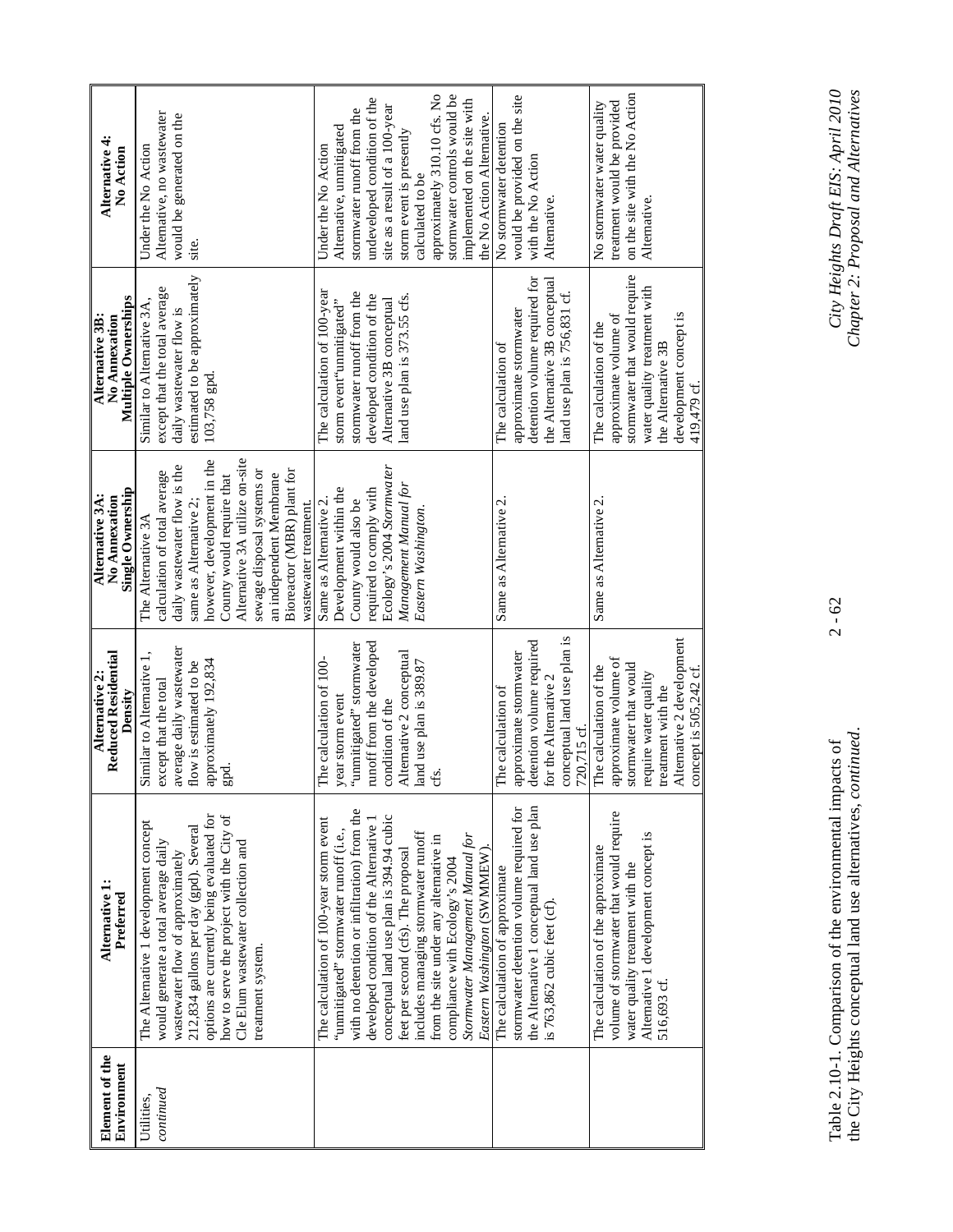| Element of the    | Alternative 1:                                                                       | Reduced Residential<br>Alternative 2:              | Alternative 3A:<br>No Annexation | Alternative 3B:<br>No Annexation                                | Alternative 4:                 |
|-------------------|--------------------------------------------------------------------------------------|----------------------------------------------------|----------------------------------|-----------------------------------------------------------------|--------------------------------|
| Environment       | Preferred                                                                            | Density                                            | Single Ownership                 | Multiple Ownerships                                             | No Action                      |
| Jtilities,        | The total estimated electrical demand of                                             | The total estimated                                | Same as Alternative 2.           | The total estimated electrical                                  | There would be no electrical   |
| ${\it continued}$ | the Alternative 1 development concept is                                             | electrical demand of the                           |                                  | demand of the Alternative 3B                                    | demand generated on the site   |
|                   | 5,080 kW based on a 60% diversity factor                                             | Alternative 2 development                          |                                  | development concept (based                                      | by the No Action Alternative.  |
|                   | to account for loads peaking at different                                            | concept (based on the                              |                                  | described for Alternative 1) is<br>on the same factors as those |                                |
|                   | times, and assuming that some homes and<br>businesses would use natural gas for heat | described for Alternative<br>same factors as those |                                  | 2,750 kW.                                                       |                                |
|                   | and hot water (rather than all electric). If                                         | 1) is 4,728 kW.                                    |                                  |                                                                 |                                |
|                   | all homes and businesses were to use                                                 |                                                    |                                  |                                                                 |                                |
|                   | natural gas for heat and hot water, these                                            |                                                    |                                  |                                                                 |                                |
|                   | electrical demand estimates would be<br>reduced.                                     |                                                    |                                  |                                                                 |                                |
|                   | If all homes and businesses within the                                               | The natural gas load                               | Same as Alternative 2.           | The natural gas load demand                                     | There would be no demand       |
|                   | development were to use natural gas for                                              | demand estimate for                                |                                  | estimate for Alternative 3B                                     | for natural gas on the site    |
|                   | heat and hot water, the total natural gas                                            | Alternative 2 would be                             |                                  | would 50 million cf/yr.                                         | under the No Action            |
|                   | load demand estimate for Alternative 1                                               | 90.8 million cf/yr.                                |                                  |                                                                 | Alternative.                   |
|                   | would be 100.1 million cubic feet/year                                               |                                                    |                                  |                                                                 |                                |
|                   | $(cfyr)$ .                                                                           |                                                    |                                  |                                                                 |                                |
|                   | Any of the conceptual land use                                                       | Alternative 2 could exert                          | Same as Alternative 2.           | The Alternative 3B demand                                       | There would be no demand       |
|                   | alternatives would exert an approximately                                            | approximately the same or                          |                                  | for telecommunications                                          | for telecommunications         |
|                   | equivalent demand for                                                                | slightly greater demand                            |                                  | service would be less than                                      | service on the site under the  |
|                   | telecommunications service, with the                                                 | for telecommunications                             |                                  | other alternatives due a land                                   | No Action Alternative.         |
|                   | greatest variable being service to                                                   | service compared to                                |                                  | use concept that includes only                                  |                                |
|                   | commercial development.                                                              | Alternative 1 due to twice                         |                                  | about half the number of                                        |                                |
|                   |                                                                                      | the amount of                                      |                                  | dwelling units and no                                           |                                |
|                   |                                                                                      | neighborhood                                       |                                  | neighborhood commercial                                         |                                |
|                   |                                                                                      | development (40,000 sf                             |                                  | development.                                                    |                                |
|                   |                                                                                      | compared to 20,000 sf<br>with Alternative 1        |                                  |                                                                 |                                |
|                   | The Alternative 1 development concept                                                | Similar to Alternative 1                           | Similar to Alternative 2.        | Alternative 3B would result                                     | There would be no need for     |
|                   | would approximately double the number                                                |                                                    |                                  | in approximately half the                                       | solid waste collection service |
|                   | of existing solid waste collection accounts                                          |                                                    |                                  | number of new solid waste                                       | on the site with the No Action |
|                   | within the City of Cle Elum at full build-                                           |                                                    |                                  | collection accounts compared                                    | Alternative.                   |
|                   | out over 6 to 12 years. This is within the                                           |                                                    |                                  | to Alternative 1, 2, or 3A                                      |                                |
|                   | range of anticipated growth within the                                               |                                                    |                                  | Less compact and less orderly                                   |                                |
|                   | service area of Waste Management of<br>Ellensburg.                                   |                                                    |                                  | development would be less<br>efficient to serve.                |                                |
|                   |                                                                                      |                                                    |                                  |                                                                 |                                |

 $2 - 63$ 

Table 2.10-1. Comparison of the environmental impacts of 2 - 63 *City Heights Draft EIS: April 2010*  the City Heights conceptual land use alternatives, *continued*. *Chapter 2: Proposal and Alternatives*  Table 2.10-1. Comparison of the environmental impacts of<br>the City Heights conceptual land use alternatives, *continued*.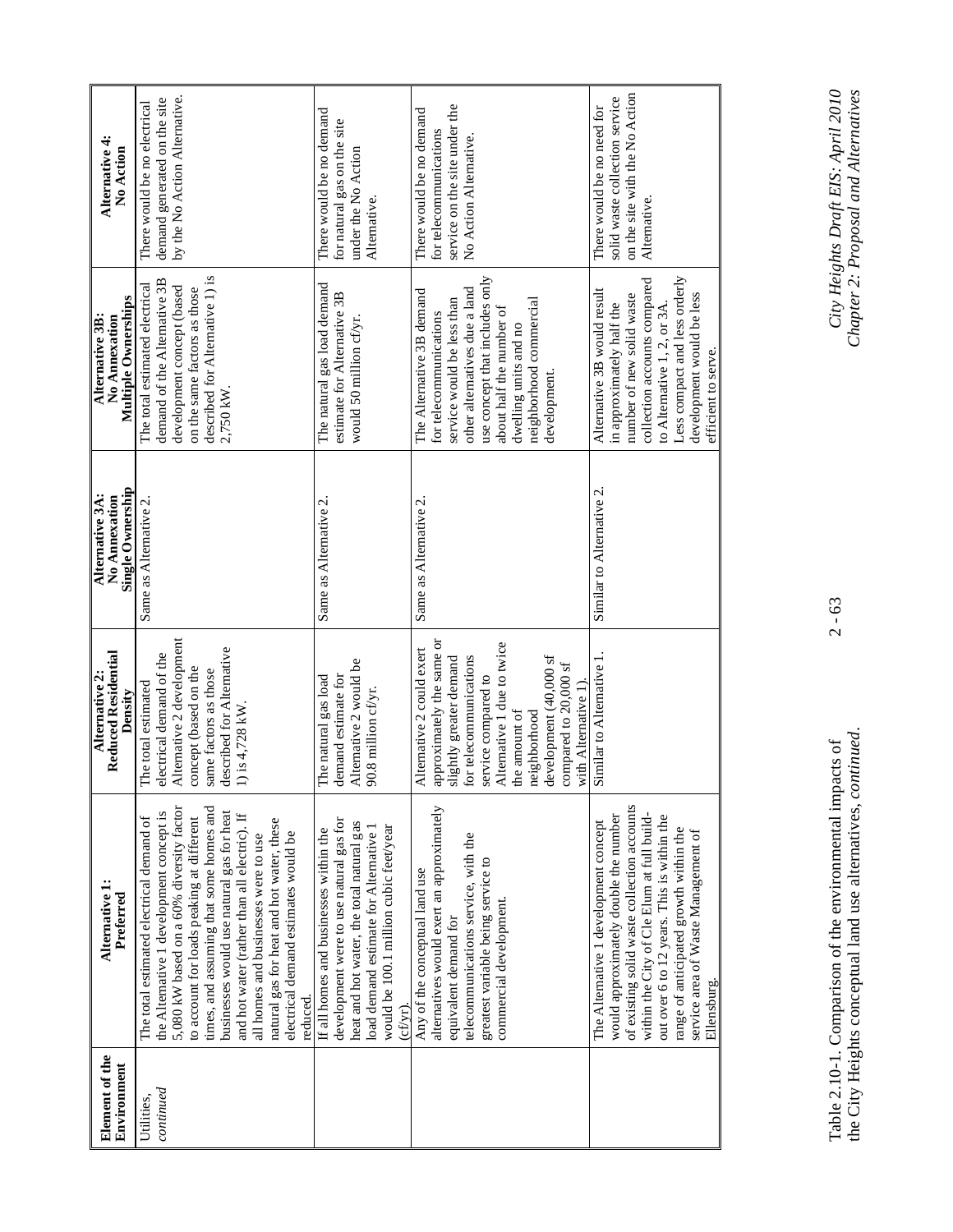| Alternative 4:<br>No Action                             | the No Action Alternative. At<br>this time, 92% of the site (330<br>There would be no change in<br>and 8% of the site (28 acres)<br>construction period need for<br>undeveloped property under<br>services on the site with the<br>acres) is within the County,<br>No Action Alternative<br>There would be no<br>the tax base of the<br>is within the City.                                                                                                                                      | There would be no one-time<br>generated by the site under<br>the No Action Alternative.<br>construction tax revenues                                                                                                                                                                                                                                                                                                                                                                                             |
|---------------------------------------------------------|--------------------------------------------------------------------------------------------------------------------------------------------------------------------------------------------------------------------------------------------------------------------------------------------------------------------------------------------------------------------------------------------------------------------------------------------------------------------------------------------------|------------------------------------------------------------------------------------------------------------------------------------------------------------------------------------------------------------------------------------------------------------------------------------------------------------------------------------------------------------------------------------------------------------------------------------------------------------------------------------------------------------------|
| Multiple Ownerships<br>Alternative 3B:<br>No Annexation | generate an operating surplus<br>less tax base than Alternative<br>3A, and would also generate<br>generate approximately 30%<br>County rather than the City.<br>of approximately \$270,000<br>per year (in \$2009) for the<br>tax revenues within the<br>Alternative 3B would<br>Alternative 3B would                                                                                                                                                                                            | paid to Kittitas County during<br>construction period (see Draft<br>Alternative 3B is estimated to<br>generate approximately \$2.7<br>10-year construction period<br>County during the assumed<br>(see Draft EIS Table 3.19-<br>revenues (in \$2009) to be<br>million in one-time tax<br>the assumed 10-year<br>EIS Table 3.19-13)<br>$\widehat{\Xi}$                                                                                                                                                            |
| Single Ownership<br>Alternative 3A:<br>No Annexation    | generate an operating surplus<br>2, except that this alternative<br>would generate tax revenues<br>same tax base as Alternative<br>generate approximately the<br>of approximately \$390,000<br>per year (in \$2009) for the<br>Alternative 3A would<br>Alternative 3A would<br>for the County.                                                                                                                                                                                                   | \$3.9 million in one-time tax<br>during the assumed 10-year<br>10-year construction period<br>County during the assumed<br>Alternative 3A is estimated<br>(see Draft EIS Table 3.19-<br>to generate approximately<br>revenues (in \$2009) to be<br>Draft EIS Table 3.19-13)<br>construction period (see<br>paid to Kittitas County<br>$\widehat{\mathcal{E}}$                                                                                                                                                    |
| Reduced Residential<br>Alternative 2:<br>Density        | compared to Alternative<br>construction period, the<br>generate approximately<br>Alternative 2 estimated<br>At the mid-point of an<br>15% less in tax base<br>Alternative 2 would<br>residential density.<br>due to the reduced<br>assumed 10-year                                                                                                                                                                                                                                               | One-time tax revenues (in<br>Draft EIS Table 3.19-11).<br>amount of approximately<br>\$2009) generated during<br>approximately \$130,000<br>approximately \$294,000<br>Alternative 2 conceptual<br>reasonably calculated to<br>\$2.9 million (to average<br>construction period) are<br>operating deficit for the<br>per year over a 10-year<br>during this period (see<br>property tax shortfall<br>land use plan in the<br>offset the 18-month<br>per year (in \$2009)<br>construction of the<br>City would be |
| Alternative 1:<br>Preferred                             | development by an average of 18 months.<br>taxable construction value (see Draft EIS<br>Alternative 1 would generate the largest<br>increase in tax base as a result of having<br>At the mid-point of an assumed 10-year<br>assessed value of property, retail sales,<br>the most housing units and population.<br>Taxable measures would include the<br>construction period, the Alternative 1<br>utilities charges, property sales, and<br>Property tax revenues tend to lag<br>Table 3.19-7). | the amount of approximately \$3.5 million<br>are reasonably calculated to offset the 18-<br>Alternative 1 conceptual land use plan in<br>year over a 10-year construction period)<br>(to average approximately \$350,000 per<br>month property tax shortfall during this<br>estimated operating deficit for the City<br>would be approximately \$140,000 per<br>period (see Draft EIS Table 3.19-11).<br>generated during construction of the<br>One-time tax revenues (in \$2009)<br>year (in \$2009).          |
| Element of the<br>Environment                           | <b>Fiscal Impacts</b>                                                                                                                                                                                                                                                                                                                                                                                                                                                                            |                                                                                                                                                                                                                                                                                                                                                                                                                                                                                                                  |

 $2 - 64$ 

Table 2.10-1. Comparison of the environmental impacts of 2 - 64 *City Heights Draft EIS: April 2010*  the City Heights conceptual land use alternatives, *continued*. *Chapter 2: Proposal and Alternatives*  Table 2.10-1. Comparison of the environmental impacts of<br>the City Heights conceptual land use alternatives, *continued*.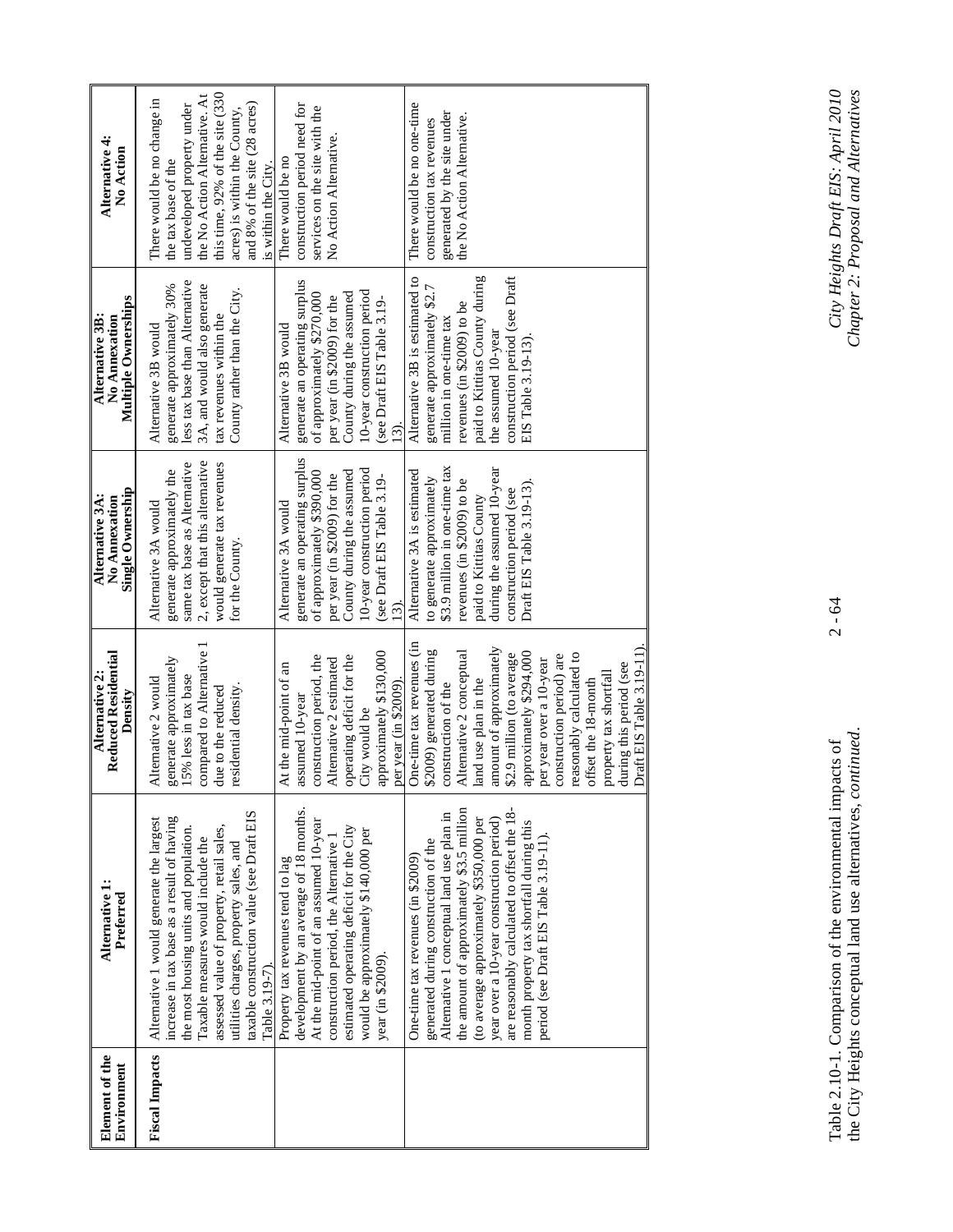| Alternative 4:<br>No Action                             | presently paid to the City and<br>County for the undeveloped<br>Alternative to tax revenues<br>There would be no change<br>with the No Action<br>property.                                                                                                                                                                                                                                                                                                                                                                                                | There would be no increase in<br>the undeveloped property tax<br>contribution of the site to the<br>repayment with the No<br>School District bond<br>Action Alternative.                                                                                                                                          | proportionate-share operating<br>undeveloped condition of the<br>There would be no change in<br>generated for KCFPD #7 or<br>costs associated with the<br>site under the No Action<br>property tax revenues<br>Alternative.                                                                                                                                                                                                                    |
|---------------------------------------------------------|-----------------------------------------------------------------------------------------------------------------------------------------------------------------------------------------------------------------------------------------------------------------------------------------------------------------------------------------------------------------------------------------------------------------------------------------------------------------------------------------------------------------------------------------------------------|-------------------------------------------------------------------------------------------------------------------------------------------------------------------------------------------------------------------------------------------------------------------------------------------------------------------|------------------------------------------------------------------------------------------------------------------------------------------------------------------------------------------------------------------------------------------------------------------------------------------------------------------------------------------------------------------------------------------------------------------------------------------------|
| Multiple Ownerships<br>Alternative 3B:<br>No Annexation | revenues with Alternative 3B<br>estimate of County operating<br>the amount of approximately<br>net surplus of approximately<br>alternative in the amount of<br>approximately \$847,000. A<br>\$1 million, compared to an<br>(in \$2009) are projected in<br>reasonably calculated (see<br>Draft EIS Table 3.19-13).<br>expenses to serve this<br>Recurring annual tax<br>\$200,000 per year is                                                                                                                                                            | tax rates (see Draft EIS Table<br>\$2009) is \$113,200 at current<br>annual contribution to School<br>The Alternative 3B estimated<br>District bond repayment (in<br>$3.91 - 14$                                                                                                                                  | 3B (see Draft EIS Table 3.19-<br>KCFPD #7. Compared to the<br>development's proportionate<br>calculated with Alternative<br>approximately \$99,000 (in<br>share cost of the District's<br>revenues in the amount of<br>\$2009) to be allocated to<br>surplus of approximately<br>operating expense, a net<br>\$16,000 is reasonably<br>Alternative 3B would<br>generate property tax<br>$\overline{15}$ .                                      |
| Single Ownership<br>Alternative 3A:<br>No Annexation    | the amount of approximately<br>3A (in \$2009) are projected<br>approximately \$1.6 million,<br>County operating expenses<br>of approximately \$210,000<br>compared to an estimate of<br>\$1.4 million. A net surplus<br>to serve this alternative in<br>revenues with Alternative<br>calculated (see Draft EIS<br>per year is reasonably<br>Recurring annual tax<br>in the amount of<br>Table 3.19-13).                                                                                                                                                   | Same as Alternative 2.                                                                                                                                                                                                                                                                                            | development's proportionate<br>Protection District (KCFPD)<br>approximately \$141,000 (in<br>calculated with Alternative<br>share cost of the District's<br>revenues in the amount of<br>operating expense. A net<br>surplus of approximately<br>\$2009) to be allocated to<br>3A (see Draft EIS Table<br>Alternative 3A would<br>generate property tax<br>\$1,400 is reasonably<br>#7. Compared to the<br>Kittitas County Fire<br>$3.19 - 15$ |
| <b>Reduced Residential</b><br>Alternative 2:<br>Density | estimate of City operating<br>revenues with Alternative<br>2 (in \$2009) are projected<br>approximately \$4,600 per<br>alternative in the amount<br>calculated (see Draft EIS<br>million. A net surplus of<br>million, compared to an<br>expenses to serve this<br>Recurring annual tax<br>of approximately \$1<br>approximately \$1.1<br>year is reasonably<br>in the amount of<br>Table 3.19-11)                                                                                                                                                        | current tax rates (see Draft<br>$(in $2009)$ is \$161,400 at<br>District bond repayment<br>contribution to School<br>EIS Table 3.19-14).<br>The Alternative 2<br>estimated annual                                                                                                                                 | Same as Alternative 1.                                                                                                                                                                                                                                                                                                                                                                                                                         |
| Alternative 1<br>Preferred                              | property taxes, intergovernmental revenue,<br>reasonably calculated (see Draft EIS Table<br>approximately \$1.25 million, compared to<br>annual tax revenues with Alternative 1 (in<br>approximately \$1.2 million. A net surplus<br>an estimate of City operating expenses to<br>The largest recurring revenues would be<br>recurring real estate excise taxes (from<br>serve this alternative in the amount of<br>\$2009) are projected in the amount of<br>of approximately \$29,000 per year is<br>resales), and utility taxes. Recurring<br>3.19-11) | spread the fixed cost of Cle Elum-Roslyn<br>generate a larger tax base over which to<br>\$190,600 at current tax rates (see Draft<br>The City Heights development would<br>contribution to the bond (in \$2009) is<br>School District bond repayment. The<br>Alternative 1 estimated annual<br>EIS Table 3.19-14) | Protection District #7. Mutual aid services<br>additional revenue to Kittitas County Fire<br>Alternative 1 would not generate any<br>would continue to be provided under<br>City Heights development under<br>existing agreements.                                                                                                                                                                                                             |
| Element of the<br>Environment                           | Fiscal Impacts,<br>${\it continued}$                                                                                                                                                                                                                                                                                                                                                                                                                                                                                                                      |                                                                                                                                                                                                                                                                                                                   |                                                                                                                                                                                                                                                                                                                                                                                                                                                |

Table 2.10-1. Comparison of the environmental impacts of 2 - 65 *City Heights Draft EIS: April 2010*  the City Heights conceptual land use alternatives, *continued*. *Chapter 2: Proposal and Alternatives*  Table 2.10-1. Comparison of the environmental impacts of<br>the City Heights conceptual land use alternatives, *continued*.

 $2 - 65$ 

City Heights Draft EIS: April 2010<br>Chapter 2: Proposal and Alternatives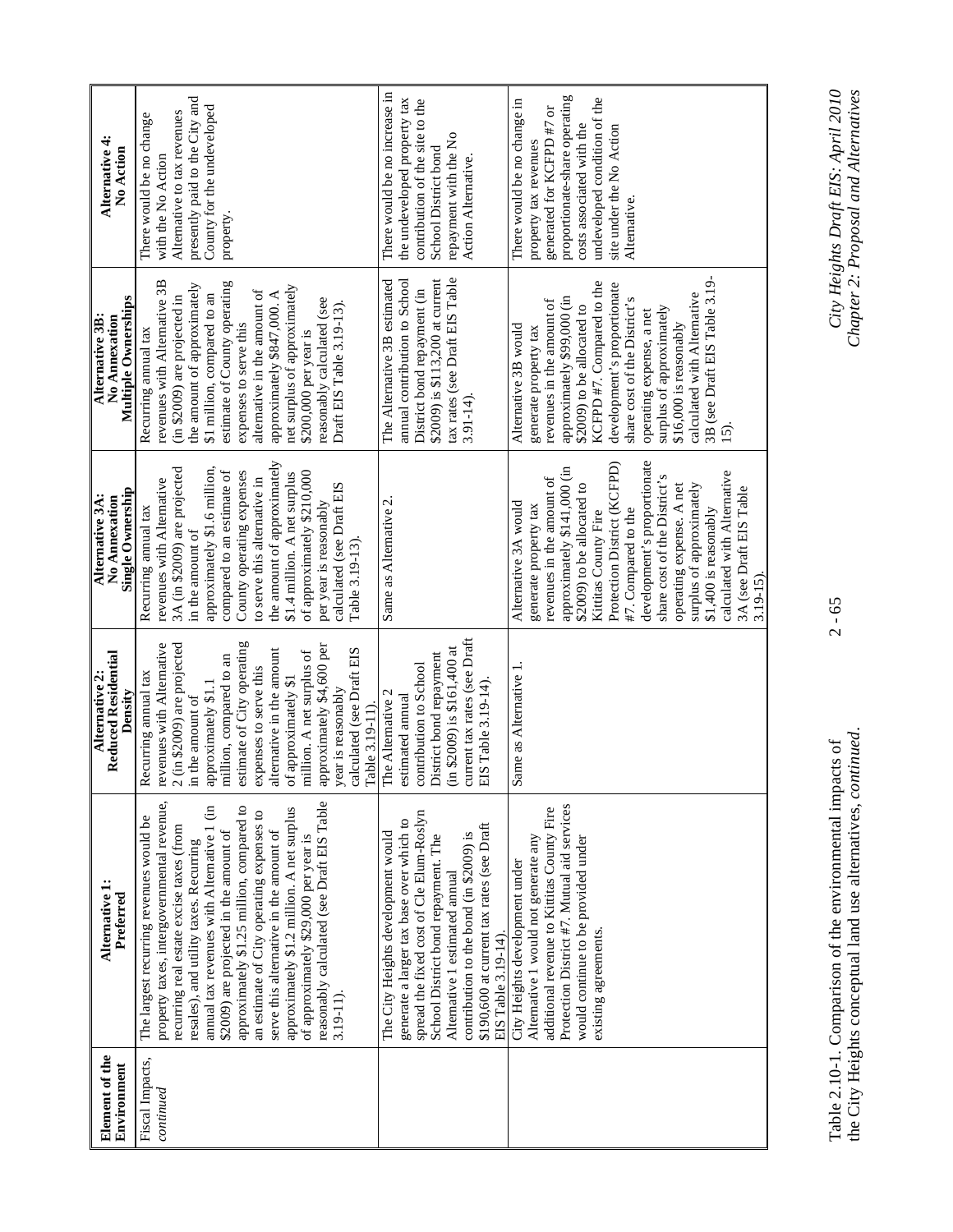| Alternative 4<br>No Action                              | generated by the undeveloped<br>Hospital District 2, and likely<br>There would be no change in<br>no ambulance revenue with<br>the No Action Alternative.<br>site for Kittitas County<br>property tax revenue                                                                                                                                                                                                                                                                                                             | There would be no increase in<br>no additional school building<br>required with the No Action<br>student enrollment and thus<br>or classroom capacity<br>Alternative.                                                                                                                                                                                                                                                                                                                   | Same as above.                                                                                                                                                                                                                                                                                                                                                    |
|---------------------------------------------------------|---------------------------------------------------------------------------------------------------------------------------------------------------------------------------------------------------------------------------------------------------------------------------------------------------------------------------------------------------------------------------------------------------------------------------------------------------------------------------------------------------------------------------|-----------------------------------------------------------------------------------------------------------------------------------------------------------------------------------------------------------------------------------------------------------------------------------------------------------------------------------------------------------------------------------------------------------------------------------------------------------------------------------------|-------------------------------------------------------------------------------------------------------------------------------------------------------------------------------------------------------------------------------------------------------------------------------------------------------------------------------------------------------------------|
| Multiple Ownerships<br>Alternative 3B:<br>No Annexation | \$67,000 in EMS and transport<br>Hospital District 2 operations<br>required by the development.<br>project's proportionate share<br>see Draft EIS Table 3.19-6).<br>Alternative 3B is reasonably<br>estimated in relation to the<br>proportion to an estimated<br>ambulance revenue in the<br>approximately \$45,000 is<br>amount of approximately<br>service costs that may be<br>property tax revenue and<br>A net annual surplus of<br>cost of Kittitas County<br>calculated to generate<br>\$112,000 per year in      | would be approximately \$1.1<br>cost of adding classrooms to<br>million in \$2009 (see Draft<br>proportionate-share capital<br>existing school facilities or<br>utilizing modular units to<br>accommodate expansion<br>EIS Table 3.19-18).<br>The Alternative 3B                                                                                                                                                                                                                        | approximately \$4.1 million in<br>The City Heights Alternative<br>\$2009 (see Draft EIS Table<br>capital cost of new school<br>3B proportionate-share<br>facilities may be<br>3.19-17)                                                                                                                                                                            |
| Single Ownership<br>Alternative 3A:<br>No Annexation    | Alternative 3A is reasonably<br>proportionate share cost of<br>development. A net annual<br>transport service costs that<br>proportion to an estimated<br>ambulance revenue in the<br>amount of approximately<br>District 2 operations (see<br>property tax revenue and<br>surplus of approximately<br>Kittitas County Hospital<br>Draft EIS Table 3.19-6).<br>may be required by the<br>\$61,000 is estimated in<br>relation to the project's<br>calculated to generate<br>\$110,000 in EMS and<br>\$171,000 per year in | Same as Alternative 2                                                                                                                                                                                                                                                                                                                                                                                                                                                                   | Same as Alternative 2.                                                                                                                                                                                                                                                                                                                                            |
| <b>Reduced Residential</b><br>Alternative 2:<br>Density | proportionate share cost of<br>Alternative 2 is reasonably<br>transport service costs that<br>development. A net annual<br>proportion to an estimated<br>ambulance revenue in the<br>amount of approximately<br>District 2 operations (see<br>property tax revenue and<br>surplus of approximately<br>Kittitas County Hospital<br>Draft EIs Table 3.19-6).<br>may be required by the<br>relation to the project's<br>\$62,000 is estimated in<br>calculated to generate<br>\$107,000 in EMS and<br>\$169,000 per year in  | to existing school facilities<br>proportionate-share capital<br>cost of adding classrooms<br>or utilizing modular units<br>Draft EIS Table 3.19-18)<br>million in \$2009 (see<br>expansion would be<br>approximately \$1.8<br>The Alternative 2<br>to accommodate                                                                                                                                                                                                                       | proportionate-share capital<br>Draft EIS Table 3.19-17).<br>million in \$2009 (see<br>approximately \$6.7<br>cost of new school<br>The City Heights<br>facilities may be<br>Alternative 2                                                                                                                                                                         |
| Alternative 1:<br>Preferred                             | proportionate share cost of Kittitas County<br>EMS and transport service costs that may<br>annual surplus of approximately \$74,000<br>Hospital District 2 operations (see Draft<br>Alternative 1 is reasonably calculated to<br>proportion to an estimated \$122,000 in<br>be required by the development. A net<br>is estimated in relation to the project's<br>ambulance revenue in the amount of<br>approximately \$196,000 per year in<br>generate property tax revenue and<br>EIS Table 3.19-6).                    | utilization of modular facilities. The lower<br>cost options would result in an Alternative<br>through the construction of new facilities,<br>capacity over time. If needed, classrooms<br>approximately \$2.1 million in \$2009 (see<br>The City Heights student population may<br>and support facilities could be provided<br>the expansion of existing facilities, or<br>create the need for additional school<br>I proportionate-share capital cost of<br>Draft EIS Table 3.19-18). | Facilities Plan and seeks voter approval of<br>construction bonds for a new high school<br>If the Cle Elum-Roslyn School District<br>proportionate-share capital cost of new<br>campus, the City Heights Alternative 1<br>million in \$2009 (see Draft EIS Table<br>pursues implementation of its Capital<br>facilities may be approximately \$7.7<br>$3.19 - 17$ |
| Element of the<br>Environment                           | Fiscal Impacts,<br>continued                                                                                                                                                                                                                                                                                                                                                                                                                                                                                              |                                                                                                                                                                                                                                                                                                                                                                                                                                                                                         |                                                                                                                                                                                                                                                                                                                                                                   |

Table 2.10-1. Comparison of the environmental impacts of 2 - 66 *City Heights Draft EIS: April 2010*  the City Heights conceptual land use alternatives, *continued*. *Chapter 2: Proposal and Alternatives*  Table 2.10-1. Comparison of the environmental impacts of<br>the City Heights conceptual land use alternatives, *continued*.

 $2 - 66$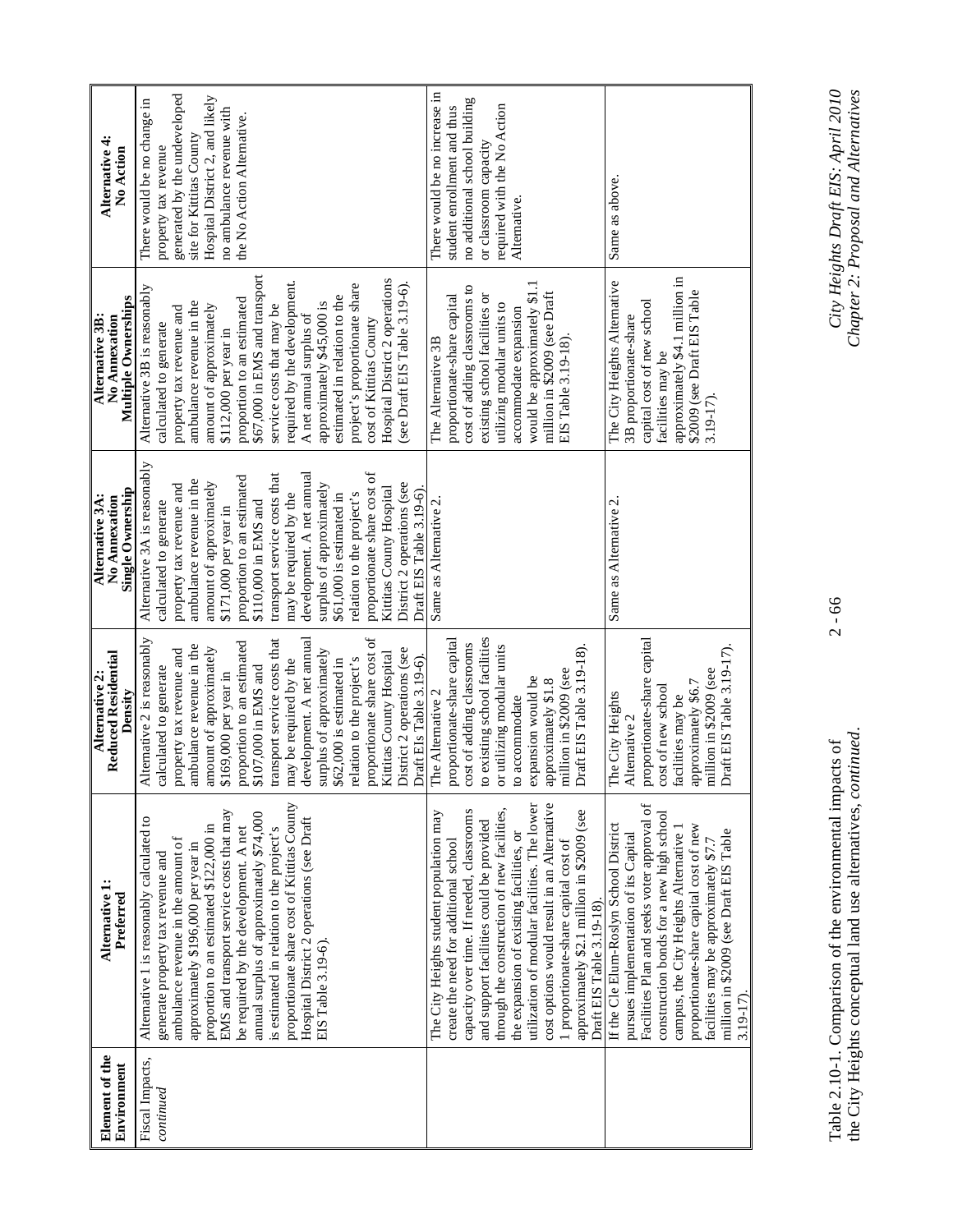| <b>Element</b> of the<br>Environment | Alternative 1:<br>Preferred                           | Reduced Residential<br>Alternative 2:<br>Density | Single Ownership<br>Alternative 3A:<br>No Annexation | <b>Multiple Ownerships</b><br>Alternative 3B:<br>No Annexation | Alternative 4:<br>No Action   |
|--------------------------------------|-------------------------------------------------------|--------------------------------------------------|------------------------------------------------------|----------------------------------------------------------------|-------------------------------|
|                                      | Fiscal Impacts, The Alternative 1 proportionate-share | The Alternative 2                                | Same as Alternative 2                                | The Alternative 3B                                             | here would be no increase in  |
| continued                            | capital cost of additional school buses to            | proportionate-share capital                      |                                                      | proportionate-share capital                                    | student enrollment and thus   |
|                                      | transport City Heights students may be as             | ost of additional school                         |                                                      | cost of additional school                                      | no additional school bus      |
|                                      | much as approximately \$298,000 in \$2009             | ouses to transport City                          |                                                      | buses to transport City                                        | capacity required with the No |
|                                      | (see Draft EIS Tables 3.19-17 and 3.19-               | deights students may be                          |                                                      | Heights students may be as                                     | Action Alternative.           |
|                                      | $\widehat{\mathbf{s}}$                                | as much as approximately                         |                                                      | much as approximately                                          |                               |
|                                      |                                                       | \$261,000 in \$2009 (see                         |                                                      | \$159,000 in \$2009 (see Draft                                 |                               |
|                                      |                                                       | Draft EIS Tables 3.19-17                         |                                                      | EIS Tables 3.19-17 and 3.19-                                   |                               |
|                                      |                                                       | md 3.19-18)                                      |                                                      |                                                                |                               |

Table 2.10-1. Comparison of the environmental impacts of 2 - 67 *City Heights Draft EIS: April 2010*  the City Heights conceptual land use alternatives, *continued*. *Chapter 2: Proposal and Alternatives*  Table 2.10-1. Comparison of the environmental impacts of<br>the City Heights conceptual land use alternatives, *continued*.

 $2 - 67$